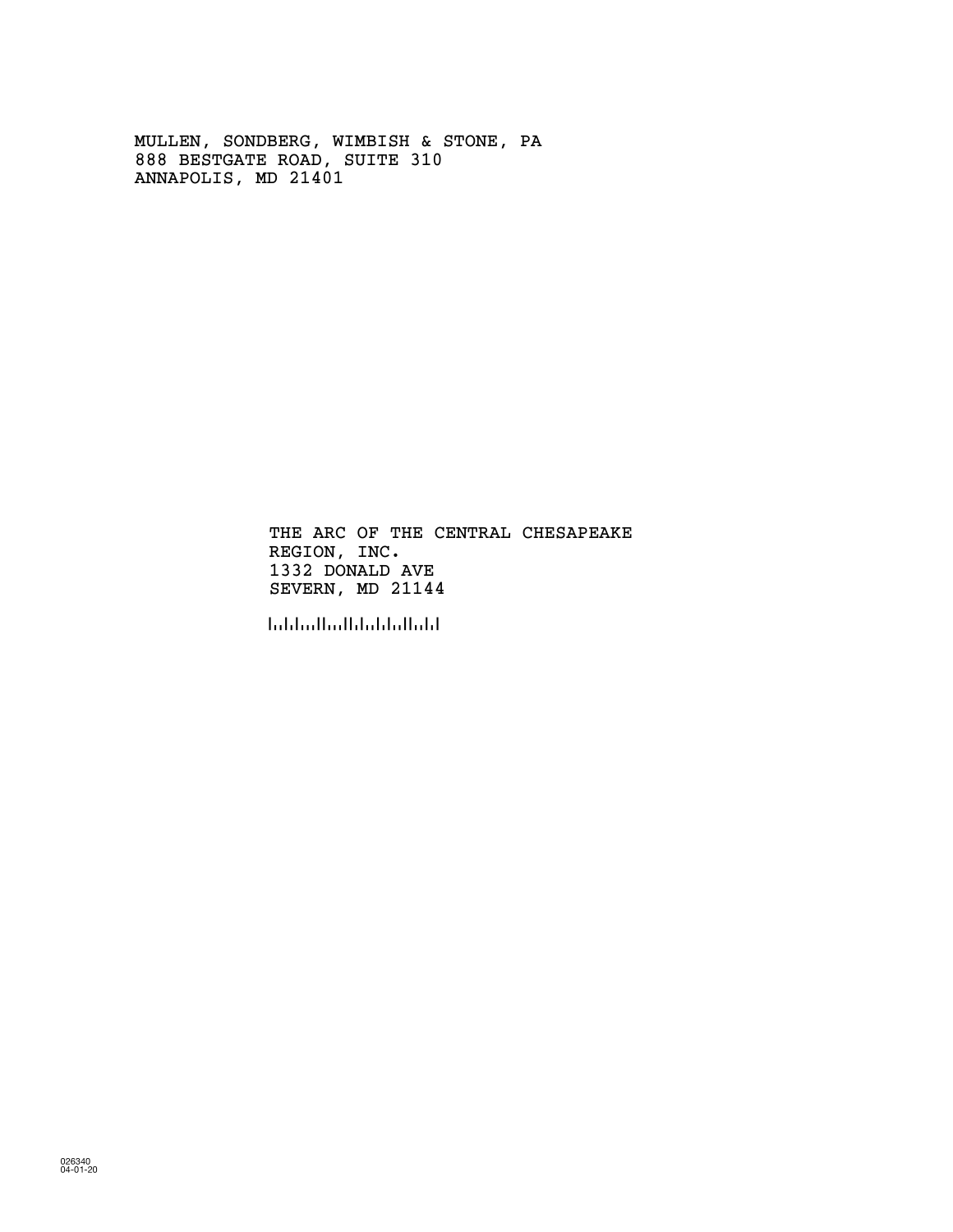Caution: Forms printed from within Adobe Acrobat products may not meet IRS or state taxing agency specifications. When using Acrobat, select the "Actual Size" in the Adobe "Print" dialog.

CLIENT'S COPY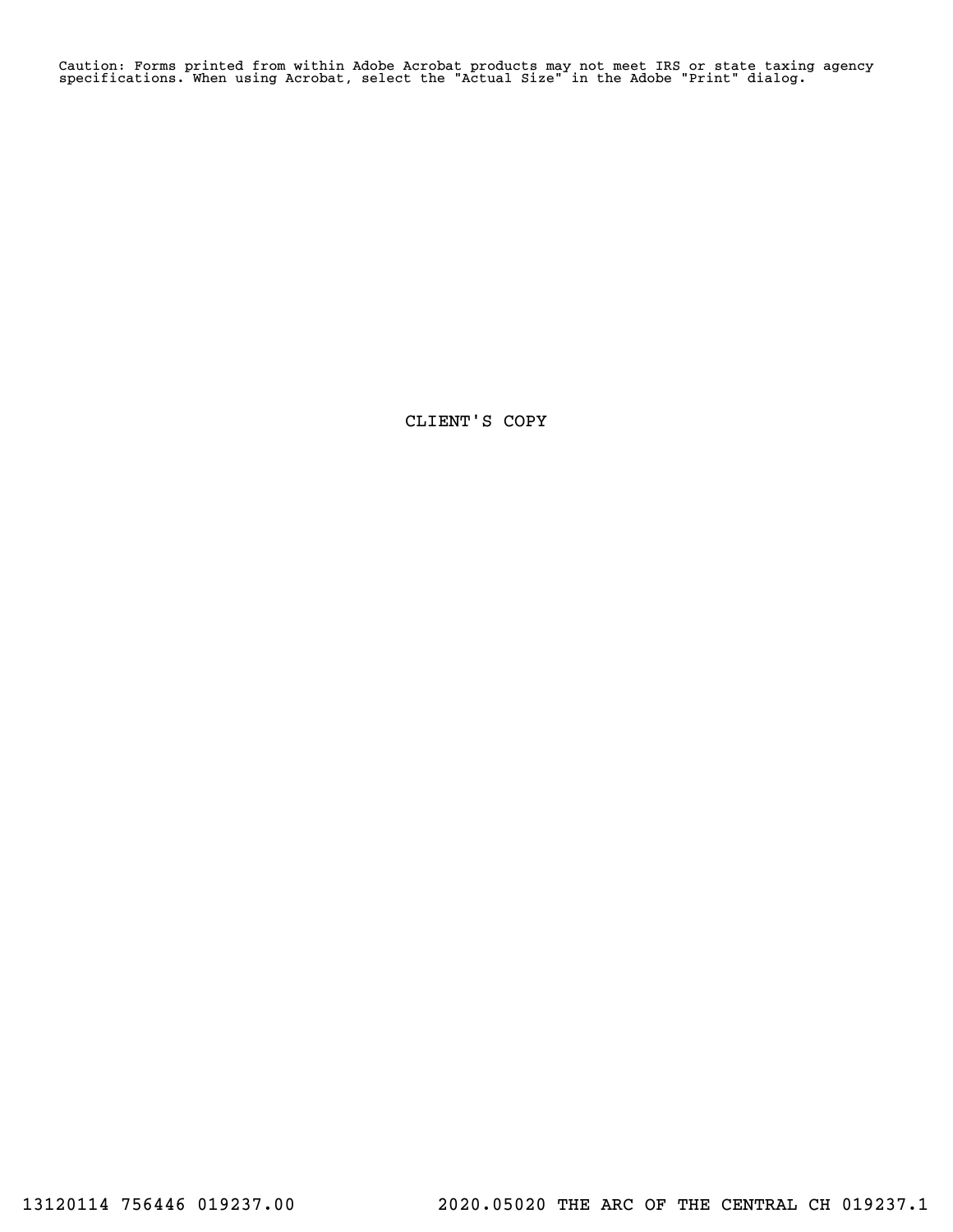#### MULLEN, SONDBERG, WIMBISH & STONE, PA 888 BESTGATE ROAD, SUITE 310 ANNAPOLIS, MD 21401-6751 PHONE 410-224-4920 / FAX 410-224-4927

JANUARY 11, 2022

THE ARC OF THE CENTRAL CHESAPEAKE REGION, INC. 1332 DONALD AVE SEVERN, MD 21144 ATTENTION: JONATHON RONDEAU

DEAR JONATHON

ENCLOSED IS THE ORGANIZATION'S 2020 EXEMPT ORGANIZATION RETURN.

SPECIFIC FILING INSTRUCTIONS ARE AS FOLLOWS.

FORM 990 RETURN:

THIS RETURN HAS QUALIFIED FOR ELECTRONIC FILING. AFTER YOU HAVE REVIEWED THE RETURN FOR COMPLETENESS AND ACCURACY, PLEASE SIGN, DATE AND RETURN FORM 8879- EO TO OUR OFFICE. WE WILL TRANSMIT THE RETURN ELECTRONICALLY TO THE IRS AND NO FURTHER ACTION IS REQUIRED. RETURN FORM 8879-EO TO US BY MAY 16, 2022.

A COPY OF THE RETURN IS ENCLOSED FOR YOUR FILES. WE SUGGEST THAT YOU RETAIN THIS COPY INDEFINITELY.

VERY TRULY YOURS,

MULLEN, SONDBERG, WIMBISH & STONE, PA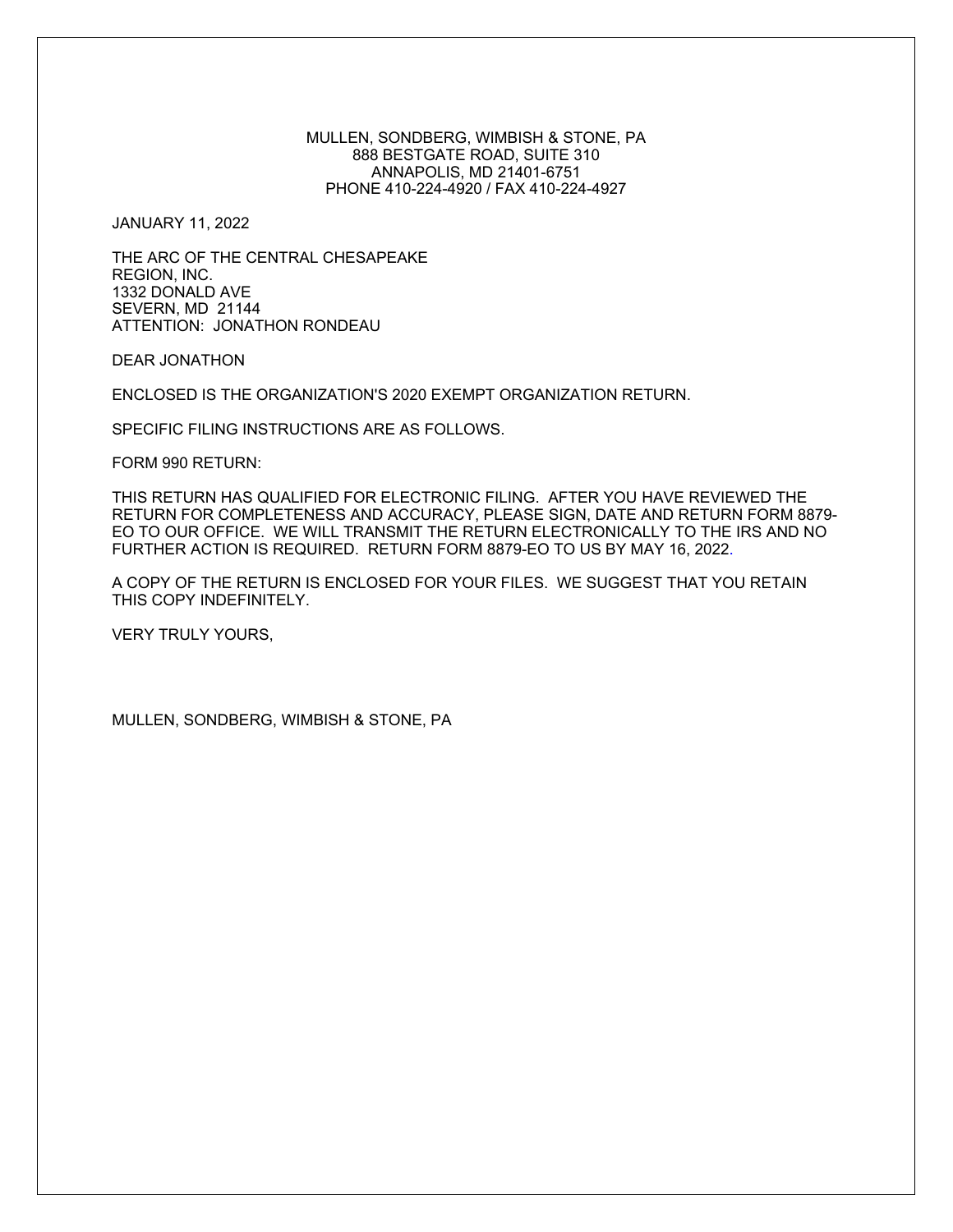| Form 8879-EO                                                 | <b>IRS e-file Signature Authorization</b><br>for an Exempt Organization                                                                                                                                                                                                                                                                                                                                                                                                                                                                                                                                                                                                                                                                                                                                                                           | OMB No. 1545-0047          |                                |  |
|--------------------------------------------------------------|---------------------------------------------------------------------------------------------------------------------------------------------------------------------------------------------------------------------------------------------------------------------------------------------------------------------------------------------------------------------------------------------------------------------------------------------------------------------------------------------------------------------------------------------------------------------------------------------------------------------------------------------------------------------------------------------------------------------------------------------------------------------------------------------------------------------------------------------------|----------------------------|--------------------------------|--|
|                                                              | For calendar year 2020, or fiscal year beginning $JUL$ $1$ , 2020, and ending $JUN$ $30$ , 20 $21$                                                                                                                                                                                                                                                                                                                                                                                                                                                                                                                                                                                                                                                                                                                                                |                            |                                |  |
|                                                              | Do not send to the IRS. Keep for your records.                                                                                                                                                                                                                                                                                                                                                                                                                                                                                                                                                                                                                                                                                                                                                                                                    |                            | 2020                           |  |
| Department of the Treasury<br>Internal Revenue Service       | Go to www.irs.gov/Form8879EO for the latest information.                                                                                                                                                                                                                                                                                                                                                                                                                                                                                                                                                                                                                                                                                                                                                                                          |                            |                                |  |
| Name of exempt organization or person subject to tax         |                                                                                                                                                                                                                                                                                                                                                                                                                                                                                                                                                                                                                                                                                                                                                                                                                                                   |                            | Taxpayer identification number |  |
|                                                              | THE ARC OF THE CENTRAL CHESAPEAKE                                                                                                                                                                                                                                                                                                                                                                                                                                                                                                                                                                                                                                                                                                                                                                                                                 |                            |                                |  |
| REGION, INC.                                                 | <u> 1989 - Johann Stein, marwolaethau a bhann an t-Amhain an t-Amhain an t-Amhain an t-Amhain an t-Amhain an t-A</u>                                                                                                                                                                                                                                                                                                                                                                                                                                                                                                                                                                                                                                                                                                                              |                            | 52-6047882                     |  |
| Name and title of officer or person subject to tax           |                                                                                                                                                                                                                                                                                                                                                                                                                                                                                                                                                                                                                                                                                                                                                                                                                                                   |                            |                                |  |
| JONATHON RONDEAU                                             |                                                                                                                                                                                                                                                                                                                                                                                                                                                                                                                                                                                                                                                                                                                                                                                                                                                   |                            |                                |  |
| PRESIDENT & CEO                                              |                                                                                                                                                                                                                                                                                                                                                                                                                                                                                                                                                                                                                                                                                                                                                                                                                                                   |                            |                                |  |
| Part I                                                       | Type of Return and Return Information (Whole Dollars Only)                                                                                                                                                                                                                                                                                                                                                                                                                                                                                                                                                                                                                                                                                                                                                                                        |                            |                                |  |
|                                                              | Check the box for the return for which you are using this Form 8879-EO and enter the applicable amount, if any, from the return. If you<br>check the box on line 1a, 2a, 3a, 4a, 5a, 6a, or 7a below, and the amount on that line for the return being filed with this form was<br>blank, then leave line 1b, 2b, 3b, 4b, 5b, 6b, or 7b, whichever is applicable, blank (do not enter -0-). But, if you entered -0- on the<br>return, then enter -0- on the applicable line below. Do not complete more than one line in Part I.                                                                                                                                                                                                                                                                                                                  |                            |                                |  |
| 1a Form 990 check here $\blacktriangleright$ $\mid$ X $\mid$ | <b>b</b> Total revenue, if any (Form 990, Part VIII, column (A), line 12) $\ldots$ 1b $83,477,067$ .                                                                                                                                                                                                                                                                                                                                                                                                                                                                                                                                                                                                                                                                                                                                              |                            |                                |  |
| 2a Form 990-EZ check here $\blacktriangleright$              |                                                                                                                                                                                                                                                                                                                                                                                                                                                                                                                                                                                                                                                                                                                                                                                                                                                   |                            |                                |  |
| 3a Form 1120-POL check here                                  | ▶                                                                                                                                                                                                                                                                                                                                                                                                                                                                                                                                                                                                                                                                                                                                                                                                                                                 |                            |                                |  |
| 4a Form 990-PF check here                                    | b Tax based on investment income (Form 990-PF, Part VI, line 5) 4b ______________<br>▶                                                                                                                                                                                                                                                                                                                                                                                                                                                                                                                                                                                                                                                                                                                                                            |                            |                                |  |
| 5a Form 8868 check here                                      | ▶                                                                                                                                                                                                                                                                                                                                                                                                                                                                                                                                                                                                                                                                                                                                                                                                                                                 |                            |                                |  |
| 6a Form 990-T check here                                     | ▶                                                                                                                                                                                                                                                                                                                                                                                                                                                                                                                                                                                                                                                                                                                                                                                                                                                 |                            |                                |  |
| 7a Form 4720 check here<br>Part II                           | ▶<br>Declaration and Signature Authorization of Officer or Person Subject to Tax                                                                                                                                                                                                                                                                                                                                                                                                                                                                                                                                                                                                                                                                                                                                                                  |                            |                                |  |
|                                                              | Under penalties of perjury, I declare that $\boxed{\mathbf{X}}$ I am an officer of the above organization or $\boxed{\phantom{\mathbf{X}}}$ I am a person subject to tax with respect to                                                                                                                                                                                                                                                                                                                                                                                                                                                                                                                                                                                                                                                          |                            |                                |  |
|                                                              |                                                                                                                                                                                                                                                                                                                                                                                                                                                                                                                                                                                                                                                                                                                                                                                                                                                   |                            |                                |  |
| PIN: check one box only                                      | Agent to initiate an electronic funds withdrawal (direct debit) entry to the financial institution account indicated in the tax preparation<br>software for payment of the federal taxes owed on this return, and the financial institution to debit the entry to this account. To revoke<br>a payment, I must contact the U.S. Treasury Financial Agent at 1-888-353-4537 no later than 2 business days prior to the payment<br>(settlement) date. I also authorize the financial institutions involved in the processing of the electronic payment of taxes to receive<br>confidential information necessary to answer inquiries and resolve issues related to the payment. I have selected a personal<br>identification number (PIN) as my signature for the electronic return and, if applicable, the consent to electronic funds withdrawal. |                            |                                |  |
|                                                              | $\boxed{X}$   authorize MULLEN, SONDBERG, WIMBISH & STONE, PA to enter my PIN                                                                                                                                                                                                                                                                                                                                                                                                                                                                                                                                                                                                                                                                                                                                                                     |                            | 47882                          |  |
|                                                              | <b>ERO</b> firm name                                                                                                                                                                                                                                                                                                                                                                                                                                                                                                                                                                                                                                                                                                                                                                                                                              |                            | Enter five numbers, but        |  |
|                                                              | as my signature on the tax year 2020 electronically filed return. If I have indicated within this return that a copy of the return is being filed with<br>a state agency(ies) regulating charities as part of the IRS Fed/State program, I also authorize the aforementioned ERO to enter my<br>PIN on the return's disclosure consent screen.<br>As an officer or person subject to tax with respect to the organization, I will enter my PIN as my signature on the tax year 2020<br>electronically filed return. If I have indicated within this return that a copy of the return is being filed with a state agency(ies)<br>regulating charities as part of the IRS Fed/State program, I will enter my PIN on the return's disclosure consent screen.                                                                                         |                            | do not enter all zeros         |  |
| Signature of officer or person subject to tax                |                                                                                                                                                                                                                                                                                                                                                                                                                                                                                                                                                                                                                                                                                                                                                                                                                                                   | Date $\blacktriangleright$ |                                |  |
| Part III                                                     | <b>Certification and Authentication</b>                                                                                                                                                                                                                                                                                                                                                                                                                                                                                                                                                                                                                                                                                                                                                                                                           |                            |                                |  |
|                                                              | <b>ERO's EFIN/PIN.</b> Enter your six-digit electronic filing identification<br>52149997902<br>number (EFIN) followed by your five-digit self-selected PIN.<br>Do not enter all zeros                                                                                                                                                                                                                                                                                                                                                                                                                                                                                                                                                                                                                                                             |                            |                                |  |
| IRS e-file Providers for Business Returns.                   | I certify that the above numeric entry is my PIN, which is my signature on the 2020 electronically filed return indicated above. I confirm<br>that I am submitting this return in accordance with the requirements of Pub. 4163, Modernized e-File (MeF) Information for Authorized                                                                                                                                                                                                                                                                                                                                                                                                                                                                                                                                                               |                            |                                |  |
| ERO's signature $\blacktriangleright$                        | Date $\triangleright$ 01/11/22                                                                                                                                                                                                                                                                                                                                                                                                                                                                                                                                                                                                                                                                                                                                                                                                                    |                            |                                |  |
|                                                              | <b>ERO Must Retain This Form - See Instructions</b><br>Do Not Submit This Form to the IRS Unless Requested To Do So                                                                                                                                                                                                                                                                                                                                                                                                                                                                                                                                                                                                                                                                                                                               |                            |                                |  |
|                                                              | LHA For Paperwork Reduction Act Notice, see instructions.                                                                                                                                                                                                                                                                                                                                                                                                                                                                                                                                                                                                                                                                                                                                                                                         |                            | Form 8879-EO (2020)            |  |
| 023051 11-03-20                                              |                                                                                                                                                                                                                                                                                                                                                                                                                                                                                                                                                                                                                                                                                                                                                                                                                                                   |                            |                                |  |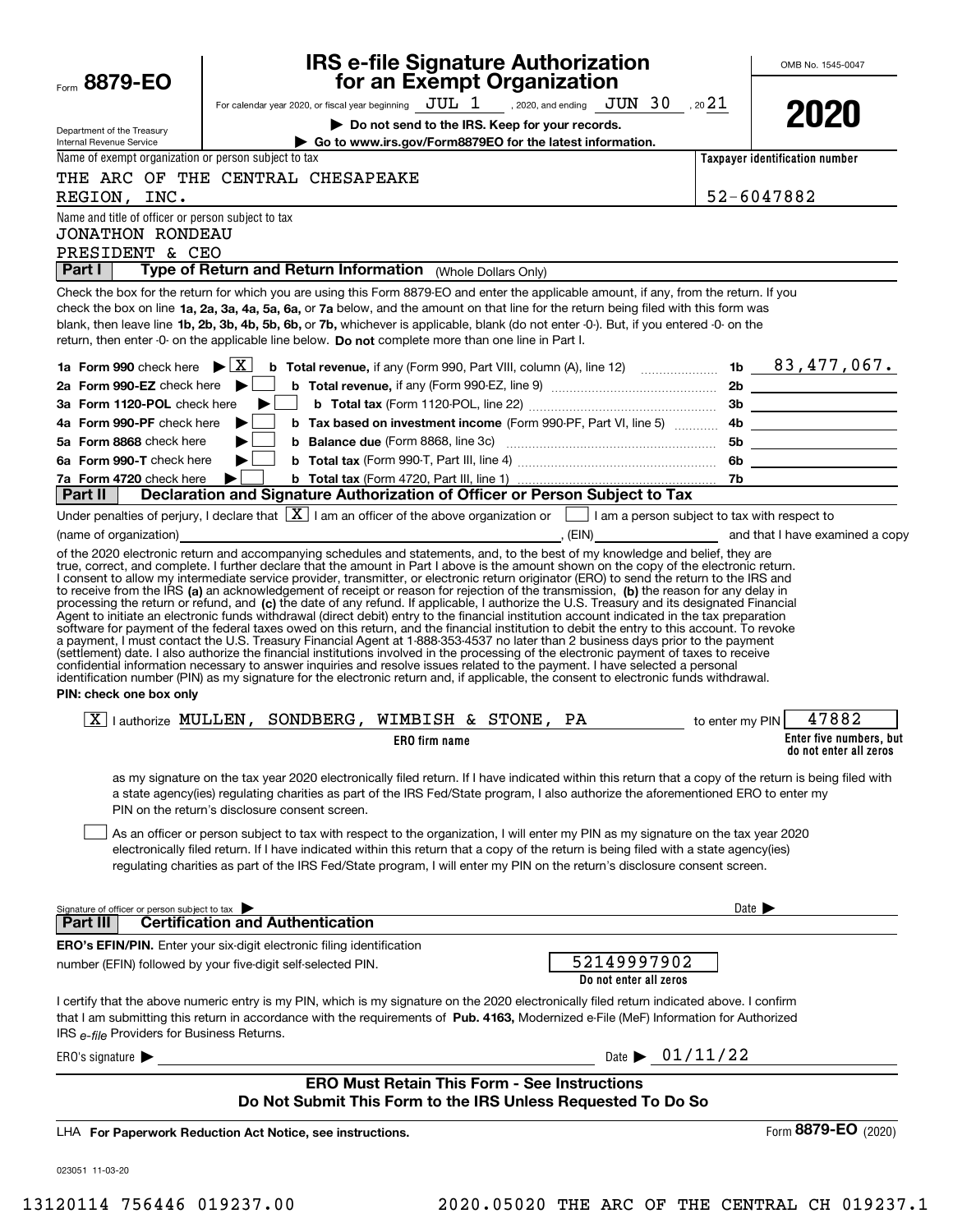|                                  | <b>Return of Organization Exempt From Income Tax</b>                                                                                                |            |                                                     | OMB No. 1545-0047                                         |
|----------------------------------|-----------------------------------------------------------------------------------------------------------------------------------------------------|------------|-----------------------------------------------------|-----------------------------------------------------------|
| <b>Form 990</b>                  | Under section 501(c), 527, or 4947(a)(1) of the Internal Revenue Code (except private foundations)                                                  |            |                                                     |                                                           |
| Department of the Treasury       | Do not enter social security numbers on this form as it may be made public.                                                                         |            |                                                     | <b>Open to Public</b>                                     |
| Internal Revenue Service         | Go to www.irs.gov/Form990 for instructions and the latest information.                                                                              |            |                                                     | Inspection                                                |
|                                  | A For the 2020 calendar year, or tax year beginning $JUL$ 1, $2020$                                                                                 |            | 2021<br>and ending $JUN$ 30,                        |                                                           |
| <b>B</b> Check if<br>applicable: | <b>C</b> Name of organization                                                                                                                       |            | D Employer identification number                    |                                                           |
| Address                          | THE ARC OF THE CENTRAL CHESAPEAKE                                                                                                                   |            |                                                     |                                                           |
| change<br>Name                   | REGION, INC.                                                                                                                                        |            |                                                     |                                                           |
| change<br>  Initial              | Doing business as                                                                                                                                   |            | 52-6047882                                          |                                                           |
| return<br> Final                 | Number and street (or P.O. box if mail is not delivered to street address)<br>1332 DONALD AVE                                                       | Room/suite | E Telephone number<br>$(410)$ 268-8085              |                                                           |
| return/<br>termin-               | City or town, state or province, country, and ZIP or foreign postal code                                                                            |            | G Gross receipts \$                                 | 83, 523, 146.                                             |
| ated<br>Amended                  | 21144<br>SEVERN, MD                                                                                                                                 |            |                                                     |                                                           |
| return<br>Applica-               | F Name and address of principal officer: JONATHON RONDEAU                                                                                           |            | H(a) Is this a group return                         | $\sqrt{}$ Yes $\sqrt{X}$ No                               |
| tion<br>pending                  | SAME AS C ABOVE                                                                                                                                     |            | for subordinates?                                   | ∣Yes<br><b>No</b>                                         |
|                                  | Tax-exempt status: $\boxed{\mathbf{X}}$ 501(c)(3)<br>4947(a)(1) or<br>$501(c)$ (<br>$\sqrt{\bullet}$ (insert no.)                                   | 527        | $H(b)$ Are all subordinates included?               |                                                           |
|                                  | J Website: WWW.THEARCCCR.ORG                                                                                                                        |            |                                                     | If "No," attach a list. See instructions                  |
|                                  | K Form of organization: X Corporation<br>Association<br>Other $\blacktriangleright$<br>Trust                                                        |            | $H(c)$ Group exemption number $\blacktriangleright$ | L Year of formation: $1961$ M State of legal domicile: MD |
| Part I                           | <b>Summary</b>                                                                                                                                      |            |                                                     |                                                           |
|                                  | Briefly describe the organization's mission or most significant activities: TO PROMOTE RESPECT, CREATE                                              |            |                                                     |                                                           |
| 1.                               | OPPORTUNITIES, FACILITATE SERVICES, AND ADVOCATE FOR EQUAL RIGHTS                                                                                   |            |                                                     |                                                           |
| Governance                       | Check this box $\blacktriangleright$ $\blacksquare$ if the organization discontinued its operations or disposed of more than 25% of its net assets. |            |                                                     |                                                           |
| 2                                |                                                                                                                                                     |            |                                                     | 14                                                        |
| з                                | Number of voting members of the governing body (Part VI, line 1a)                                                                                   |            | 3<br>$\overline{\mathbf{4}}$                        | 14                                                        |
| 4                                |                                                                                                                                                     | 5          | 494                                                 |                                                           |
| <b>Activities &amp;</b><br>5     |                                                                                                                                                     |            | 6                                                   | 35                                                        |
| 6                                |                                                                                                                                                     |            |                                                     | 0.                                                        |
|                                  | 7 a Total unrelated business revenue from Part VIII, column (C), line 12                                                                            |            | 7a<br>7b                                            | $\overline{0}$ .                                          |
|                                  |                                                                                                                                                     |            |                                                     |                                                           |
|                                  |                                                                                                                                                     |            | <b>Prior Year</b><br>3, 233, 671.                   | <b>Current Year</b><br>1,229,576.                         |
| 8                                | Contributions and grants (Part VIII, line 1h)                                                                                                       |            | 63, 973, 594.                                       | 81,949,740.                                               |
| Revenue<br>9                     | Program service revenue (Part VIII, line 2g)                                                                                                        |            | 196,384.                                            | 273,831.                                                  |
| 10                               |                                                                                                                                                     |            | 58,016.                                             | 23,920.                                                   |
| 11                               | Other revenue (Part VIII, column (A), lines 5, 6d, 8c, 9c, 10c, and 11e)                                                                            |            | 67,461,665.                                         | 83,477,067.                                               |
| 12                               | Total revenue - add lines 8 through 11 (must equal Part VIII, column (A), line 12)                                                                  |            |                                                     |                                                           |
| 13                               | Grants and similar amounts paid (Part IX, column (A), lines 1-3)                                                                                    |            | 44, 236, 611.                                       | 58,840,385.                                               |
| 14                               | Benefits paid to or for members (Part IX, column (A), line 4)                                                                                       |            | 0.                                                  | 0.                                                        |
| 15<br>w                          | Salaries, other compensation, employee benefits (Part IX, column (A), lines 5-10)                                                                   |            | 14, 199, 430.                                       | 15, 331, 812.                                             |
|                                  |                                                                                                                                                     |            | Ο.                                                  | $\mathbf{0}$ .                                            |
| Expense                          | 323,872.<br><b>b</b> Total fundraising expenses (Part IX, column (D), line 25)                                                                      |            |                                                     |                                                           |
| 17                               |                                                                                                                                                     |            | 7,684,104.                                          | 7,766,342.                                                |
| 18                               | Total expenses. Add lines 13-17 (must equal Part IX, column (A), line 25)                                                                           |            | 66,120,145.                                         | 81,938,539.                                               |
| 19                               |                                                                                                                                                     |            | 1,341,520.                                          | 1,538,528.                                                |
|                                  |                                                                                                                                                     |            | <b>Beginning of Current Year</b>                    | <b>End of Year</b>                                        |
| 20                               | Total assets (Part X, line 16)                                                                                                                      |            | 19,836,412.                                         | 24,326,223.                                               |
| Net Assets or<br>21              | Total liabilities (Part X, line 26)                                                                                                                 |            | 10,792,594.                                         | 13,702,500.                                               |
| 22                               |                                                                                                                                                     |            | 9,043,818.                                          | 10,623,723.                                               |
| Part II                          | <b>Signature Block</b>                                                                                                                              |            |                                                     |                                                           |

| Sign                                         | Signature of officer                                                                                     |                      | Date |                                        |  |  |  |  |  |  |  |
|----------------------------------------------|----------------------------------------------------------------------------------------------------------|----------------------|------|----------------------------------------|--|--|--|--|--|--|--|
| JONATHON RONDEAU.<br>PRESIDENT & CEO<br>Here |                                                                                                          |                      |      |                                        |  |  |  |  |  |  |  |
|                                              | Type or print name and title                                                                             |                      |      |                                        |  |  |  |  |  |  |  |
|                                              | Print/Type preparer's name                                                                               | Preparer's signature | Date | <b>PTIN</b><br>Check                   |  |  |  |  |  |  |  |
| Paid                                         | WILAND,<br>UOHN G.<br>CPA                                                                                |                      |      | P01357234<br>$01/11/22$ self-employed  |  |  |  |  |  |  |  |
| Preparer                                     | SONDBERG,<br>MULLEN,<br>Firm's name<br>$\mathbf{r}$                                                      | WIMBISH & STONE, PA  |      | Firm's EIN $\triangleright$ 52-1197902 |  |  |  |  |  |  |  |
| Use Only                                     | 888 BESTGATE ROAD, SUITE 310<br>Firm's address                                                           |                      |      |                                        |  |  |  |  |  |  |  |
|                                              | Phone no. $410 - 224 - 4920$<br>ANNAPOLIS, MD 21401                                                      |                      |      |                                        |  |  |  |  |  |  |  |
|                                              | x<br>Yes<br><b>No</b><br>May the IRS discuss this return with the preparer shown above? See instructions |                      |      |                                        |  |  |  |  |  |  |  |
| 032001 12-23-20                              | LHA For Paperwork Reduction Act Notice, see the separate instructions.                                   |                      |      | Form 990 (2020)                        |  |  |  |  |  |  |  |

SEE SCHEDULE O FOR ORGANIZATION MISSION STATEMENT CONTINUATION

true, correct, and complete. Declaration of preparer (other than officer) is based on all information of which preparer has any knowledge.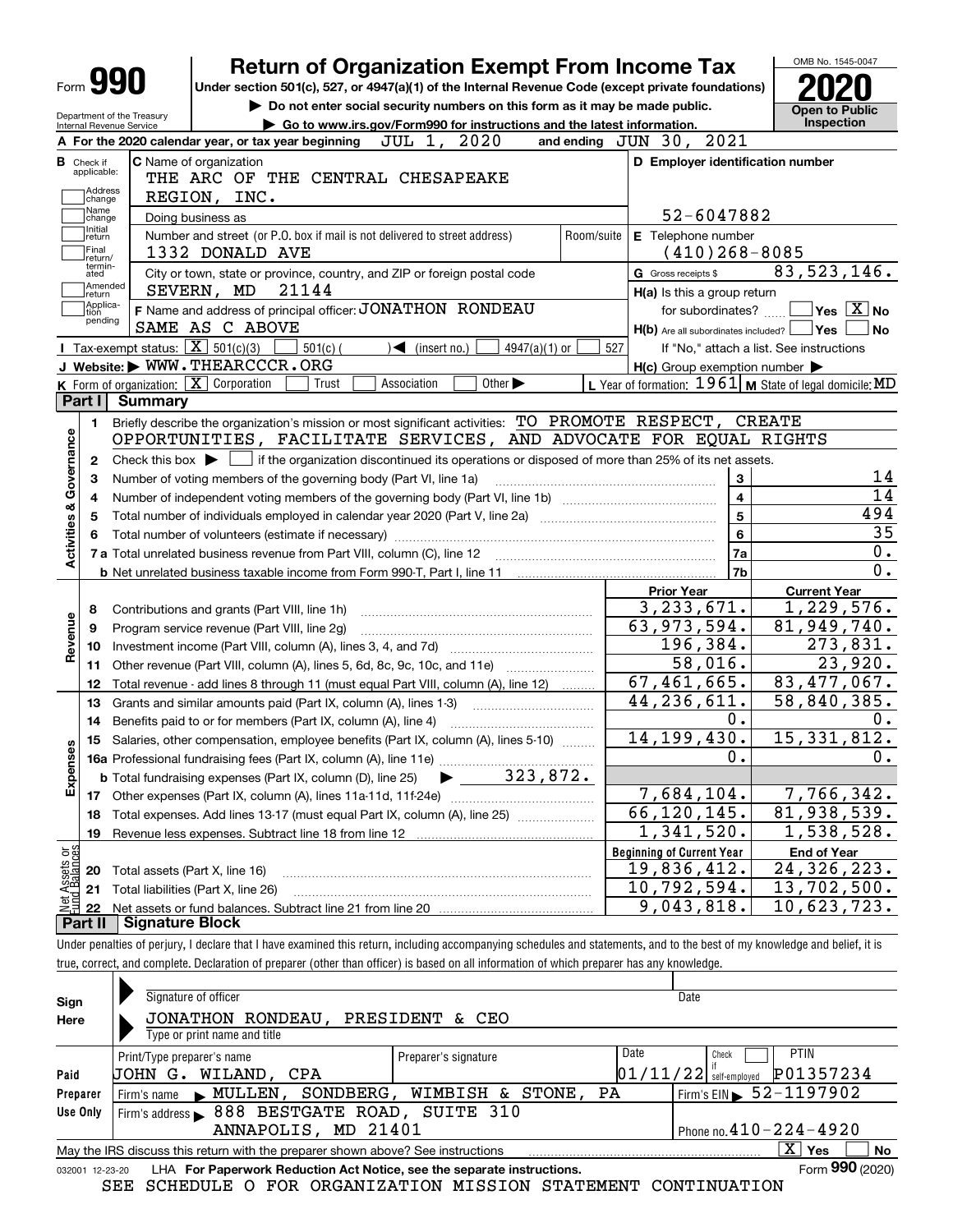|              | <b>Statement of Program Service Accomplishments</b><br>Part III                                                                                                      |
|--------------|----------------------------------------------------------------------------------------------------------------------------------------------------------------------|
|              | $\overline{\mathbf{x}}$                                                                                                                                              |
| $\mathbf{1}$ | Briefly describe the organization's mission:                                                                                                                         |
|              | TO PROMOTE RESPECT, CREATE OPPORTUNITIES, FACILITATE SERVICES, AND                                                                                                   |
|              | ADVOCATE FOR EQUAL RIGHTS FOR ALL PEOPLE WITH INTELLECTUAL AND                                                                                                       |
|              | DEVELOPMENTAL DISABILITIES.                                                                                                                                          |
| $\mathbf{2}$ | Did the organization undertake any significant program services during the year which were not listed on the                                                         |
|              | $\sqrt{}$ Yes $\sqrt{X}$ No                                                                                                                                          |
|              | If "Yes," describe these new services on Schedule O.                                                                                                                 |
| 3            | $\overline{\mathsf{Yes}}$ $\overline{\mathsf{X}}$ No<br>Did the organization cease conducting, or make significant changes in how it conducts, any program services? |
|              | If "Yes," describe these changes on Schedule O.                                                                                                                      |
| 4            | Describe the organization's program service accomplishments for each of its three largest program services, as measured by expenses.                                 |
|              | Section 501(c)(3) and 501(c)(4) organizations are required to report the amount of grants and allocations to others, the total expenses, and                         |
|              | revenue, if any, for each program service reported.                                                                                                                  |
| 4a           | 11,583,981. including grants of \$<br>12, 195, 210.<br>(Expenses \$<br>) (Revenue \$<br>(Code:                                                                       |
|              | COMMUNITY LIVING SERVICES SUPPORTS PEOPLE WITH INTELLECTUAL AND                                                                                                      |
|              | DEVELOPMENTAL DISABILITIES WITH DEVELOPMENT OF SKILLS RELATED TO                                                                                                     |
|              | ACTIVITIES OF DAILY LIVING AND COMMUNITY INCLUSION. PEOPLE ARE PROVIDED                                                                                              |
|              | OPPORTUNITIES TO DEVELOP SKILLS RELATED TO LEARNING EFFECTIVE                                                                                                        |
|              | COMMUNICATION; LEARNING SELF-DIRECTION AND PROBLEM SOLVING; ENGAGING IN                                                                                              |
|              | SAFETY PRACTICES; PERFORMING HOUSEHOLD CHORES IN A SAFE AND EFFECTIVE                                                                                                |
|              | MANNER; PERFORMING SELF-CARE; AND LEARNING SKILLS FOR EMPLOYMENT.                                                                                                    |
|              |                                                                                                                                                                      |
|              |                                                                                                                                                                      |
|              |                                                                                                                                                                      |
|              |                                                                                                                                                                      |
|              |                                                                                                                                                                      |
| 4b           | 2,574,388. including grants of \$<br>2,835,275.                                                                                                                      |
|              | ) (Expenses \$<br>) (Revenue \$<br>(Code:                                                                                                                            |
|              |                                                                                                                                                                      |
|              | PERSONAL SUPPORT SERVICES ARE DESIGNED TO ENABLE PEOPLE TO LIVE IN                                                                                                   |
|              | THEIR OWN HOME OR THE HOME OF THEIR FAMILY. SUPPORTS ARE DESIGNED BASED                                                                                              |
|              | ON THE DESIRES AND NEEDS OF THE PERSONS INVOLVED. THE MAJORITY OF                                                                                                    |
|              | PERSONAL SUPPORT SERVICES ARE PROVIDED AS HOURS OF STAFF SUPPORT TO                                                                                                  |
|              | ASSIST PEOPLE WITH THE VARIOUS TASKS OF LIVING INDEPENDENTLY OR TO                                                                                                   |
|              | SUPPORT PEOPLE LIVING WITH THEIR FAMILIES.                                                                                                                           |
|              |                                                                                                                                                                      |
|              |                                                                                                                                                                      |
|              |                                                                                                                                                                      |
|              |                                                                                                                                                                      |
|              |                                                                                                                                                                      |
| 4с           | 58,840,385. ) (Revenue \$<br>65, 110, 883.<br>$62$ , $915$ , $157$ . including grants of \$<br>) (Expenses \$<br>(Code:                                              |
|              | FISCAL MANAGEMENT SERVICES (FMS) PROVIDES PARTICIPANTS WHO SELF-DIRECT                                                                                               |
|              | THEIR SERVICES ADMINISTRATIVE ASSISTANCE WITH MANY OF<br>THE FINANCIAL                                                                                               |
|              | TASKS OF OVERSEEING THEIR OWN SERVICE DELIVERY. THE SELFDIRECTED                                                                                                     |
|              | SERVICE DELIVERY MODEL IS AN ALTERNATIVE TO TRADITIONALLY DELIVERED AND                                                                                              |
|              | MANAGED SERVICES.<br>SELF-DIRECTION PROMOTES PERSONAL CHOICE AND CONTROL                                                                                             |
|              | OVER THE DELIVERY OF WAIVER AND STATE PLAN SERVICES. WITH CHOICE AND                                                                                                 |
|              | CONTROL COMES RESPONSIBILITY. PARTICIPANTS ARE TASKED TO RECRUIT, HIRE,                                                                                              |
|              | TRAIN, AND MANAGE THEIR EMPLOYEES. THEY MUST ALSO UNDERSTAND AND ADHERE                                                                                              |
|              | TO THEIR BUDGET AND ENSURE THEIR BUDGET CAN SUPPORT THEIR SERVICE NEEDS                                                                                              |
|              | THEIR PLANNING PROCESS HELPS TO<br>THROUGHOUT THE<br>PLAN YEAR.<br><b>IDENTIFY THE</b>                                                                               |
|              | TO ASSIST PARTICIPANTS IN THEIR DUTIES AS AN EMPLOYER.<br>SUPPORT NEEDED                                                                                             |
|              | THE ARC CCR PROVIDES THE ADMINISTRATIVE SUPPORT NEEDED<br>TO ASSIST                                                                                                  |
|              | 4d Other program services (Describe on Schedule O.)                                                                                                                  |
|              | 1,810,961.<br>1,882,106. including grants of \$<br>Expenses \$<br>(Revenue \$                                                                                        |
|              | 78,955,632.<br>Total program service expenses                                                                                                                        |
|              | Form 990 (2020)<br>SCHEDULE O FOR CONTINUATION(S)<br>SEE<br>032002 12-23-20                                                                                          |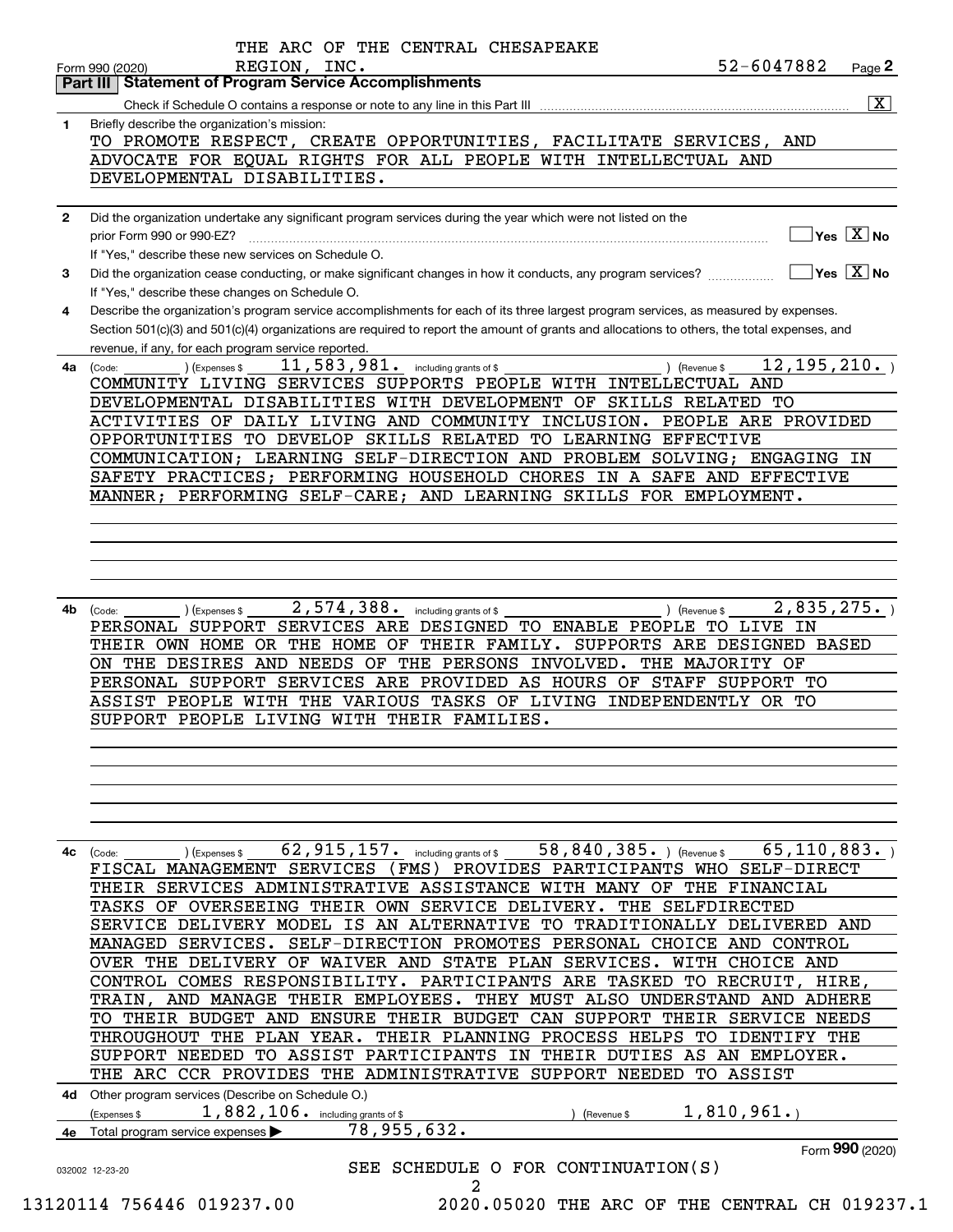|     |                                                                                                                                                 |                 | Yes $ $     | No              |
|-----|-------------------------------------------------------------------------------------------------------------------------------------------------|-----------------|-------------|-----------------|
| 1   | Is the organization described in section $501(c)(3)$ or $4947(a)(1)$ (other than a private foundation)?                                         |                 |             |                 |
|     |                                                                                                                                                 | 1.              | x           |                 |
| 2   |                                                                                                                                                 | $\mathbf{2}$    | $\mathbf X$ |                 |
| 3   | Did the organization engage in direct or indirect political campaign activities on behalf of or in opposition to candidates for                 |                 |             |                 |
|     |                                                                                                                                                 | 3               |             | x               |
| 4   | Section 501(c)(3) organizations. Did the organization engage in lobbying activities, or have a section 501(h) election in effect                |                 |             |                 |
|     |                                                                                                                                                 | 4               | x           |                 |
| 5   | Is the organization a section 501(c)(4), 501(c)(5), or 501(c)(6) organization that receives membership dues, assessments, or                    |                 |             |                 |
|     |                                                                                                                                                 | 5               |             | x               |
| 6   | Did the organization maintain any donor advised funds or any similar funds or accounts for which donors have the right to                       |                 |             |                 |
|     | provide advice on the distribution or investment of amounts in such funds or accounts? If "Yes," complete Schedule D, Part I                    | 6               |             | x               |
| 7   | Did the organization receive or hold a conservation easement, including easements to preserve open space,                                       |                 |             |                 |
|     |                                                                                                                                                 | $\overline{7}$  |             | x               |
| 8   | Did the organization maintain collections of works of art, historical treasures, or other similar assets? If "Yes," complete                    |                 |             |                 |
|     |                                                                                                                                                 | 8               |             | x               |
| 9   | Did the organization report an amount in Part X, line 21, for escrow or custodial account liability, serve as a custodian for                   |                 |             |                 |
|     | amounts not listed in Part X; or provide credit counseling, debt management, credit repair, or debt negotiation services?                       |                 |             | x               |
|     |                                                                                                                                                 | 9               |             |                 |
| 10  | Did the organization, directly or through a related organization, hold assets in donor-restricted endowments                                    |                 |             | x               |
|     |                                                                                                                                                 | 10              |             |                 |
| 11  | If the organization's answer to any of the following questions is "Yes," then complete Schedule D, Parts VI, VII, VIII, IX, or X                |                 |             |                 |
|     | as applicable.<br>a Did the organization report an amount for land, buildings, and equipment in Part X, line 10? If "Yes." complete Schedule D. |                 |             |                 |
|     |                                                                                                                                                 | 11a             | x           |                 |
|     | <b>b</b> Did the organization report an amount for investments - other securities in Part X, line 12, that is 5% or more of its total           |                 |             |                 |
|     |                                                                                                                                                 | 11 <sub>b</sub> |             | x               |
|     | c Did the organization report an amount for investments - program related in Part X, line 13, that is 5% or more of its total                   |                 |             |                 |
|     |                                                                                                                                                 | 11c             |             | x               |
|     | d Did the organization report an amount for other assets in Part X, line 15, that is 5% or more of its total assets reported in                 |                 |             |                 |
|     |                                                                                                                                                 | 11d             | х           |                 |
|     |                                                                                                                                                 | 11e             | X           |                 |
| f   | Did the organization's separate or consolidated financial statements for the tax year include a footnote that addresses                         |                 |             |                 |
|     | the organization's liability for uncertain tax positions under FIN 48 (ASC 740)? If "Yes," complete Schedule D, Part X                          | 11f             | x           |                 |
|     | 12a Did the organization obtain separate, independent audited financial statements for the tax year? If "Yes," complete                         |                 |             |                 |
|     |                                                                                                                                                 | 12a             |             | x               |
|     | <b>b</b> Was the organization included in consolidated, independent audited financial statements for the tax year?                              |                 |             |                 |
|     | If "Yes," and if the organization answered "No" to line 12a, then completing Schedule D, Parts XI and XII is optional                           | 12 <sub>b</sub> | X           |                 |
| 13  | Is the organization a school described in section 170(b)(1)(A)(ii)? If "Yes," complete Schedule E                                               | 13              |             | X               |
| 14a | Did the organization maintain an office, employees, or agents outside of the United States?                                                     | 14a             |             | X               |
| b   | Did the organization have aggregate revenues or expenses of more than \$10,000 from grantmaking, fundraising, business,                         |                 |             |                 |
|     | investment, and program service activities outside the United States, or aggregate foreign investments valued at \$100,000                      |                 |             |                 |
|     |                                                                                                                                                 | 14b             |             | x               |
| 15  | Did the organization report on Part IX, column (A), line 3, more than \$5,000 of grants or other assistance to or for any                       |                 |             |                 |
|     |                                                                                                                                                 | 15              |             | x               |
| 16  | Did the organization report on Part IX, column (A), line 3, more than \$5,000 of aggregate grants or other assistance to                        |                 |             |                 |
|     |                                                                                                                                                 | 16              |             | x               |
| 17  | Did the organization report a total of more than \$15,000 of expenses for professional fundraising services on Part IX,                         |                 |             |                 |
|     |                                                                                                                                                 | 17              |             | x               |
| 18  | Did the organization report more than \$15,000 total of fundraising event gross income and contributions on Part VIII, lines                    |                 |             |                 |
|     |                                                                                                                                                 | 18              | x           |                 |
| 19  | Did the organization report more than \$15,000 of gross income from gaming activities on Part VIII, line 9a? If "Yes."                          |                 |             |                 |
|     |                                                                                                                                                 | 19              |             | x               |
|     |                                                                                                                                                 | <b>20a</b>      |             | X               |
|     | b If "Yes" to line 20a, did the organization attach a copy of its audited financial statements to this return?                                  | 20 <sub>b</sub> |             |                 |
| 21  | Did the organization report more than \$5,000 of grants or other assistance to any domestic organization or                                     |                 |             |                 |
|     |                                                                                                                                                 | 21              |             | x               |
|     | 032003 12-23-20                                                                                                                                 |                 |             | Form 990 (2020) |

3

032003 12-23-20

13120114 756446 019237.00 2020.05020 THE ARC OF THE CENTRAL CH 019237.1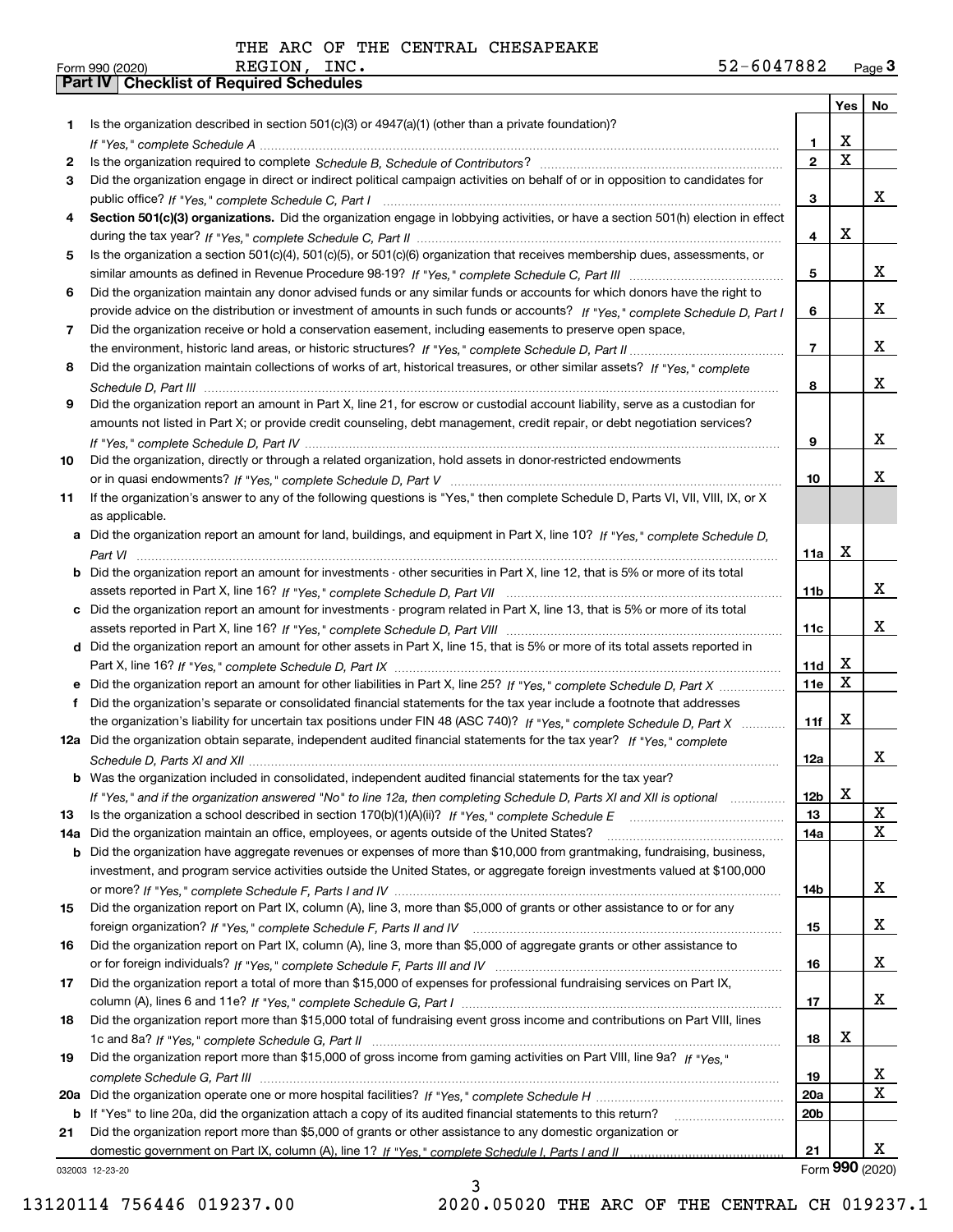*(continued)*

|               |                                                                                                                              |            | Yes | No               |
|---------------|------------------------------------------------------------------------------------------------------------------------------|------------|-----|------------------|
| 22            | Did the organization report more than \$5,000 of grants or other assistance to or for domestic individuals on                |            |     |                  |
|               |                                                                                                                              | 22         | х   |                  |
| 23            | Did the organization answer "Yes" to Part VII, Section A, line 3, 4, or 5 about compensation of the organization's current   |            |     |                  |
|               | and former officers, directors, trustees, key employees, and highest compensated employees? If "Yes," complete               |            |     |                  |
|               |                                                                                                                              | 23         | х   |                  |
|               | 24a Did the organization have a tax-exempt bond issue with an outstanding principal amount of more than \$100,000 as of the  |            |     |                  |
|               | last day of the year, that was issued after December 31, 2002? If "Yes," answer lines 24b through 24d and complete           |            |     |                  |
|               |                                                                                                                              | 24a        |     | x                |
|               | <b>b</b> Did the organization invest any proceeds of tax-exempt bonds beyond a temporary period exception?                   | 24b        |     |                  |
|               | c Did the organization maintain an escrow account other than a refunding escrow at any time during the year to defease       |            |     |                  |
|               | any tax-exempt bonds?                                                                                                        | 24c        |     |                  |
|               | d Did the organization act as an "on behalf of" issuer for bonds outstanding at any time during the year?                    | 24d        |     |                  |
|               | 25a Section 501(c)(3), 501(c)(4), and 501(c)(29) organizations. Did the organization engage in an excess benefit             |            |     |                  |
|               |                                                                                                                              | 25a        |     | x                |
|               | b Is the organization aware that it engaged in an excess benefit transaction with a disqualified person in a prior year, and |            |     |                  |
|               | that the transaction has not been reported on any of the organization's prior Forms 990 or 990-EZ? If "Yes." complete        |            |     |                  |
|               | Schedule L, Part I                                                                                                           | 25b        |     | х                |
| 26            | Did the organization report any amount on Part X, line 5 or 22, for receivables from or payables to any current              |            |     |                  |
|               | or former officer, director, trustee, key employee, creator or founder, substantial contributor, or 35%                      |            |     |                  |
|               |                                                                                                                              | 26         |     | х                |
| 27            | Did the organization provide a grant or other assistance to any current or former officer, director, trustee, key employee,  |            |     |                  |
|               | creator or founder, substantial contributor or employee thereof, a grant selection committee member, or to a 35% controlled  |            |     |                  |
|               | entity (including an employee thereof) or family member of any of these persons? If "Yes," complete Schedule L, Part III     | 27         |     | x                |
| 28            | Was the organization a party to a business transaction with one of the following parties (see Schedule L, Part IV            |            |     |                  |
|               | instructions, for applicable filing thresholds, conditions, and exceptions):                                                 |            |     |                  |
|               | a A current or former officer, director, trustee, key employee, creator or founder, or substantial contributor? If           |            |     |                  |
|               |                                                                                                                              |            |     | x                |
|               |                                                                                                                              | <b>28a</b> |     | $\mathbf X$      |
|               |                                                                                                                              | 28b        |     |                  |
|               | c A 35% controlled entity of one or more individuals and/or organizations described in lines 28a or 28b? If                  |            |     |                  |
|               |                                                                                                                              | 28c        |     | x<br>$\mathbf X$ |
| 29            |                                                                                                                              | 29         |     |                  |
| 30            | Did the organization receive contributions of art, historical treasures, or other similar assets, or qualified conservation  |            |     |                  |
|               |                                                                                                                              | 30         |     | x<br>$\mathbf X$ |
| 31            | Did the organization liquidate, terminate, or dissolve and cease operations? If "Yes," complete Schedule N, Part I           | 31         |     |                  |
| 32            | Did the organization sell, exchange, dispose of, or transfer more than 25% of its net assets? If "Yes," complete             |            |     |                  |
|               |                                                                                                                              | 32         |     | х                |
| 33            | Did the organization own 100% of an entity disregarded as separate from the organization under Regulations                   |            |     |                  |
|               |                                                                                                                              | 33         |     | х                |
| 34            | Was the organization related to any tax-exempt or taxable entity? If "Yes," complete Schedule R, Part II, III, or IV, and    |            |     |                  |
|               |                                                                                                                              | 34         | х   |                  |
|               | 35a Did the organization have a controlled entity within the meaning of section 512(b)(13)?                                  | <b>35a</b> | X   |                  |
|               | b If "Yes" to line 35a, did the organization receive any payment from or engage in any transaction with a controlled entity  |            |     |                  |
|               |                                                                                                                              | 35b        |     | X                |
| 36            | Section 501(c)(3) organizations. Did the organization make any transfers to an exempt non-charitable related organization?   |            |     |                  |
|               |                                                                                                                              | 36         |     | x                |
| 37            | Did the organization conduct more than 5% of its activities through an entity that is not a related organization             |            |     |                  |
|               | and that is treated as a partnership for federal income tax purposes? If "Yes," complete Schedule R, Part VI                 | 37         |     | x                |
| 38            | Did the organization complete Schedule O and provide explanations in Schedule O for Part VI, lines 11b and 19?               |            |     |                  |
|               | Note: All Form 990 filers are required to complete Schedule O                                                                | 38         | х   |                  |
| <b>Part V</b> | <b>Statements Regarding Other IRS Filings and Tax Compliance</b>                                                             |            |     |                  |
|               | Check if Schedule O contains a response or note to any line in this Part V                                                   |            |     |                  |
|               |                                                                                                                              |            | Yes | No.              |
|               | 229<br>1a Enter the number reported in Box 3 of Form 1096. Enter -0- if not applicable<br>1a                                 |            |     |                  |
|               | 0<br><b>b</b> Enter the number of Forms W-2G included in line 1a. Enter -0- if not applicable <i>manumumumum</i><br>1b       |            |     |                  |
| c             | Did the organization comply with backup withholding rules for reportable payments to vendors and reportable gaming           |            |     |                  |
|               | (gambling) winnings to prize winners?                                                                                        | 1c         | х   |                  |
|               | 032004 12-23-20                                                                                                              |            |     | Form 990 (2020)  |
|               |                                                                                                                              |            |     |                  |

13120114 756446 019237.00 2020.05020 THE ARC OF THE CENTRAL CH 019237.1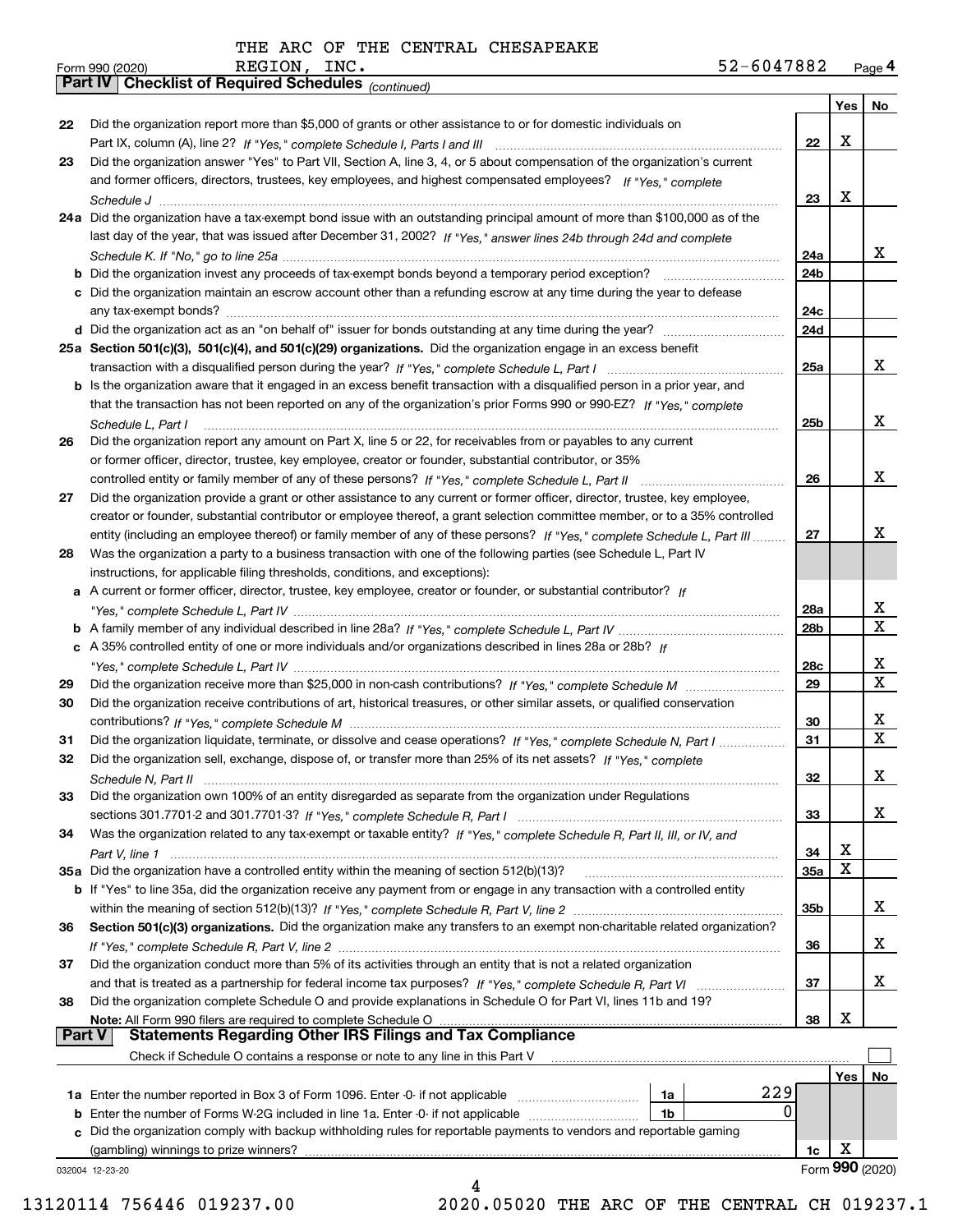| THE ARC OF THE CENTRAL CHESAPEAKE |
|-----------------------------------|
|                                   |

|               | 52-6047882<br>REGION, INC.<br>Form 990 (2020)                                                                                                   |                |   | Page <sub>5</sub> |  |  |  |  |  |  |
|---------------|-------------------------------------------------------------------------------------------------------------------------------------------------|----------------|---|-------------------|--|--|--|--|--|--|
| <b>Part V</b> | Statements Regarding Other IRS Filings and Tax Compliance (continued)                                                                           |                |   |                   |  |  |  |  |  |  |
|               |                                                                                                                                                 |                |   | Yes   No          |  |  |  |  |  |  |
|               | 2a Enter the number of employees reported on Form W-3, Transmittal of Wage and Tax Statements,                                                  |                |   |                   |  |  |  |  |  |  |
|               | 494<br>filed for the calendar year ending with or within the year covered by this return <i>manumumumum</i><br>2a                               |                |   |                   |  |  |  |  |  |  |
|               |                                                                                                                                                 | 2 <sub>b</sub> | х |                   |  |  |  |  |  |  |
|               |                                                                                                                                                 |                |   |                   |  |  |  |  |  |  |
|               | 3a Did the organization have unrelated business gross income of \$1,000 or more during the year?                                                | 3a             |   | х                 |  |  |  |  |  |  |
|               |                                                                                                                                                 | 3 <sub>b</sub> |   |                   |  |  |  |  |  |  |
|               | 4a At any time during the calendar year, did the organization have an interest in, or a signature or other authority over, a                    |                |   |                   |  |  |  |  |  |  |
|               |                                                                                                                                                 | 4a             |   | х                 |  |  |  |  |  |  |
|               | <b>b</b> If "Yes," enter the name of the foreign country $\triangleright$                                                                       |                |   |                   |  |  |  |  |  |  |
|               | See instructions for filing requirements for FinCEN Form 114, Report of Foreign Bank and Financial Accounts (FBAR).                             |                |   | х                 |  |  |  |  |  |  |
|               |                                                                                                                                                 |                |   |                   |  |  |  |  |  |  |
| b             |                                                                                                                                                 |                |   |                   |  |  |  |  |  |  |
| c             |                                                                                                                                                 | 5c             |   |                   |  |  |  |  |  |  |
|               | 6a Does the organization have annual gross receipts that are normally greater than \$100,000, and did the organization solicit                  |                |   |                   |  |  |  |  |  |  |
|               |                                                                                                                                                 | 6a             |   | х                 |  |  |  |  |  |  |
|               | <b>b</b> If "Yes," did the organization include with every solicitation an express statement that such contributions or gifts                   |                |   |                   |  |  |  |  |  |  |
|               |                                                                                                                                                 | 6b             |   |                   |  |  |  |  |  |  |
| 7             | Organizations that may receive deductible contributions under section 170(c).                                                                   |                |   |                   |  |  |  |  |  |  |
| а             | Did the organization receive a payment in excess of \$75 made partly as a contribution and partly for goods and services provided to the payor? | 7a             |   | x                 |  |  |  |  |  |  |
|               | <b>b</b> If "Yes," did the organization notify the donor of the value of the goods or services provided?                                        | 7b             |   |                   |  |  |  |  |  |  |
|               | c Did the organization sell, exchange, or otherwise dispose of tangible personal property for which it was required                             |                |   |                   |  |  |  |  |  |  |
|               |                                                                                                                                                 | 7c             |   | х                 |  |  |  |  |  |  |
|               | 7d                                                                                                                                              |                |   |                   |  |  |  |  |  |  |
| е             | Did the organization receive any funds, directly or indirectly, to pay premiums on a personal benefit contract?                                 |                |   |                   |  |  |  |  |  |  |
| f             | Did the organization, during the year, pay premiums, directly or indirectly, on a personal benefit contract?                                    | 7f             |   |                   |  |  |  |  |  |  |
| g             | If the organization received a contribution of qualified intellectual property, did the organization file Form 8899 as required?                | 7g             |   |                   |  |  |  |  |  |  |
| h.            | If the organization received a contribution of cars, boats, airplanes, or other vehicles, did the organization file a Form 1098-C?              | 7h             |   |                   |  |  |  |  |  |  |
| 8             | Sponsoring organizations maintaining donor advised funds. Did a donor advised fund maintained by the                                            |                |   |                   |  |  |  |  |  |  |
|               | sponsoring organization have excess business holdings at any time during the year?                                                              | 8              |   |                   |  |  |  |  |  |  |
| 9             | Sponsoring organizations maintaining donor advised funds.                                                                                       |                |   |                   |  |  |  |  |  |  |
| а             | Did the sponsoring organization make any taxable distributions under section 4966?                                                              | 9а             |   |                   |  |  |  |  |  |  |
| b             | Did the sponsoring organization make a distribution to a donor, donor advisor, or related person?                                               | 9b             |   |                   |  |  |  |  |  |  |
| 10            | Section 501(c)(7) organizations. Enter:                                                                                                         |                |   |                   |  |  |  |  |  |  |
|               | 10a                                                                                                                                             |                |   |                   |  |  |  |  |  |  |
|               | 10b <br>Gross receipts, included on Form 990, Part VIII, line 12, for public use of club facilities                                             |                |   |                   |  |  |  |  |  |  |
| 11            | Section 501(c)(12) organizations. Enter:                                                                                                        |                |   |                   |  |  |  |  |  |  |
| a             | Gross income from members or shareholders<br>11a                                                                                                |                |   |                   |  |  |  |  |  |  |
|               | b Gross income from other sources (Do not net amounts due or paid to other sources against                                                      |                |   |                   |  |  |  |  |  |  |
|               | 11b<br>12a Section 4947(a)(1) non-exempt charitable trusts. Is the organization filing Form 990 in lieu of Form 1041?                           |                |   |                   |  |  |  |  |  |  |
|               |                                                                                                                                                 | 12a            |   |                   |  |  |  |  |  |  |
|               | 12b<br><b>b</b> If "Yes," enter the amount of tax-exempt interest received or accrued during the year                                           |                |   |                   |  |  |  |  |  |  |
| 13            | Section 501(c)(29) qualified nonprofit health insurance issuers.                                                                                |                |   |                   |  |  |  |  |  |  |
|               | a Is the organization licensed to issue qualified health plans in more than one state?                                                          | 13а            |   |                   |  |  |  |  |  |  |
|               | Note: See the instructions for additional information the organization must report on Schedule O.                                               |                |   |                   |  |  |  |  |  |  |
|               | <b>b</b> Enter the amount of reserves the organization is required to maintain by the states in which the                                       |                |   |                   |  |  |  |  |  |  |
|               | 13b                                                                                                                                             |                |   |                   |  |  |  |  |  |  |
|               | 13с                                                                                                                                             |                |   | x                 |  |  |  |  |  |  |
|               | 14a Did the organization receive any payments for indoor tanning services during the tax year?                                                  | 14a            |   |                   |  |  |  |  |  |  |
|               | <b>b</b> If "Yes," has it filed a Form 720 to report these payments? If "No," provide an explanation on Schedule O                              | 14b            |   |                   |  |  |  |  |  |  |
| 15            | Is the organization subject to the section 4960 tax on payment(s) of more than \$1,000,000 in remuneration or                                   |                |   | х                 |  |  |  |  |  |  |
|               |                                                                                                                                                 | 15             |   |                   |  |  |  |  |  |  |
|               | If "Yes," see instructions and file Form 4720, Schedule N.                                                                                      |                |   | х                 |  |  |  |  |  |  |
| 16            | Is the organization an educational institution subject to the section 4968 excise tax on net investment income?                                 | 16             |   |                   |  |  |  |  |  |  |
|               | If "Yes," complete Form 4720, Schedule O.                                                                                                       |                |   |                   |  |  |  |  |  |  |

5

Form (2020) **990**

032005 12-23-20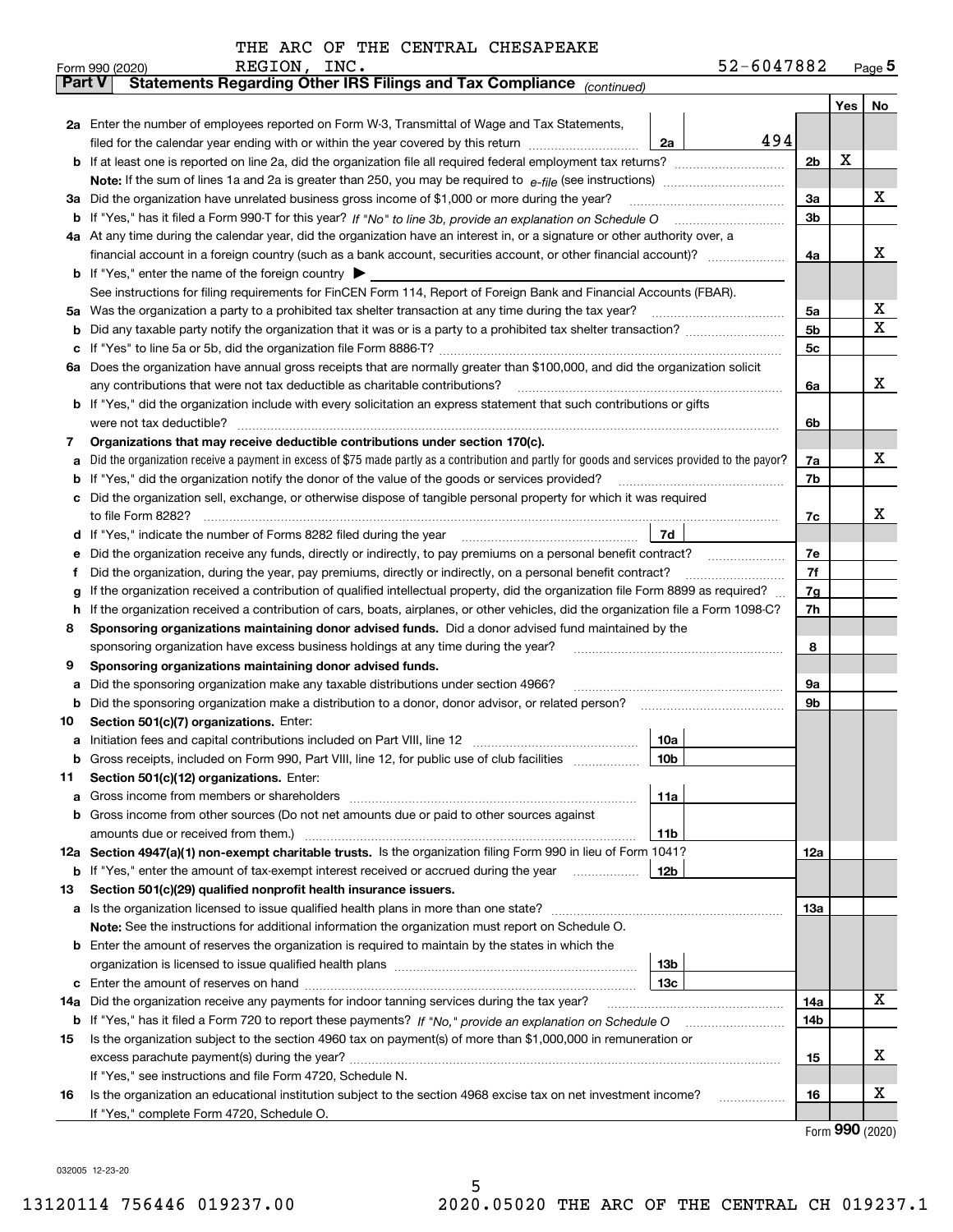*For each "Yes" response to lines 2 through 7b below, and for a "No" response to line 8a, 8b, or 10b below, describe the circumstances, processes, or changes on Schedule O. See instructions.* Form 990 (2020) REGION, INC.<br>**Part VI Governance, Management, and Disclosure** For each "Yes" response to lines 2 through 7b below, and for a "No" response

|     |                                                                                                                                                                            |                               |                 | Yes <sub>1</sub> | No                      |
|-----|----------------------------------------------------------------------------------------------------------------------------------------------------------------------------|-------------------------------|-----------------|------------------|-------------------------|
|     | <b>1a</b> Enter the number of voting members of the governing body at the end of the tax year<br>.                                                                         | 1a                            | 14              |                  |                         |
|     | If there are material differences in voting rights among members of the governing body, or if the governing                                                                |                               |                 |                  |                         |
|     | body delegated broad authority to an executive committee or similar committee, explain on Schedule O.                                                                      |                               |                 |                  |                         |
|     | <b>b</b> Enter the number of voting members included on line 1a, above, who are independent <i>manumum</i>                                                                 | 1b                            | 14              |                  |                         |
| 2   | Did any officer, director, trustee, or key employee have a family relationship or a business relationship with any other                                                   |                               |                 |                  |                         |
|     | officer, director, trustee, or key employee?                                                                                                                               |                               | $\mathbf{2}$    |                  | X                       |
| 3   | Did the organization delegate control over management duties customarily performed by or under the direct supervision                                                      |                               |                 |                  |                         |
|     |                                                                                                                                                                            |                               | 3               |                  | х                       |
| 4   | Did the organization make any significant changes to its governing documents since the prior Form 990 was filed?                                                           |                               | 4               |                  | $\overline{\texttt{x}}$ |
| 5   |                                                                                                                                                                            |                               | 5               |                  | $\overline{\mathbf{x}}$ |
| 6   | Did the organization have members or stockholders?                                                                                                                         |                               | 6               |                  | $\overline{\mathbf{x}}$ |
| 7a  | Did the organization have members, stockholders, or other persons who had the power to elect or appoint one or                                                             |                               |                 |                  |                         |
|     |                                                                                                                                                                            |                               | 7a              |                  | X                       |
|     | <b>b</b> Are any governance decisions of the organization reserved to (or subject to approval by) members, stockholders, or                                                |                               |                 |                  |                         |
|     | persons other than the governing body?                                                                                                                                     |                               | 7b              |                  | x                       |
| 8   | Did the organization contemporaneously document the meetings held or written actions undertaken during the year by the following:                                          |                               |                 |                  |                         |
| a   |                                                                                                                                                                            |                               | 8a              | х                |                         |
|     |                                                                                                                                                                            |                               | 8b              | X                |                         |
| 9   | Is there any officer, director, trustee, or key employee listed in Part VII, Section A, who cannot be reached at the                                                       |                               |                 |                  |                         |
|     |                                                                                                                                                                            |                               | 9               |                  | x                       |
|     | Section B. Policies (This Section B requests information about policies not required by the Internal Revenue Code.)                                                        |                               |                 |                  |                         |
|     |                                                                                                                                                                            |                               |                 | Yes              | No                      |
|     |                                                                                                                                                                            |                               | 10a             |                  | $\mathbf X$             |
|     | b If "Yes," did the organization have written policies and procedures governing the activities of such chapters, affiliates,                                               |                               |                 |                  |                         |
|     |                                                                                                                                                                            |                               | 10 <sub>b</sub> |                  |                         |
|     | 11a Has the organization provided a complete copy of this Form 990 to all members of its governing body before filing the form?                                            |                               | 11a             | X                |                         |
|     | <b>b</b> Describe in Schedule O the process, if any, used by the organization to review this Form 990.                                                                     |                               |                 |                  |                         |
| 12a |                                                                                                                                                                            |                               | 12a             | х                |                         |
| b   |                                                                                                                                                                            |                               | 12 <sub>b</sub> | $\mathbf X$      |                         |
|     | c Did the organization regularly and consistently monitor and enforce compliance with the policy? If "Yes," describe                                                       |                               |                 |                  |                         |
|     | in Schedule O how this was done www.communication.com/www.communications.com/www.communications.com/                                                                       |                               | 12c             | х                |                         |
| 13  |                                                                                                                                                                            |                               | 13              | X                |                         |
| 14  | Did the organization have a written document retention and destruction policy? manufactured and the organization have a written document retention and destruction policy? |                               | 14              | $\mathbf X$      |                         |
| 15  | Did the process for determining compensation of the following persons include a review and approval by independent                                                         |                               |                 |                  |                         |
|     | persons, comparability data, and contemporaneous substantiation of the deliberation and decision?                                                                          |                               |                 |                  |                         |
|     |                                                                                                                                                                            |                               | 15a             | х                |                         |
|     | <b>b</b> Other officers or key employees of the organization                                                                                                               |                               | 15b             | $\mathbf X$      |                         |
|     | If "Yes" to line 15a or 15b, describe the process in Schedule O (see instructions).                                                                                        |                               |                 |                  |                         |
|     | 16a Did the organization invest in, contribute assets to, or participate in a joint venture or similar arrangement with a                                                  |                               |                 |                  |                         |
|     | taxable entity during the year?                                                                                                                                            |                               | 16a             |                  | х                       |
|     | <b>b</b> If "Yes," did the organization follow a written policy or procedure requiring the organization to evaluate its participation                                      |                               |                 |                  |                         |
|     | in joint venture arrangements under applicable federal tax law, and take steps to safeguard the organization's                                                             |                               |                 |                  |                         |
|     |                                                                                                                                                                            |                               | 16b             |                  |                         |
|     | <b>Section C. Disclosure</b>                                                                                                                                               |                               |                 |                  |                         |
| 17  | List the states with which a copy of this Form 990 is required to be filed $\blacktriangleright \text{MD}$                                                                 |                               |                 |                  |                         |
| 18  | Section 6104 requires an organization to make its Forms 1023 (1024 or 1024-A, if applicable), 990, and 990-T (Section 501(c)(3)s only) available                           |                               |                 |                  |                         |
|     | for public inspection. Indicate how you made these available. Check all that apply.                                                                                        |                               |                 |                  |                         |
|     | $X$ Upon request<br>$\lfloor X \rfloor$ Own website<br>Another's website                                                                                                   | Other (explain on Schedule O) |                 |                  |                         |
| 19  | Describe on Schedule O whether (and if so, how) the organization made its governing documents, conflict of interest policy, and financial                                  |                               |                 |                  |                         |
|     | statements available to the public during the tax year.                                                                                                                    |                               |                 |                  |                         |
| 20  | State the name, address, and telephone number of the person who possesses the organization's books and records                                                             |                               |                 |                  |                         |
|     | THE ORGANIZATION $-$ 410-269-1883                                                                                                                                          |                               |                 |                  |                         |
|     | 21224<br>SEVERN, MD<br>1332 DONALD AVE.,                                                                                                                                   |                               |                 |                  |                         |
|     |                                                                                                                                                                            |                               |                 |                  | Form 990 (2020)         |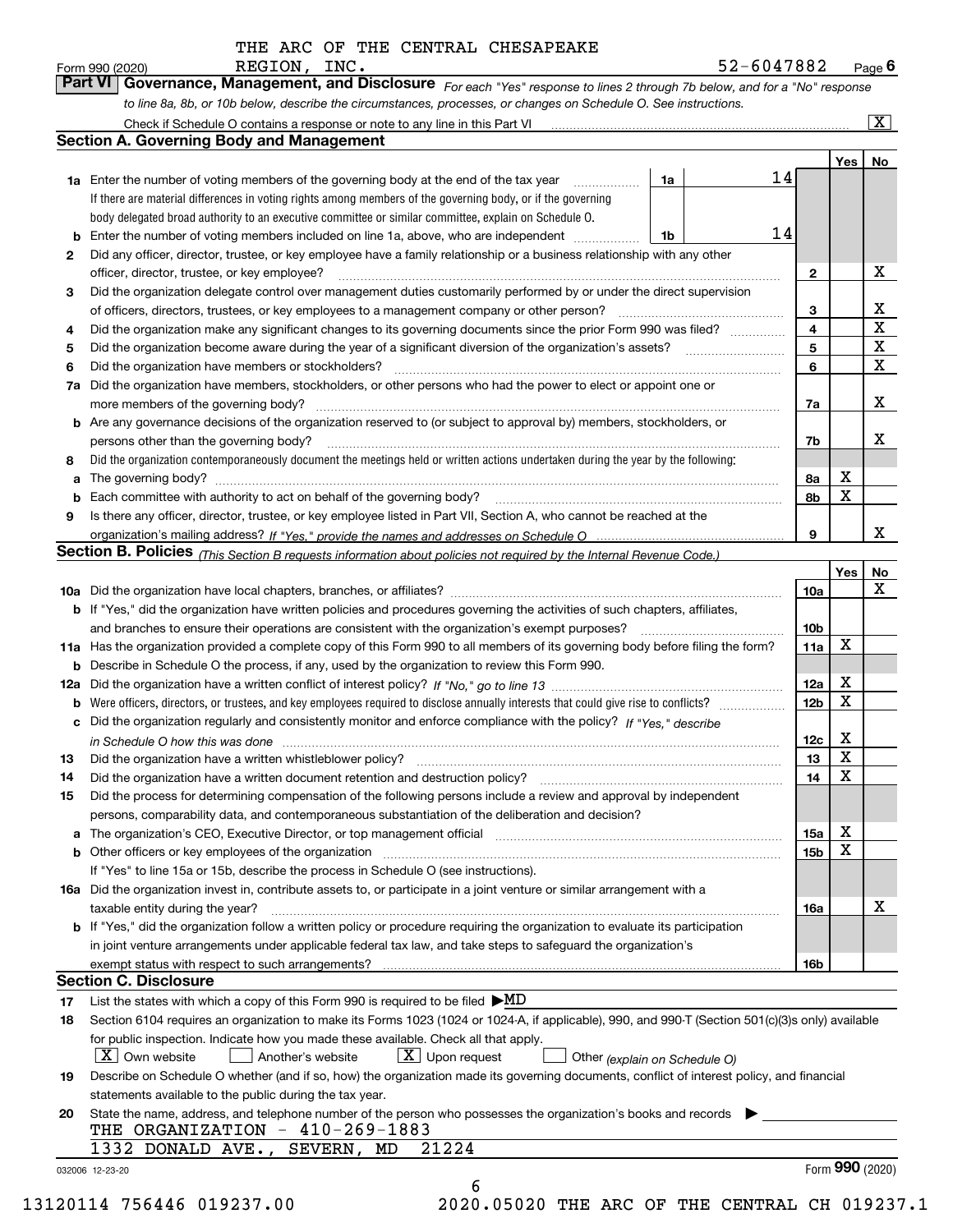| THE ARC OF THE CENTRAL CHESAPEAKE |
|-----------------------------------|
|-----------------------------------|

 $\mathcal{L}^{\text{max}}$ 

| orm 990 (2020) <sup>.</sup> |                                               | REGION, | INC. |                                                                                            | 52-6047882 | Page <i>I</i> |
|-----------------------------|-----------------------------------------------|---------|------|--------------------------------------------------------------------------------------------|------------|---------------|
|                             |                                               |         |      | Part VII Compensation of Officers, Directors, Trustees, Key Employees, Highest Compensated |            |               |
|                             | <b>Employees, and Independent Contractors</b> |         |      |                                                                                            |            |               |

Check if Schedule O contains a response or note to any line in this Part VII

**Section A. Officers, Directors, Trustees, Key Employees, and Highest Compensated Employees**

**1a**  Complete this table for all persons required to be listed. Report compensation for the calendar year ending with or within the organization's tax year. **•** List all of the organization's current officers, directors, trustees (whether individuals or organizations), regardless of amount of compensation.

Enter -0- in columns (D), (E), and (F) if no compensation was paid.

 $\bullet$  List all of the organization's  $\,$ current key employees, if any. See instructions for definition of "key employee."

**•** List the organization's five current highest compensated employees (other than an officer, director, trustee, or key employee) who received reportable compensation (Box 5 of Form W-2 and/or Box 7 of Form 1099-MISC) of more than \$100,000 from the organization and any related organizations.

**•** List all of the organization's former officers, key employees, and highest compensated employees who received more than \$100,000 of reportable compensation from the organization and any related organizations.

**former directors or trustees**  ¥ List all of the organization's that received, in the capacity as a former director or trustee of the organization, more than \$10,000 of reportable compensation from the organization and any related organizations.

See instructions for the order in which to list the persons above.

Check this box if neither the organization nor any related organization compensated any current officer, director, or trustee.  $\mathcal{L}^{\text{max}}$ 

| (A)                           | (B)                                                                 |                                |                                                                  |                         | (C)          |                                   |        | (D)                                            | (E)                                              | (F)                                                                               |
|-------------------------------|---------------------------------------------------------------------|--------------------------------|------------------------------------------------------------------|-------------------------|--------------|-----------------------------------|--------|------------------------------------------------|--------------------------------------------------|-----------------------------------------------------------------------------------|
| Name and title                | Average                                                             |                                | (do not check more than one                                      | Position                |              |                                   |        | Reportable                                     | Reportable                                       | Estimated                                                                         |
|                               | hours per                                                           |                                | box, unless person is both an<br>officer and a director/trustee) |                         |              |                                   |        | compensation                                   | compensation                                     | amount of                                                                         |
|                               | week<br>(list any<br>hours for<br>related<br>organizations<br>below | n dividual trustee or director | nstitutional trustee                                             |                         | key employee | Highest compensated<br>  employee |        | from<br>the<br>organization<br>(W-2/1099-MISC) | from related<br>organizations<br>(W-2/1099-MISC) | other<br>compensation<br>from the<br>organization<br>and related<br>organizations |
|                               | line)                                                               |                                |                                                                  | Officer                 |              |                                   | Former |                                                |                                                  |                                                                                   |
| (1)<br><b>LAURA AUSTIN</b>    | $\overline{2.00}$                                                   |                                |                                                                  |                         |              |                                   |        |                                                |                                                  |                                                                                   |
| <b>CHAIR</b>                  |                                                                     | $\mathbf X$                    |                                                                  | X                       |              |                                   |        | $\mathbf 0$ .                                  | $\mathbf 0$ .                                    | $0_{.}$                                                                           |
| (2)<br>STEVE BRENNAN          | 1.00                                                                |                                |                                                                  |                         |              |                                   |        |                                                |                                                  |                                                                                   |
| PAST CHAIR                    |                                                                     | $\mathbf X$                    |                                                                  |                         |              |                                   |        | $\mathbf 0$ .                                  | 0.                                               | $\mathbf 0$ .                                                                     |
| MICHELE THARP<br>(3)          | 2.00                                                                |                                |                                                                  |                         |              |                                   |        |                                                |                                                  |                                                                                   |
| VICE-CHAIR                    |                                                                     | $\mathbf X$                    |                                                                  | X                       |              |                                   |        | 0.                                             | $\mathbf 0$ .                                    | $0_{.}$                                                                           |
| (4)<br><b>JASON WEISBERG</b>  | 2.00                                                                |                                |                                                                  |                         |              |                                   |        |                                                |                                                  |                                                                                   |
| <b>SECRETARY</b>              |                                                                     | $\mathbf x$                    |                                                                  | $\overline{\textbf{X}}$ |              |                                   |        | $\mathbf 0$ .                                  | $\mathbf 0$ .                                    | $0_{.}$                                                                           |
| <b>JOSH MILLER</b><br>(5)     | 1.00                                                                |                                |                                                                  |                         |              |                                   |        |                                                |                                                  |                                                                                   |
| <b>DIRECTOR</b>               |                                                                     | $\mathbf X$                    |                                                                  |                         |              |                                   |        | $\mathbf 0$ .                                  | $\mathbf 0$ .                                    | $\mathbf 0$ .                                                                     |
| (6)<br><b>GLENN FLEURETON</b> | 1.00                                                                |                                |                                                                  |                         |              |                                   |        |                                                |                                                  |                                                                                   |
| <b>DIRECTOR</b>               |                                                                     | $\overline{\textbf{X}}$        |                                                                  |                         |              |                                   |        | $\mathbf 0$ .                                  | $\mathbf 0$ .                                    | $\mathbf 0$ .                                                                     |
| RICH DONOHO<br>(7)            | 2.00                                                                |                                |                                                                  |                         |              |                                   |        |                                                |                                                  |                                                                                   |
| <b>TREASURER</b>              |                                                                     | $\mathbf X$                    |                                                                  | $\overline{\textbf{X}}$ |              |                                   |        | 0.                                             | 0.                                               | $\mathbf 0$ .                                                                     |
| (8)<br><b>JONATHON BARNES</b> | 1.00                                                                |                                |                                                                  |                         |              |                                   |        |                                                |                                                  |                                                                                   |
| <b>DIRECTOR</b>               |                                                                     | $\mathbf x$                    |                                                                  |                         |              |                                   |        | 0.                                             | $\mathbf 0$ .                                    | $\mathbf 0$ .                                                                     |
| GREG SNYDER<br>(9)            | 1.00                                                                |                                |                                                                  |                         |              |                                   |        |                                                |                                                  |                                                                                   |
| <b>DIRECTOR</b>               |                                                                     | $\mathbf X$                    |                                                                  |                         |              |                                   |        | $\mathbf 0$ .                                  | 0.                                               | $\mathbf 0$ .                                                                     |
| (10) RAJ KUDCHADKAR           | 1.00                                                                |                                |                                                                  |                         |              |                                   |        |                                                |                                                  |                                                                                   |
| <b>DIRECTOR</b>               |                                                                     | $\mathbf X$                    |                                                                  |                         |              |                                   |        | $\mathbf 0$ .                                  | $\mathbf 0$ .                                    | $\mathbf 0$ .                                                                     |
| (11) PAUL MERKLE              | 1.00                                                                |                                |                                                                  |                         |              |                                   |        |                                                |                                                  |                                                                                   |
| <b>DIRECTOR</b>               |                                                                     | $\mathbf X$                    |                                                                  |                         |              |                                   |        | 0.                                             | $\mathbf 0$ .                                    | $\mathbf 0$ .                                                                     |
| (12) MARTHA BROWN             | 1.00                                                                |                                |                                                                  |                         |              |                                   |        |                                                |                                                  |                                                                                   |
| <b>DIRECTOR</b>               |                                                                     | $\mathbf x$                    |                                                                  |                         |              |                                   |        | $\mathbf 0$ .                                  | $\mathbf 0$ .                                    | $0_{.}$                                                                           |
| (13) MATTHEW TEFFEAU          | 1.00                                                                |                                |                                                                  |                         |              |                                   |        |                                                |                                                  |                                                                                   |
| <b>DIRECTOR</b>               |                                                                     | $\mathbf X$                    |                                                                  |                         |              |                                   |        | $\mathbf 0$ .                                  | $\mathbf 0$ .                                    | $\mathbf 0$ .                                                                     |
| (14) TRACI KODECK             | 1.00                                                                |                                |                                                                  |                         |              |                                   |        |                                                |                                                  |                                                                                   |
| <b>DIRECTOR</b>               |                                                                     | $\mathbf X$                    |                                                                  |                         |              |                                   |        | 0.                                             | $\mathbf 0$ .                                    | $\mathbf 0$ .                                                                     |
| (15) JONATHON RONDEAU         | 40.00                                                               |                                |                                                                  |                         |              |                                   |        |                                                |                                                  |                                                                                   |
| PRESIDENT & CEO               | 10.00                                                               |                                |                                                                  | X                       |              |                                   |        | 191,926.                                       | 0.                                               | 15,191.                                                                           |
| (16) MATTHEW MORGAN           | 50.00                                                               |                                |                                                                  |                         |              |                                   |        |                                                |                                                  |                                                                                   |
| CHIEF PROGRAM OFFICER         |                                                                     |                                |                                                                  | X                       |              |                                   |        | 128,942.                                       | 0.                                               | 6,985.                                                                            |
| (17) CHRISTINE LARSEN         | 50.00                                                               |                                |                                                                  |                         |              |                                   |        |                                                |                                                  |                                                                                   |
| CHIEF ADMIN OFFICER           |                                                                     |                                |                                                                  | X                       |              |                                   |        | 113,579.                                       | 0.                                               | 6,509.                                                                            |

7

032007 12-23-20

Form (2020) **990**

13120114 756446 019237.00 2020.05020 THE ARC OF THE CENTRAL CH 019237.1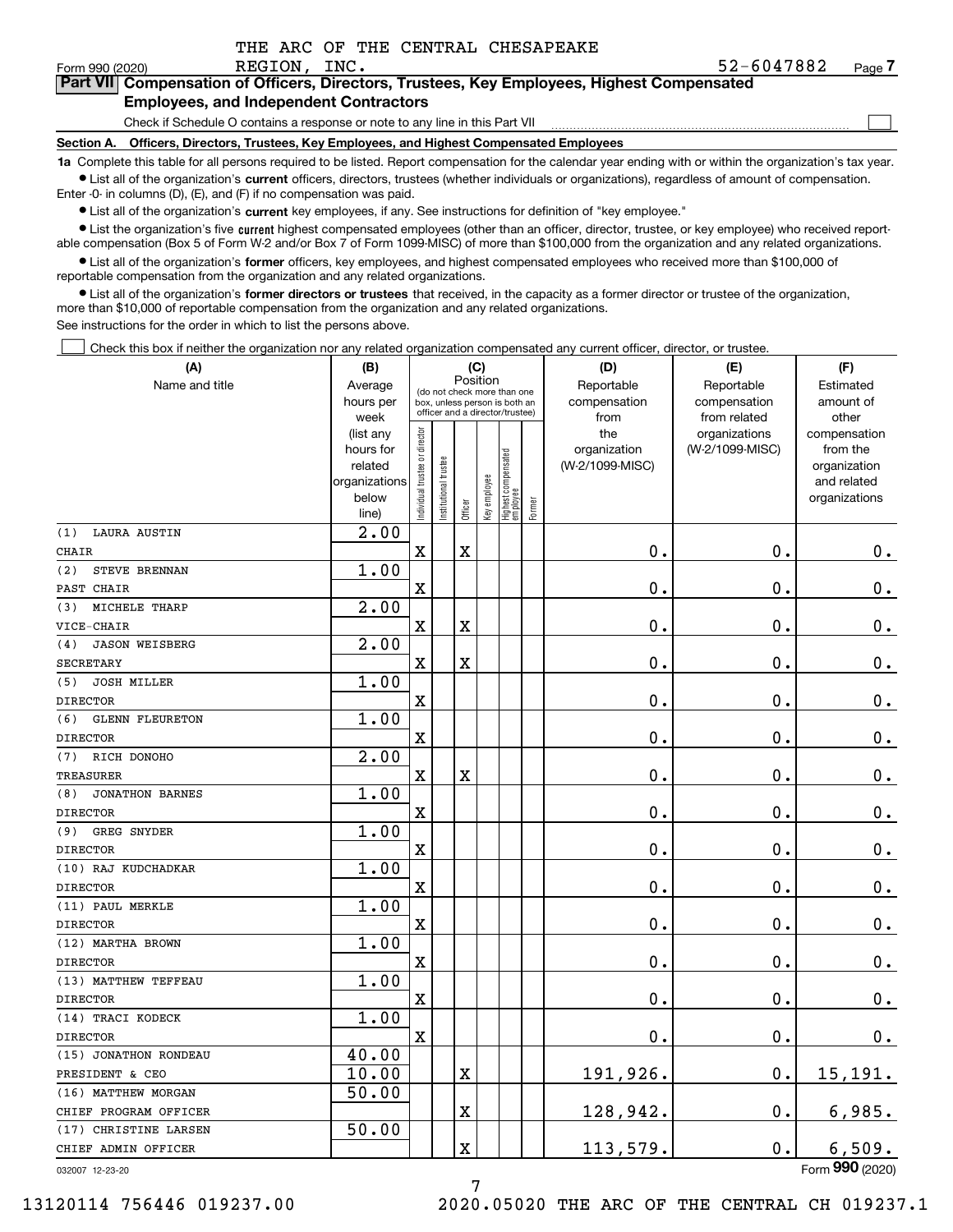| THE ARC OF THE CENTRAL CHESAPEAKE                                                                                                            |                   |                                |                       |          |              |                                                                  |        |                            |                               |                  |              |                       |             |
|----------------------------------------------------------------------------------------------------------------------------------------------|-------------------|--------------------------------|-----------------------|----------|--------------|------------------------------------------------------------------|--------|----------------------------|-------------------------------|------------------|--------------|-----------------------|-------------|
| REGION, INC.<br>Form 990 (2020)                                                                                                              |                   |                                |                       |          |              |                                                                  |        |                            | 52-6047882                    |                  |              |                       | Page 8      |
| <b>Part VII</b><br>Section A. Officers, Directors, Trustees, Key Employees, and Highest Compensated Employees (continued)                    |                   |                                |                       |          |              |                                                                  |        |                            |                               |                  |              |                       |             |
| (A)                                                                                                                                          | (B)               |                                |                       |          | (C)          |                                                                  |        | (D)                        | (E)                           |                  |              | (F)                   |             |
| Name and title                                                                                                                               | Average           |                                |                       | Position |              | (do not check more than one                                      |        | Reportable                 | Reportable                    |                  |              | Estimated             |             |
|                                                                                                                                              | hours per<br>week |                                |                       |          |              | box, unless person is both an<br>officer and a director/trustee) |        | compensation               | compensation                  |                  |              | amount of             |             |
|                                                                                                                                              | (list any         |                                |                       |          |              |                                                                  |        | from<br>the                | from related<br>organizations |                  |              | other<br>compensation |             |
|                                                                                                                                              | hours for         |                                |                       |          |              |                                                                  |        | organization               | (W-2/1099-MISC)               |                  |              | from the              |             |
|                                                                                                                                              | related           |                                |                       |          |              |                                                                  |        | (W-2/1099-MISC)            |                               |                  |              | organization          |             |
|                                                                                                                                              | organizations     |                                |                       |          |              |                                                                  |        |                            |                               |                  |              | and related           |             |
|                                                                                                                                              | below             | Individual trustee or director | Institutional trustee |          | Key employee | Highest compensated<br>employee                                  |        |                            |                               |                  |              | organizations         |             |
|                                                                                                                                              | line)             |                                |                       | Officer  |              |                                                                  | Former |                            |                               |                  |              |                       |             |
| (18) REBECCA PETER                                                                                                                           | 48.00             |                                |                       |          |              |                                                                  |        |                            |                               |                  |              |                       |             |
| CHIEF FINANCIAL OFFICER                                                                                                                      | $\overline{2.00}$ |                                |                       | X        |              |                                                                  |        | 138,549.                   |                               | 0.               |              | 7,262.                |             |
|                                                                                                                                              |                   |                                |                       |          |              |                                                                  |        |                            |                               |                  |              |                       |             |
|                                                                                                                                              |                   |                                |                       |          |              |                                                                  |        |                            |                               |                  |              |                       |             |
|                                                                                                                                              |                   |                                |                       |          |              |                                                                  |        |                            |                               |                  |              |                       |             |
|                                                                                                                                              |                   |                                |                       |          |              |                                                                  |        |                            |                               |                  |              |                       |             |
|                                                                                                                                              |                   |                                |                       |          |              |                                                                  |        |                            |                               |                  |              |                       |             |
|                                                                                                                                              |                   |                                |                       |          |              |                                                                  |        |                            |                               |                  |              |                       |             |
|                                                                                                                                              |                   |                                |                       |          |              |                                                                  |        |                            |                               |                  |              |                       |             |
|                                                                                                                                              |                   |                                |                       |          |              |                                                                  |        |                            |                               |                  |              |                       |             |
|                                                                                                                                              |                   |                                |                       |          |              |                                                                  |        |                            |                               |                  |              |                       |             |
|                                                                                                                                              |                   |                                |                       |          |              |                                                                  |        |                            |                               |                  |              |                       |             |
|                                                                                                                                              |                   |                                |                       |          |              |                                                                  |        |                            |                               |                  |              |                       |             |
|                                                                                                                                              |                   |                                |                       |          |              |                                                                  |        |                            |                               |                  |              |                       |             |
|                                                                                                                                              |                   |                                |                       |          |              |                                                                  |        |                            |                               |                  |              |                       |             |
|                                                                                                                                              |                   |                                |                       |          |              |                                                                  |        |                            |                               |                  |              |                       |             |
|                                                                                                                                              |                   |                                |                       |          |              |                                                                  |        |                            |                               |                  |              |                       |             |
| 1b Subtotal                                                                                                                                  |                   |                                |                       |          |              |                                                                  |        | 572,996.                   |                               | 0.               |              | 35,947.               |             |
|                                                                                                                                              |                   |                                |                       |          |              |                                                                  |        | 0.                         |                               | $\overline{0}$ . |              |                       | 0.          |
| d Total (add lines 1b and 1c)                                                                                                                |                   |                                |                       |          |              |                                                                  |        | 572,996.                   |                               | $\overline{0}$ . |              | 35,947.               |             |
| Total number of individuals (including but not limited to those listed above) who received more than \$100,000 of reportable<br>$\mathbf{2}$ |                   |                                |                       |          |              |                                                                  |        |                            |                               |                  |              |                       |             |
| compensation from the organization                                                                                                           |                   |                                |                       |          |              |                                                                  |        |                            |                               |                  |              |                       | 4           |
|                                                                                                                                              |                   |                                |                       |          |              |                                                                  |        |                            |                               |                  |              | Yes                   | No          |
| з<br>Did the organization list any former officer, director, trustee, key employee, or highest compensated employee on                       |                   |                                |                       |          |              |                                                                  |        |                            |                               |                  |              |                       |             |
| line 1a? If "Yes," complete Schedule J for such individual manufactured contained and the Yes," complete Schedule J for such individual      |                   |                                |                       |          |              |                                                                  |        |                            |                               |                  | 3            |                       | $\mathbf X$ |
| For any individual listed on line 1a, is the sum of reportable compensation and other compensation from the organization<br>4                |                   |                                |                       |          |              |                                                                  |        |                            |                               |                  |              |                       |             |
|                                                                                                                                              |                   |                                |                       |          |              |                                                                  |        |                            |                               |                  | 4            | х                     |             |
| Did any person listed on line 1a receive or accrue compensation from any unrelated organization or individual for services<br>5              |                   |                                |                       |          |              |                                                                  |        |                            |                               |                  |              |                       |             |
|                                                                                                                                              |                   |                                |                       |          |              |                                                                  |        |                            |                               |                  | 5            |                       | x           |
| <b>Section B. Independent Contractors</b>                                                                                                    |                   |                                |                       |          |              |                                                                  |        |                            |                               |                  |              |                       |             |
| Complete this table for your five highest compensated independent contractors that received more than \$100,000 of compensation from<br>1    |                   |                                |                       |          |              |                                                                  |        |                            |                               |                  |              |                       |             |
| the organization. Report compensation for the calendar year ending with or within the organization's tax year.                               |                   |                                |                       |          |              |                                                                  |        |                            |                               |                  |              |                       |             |
| (A)                                                                                                                                          |                   |                                |                       |          |              |                                                                  |        | (B)                        |                               |                  | (C)          |                       |             |
| Name and business address                                                                                                                    |                   |                                |                       |          |              |                                                                  |        | Description of services    |                               |                  | Compensation |                       |             |
| GROUP BENEFIT SERVICES, INC.                                                                                                                 |                   |                                |                       |          |              |                                                                  |        |                            |                               |                  |              |                       |             |
| PO BOX 64802, BALTIMORE, MD 21264                                                                                                            |                   |                                |                       |          |              |                                                                  |        | EMPLOYEE INSURANCE         |                               |                  | 1,411,315.   |                       |             |
| GOLDIN GROUP CPAS, 4641 MONTGOMERY AVE.                                                                                                      |                   |                                |                       |          |              |                                                                  |        | FMS CONTROLLER AND         |                               |                  |              |                       |             |
| #300, BETHESDA, MD 20814                                                                                                                     |                   |                                |                       |          |              |                                                                  |        | FINANCE SERVICES           |                               |                  | 1,026,164.   |                       |             |
| DIMENSIONAL HEALTH CARE ASSOCIATES, INC,                                                                                                     |                   |                                |                       |          |              |                                                                  |        | OUTSOURCED NURSING         |                               |                  |              |                       |             |
| 10811 RED RUN BLVD, SUITE 110, OWINGS<br>EASTERN SHORE BROKERS, 12641 BLUEBERRY RD                                                           |                   |                                |                       |          |              |                                                                  |        | SERVICES<br>SUPPORT BROKER |                               |                  |              | 437,077.              |             |
| PO BOX 123, WHALEYVILLE, MD 21872                                                                                                            |                   |                                |                       |          |              |                                                                  |        | SERVICE                    |                               |                  |              | 359,182.              |             |
| CHESAPEAKE EMPLOYERS INS                                                                                                                     |                   |                                |                       |          |              |                                                                  |        |                            |                               |                  |              |                       |             |
| PO BOX 17076, BALTIMORE, MD 21297                                                                                                            |                   |                                |                       |          |              |                                                                  |        | INSURANCE                  |                               |                  |              | 317,857.              |             |
|                                                                                                                                              |                   |                                |                       |          |              |                                                                  |        |                            |                               |                  |              |                       |             |

Form (2020) **990**

032008 12-23-20

**2**

22

Total number of independent contractors (including but not limited to those listed above) who received more than

\$100,000 of compensation from the organization  $\blacktriangleright$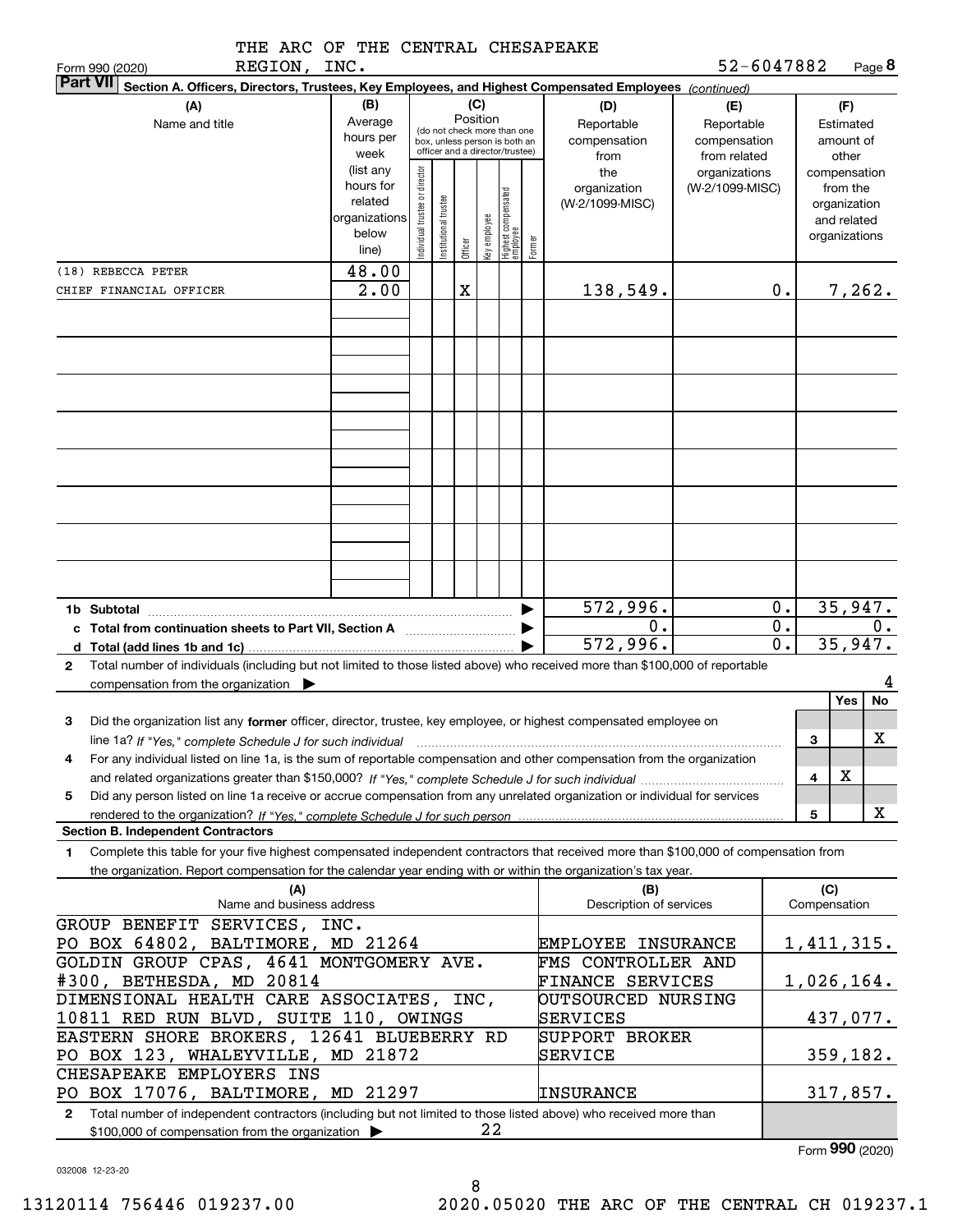REGION, INC.

THE ARC OF THE CENTRAL CHESAPEAKE

|                                                           | <b>Part VIII</b>                                                                      |                              | <b>Statement of Revenue</b>                                                   |                      |                        |                                              |                                      |                                                                 |
|-----------------------------------------------------------|---------------------------------------------------------------------------------------|------------------------------|-------------------------------------------------------------------------------|----------------------|------------------------|----------------------------------------------|--------------------------------------|-----------------------------------------------------------------|
|                                                           |                                                                                       |                              | Check if Schedule O contains a response or note to any line in this Part VIII |                      |                        |                                              |                                      |                                                                 |
|                                                           |                                                                                       |                              |                                                                               |                      | (A)<br>Total revenue   | (B)<br>Related or exempt<br>function revenue | (C)<br>Unrelated<br>business revenue | (D)<br>Revenue excluded<br>from tax under<br>sections 512 - 514 |
|                                                           |                                                                                       |                              | 1 a Federated campaigns<br>1a                                                 |                      |                        |                                              |                                      |                                                                 |
|                                                           |                                                                                       |                              | 1 <sub>b</sub><br><b>b</b> Membership dues                                    |                      |                        |                                              |                                      |                                                                 |
|                                                           |                                                                                       |                              | 1c<br>c Fundraising events                                                    | 180,050.             |                        |                                              |                                      |                                                                 |
|                                                           |                                                                                       |                              | 1d<br>d Related organizations<br>.                                            |                      |                        |                                              |                                      |                                                                 |
| Contributions, Gifts, Grants<br>and Other Similar Amounts |                                                                                       |                              | e Government grants (contributions)<br>1e                                     | 743,997.             |                        |                                              |                                      |                                                                 |
|                                                           |                                                                                       |                              | f All other contributions, gifts, grants, and                                 |                      |                        |                                              |                                      |                                                                 |
|                                                           |                                                                                       |                              | similar amounts not included above<br>1f                                      | 305,529.             |                        |                                              |                                      |                                                                 |
|                                                           |                                                                                       | g                            | $1g$ $\frac{1}{3}$<br>Noncash contributions included in lines 1a-1f           | 16,523.              |                        |                                              |                                      |                                                                 |
|                                                           |                                                                                       | h.                           |                                                                               | ▶                    | 1,229,576.             |                                              |                                      |                                                                 |
|                                                           |                                                                                       |                              |                                                                               | <b>Business Code</b> |                        |                                              |                                      |                                                                 |
|                                                           | NEW DIRECTIONS (FMS)<br>2 a<br>RESIDENTIAL/SUPPORTED LIVING<br>b<br>PERSONAL SUPPORTS |                              |                                                                               | 624200               | 65,110,883.            | 65,110,883.                                  |                                      |                                                                 |
|                                                           |                                                                                       |                              |                                                                               | 623000<br>621610     | 12, 195, 210.          | 12, 195, 210.                                |                                      |                                                                 |
|                                                           |                                                                                       | c                            | $d$ DAY/SE                                                                    | 624310               | 2,835,275.             | 2,835,275.                                   |                                      |                                                                 |
|                                                           |                                                                                       |                              | ISS/FSS                                                                       | 624200               | 1,208,894.<br>473,866. | 1,208,894.<br>473,866.                       |                                      |                                                                 |
| Program Service<br>Revenue                                |                                                                                       | e                            | f All other program service revenue                                           | 624200               | 125,612.               | 125,612.                                     |                                      |                                                                 |
|                                                           |                                                                                       |                              |                                                                               | ▶                    | 81,949,740.            |                                              |                                      |                                                                 |
|                                                           | 3                                                                                     |                              | Investment income (including dividends, interest, and                         |                      |                        |                                              |                                      |                                                                 |
|                                                           |                                                                                       |                              |                                                                               |                      | 273,831.               |                                              |                                      | 273,831.                                                        |
|                                                           | 4                                                                                     |                              | Income from investment of tax-exempt bond proceeds                            |                      |                        |                                              |                                      |                                                                 |
|                                                           | 5                                                                                     |                              |                                                                               |                      |                        |                                              |                                      |                                                                 |
|                                                           |                                                                                       |                              | (i) Real                                                                      | (ii) Personal        |                        |                                              |                                      |                                                                 |
|                                                           |                                                                                       |                              | 6 a Gross rents<br>6a<br>.                                                    |                      |                        |                                              |                                      |                                                                 |
|                                                           |                                                                                       |                              | <b>b</b> Less: rental expenses<br>6b                                          |                      |                        |                                              |                                      |                                                                 |
|                                                           |                                                                                       | c                            | Rental income or (loss)<br>6c                                                 |                      |                        |                                              |                                      |                                                                 |
|                                                           |                                                                                       |                              | d Net rental income or (loss)                                                 |                      |                        |                                              |                                      |                                                                 |
|                                                           |                                                                                       |                              | (i) Securities<br>7 a Gross amount from sales of                              | (ii) Other           |                        |                                              |                                      |                                                                 |
|                                                           |                                                                                       |                              | assets other than inventory<br>7a                                             |                      |                        |                                              |                                      |                                                                 |
|                                                           |                                                                                       |                              | <b>b</b> Less: cost or other basis                                            |                      |                        |                                              |                                      |                                                                 |
|                                                           |                                                                                       |                              | and sales expenses<br>7b                                                      |                      |                        |                                              |                                      |                                                                 |
| Revenue                                                   |                                                                                       |                              | <b>7c</b><br>c Gain or (loss)                                                 |                      |                        |                                              |                                      |                                                                 |
|                                                           |                                                                                       |                              |                                                                               | ▶                    |                        |                                              |                                      |                                                                 |
| Other                                                     |                                                                                       |                              | 8 a Gross income from fundraising events (not                                 |                      |                        |                                              |                                      |                                                                 |
|                                                           |                                                                                       | 180,050. of<br>including $$$ |                                                                               |                      |                        |                                              |                                      |                                                                 |
|                                                           |                                                                                       |                              | contributions reported on line 1c). See                                       |                      |                        |                                              |                                      |                                                                 |
|                                                           |                                                                                       |                              | 8а                                                                            | 67,410.              |                        |                                              |                                      |                                                                 |
|                                                           |                                                                                       |                              | 8b                                                                            | 46,079.              |                        |                                              |                                      |                                                                 |
|                                                           |                                                                                       |                              | c Net income or (loss) from fundraising events                                | ▶                    | 21,331.                |                                              |                                      | 21,331.                                                         |
|                                                           |                                                                                       |                              | 9 a Gross income from gaming activities. See                                  |                      |                        |                                              |                                      |                                                                 |
|                                                           |                                                                                       |                              | 9а<br>9 <sub>b</sub>                                                          |                      |                        |                                              |                                      |                                                                 |
|                                                           |                                                                                       |                              | c Net income or (loss) from gaming activities                                 |                      |                        |                                              |                                      |                                                                 |
|                                                           |                                                                                       |                              | 10 a Gross sales of inventory, less returns                                   | .                    |                        |                                              |                                      |                                                                 |
|                                                           |                                                                                       |                              | 10a                                                                           |                      |                        |                                              |                                      |                                                                 |
|                                                           |                                                                                       |                              | 10b<br><b>b</b> Less: cost of goods sold                                      |                      |                        |                                              |                                      |                                                                 |
|                                                           |                                                                                       |                              | c Net income or (loss) from sales of inventory                                |                      |                        |                                              |                                      |                                                                 |
|                                                           |                                                                                       |                              |                                                                               | <b>Business Code</b> |                        |                                              |                                      |                                                                 |
|                                                           |                                                                                       |                              | 11 a MISCELLANEOUS INCOME                                                     | 900099               | 2,589.                 | 2,589.                                       |                                      |                                                                 |
|                                                           |                                                                                       | b                            |                                                                               |                      |                        |                                              |                                      |                                                                 |
|                                                           |                                                                                       | с                            |                                                                               |                      |                        |                                              |                                      |                                                                 |
| Miscellaneous<br>Revenue                                  |                                                                                       |                              |                                                                               |                      |                        |                                              |                                      |                                                                 |
|                                                           |                                                                                       |                              |                                                                               | ▶                    | 2,589.                 |                                              |                                      |                                                                 |
|                                                           | 12                                                                                    |                              |                                                                               |                      | 83, 477, 067.          | 81, 952, 329.                                | $\mathbf{0}$ .                       | 295,162.                                                        |
| 032009 12-23-20                                           |                                                                                       |                              |                                                                               |                      |                        |                                              |                                      | Form 990 (2020)                                                 |

032009 12-23-20

9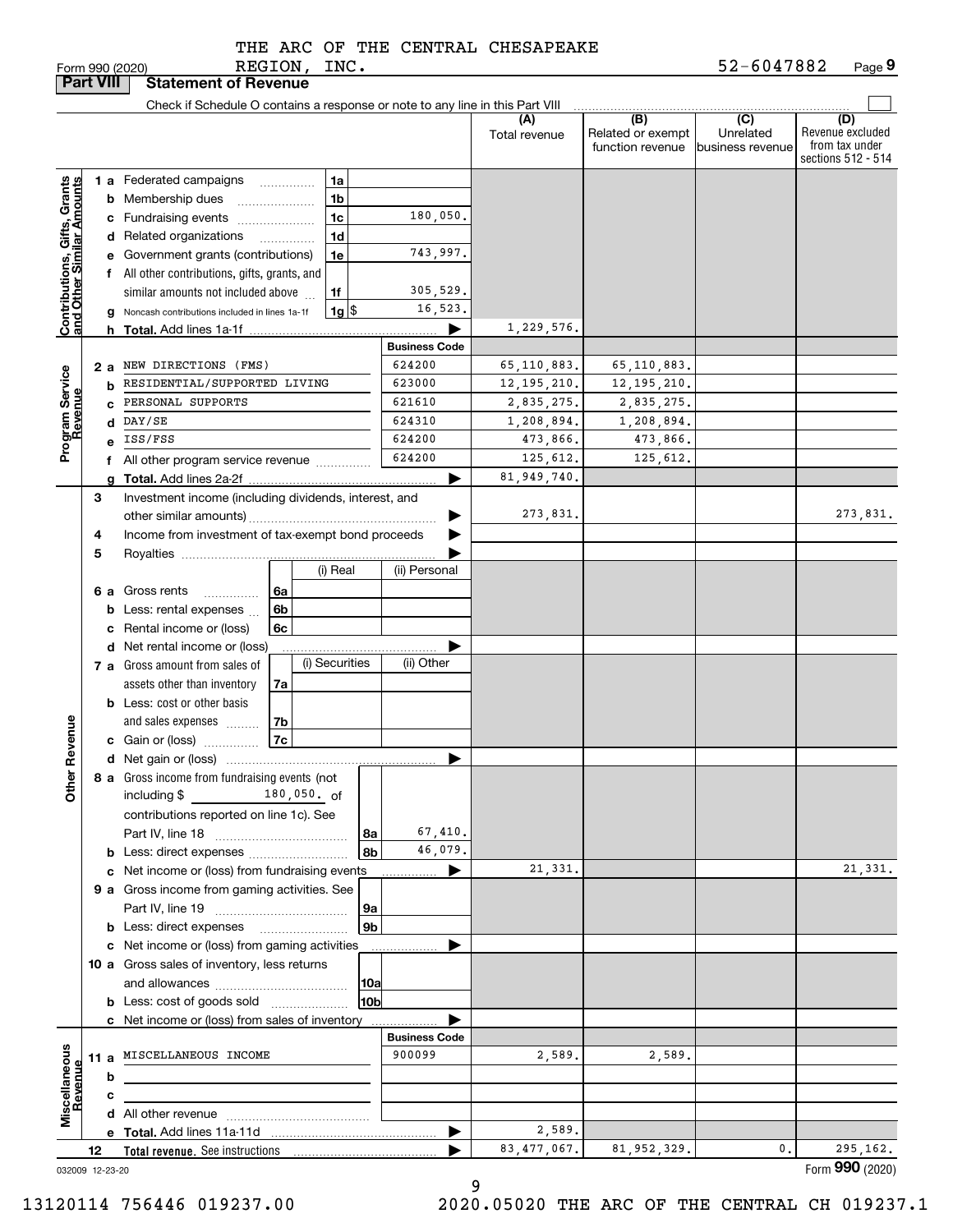#### Form 990 (2020) REGION, INC. 5 2-6 0 4 7 8 8 2 <sub>Page</sub> THE ARC OF THE CENTRAL CHESAPEAKE

|              | <b>Part IX   Statement of Functional Expenses</b>                                                                                                                                                          |                                   |                                    |                                           |                                |  |  |  |  |  |
|--------------|------------------------------------------------------------------------------------------------------------------------------------------------------------------------------------------------------------|-----------------------------------|------------------------------------|-------------------------------------------|--------------------------------|--|--|--|--|--|
|              | Section 501(c)(3) and 501(c)(4) organizations must complete all columns. All other organizations must complete column (A).                                                                                 |                                   |                                    |                                           |                                |  |  |  |  |  |
|              | Check if Schedule O contains a response or note to any line in this Part IX                                                                                                                                |                                   |                                    |                                           |                                |  |  |  |  |  |
|              | Do not include amounts reported on lines 6b,<br>7b, 8b, 9b, and 10b of Part VIII.                                                                                                                          | (A)<br>Total expenses             | (B)<br>Program service<br>expenses | (C)<br>Management and<br>general expenses | (D)<br>Fundraising<br>expenses |  |  |  |  |  |
| 1.           | Grants and other assistance to domestic organizations                                                                                                                                                      |                                   |                                    |                                           |                                |  |  |  |  |  |
|              | and domestic governments. See Part IV, line 21                                                                                                                                                             |                                   |                                    |                                           |                                |  |  |  |  |  |
| $\mathbf{2}$ | Grants and other assistance to domestic                                                                                                                                                                    |                                   |                                    |                                           |                                |  |  |  |  |  |
|              | individuals. See Part IV, line 22                                                                                                                                                                          | 58,840,385.                       | 58,840,385.                        |                                           |                                |  |  |  |  |  |
| 3            | Grants and other assistance to foreign                                                                                                                                                                     |                                   |                                    |                                           |                                |  |  |  |  |  |
|              | organizations, foreign governments, and foreign                                                                                                                                                            |                                   |                                    |                                           |                                |  |  |  |  |  |
|              | individuals. See Part IV, lines 15 and 16                                                                                                                                                                  |                                   |                                    |                                           |                                |  |  |  |  |  |
| 4            | Benefits paid to or for members                                                                                                                                                                            |                                   |                                    |                                           |                                |  |  |  |  |  |
| 5            | Compensation of current officers, directors,                                                                                                                                                               |                                   |                                    |                                           |                                |  |  |  |  |  |
|              | trustees, and key employees                                                                                                                                                                                | 608,942.                          | 256,015.                           | 352,927.                                  |                                |  |  |  |  |  |
| 6            | Compensation not included above to disqualified                                                                                                                                                            |                                   |                                    |                                           |                                |  |  |  |  |  |
|              | persons (as defined under section 4958(f)(1)) and                                                                                                                                                          |                                   |                                    |                                           |                                |  |  |  |  |  |
|              | persons described in section 4958(c)(3)(B)<br>.                                                                                                                                                            |                                   |                                    |                                           |                                |  |  |  |  |  |
| 7            |                                                                                                                                                                                                            | 11,759,966.                       | 10,748,254.                        | 941,692.                                  | 70,020.                        |  |  |  |  |  |
| 8            | Pension plan accruals and contributions (include                                                                                                                                                           |                                   |                                    |                                           |                                |  |  |  |  |  |
|              | section 401(k) and 403(b) employer contributions)                                                                                                                                                          | 277,219.                          | 257,774.                           | 17,740.                                   | $\frac{1,705.}{9,373.}$        |  |  |  |  |  |
| 9            |                                                                                                                                                                                                            | 1,791,075.                        | 1,395,096.                         | 386,606.                                  |                                |  |  |  |  |  |
| 10           |                                                                                                                                                                                                            | 894,610.                          | 814,423.                           | 74,884.                                   | $\overline{5,303.}$            |  |  |  |  |  |
| 11           | Fees for services (nonemployees):                                                                                                                                                                          |                                   |                                    |                                           |                                |  |  |  |  |  |
| a            |                                                                                                                                                                                                            |                                   |                                    |                                           |                                |  |  |  |  |  |
| b            |                                                                                                                                                                                                            | 31,537.<br>$\overline{523,516}$ . | 31,537.<br>$\overline{523,516}$ .  |                                           |                                |  |  |  |  |  |
|              |                                                                                                                                                                                                            | 7,809.                            |                                    | 7,809.                                    |                                |  |  |  |  |  |
| d            | Lobbying                                                                                                                                                                                                   |                                   |                                    |                                           |                                |  |  |  |  |  |
|              | Professional fundraising services. See Part IV, line 17                                                                                                                                                    |                                   |                                    |                                           |                                |  |  |  |  |  |
|              | Investment management fees<br>Other. (If line 11g amount exceeds 10% of line 25,                                                                                                                           |                                   |                                    |                                           |                                |  |  |  |  |  |
| g            | column (A) amount, list line 11g expenses on Sch O.)                                                                                                                                                       | 2,317,662.                        | 2,007,195.                         | 109,235.                                  | 201,232.                       |  |  |  |  |  |
| 12           | Advertising and promotion <i>manually contained</i>                                                                                                                                                        | 420,057.                          | 409,917.                           |                                           | 10, 140.                       |  |  |  |  |  |
| 13           |                                                                                                                                                                                                            | 204,897.                          | 64,783.                            | 121, 142.                                 | 18,972.                        |  |  |  |  |  |
| 14           |                                                                                                                                                                                                            |                                   |                                    |                                           |                                |  |  |  |  |  |
| 15           |                                                                                                                                                                                                            |                                   |                                    |                                           |                                |  |  |  |  |  |
| 16           |                                                                                                                                                                                                            | 1,632,910.                        | 1,527,990.                         | 104,897.                                  | 23.                            |  |  |  |  |  |
| 17           | Travel                                                                                                                                                                                                     | 162, 136.                         | 145,774.                           | 16,360.                                   | $\overline{2}$ .               |  |  |  |  |  |
| 18           | Payments of travel or entertainment expenses                                                                                                                                                               |                                   |                                    |                                           |                                |  |  |  |  |  |
|              | for any federal, state, or local public officials                                                                                                                                                          |                                   |                                    |                                           |                                |  |  |  |  |  |
| 19           | Conferences, conventions, and meetings                                                                                                                                                                     | 3,156.                            | 50.                                | 3,106.                                    |                                |  |  |  |  |  |
| 20           | Interest                                                                                                                                                                                                   | 173,488.                          | 168,404.                           | 5,084.                                    |                                |  |  |  |  |  |
| 21           |                                                                                                                                                                                                            |                                   |                                    |                                           |                                |  |  |  |  |  |
| 22           | Depreciation, depletion, and amortization                                                                                                                                                                  | 715,818.                          | 715, 783.                          | 35.                                       |                                |  |  |  |  |  |
| 23           | Insurance                                                                                                                                                                                                  | 298,488.                          | 273,549.                           | $\overline{24,939}$ .                     |                                |  |  |  |  |  |
| 24           | Other expenses. Itemize expenses not covered<br>above (List miscellaneous expenses on line 24e. If<br>line 24e amount exceeds 10% of line 25, column (A)<br>amount, list line 24e expenses on Schedule 0.) |                                   |                                    |                                           |                                |  |  |  |  |  |
|              | REPAIRS AND MAINTENANCE                                                                                                                                                                                    | 562, 443.                         | 296,235.                           | 266,208.                                  |                                |  |  |  |  |  |
| b            | MISCELLANEOUS                                                                                                                                                                                              | 184,184.                          | 131,987.                           | 50,859.                                   | 1,338.                         |  |  |  |  |  |
|              | SMALL EQUIPMENT                                                                                                                                                                                            | 175, 212.                         | 82,703.                            | 92,509.                                   |                                |  |  |  |  |  |
| d            | DUES AND SUBSCRIPTIONS                                                                                                                                                                                     | 156,908.                          | 151,103.                           | 41.                                       | 5,764.                         |  |  |  |  |  |
|              | e All other expenses                                                                                                                                                                                       | 196, 121.                         | 113, 159.                          | 82,962.                                   |                                |  |  |  |  |  |
| 25           | Total functional expenses. Add lines 1 through 24e                                                                                                                                                         | 81,938,539.                       | 78,955,632.                        | 2,659,035.                                | 323,872.                       |  |  |  |  |  |
| 26           | Joint costs. Complete this line only if the organization                                                                                                                                                   |                                   |                                    |                                           |                                |  |  |  |  |  |
|              | reported in column (B) joint costs from a combined                                                                                                                                                         |                                   |                                    |                                           |                                |  |  |  |  |  |

10

032010 12-23-20

Check here  $\blacktriangleright$ 

Check here  $\bullet$  if following SOP 98-2 (ASC 958-720)

educational campaign and fundraising solicitation.

Form (2020) **990**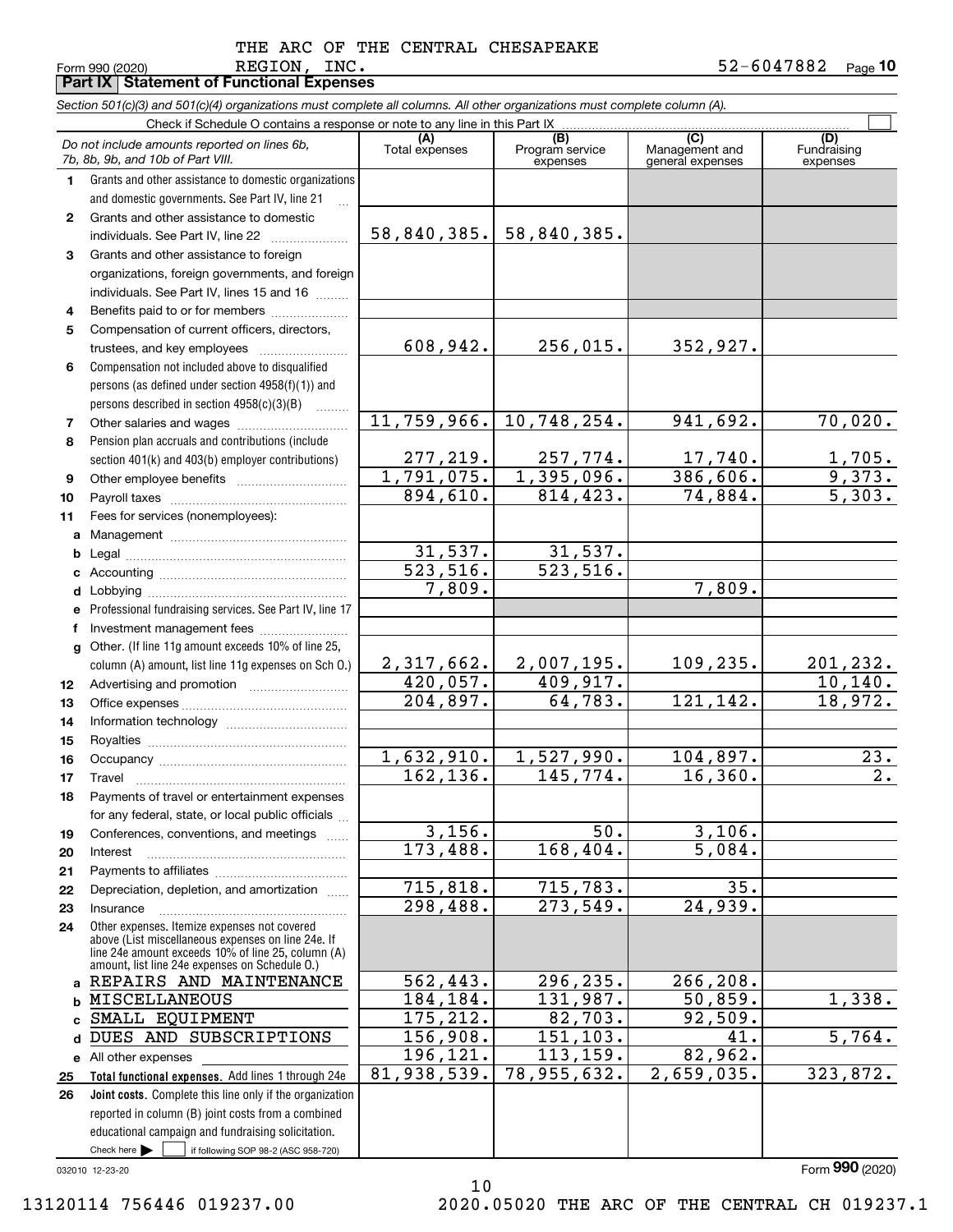|  | Form 990 (2020) |
|--|-----------------|
|  |                 |

## REGION, INC. THE ARC OF THE CENTRAL CHESAPEAKE

|                             | Part X | <b>Balance Sheet</b>                                                                                                                                                                                                           |                 |             |                          |                 |                    |
|-----------------------------|--------|--------------------------------------------------------------------------------------------------------------------------------------------------------------------------------------------------------------------------------|-----------------|-------------|--------------------------|-----------------|--------------------|
|                             |        | Check if Schedule O contains a response or note to any line in this Part X [11] contains the containmal contains a response or note to any line in this Part X [11] contains the Contains and Contains the Contains the Contai |                 |             |                          |                 |                    |
|                             |        |                                                                                                                                                                                                                                |                 |             | (A)<br>Beginning of year |                 | (B)<br>End of year |
|                             | 1      |                                                                                                                                                                                                                                |                 |             | 3,755,542.               | $\blacksquare$  | 3,703,268.         |
|                             | 2      |                                                                                                                                                                                                                                |                 |             | 376,821.                 | $\overline{2}$  | 377, 130.          |
|                             | з      |                                                                                                                                                                                                                                |                 |             | 486,618.                 | $\mathbf{3}$    | 455, 454.          |
|                             | 4      |                                                                                                                                                                                                                                |                 |             | $\overline{2,275,812}$ . | $\overline{4}$  | 4,711,214.         |
|                             | 5      | Loans and other receivables from any current or former officer, director,                                                                                                                                                      |                 |             |                          |                 |                    |
|                             |        | trustee, key employee, creator or founder, substantial contributor, or 35%                                                                                                                                                     |                 |             |                          |                 |                    |
|                             |        | controlled entity or family member of any of these persons                                                                                                                                                                     |                 |             |                          | 5               |                    |
|                             | 6      | Loans and other receivables from other disqualified persons (as defined                                                                                                                                                        |                 |             |                          |                 |                    |
|                             |        | under section $4958(f)(1)$ , and persons described in section $4958(c)(3)(B)$                                                                                                                                                  |                 | $\ldots$    |                          | 6               |                    |
|                             | 7      |                                                                                                                                                                                                                                |                 |             |                          | $\overline{7}$  |                    |
| Assets                      | 8      |                                                                                                                                                                                                                                |                 |             |                          | 8               |                    |
|                             | 9      | Prepaid expenses and deferred charges                                                                                                                                                                                          |                 |             | 126,052.                 | $\mathbf{9}$    | 272,494.           |
|                             |        | <b>10a</b> Land, buildings, and equipment: cost or other                                                                                                                                                                       |                 |             |                          |                 |                    |
|                             |        | basis. Complete Part VI of Schedule D  10a                                                                                                                                                                                     |                 | 11,936,721. |                          |                 |                    |
|                             | b      | Less: accumulated depreciation<br>. 1                                                                                                                                                                                          | 10 <sub>b</sub> | 4,434,886.  | 7,143,708.               | 10 <sub>c</sub> | 7,501,835.         |
|                             | 11     |                                                                                                                                                                                                                                |                 | 1,438,672.  | 11                       | 1,475,099.      |                    |
|                             | 12     |                                                                                                                                                                                                                                |                 | 465,542.    | 12                       | 467,459.        |                    |
|                             | 13     |                                                                                                                                                                                                                                |                 |             | 13                       |                 |                    |
|                             | 14     |                                                                                                                                                                                                                                |                 |             |                          | 14              |                    |
|                             | 15     |                                                                                                                                                                                                                                |                 |             | 3,767,645.               | 15              | 5,362,270.         |
|                             | 16     |                                                                                                                                                                                                                                | 19,836,412.     | 16          | 24, 326, 223.            |                 |                    |
|                             | 17     |                                                                                                                                                                                                                                |                 |             | 6, 567, 349.             | 17              | 9,485,030.         |
|                             | 18     |                                                                                                                                                                                                                                |                 | 18          |                          |                 |                    |
|                             | 19     | Deferred revenue manual contracts and contracts are contracted and contract and contract are contracted and contract are contracted and contract are contracted and contract are contracted and contract are contracted and co |                 |             | 21,000.                  | 19              |                    |
|                             | 20     |                                                                                                                                                                                                                                |                 |             |                          | 20              |                    |
|                             | 21     | Escrow or custodial account liability. Complete Part IV of Schedule D                                                                                                                                                          |                 | .           |                          | 21              |                    |
|                             | 22     | Loans and other payables to any current or former officer, director,                                                                                                                                                           |                 |             |                          |                 |                    |
|                             |        | trustee, key employee, creator or founder, substantial contributor, or 35%                                                                                                                                                     |                 |             |                          |                 |                    |
| Liabilities                 |        | controlled entity or family member of any of these persons                                                                                                                                                                     |                 |             |                          | 22              |                    |
|                             | 23     | Secured mortgages and notes payable to unrelated third parties                                                                                                                                                                 |                 |             | 3,993,458.               | 23              | 4,102,273.         |
|                             | 24     | Unsecured notes and loans payable to unrelated third parties                                                                                                                                                                   |                 |             |                          | 24              |                    |
|                             | 25     | Other liabilities (including federal income tax, payables to related third                                                                                                                                                     |                 |             |                          |                 |                    |
|                             |        | parties, and other liabilities not included on lines 17-24). Complete Part X                                                                                                                                                   |                 |             |                          |                 |                    |
|                             |        | of Schedule D                                                                                                                                                                                                                  |                 |             | 210, 787.                | 25              | <u>115,197.</u>    |
|                             | 26     | Total liabilities. Add lines 17 through 25                                                                                                                                                                                     |                 |             | 10,792,594.              | 26              | 13,702,500.        |
|                             |        | Organizations that follow FASB ASC 958, check here $\blacktriangleright \boxed{X}$                                                                                                                                             |                 |             |                          |                 |                    |
|                             |        | and complete lines 27, 28, 32, and 33.                                                                                                                                                                                         |                 |             |                          |                 |                    |
|                             | 27     | Net assets without donor restrictions                                                                                                                                                                                          |                 |             | 8,486,719.               | 27              | 10, 054, 111.      |
|                             | 28     |                                                                                                                                                                                                                                |                 |             | 557,099.                 | 28              | 569,612.           |
|                             |        | Organizations that do not follow FASB ASC 958, check here $\blacktriangleright$                                                                                                                                                |                 |             |                          |                 |                    |
|                             |        | and complete lines 29 through 33.                                                                                                                                                                                              |                 |             |                          |                 |                    |
| Net Assets or Fund Balances | 29     |                                                                                                                                                                                                                                |                 |             |                          | 29              |                    |
|                             | 30     | Paid-in or capital surplus, or land, building, or equipment fund                                                                                                                                                               |                 |             |                          | 30              |                    |
|                             | 31     | Retained earnings, endowment, accumulated income, or other funds                                                                                                                                                               |                 |             |                          | 31              |                    |
|                             | 32     | Total net assets or fund balances                                                                                                                                                                                              |                 |             | 9,043,818.               | 32              | 10,623,723.        |
|                             | 33     |                                                                                                                                                                                                                                |                 | 19,836,412. | 33                       | 24,326,223.     |                    |

Form (2020) **990**

032011 12-23-20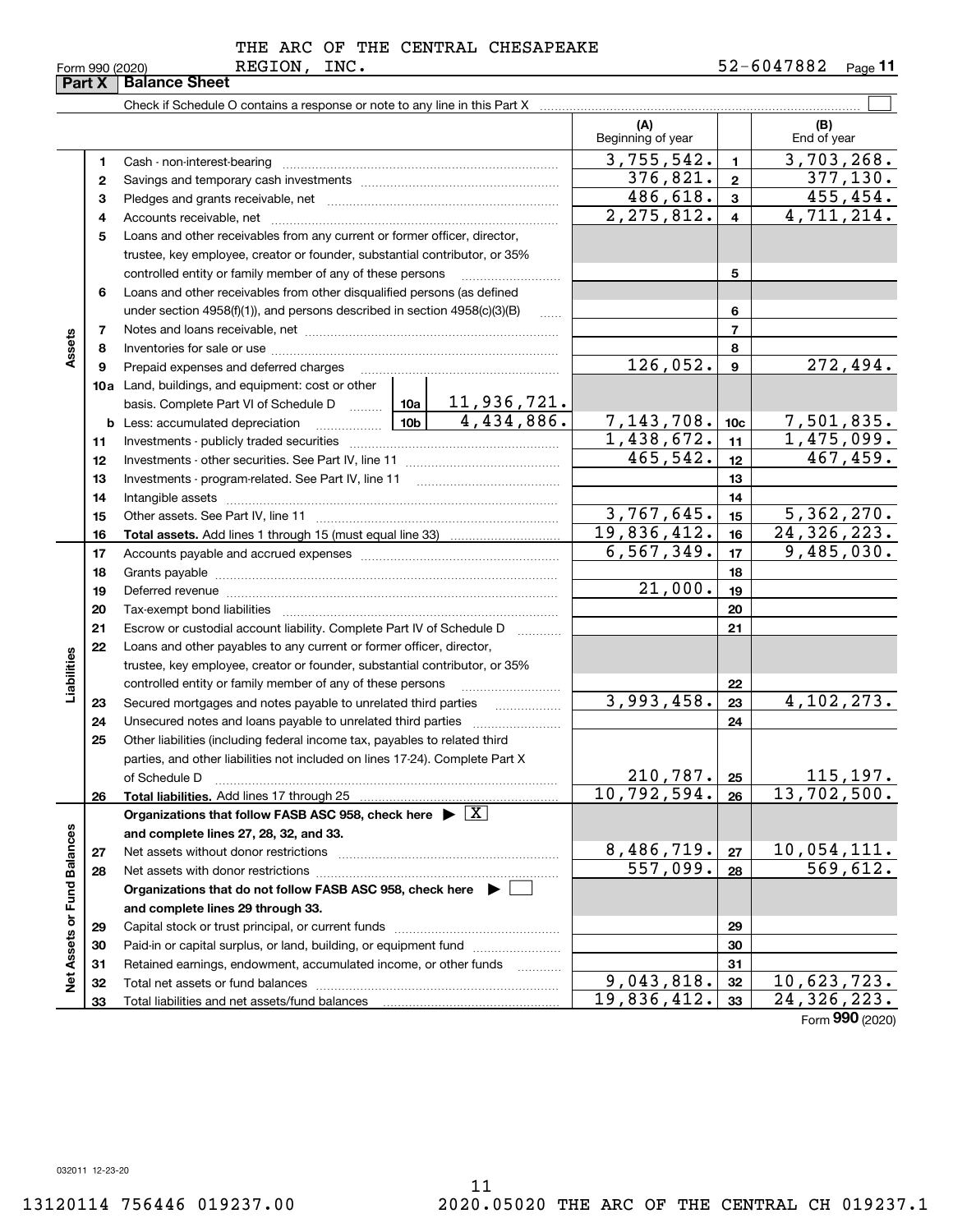|              | THE ARC OF THE CENTRAL CHESAPEAKE                                                                                                                                                                                              |                     |            |                |             |                    |  |
|--------------|--------------------------------------------------------------------------------------------------------------------------------------------------------------------------------------------------------------------------------|---------------------|------------|----------------|-------------|--------------------|--|
|              | REGION, INC.<br>Form 990 (2020)<br><b>Reconciliation of Net Assets</b><br>Part XI I                                                                                                                                            |                     | 52-6047882 |                |             | $Page$ 12          |  |
|              |                                                                                                                                                                                                                                |                     |            |                |             |                    |  |
|              |                                                                                                                                                                                                                                |                     |            |                |             |                    |  |
| 1            |                                                                                                                                                                                                                                | 1.                  |            | 83,477,067.    |             |                    |  |
| $\mathbf{2}$ |                                                                                                                                                                                                                                | $\overline{2}$      |            |                | 81,938,539. |                    |  |
| 3            | Revenue less expenses. Subtract line 2 from line 1                                                                                                                                                                             |                     |            |                | 1,538,528.  |                    |  |
| 4            |                                                                                                                                                                                                                                | 3<br>$\overline{4}$ |            |                |             | 9,043,818.         |  |
| 5            | Net unrealized gains (losses) on investments [11] [12] non-manufactured manufactured manufactured manufactured manufactured manufactured manufactured manufactured manufactured manufactured manufactured manufactured manufac | 5                   |            |                |             | 34,441.            |  |
| 6            |                                                                                                                                                                                                                                | 6                   |            |                |             | 6,936.             |  |
| 7            | Investment expenses www.communication.com/www.communication.com/www.communication.com/www.com/www.com/www.com/                                                                                                                 | $\overline{7}$      |            |                |             |                    |  |
| 8            | Prior period adjustments                                                                                                                                                                                                       | 8                   |            |                |             |                    |  |
| 9            | Other changes in net assets or fund balances (explain on Schedule O)                                                                                                                                                           | 9                   |            |                |             | 0.                 |  |
| 10           | Net assets or fund balances at end of year. Combine lines 3 through 9 (must equal Part X, line 32,                                                                                                                             |                     |            |                |             |                    |  |
|              | 10,623,723.<br>10<br>column (B))                                                                                                                                                                                               |                     |            |                |             |                    |  |
|              | Part XII Financial Statements and Reporting                                                                                                                                                                                    |                     |            |                |             |                    |  |
|              |                                                                                                                                                                                                                                |                     |            |                |             | $\boxed{\text{X}}$ |  |
|              |                                                                                                                                                                                                                                |                     |            |                | <b>Yes</b>  | <b>No</b>          |  |
| 1            | $\boxed{\textbf{X}}$ Accrual<br>Accounting method used to prepare the Form 990: <u>I</u> Cash<br>Other                                                                                                                         |                     |            |                |             |                    |  |
|              | If the organization changed its method of accounting from a prior year or checked "Other," explain in Schedule O.                                                                                                              |                     |            |                |             |                    |  |
|              | 2a Were the organization's financial statements compiled or reviewed by an independent accountant?                                                                                                                             |                     |            | 2a             |             | x                  |  |
|              | If "Yes," check a box below to indicate whether the financial statements for the year were compiled or reviewed on a                                                                                                           |                     |            |                |             |                    |  |
|              | separate basis, consolidated basis, or both:                                                                                                                                                                                   |                     |            |                |             |                    |  |
|              | Consolidated basis<br>Separate basis<br>Both consolidated and separate basis                                                                                                                                                   |                     |            |                |             |                    |  |
|              | <b>b</b> Were the organization's financial statements audited by an independent accountant?                                                                                                                                    |                     |            | 2 <sub>b</sub> | х           |                    |  |
|              | If "Yes," check a box below to indicate whether the financial statements for the year were audited on a separate basis,                                                                                                        |                     |            |                |             |                    |  |
|              | consolidated basis, or both:                                                                                                                                                                                                   |                     |            |                |             |                    |  |
|              | $\boxed{\textbf{X}}$ Consolidated basis<br>Separate basis<br><b>Both consolidated and separate basis</b>                                                                                                                       |                     |            |                |             |                    |  |
|              | c If "Yes" to line 2a or 2b, does the organization have a committee that assumes responsibility for oversight of the audit,                                                                                                    |                     |            |                |             |                    |  |
|              |                                                                                                                                                                                                                                |                     |            | 2c             | X           |                    |  |
|              | If the organization changed either its oversight process or selection process during the tax year, explain on Schedule O.                                                                                                      |                     |            |                |             |                    |  |
|              | 3a As a result of a federal award, was the organization required to undergo an audit or audits as set forth in the Single Audit                                                                                                |                     |            |                |             |                    |  |
|              |                                                                                                                                                                                                                                |                     |            | За             |             | x                  |  |
|              | b If "Yes," did the organization undergo the required audit or audits? If the organization did not undergo the required audit                                                                                                  |                     |            |                |             |                    |  |
|              | or audits, explain why on Schedule O and describe any steps taken to undergo such audits matures and the content                                                                                                               |                     |            | 3b             |             |                    |  |

Form (2020) **990**

032012 12-23-20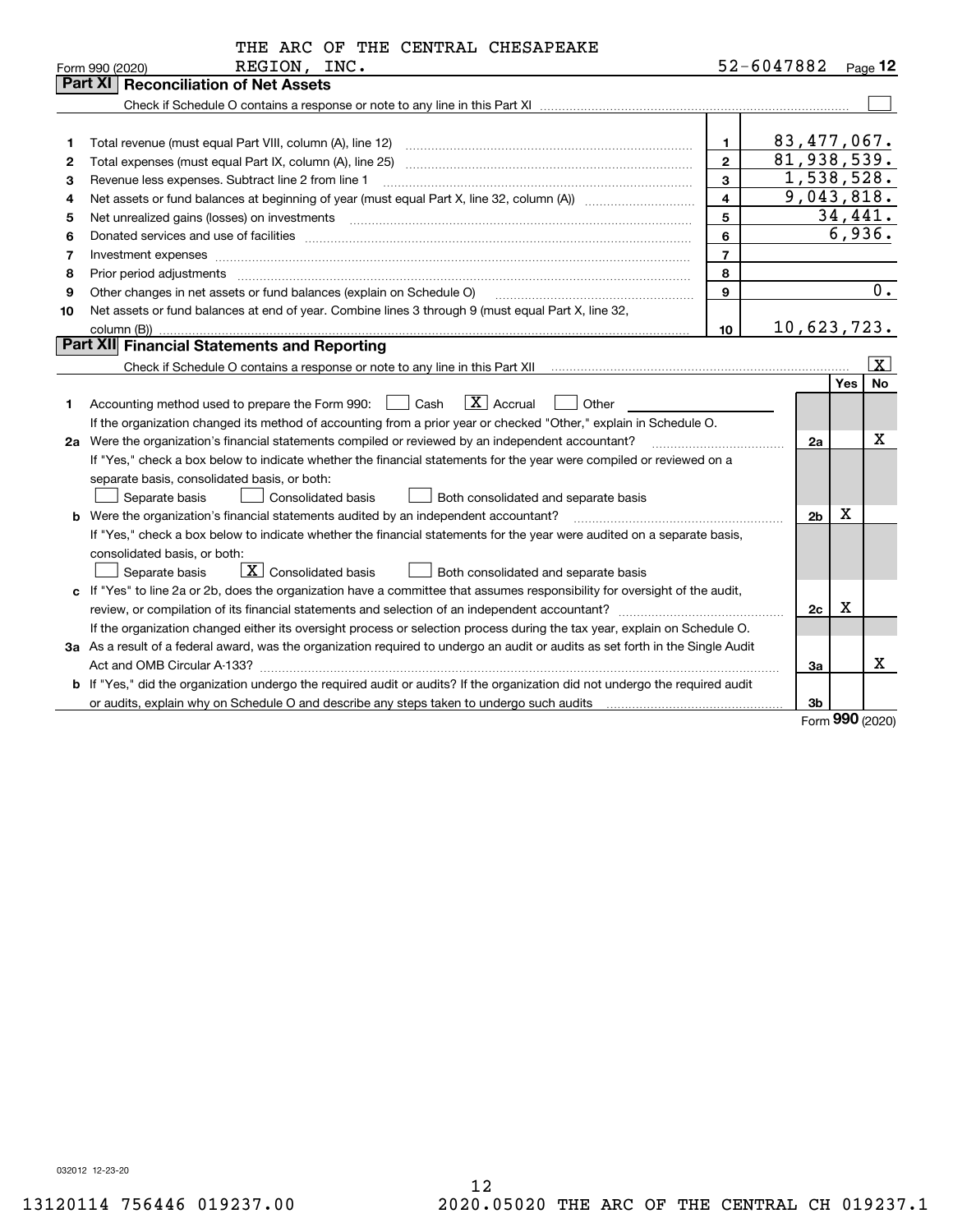| <b>SCHEDULE A</b>                                      |                                                                                                                           |              |                                                                                                                                                                                                                                                    |                             |                                 |                            |  | OMB No. 1545-0047                     |  |  |
|--------------------------------------------------------|---------------------------------------------------------------------------------------------------------------------------|--------------|----------------------------------------------------------------------------------------------------------------------------------------------------------------------------------------------------------------------------------------------------|-----------------------------|---------------------------------|----------------------------|--|---------------------------------------|--|--|
| (Form 990 or 990-EZ)                                   |                                                                                                                           |              | <b>Public Charity Status and Public Support</b><br>Complete if the organization is a section 501(c)(3) organization or a section                                                                                                                   |                             |                                 |                            |  |                                       |  |  |
|                                                        |                                                                                                                           |              | 4947(a)(1) nonexempt charitable trust.                                                                                                                                                                                                             |                             |                                 |                            |  |                                       |  |  |
| Department of the Treasury<br>Internal Revenue Service |                                                                                                                           |              | Attach to Form 990 or Form 990-EZ.<br>Go to www.irs.gov/Form990 for instructions and the latest information.                                                                                                                                       |                             |                                 |                            |  | Open to Public<br>Inspection          |  |  |
| Name of the organization                               |                                                                                                                           |              | THE ARC OF THE CENTRAL CHESAPEAKE                                                                                                                                                                                                                  |                             |                                 |                            |  | <b>Employer identification number</b> |  |  |
|                                                        |                                                                                                                           | REGION, INC. |                                                                                                                                                                                                                                                    |                             |                                 |                            |  | 52-6047882                            |  |  |
| Part I                                                 |                                                                                                                           |              | Reason for Public Charity Status. (All organizations must complete this part.) See instructions.                                                                                                                                                   |                             |                                 |                            |  |                                       |  |  |
|                                                        |                                                                                                                           |              | The organization is not a private foundation because it is: (For lines 1 through 12, check only one box.)                                                                                                                                          |                             |                                 |                            |  |                                       |  |  |
| 1                                                      |                                                                                                                           |              | A church, convention of churches, or association of churches described in section 170(b)(1)(A)(i).                                                                                                                                                 |                             |                                 |                            |  |                                       |  |  |
| 2<br>3                                                 |                                                                                                                           |              | A school described in section 170(b)(1)(A)(ii). (Attach Schedule E (Form 990 or 990-EZ).)                                                                                                                                                          |                             |                                 |                            |  |                                       |  |  |
| 4                                                      |                                                                                                                           |              | A hospital or a cooperative hospital service organization described in section $170(b)(1)(A)(iii)$ .<br>A medical research organization operated in conjunction with a hospital described in section 170(b)(1)(A)(iii). Enter the hospital's name, |                             |                                 |                            |  |                                       |  |  |
| city, and state:                                       |                                                                                                                           |              |                                                                                                                                                                                                                                                    |                             |                                 |                            |  |                                       |  |  |
| 5                                                      | An organization operated for the benefit of a college or university owned or operated by a governmental unit described in |              |                                                                                                                                                                                                                                                    |                             |                                 |                            |  |                                       |  |  |
|                                                        | section 170(b)(1)(A)(iv). (Complete Part II.)                                                                             |              |                                                                                                                                                                                                                                                    |                             |                                 |                            |  |                                       |  |  |
| 6                                                      |                                                                                                                           |              | A federal, state, or local government or governmental unit described in section 170(b)(1)(A)(v).                                                                                                                                                   |                             |                                 |                            |  |                                       |  |  |
| 7                                                      |                                                                                                                           |              | An organization that normally receives a substantial part of its support from a governmental unit or from the general public described in                                                                                                          |                             |                                 |                            |  |                                       |  |  |
| 8                                                      | section 170(b)(1)(A)(vi). (Complete Part II.)                                                                             |              | A community trust described in section 170(b)(1)(A)(vi). (Complete Part II.)                                                                                                                                                                       |                             |                                 |                            |  |                                       |  |  |
| 9                                                      |                                                                                                                           |              | An agricultural research organization described in section 170(b)(1)(A)(ix) operated in conjunction with a land-grant college                                                                                                                      |                             |                                 |                            |  |                                       |  |  |
|                                                        |                                                                                                                           |              | or university or a non-land-grant college of agriculture (see instructions). Enter the name, city, and state of the college or                                                                                                                     |                             |                                 |                            |  |                                       |  |  |
| university:                                            |                                                                                                                           |              |                                                                                                                                                                                                                                                    |                             |                                 |                            |  |                                       |  |  |
| $\vert X \vert$<br>10                                  |                                                                                                                           |              | An organization that normally receives (1) more than 33 1/3% of its support from contributions, membership fees, and gross receipts from                                                                                                           |                             |                                 |                            |  |                                       |  |  |
|                                                        |                                                                                                                           |              | activities related to its exempt functions, subject to certain exceptions; and (2) no more than 33 1/3% of its support from gross investment                                                                                                       |                             |                                 |                            |  |                                       |  |  |
|                                                        |                                                                                                                           |              | income and unrelated business taxable income (less section 511 tax) from businesses acquired by the organization after June 30, 1975.                                                                                                              |                             |                                 |                            |  |                                       |  |  |
| 11                                                     | See section 509(a)(2). (Complete Part III.)                                                                               |              | An organization organized and operated exclusively to test for public safety. See section 509(a)(4).                                                                                                                                               |                             |                                 |                            |  |                                       |  |  |
| 12                                                     |                                                                                                                           |              | An organization organized and operated exclusively for the benefit of, to perform the functions of, or to carry out the purposes of one or                                                                                                         |                             |                                 |                            |  |                                       |  |  |
|                                                        |                                                                                                                           |              | more publicly supported organizations described in section 509(a)(1) or section 509(a)(2). See section 509(a)(3). Check the box in                                                                                                                 |                             |                                 |                            |  |                                       |  |  |
|                                                        |                                                                                                                           |              | lines 12a through 12d that describes the type of supporting organization and complete lines 12e, 12f, and 12g.                                                                                                                                     |                             |                                 |                            |  |                                       |  |  |
| a                                                      |                                                                                                                           |              | Type I. A supporting organization operated, supervised, or controlled by its supported organization(s), typically by giving                                                                                                                        |                             |                                 |                            |  |                                       |  |  |
|                                                        |                                                                                                                           |              | the supported organization(s) the power to regularly appoint or elect a majority of the directors or trustees of the supporting                                                                                                                    |                             |                                 |                            |  |                                       |  |  |
|                                                        | organization. You must complete Part IV, Sections A and B.                                                                |              |                                                                                                                                                                                                                                                    |                             |                                 |                            |  |                                       |  |  |
| b                                                      |                                                                                                                           |              | Type II. A supporting organization supervised or controlled in connection with its supported organization(s), by having<br>control or management of the supporting organization vested in the same persons that control or manage the supported    |                             |                                 |                            |  |                                       |  |  |
|                                                        | organization(s). You must complete Part IV, Sections A and C.                                                             |              |                                                                                                                                                                                                                                                    |                             |                                 |                            |  |                                       |  |  |
| c                                                      |                                                                                                                           |              | Type III functionally integrated. A supporting organization operated in connection with, and functionally integrated with,                                                                                                                         |                             |                                 |                            |  |                                       |  |  |
|                                                        |                                                                                                                           |              | its supported organization(s) (see instructions). You must complete Part IV, Sections A, D, and E.                                                                                                                                                 |                             |                                 |                            |  |                                       |  |  |
| d                                                      |                                                                                                                           |              | Type III non-functionally integrated. A supporting organization operated in connection with its supported organization(s)                                                                                                                          |                             |                                 |                            |  |                                       |  |  |
|                                                        |                                                                                                                           |              | that is not functionally integrated. The organization generally must satisfy a distribution requirement and an attentiveness                                                                                                                       |                             |                                 |                            |  |                                       |  |  |
|                                                        |                                                                                                                           |              | requirement (see instructions). You must complete Part IV, Sections A and D, and Part V.                                                                                                                                                           |                             |                                 |                            |  |                                       |  |  |
| е                                                      |                                                                                                                           |              | Check this box if the organization received a written determination from the IRS that it is a Type I, Type II, Type III<br>functionally integrated, or Type III non-functionally integrated supporting organization.                               |                             |                                 |                            |  |                                       |  |  |
| f                                                      | Enter the number of supported organizations                                                                               |              |                                                                                                                                                                                                                                                    |                             |                                 |                            |  |                                       |  |  |
|                                                        | Provide the following information about the supported organization(s).                                                    |              |                                                                                                                                                                                                                                                    |                             |                                 |                            |  |                                       |  |  |
| (i) Name of supported                                  |                                                                                                                           | (ii) EIN     | (iii) Type of organization<br>(described on lines 1-10                                                                                                                                                                                             | in your governing document? | (iv) Is the organization listed | (v) Amount of monetary     |  | (vi) Amount of other                  |  |  |
| organization                                           |                                                                                                                           |              | above (see instructions))                                                                                                                                                                                                                          | Yes                         | No                              | support (see instructions) |  | support (see instructions)            |  |  |
|                                                        |                                                                                                                           |              |                                                                                                                                                                                                                                                    |                             |                                 |                            |  |                                       |  |  |
|                                                        |                                                                                                                           |              |                                                                                                                                                                                                                                                    |                             |                                 |                            |  |                                       |  |  |
|                                                        |                                                                                                                           |              |                                                                                                                                                                                                                                                    |                             |                                 |                            |  |                                       |  |  |
|                                                        |                                                                                                                           |              |                                                                                                                                                                                                                                                    |                             |                                 |                            |  |                                       |  |  |
|                                                        |                                                                                                                           |              |                                                                                                                                                                                                                                                    |                             |                                 |                            |  |                                       |  |  |
|                                                        |                                                                                                                           |              |                                                                                                                                                                                                                                                    |                             |                                 |                            |  |                                       |  |  |
|                                                        |                                                                                                                           |              |                                                                                                                                                                                                                                                    |                             |                                 |                            |  |                                       |  |  |
|                                                        |                                                                                                                           |              |                                                                                                                                                                                                                                                    |                             |                                 |                            |  |                                       |  |  |
| Total                                                  |                                                                                                                           |              |                                                                                                                                                                                                                                                    |                             |                                 |                            |  |                                       |  |  |
|                                                        |                                                                                                                           |              |                                                                                                                                                                                                                                                    |                             |                                 |                            |  |                                       |  |  |

LHA For Paperwork Reduction Act Notice, see the Instructions for Form 990 or 990-EZ. <sub>032021</sub> o1-25-21 Schedule A (Form 990 or 990-EZ) 2020 13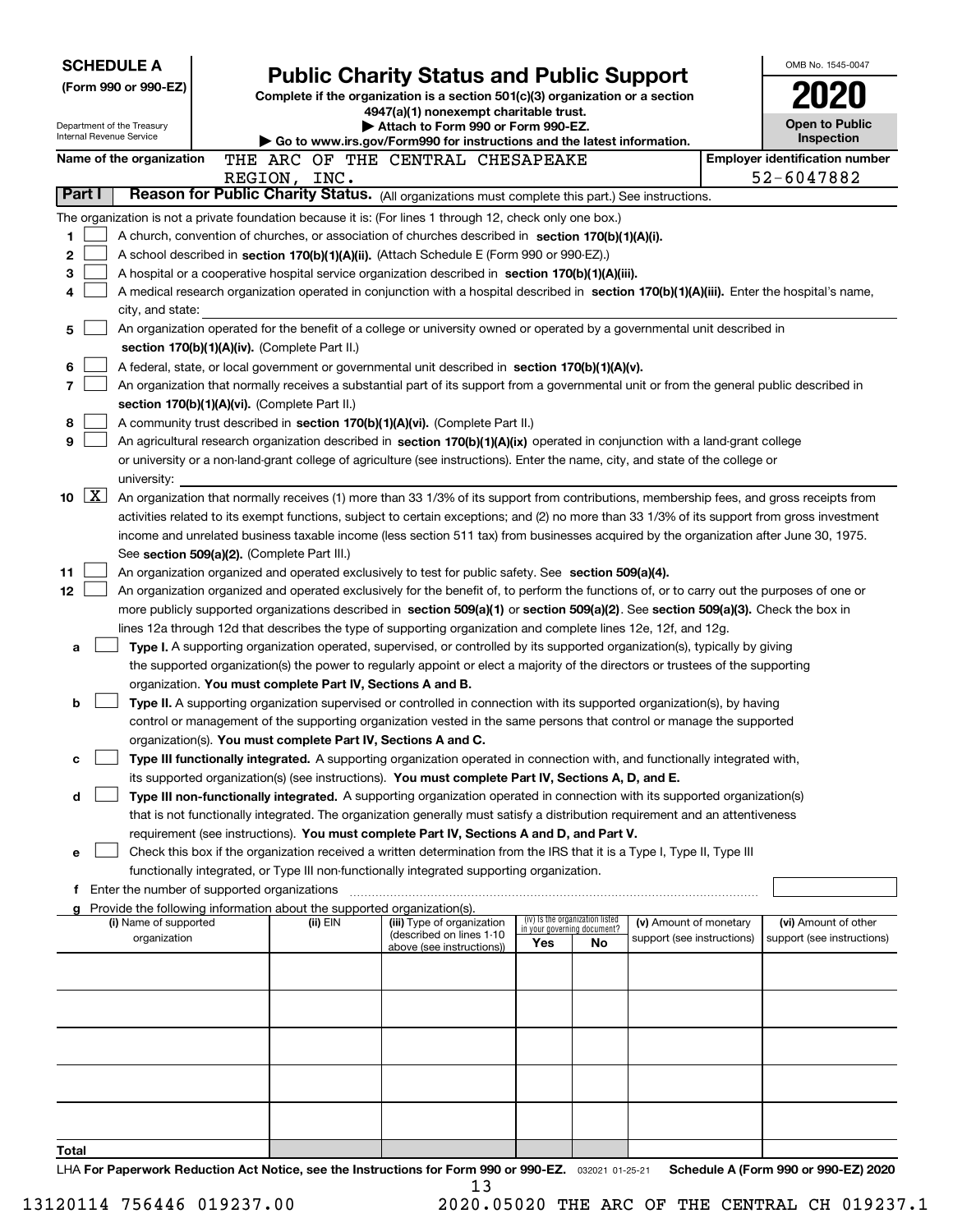**6** Public support. Subtract line 5 from line 4. **Calendar year (or fiscal year beginning in)**  | **Calendar year (or fiscal year beginning in) | 2**REGION, INC. 52-6047882 **(a)** 2016 **| (b)** 2017 **| (c)** 2018 **| (d)** 2019 **| (e)** 2020 **| (f) 1**Gifts, grants, contributions, and **2**Tax revenues levied for the organ-**3**The value of services or facilities **4 Total.** Add lines 1 through 3  $\quad$ **5** The portion of total contributions **(a)** 2016 **| (b)** 2017 **| (c)** 2018 **| (d)** 2019 **| (e)** 2020 **| (f) 7** Amounts from line 4  $\ldots$  **Amounts 8**Gross income from interest, **9** Net income from unrelated business **10** Other income. Do not include gain **11Total support.**  Add lines 7 through 10 **12** Gross receipts from related activities, etc. (see instructions) ~~~~~~~~~~~~~~~~~~~~~~~ **13First 5 years.**  If the Form 990 is for the organization's first, second, third, fourth, or fifth tax year as a section 501(c)(3) **12stop here** organization, check this box and | **141514** Public support percentage for 2020 (line 6, column (f), divided by line 11, column (f))  $\ldots$  $\ldots$  $\ldots$  $\ldots$  $\ldots$  $\ldots$ **15** Public support percentage from 2019 Schedule A, Part II, line 14 ~~~~~~~~~~~~~~~~~~~~~**16a 33 1/3% support test - 2020.** If the organization did not check the box on line 13, and line 14 is 33 1/3% or more, check this box and **17a10% -facts-and-circumstances test - 2020.**  If the organization did not check a box on line 13, 16a, or 16b, and line 14 is 10% or more, **b** 33 1/3% support test - 2019. If the organization did not check a box on line 13 or 16a, and line 15 is 33 1/3% or more, check this box **b 10% -facts-and-circumstances test - 2019.** If the organization did not check a box on line 13, 16a, 16b, or 17a, and line 15 is 10% or **stop here.**  The organization qualifies as a publicly supported organization ~~~~~~~~~~~~~~~~~~~~~~~~~~~~~~ | **stop here.**  and The organization qualifies as a publicly supported organization ~~~~~~~~~~~~~~~~~~~~~~~~~~~~ | and if the organization meets the facts-and-circumstances test, check this box and **stop here.** Explain in Part VI how the organization more, and if the organization meets the facts-and-circumstances test, check this box and **stop here.** Explain in Part VI how the Schedule A (Form 990 or 990-EZ) 2020  $\,$  REGION , INC (Complete only if you checked the box on line 5, 7, or 8 of Part I or if the organization failed to qualify under Part III. If the organization fails to qualify under the tests listed below, please complete Part III.) (a) 2016 16 **| (b)** 2017 **| (c)** 2018 **| (d)** 2019 **| (e)** 2020 **| (f)** Total membership fees received. (Do not include any "unusual grants.") ization's benefit and either paid to or expended on its behalf ~~~~furnished by a governmental unit to the organization without charge by each person (other than a governmental unit or publicly supported organization) included on line 1 that exceeds 2% of the amount shown on line 11, column (f) <sub>……………………………</sub>… (a) 2016 16 **| (b)** 2017 **| (c)** 2018 **| (d)** 2019 **| (e)** 2020 **| (f)** Total dividends, payments received on securities loans, rents, royalties, and income from similar sources activities, whether or not the business is regularly carried on <sup>~</sup> or loss from the sale of capital assets (Explain in Part VI.) .......... % % meets the facts-and-circumstances test. The organization qualifies as a publicly supported organization *~~~~~~~~~~~~~~~~~~~~* organization meets the facts-and-circumstances test. The organization qualifies as a publicly supported organization **Part II Support Schedule for Organizations Described in Sections 170(b)(1)(A)(iv) and 170(b)(1)(A)(vi) Section A. Public Support Section B. Total Support Section C. Computation of Public Support Percentage**  $\mathcal{L}^{\text{max}}$  $\mathcal{L}^{\text{max}}$  $\mathcal{L}^{\text{max}}$  $\mathcal{L}^{\text{max}}$  $\mathcal{L}^{\text{max}}$  $\mathcal{L}^{\text{max}}$ 

18 Private foundation. If the organization did not check a box on line 13, 16a, 16b, 17a, or 17b, check this box and see instructions .........

**Schedule A (Form 990 or 990-EZ) 2020**

032022 01-25-21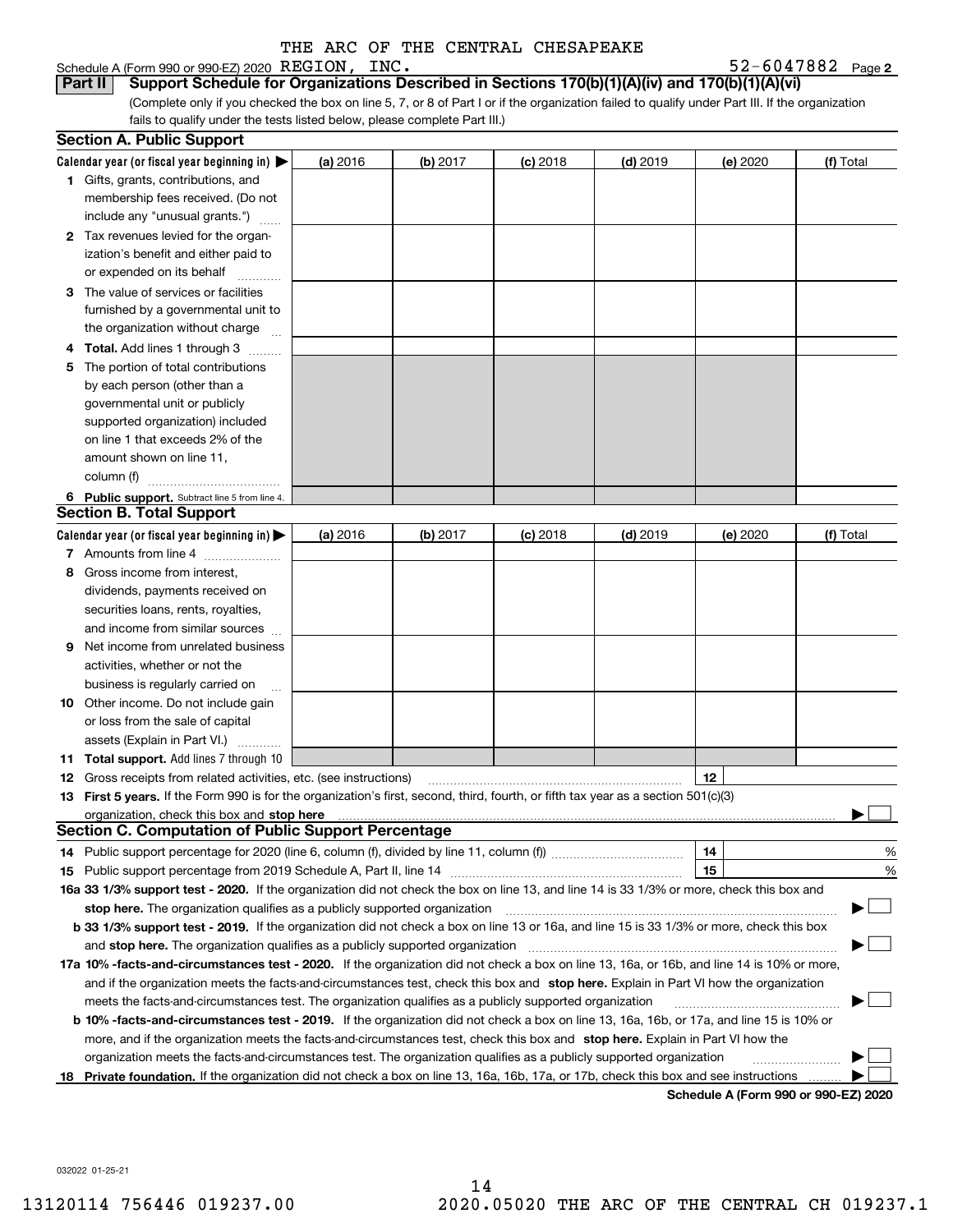Schedule A (Form 990 or 990-EZ) 2020 REGION, INC.

**REGION, INC.** 52-6047882 Page 3

#### **Part III Support Schedule for Organizations Described in Section 509(a)(2)**

(Complete only if you checked the box on line 10 of Part I or if the organization failed to qualify under Part II. If the organization fails to qualify under the tests listed below, please complete Part II.)

|    | <b>Section A. Public Support</b>                                                                                                                                                                                              |                                                             |          |                                                        |            |          |                                                        |
|----|-------------------------------------------------------------------------------------------------------------------------------------------------------------------------------------------------------------------------------|-------------------------------------------------------------|----------|--------------------------------------------------------|------------|----------|--------------------------------------------------------|
|    | Calendar year (or fiscal year beginning in)                                                                                                                                                                                   | (a) 2016                                                    | (b) 2017 | $(c)$ 2018                                             | $(d)$ 2019 | (e) 2020 | (f) Total                                              |
|    | 1 Gifts, grants, contributions, and                                                                                                                                                                                           |                                                             |          |                                                        |            |          |                                                        |
|    | membership fees received. (Do not                                                                                                                                                                                             |                                                             |          |                                                        |            |          |                                                        |
|    | include any "unusual grants.")                                                                                                                                                                                                | 1125940.                                                    | 1207823. | 2542868.                                               | 3207471.   | 1229576. | 9313678.                                               |
|    | 2 Gross receipts from admissions,<br>merchandise sold or services per-<br>formed, or facilities furnished in<br>any activity that is related to the<br>organization's tax-exempt purpose                                      | 38094081. 45216273. 52088039. 63973594. 81949740. 281321727 |          |                                                        |            |          |                                                        |
|    | 3 Gross receipts from activities that<br>are not an unrelated trade or bus-<br>iness under section 513                                                                                                                        |                                                             |          |                                                        |            |          |                                                        |
|    | 4 Tax revenues levied for the organ-                                                                                                                                                                                          |                                                             |          |                                                        |            |          |                                                        |
|    | ization's benefit and either paid to                                                                                                                                                                                          |                                                             |          |                                                        |            |          |                                                        |
|    | or expended on its behalf                                                                                                                                                                                                     |                                                             |          |                                                        |            |          |                                                        |
|    | 5 The value of services or facilities<br>furnished by a governmental unit to<br>the organization without charge                                                                                                               |                                                             |          |                                                        |            |          |                                                        |
|    | 6 Total. Add lines 1 through 5                                                                                                                                                                                                |                                                             |          |                                                        |            |          | 39220021.46424096.54630907.67181065.83179316.290635405 |
|    | 7a Amounts included on lines 1, 2, and                                                                                                                                                                                        |                                                             |          |                                                        |            |          |                                                        |
|    | 3 received from disqualified persons                                                                                                                                                                                          |                                                             |          |                                                        |            |          | $0$ .                                                  |
|    | <b>b</b> Amounts included on lines 2 and 3 received<br>from other than disqualified persons that<br>exceed the greater of \$5,000 or 1% of the<br>amount on line 13 for the year                                              |                                                             |          |                                                        |            |          | 0.                                                     |
|    | c Add lines 7a and 7b                                                                                                                                                                                                         |                                                             |          |                                                        |            |          | $\overline{0}$ .                                       |
|    | 8 Public support. (Subtract line 7c from line 6.)                                                                                                                                                                             |                                                             |          |                                                        |            |          | 290635405                                              |
|    | <b>Section B. Total Support</b>                                                                                                                                                                                               |                                                             |          |                                                        |            |          |                                                        |
|    | Calendar year (or fiscal year beginning in)                                                                                                                                                                                   | (a) 2016                                                    | (b) 2017 | $(c)$ 2018                                             | $(d)$ 2019 | (e) 2020 | (f) Total                                              |
|    | <b>9</b> Amounts from line 6                                                                                                                                                                                                  |                                                             |          | 39220021.46424096.54630907.67181065.83179316.290635405 |            |          |                                                        |
|    | 10a Gross income from interest,<br>dividends, payments received on<br>securities loans, rents, royalties,<br>and income from similar sources                                                                                  | 17,632.                                                     |          | $67,871.$ 221, 134. 196, 384.                          |            | 273,831. | 776,852.                                               |
|    | <b>b</b> Unrelated business taxable income                                                                                                                                                                                    |                                                             |          |                                                        |            |          |                                                        |
|    | (less section 511 taxes) from businesses<br>acquired after June 30, 1975                                                                                                                                                      |                                                             |          |                                                        |            |          |                                                        |
|    | c Add lines 10a and 10b                                                                                                                                                                                                       | 17,632.                                                     | 67,871.  | 221, 134.                                              | 196,384.   | 273,831. | 776,852.                                               |
|    | <b>11</b> Net income from unrelated business<br>activities not included in line 10b,<br>whether or not the business is<br>regularly carried on                                                                                |                                                             |          |                                                        |            |          |                                                        |
|    | 12 Other income. Do not include gain                                                                                                                                                                                          |                                                             |          |                                                        |            |          |                                                        |
|    | or loss from the sale of capital<br>assets (Explain in Part VI.)                                                                                                                                                              |                                                             | 49,855.  |                                                        | 264.       | 2,589.   | 52,708.                                                |
|    | 13 Total support. (Add lines 9, 10c, 11, and 12.)                                                                                                                                                                             | 39237653.46541822.54852041.67377713.83455736.291464965      |          |                                                        |            |          |                                                        |
|    | 14 First 5 years. If the Form 990 is for the organization's first, second, third, fourth, or fifth tax year as a section 501(c)(3) organization,                                                                              |                                                             |          |                                                        |            |          |                                                        |
|    | check this box and stop here with the continuum control to the control of the state of the state of the control of the state of the control of the control of the control of the control of the control of the control of the |                                                             |          |                                                        |            |          |                                                        |
|    | <b>Section C. Computation of Public Support Percentage</b>                                                                                                                                                                    |                                                             |          |                                                        |            |          |                                                        |
|    | 15 Public support percentage for 2020 (line 8, column (f), divided by line 13, column (f))                                                                                                                                    |                                                             |          |                                                        |            | 15       | 99.72<br>$\%$<br>99.74                                 |
| 16 | Public support percentage from 2019 Schedule A, Part III, line 15<br><b>Section D. Computation of Investment Income Percentage</b>                                                                                            |                                                             |          |                                                        |            | 16       | $\%$                                                   |
|    |                                                                                                                                                                                                                               |                                                             |          |                                                        |            |          | .27                                                    |
| 17 | Investment income percentage for 2020 (line 10c, column (f), divided by line 13, column (f))                                                                                                                                  |                                                             |          |                                                        |            | 17       | %<br>.21                                               |
|    | 18 Investment income percentage from 2019 Schedule A, Part III, line 17<br>19a 33 1/3% support tests - 2020. If the organization did not check the box on line 14, and line 15 is more than 33 1/3%, and line 17 is not       |                                                             |          |                                                        |            | 18       | %                                                      |
|    | more than 33 1/3%, check this box and stop here. The organization qualifies as a publicly supported organization                                                                                                              |                                                             |          |                                                        |            |          | $\blacktriangleright$ $\boxed{\text{X}}$               |
|    | <b>b 33 1/3% support tests - 2019.</b> If the organization did not check a box on line 14 or line 19a, and line 16 is more than 33 1/3%, and                                                                                  |                                                             |          |                                                        |            |          |                                                        |
|    | line 18 is not more than 33 1/3%, check this box and stop here. The organization qualifies as a publicly supported organization                                                                                               |                                                             |          |                                                        |            |          |                                                        |
| 20 | Private foundation. If the organization did not check a box on line 14, 19a, or 19b, check this box and see instructions                                                                                                      |                                                             |          |                                                        |            |          | Schedule A (Form 990 or 990-EZ) 2020                   |
|    | 032023 01-25-21                                                                                                                                                                                                               |                                                             |          |                                                        |            |          |                                                        |

15

13120114 756446 019237.00 2020.05020 THE ARC OF THE CENTRAL CH 019237.1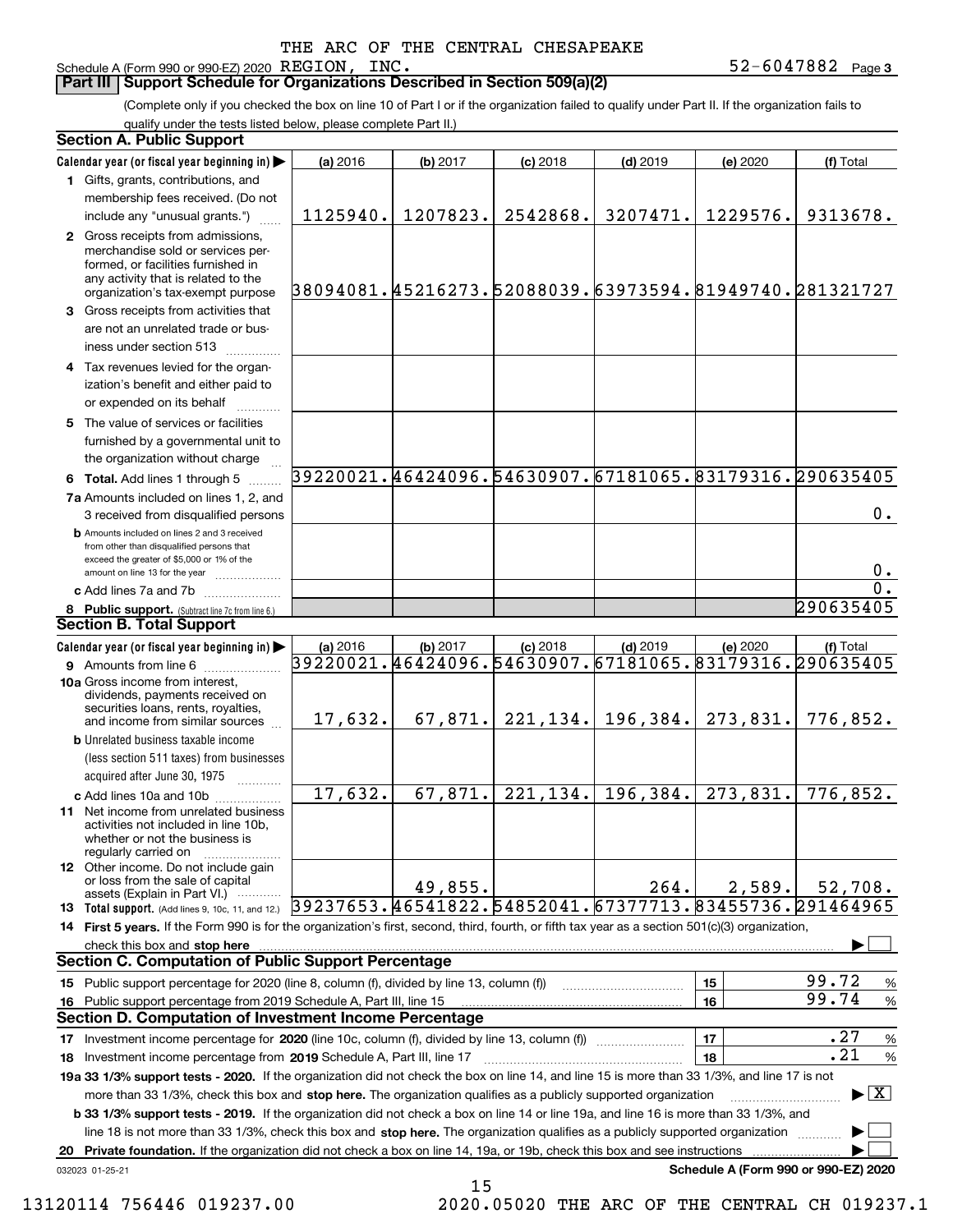### Schedule A (Form 990 or 990-EZ) 2020  $\,$  REGION, INC. **Part IV Supporting Organizations**

(Complete only if you checked a box in line 12 on Part I. If you checked box 12a, Part I, complete Sections A

and B. If you checked box 12b, Part I, complete Sections A and C. If you checked box 12c, Part I, complete Sections A, D, and E. If you checked box 12d, Part I, complete Sections A and D, and complete Part V.)

#### **Section A. All Supporting Organizations**

- **1** Are all of the organization's supported organizations listed by name in the organization's governing documents? If "No," describe in **Part VI** how the supported organizations are designated. If designated by *class or purpose, describe the designation. If historic and continuing relationship, explain.*
- **2** Did the organization have any supported organization that does not have an IRS determination of status under section 509(a)(1) or (2)? If "Yes," explain in Part VI how the organization determined that the supported *organization was described in section 509(a)(1) or (2).*
- **3a** Did the organization have a supported organization described in section 501(c)(4), (5), or (6)? If "Yes," answer *lines 3b and 3c below.*
- **b** Did the organization confirm that each supported organization qualified under section 501(c)(4), (5), or (6) and satisfied the public support tests under section 509(a)(2)? If "Yes," describe in **Part VI** when and how the *organization made the determination.*
- **c**Did the organization ensure that all support to such organizations was used exclusively for section 170(c)(2)(B) purposes? If "Yes," explain in **Part VI** what controls the organization put in place to ensure such use.
- **4a***If* Was any supported organization not organized in the United States ("foreign supported organization")? *"Yes," and if you checked box 12a or 12b in Part I, answer lines 4b and 4c below.*
- **b** Did the organization have ultimate control and discretion in deciding whether to make grants to the foreign supported organization? If "Yes," describe in **Part VI** how the organization had such control and discretion *despite being controlled or supervised by or in connection with its supported organizations.*
- **c** Did the organization support any foreign supported organization that does not have an IRS determination under sections 501(c)(3) and 509(a)(1) or (2)? If "Yes," explain in **Part VI** what controls the organization used *to ensure that all support to the foreign supported organization was used exclusively for section 170(c)(2)(B) purposes.*
- **5a** Did the organization add, substitute, or remove any supported organizations during the tax year? If "Yes," answer lines 5b and 5c below (if applicable). Also, provide detail in **Part VI,** including (i) the names and EIN *numbers of the supported organizations added, substituted, or removed; (ii) the reasons for each such action; (iii) the authority under the organization's organizing document authorizing such action; and (iv) how the action was accomplished (such as by amendment to the organizing document).*
- **b** Type I or Type II only. Was any added or substituted supported organization part of a class already designated in the organization's organizing document?
- **cSubstitutions only.**  Was the substitution the result of an event beyond the organization's control?
- **6** Did the organization provide support (whether in the form of grants or the provision of services or facilities) to **Part VI.** *If "Yes," provide detail in* support or benefit one or more of the filing organization's supported organizations? anyone other than (i) its supported organizations, (ii) individuals that are part of the charitable class benefited by one or more of its supported organizations, or (iii) other supporting organizations that also
- **7**Did the organization provide a grant, loan, compensation, or other similar payment to a substantial contributor *If "Yes," complete Part I of Schedule L (Form 990 or 990-EZ).* regard to a substantial contributor? (as defined in section 4958(c)(3)(C)), a family member of a substantial contributor, or a 35% controlled entity with
- **8** Did the organization make a loan to a disqualified person (as defined in section 4958) not described in line 7? *If "Yes," complete Part I of Schedule L (Form 990 or 990-EZ).*
- **9a** Was the organization controlled directly or indirectly at any time during the tax year by one or more in section 509(a)(1) or (2))? If "Yes," *provide detail in* <code>Part VI.</code> disqualified persons, as defined in section 4946 (other than foundation managers and organizations described
- **b**the supporting organization had an interest? If "Yes," provide detail in P**art VI**. Did one or more disqualified persons (as defined in line 9a) hold a controlling interest in any entity in which
- **c**Did a disqualified person (as defined in line 9a) have an ownership interest in, or derive any personal benefit from, assets in which the supporting organization also had an interest? If "Yes," provide detail in P**art VI.**
- **10a** Was the organization subject to the excess business holdings rules of section 4943 because of section supporting organizations)? If "Yes," answer line 10b below. 4943(f) (regarding certain Type II supporting organizations, and all Type III non-functionally integrated
- **b** Did the organization have any excess business holdings in the tax year? (Use Schedule C, Form 4720, to *determine whether the organization had excess business holdings.)*

16

032024 01-25-21

**Schedule A (Form 990 or 990-EZ) 2020**

13120114 756446 019237.00 2020.05020 THE ARC OF THE CENTRAL CH 019237.1

**23a3b3c4a4b4c5a 5b5c6789a 9b9c10a10b**

**1**

**YesNo**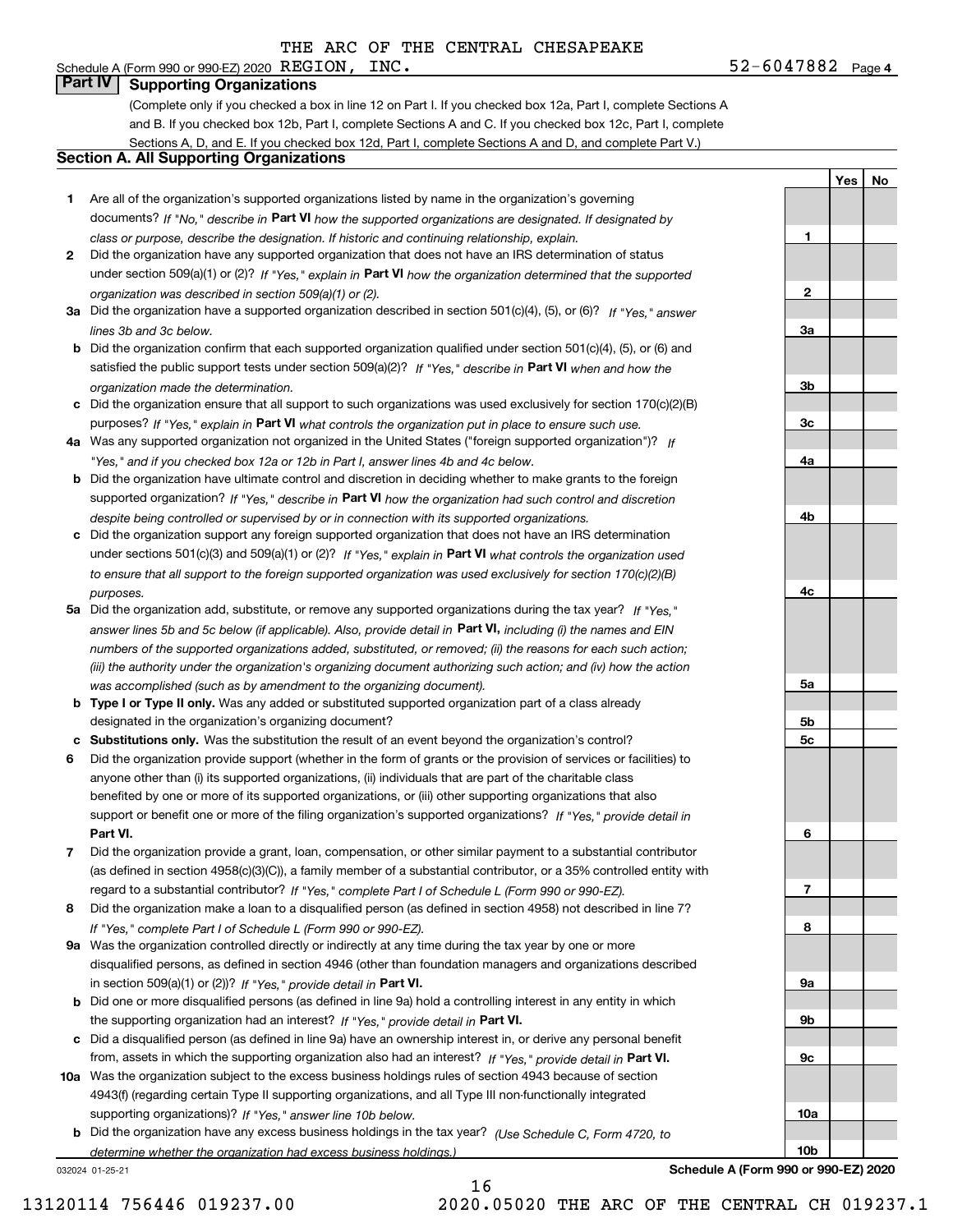**11** Has the organization accepted a gift or contribution from any of the following persons? **a**A person who directly or indirectly controls, either alone or together with persons described in lines 11b and **b** A family member of a person described in line 11a above? Schedule A (Form 990 or 990-EZ) 2020 REGION, INC. 11c below, the governing body of a supported organization? **Part IV Supporting Organizations** *(continued)*

**c** A 35% controlled entity of a person described in line 11a or 11b above? If "Yes" to line 11a, 11b, or 11c, provide **Part VI. 11c** *detail in* 

#### **Section B. Type I Supporting Organizations**

|   | Did the governing body, members of the governing body, officers acting in their official capacity, or membership of one or<br>more supported organizations have the power to regularly appoint or elect at least a majority of the organization's officers,<br>directors, or trustees at all times during the tax year? If "No," describe in Part VI how the supported organization(s)<br>effectively operated, supervised, or controlled the organization's activities. If the organization had more than one supported<br>organization, describe how the powers to appoint and/or remove officers, directors, or trustees were allocated among the<br>supported organizations and what conditions or restrictions, if any, applied to such powers during the tax year. |
|---|--------------------------------------------------------------------------------------------------------------------------------------------------------------------------------------------------------------------------------------------------------------------------------------------------------------------------------------------------------------------------------------------------------------------------------------------------------------------------------------------------------------------------------------------------------------------------------------------------------------------------------------------------------------------------------------------------------------------------------------------------------------------------|
| 2 | Did the organization operate for the benefit of any supported organization other than the supported                                                                                                                                                                                                                                                                                                                                                                                                                                                                                                                                                                                                                                                                      |

*If "Yes," explain in* organization(s) that operated, supervised, or controlled the supporting organization?

**Part VI**  *how providing such benefit carried out the purposes of the supported organization(s) that operated,*

|  | supervised, or controlled the supporting organization. |  |  |  |  |     |
|--|--------------------------------------------------------|--|--|--|--|-----|
|  | <b>Section C. Type II Supporting Organizations</b>     |  |  |  |  |     |
|  |                                                        |  |  |  |  | Yes |

**1**or trustees of each of the organization's supported organization(s)? If "No," describe in **Part VI** how control *or management of the supporting organization was vested in the same persons that controlled or managed the supported organization(s).* Were a majority of the organization's directors or trustees during the tax year also a majority of the directors

|  | Section D. All Type III Supporting Organizations |  |
|--|--------------------------------------------------|--|

|                |                                                                                                                        |   | Yes l | No |
|----------------|------------------------------------------------------------------------------------------------------------------------|---|-------|----|
|                | Did the organization provide to each of its supported organizations, by the last day of the fifth month of the         |   |       |    |
|                | organization's tax year, (i) a written notice describing the type and amount of support provided during the prior tax  |   |       |    |
|                | year, (ii) a copy of the Form 990 that was most recently filed as of the date of notification, and (iii) copies of the |   |       |    |
|                | organization's governing documents in effect on the date of notification, to the extent not previously provided?       |   |       |    |
| $\overline{2}$ | Were any of the organization's officers, directors, or trustees either (i) appointed or elected by the supported       |   |       |    |
|                | organization(s) or (ii) serving on the governing body of a supported organization? If "No," explain in Part VI how     |   |       |    |
|                | the organization maintained a close and continuous working relationship with the supported organization(s).            | 2 |       |    |
| 3              | By reason of the relationship described in line 2, above, did the organization's supported organizations have a        |   |       |    |
|                | significant voice in the organization's investment policies and in directing the use of the organization's             |   |       |    |
|                | income or assets at all times during the tax year? If "Yes," describe in Part VI the role the organization's           |   |       |    |
|                | supported organizations played in this regard.                                                                         | з |       |    |

# *supported organizations played in this regard.* **Section E. Type III Functionally Integrated Supporting Organizations**

- **1**Check the box next to the method that the organization used to satisfy the Integral Part Test during the year (see instructions).
- **alinupy** The organization satisfied the Activities Test. Complete line 2 below.
- **b**The organization is the parent of each of its supported organizations. *Complete* line 3 *below.*  $\mathcal{L}^{\text{max}}$

|  |  | c <u>□</u> The organization supported a governmental entity. Describe in Part VI how you supported a governmental entity (see instructions) |  |  |
|--|--|---------------------------------------------------------------------------------------------------------------------------------------------|--|--|
|--|--|---------------------------------------------------------------------------------------------------------------------------------------------|--|--|

- **2Answer lines 2a and 2b below. Yes No** Activities Test.
- **a** Did substantially all of the organization's activities during the tax year directly further the exempt purposes of the supported organization(s) to which the organization was responsive? If "Yes," then in **Part VI identify those supported organizations and explain**  *how these activities directly furthered their exempt purposes, how the organization was responsive to those supported organizations, and how the organization determined that these activities constituted substantially all of its activities.*
- **b** Did the activities described in line 2a, above, constitute activities that, but for the organization's involvement, **Part VI**  *the reasons for the organization's position that its supported organization(s) would have engaged in* one or more of the organization's supported organization(s) would have been engaged in? If "Yes," e*xplain in these activities but for the organization's involvement.*
- **3** Parent of Supported Organizations. Answer lines 3a and 3b below.

**a** Did the organization have the power to regularly appoint or elect a majority of the officers, directors, or trustees of each of the supported organizations? If "Yes" or "No" provide details in **Part VI.** 

**b** Did the organization exercise a substantial degree of direction over the policies, programs, and activities of each of its supported organizations? If "Yes," describe in Part VI the role played by the organization in this regard.

032025 01-25-21

**Schedule A (Form 990 or 990-EZ) 2020**

**2a**

**2b**

**3a**

**3b**

**5**REGION, INC. 52-6047882

**Yes**

**YesNo**

**11a11b**

**1**

**1**

**No**

**No**

17 13120114 756446 019237.00 2020.05020 THE ARC OF THE CENTRAL CH 019237.1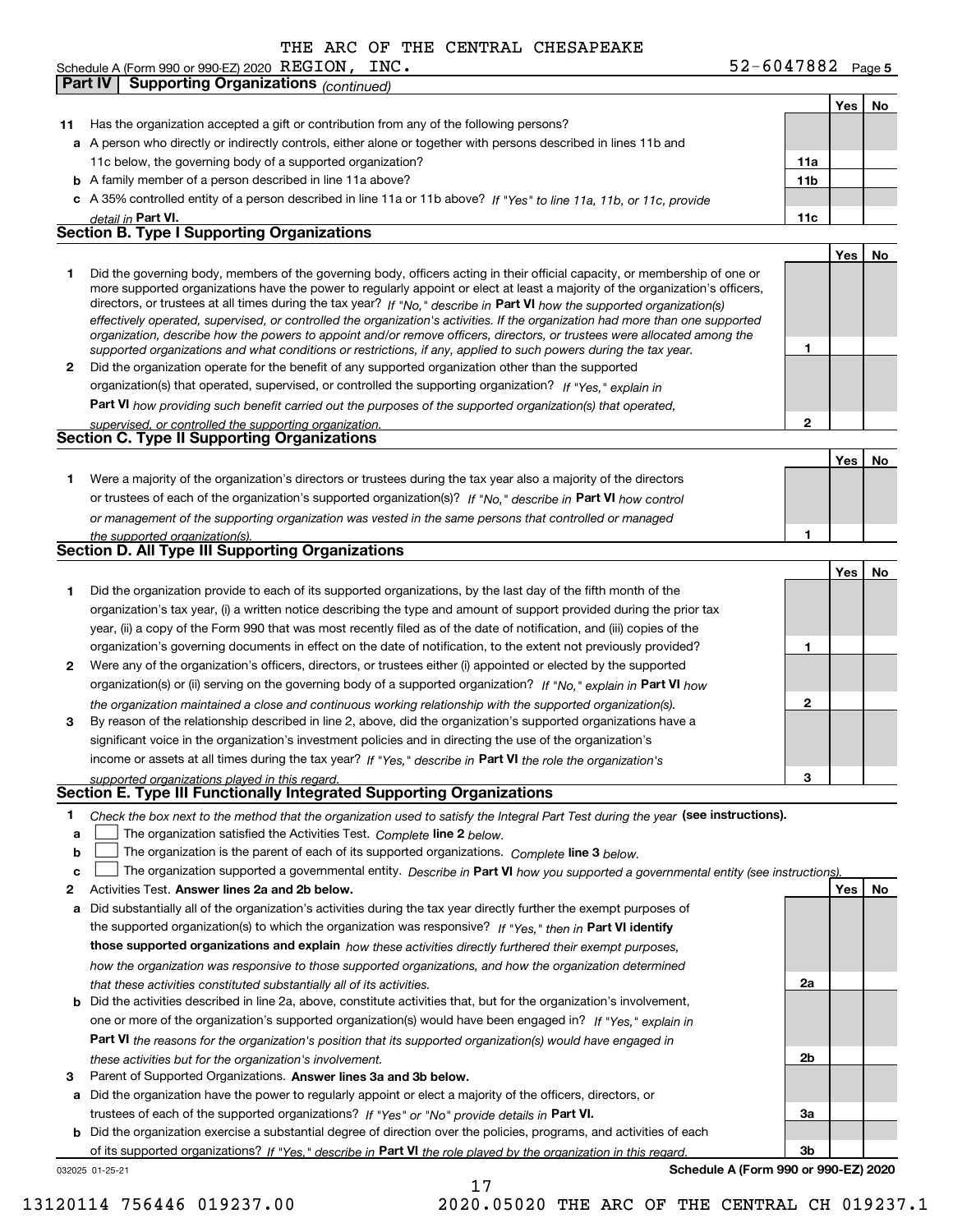#### **1Part VI** Check here if the organization satisfied the Integral Part Test as a qualifying trust on Nov. 20, 1970 ( explain in Part **VI**). See instructions. **Section A - Adjusted Net Income 123** Other gross income (see instructions) **456** Portion of operating expenses paid or incurred for production or **7** Other expenses (see instructions) **8** Adjusted Net Income (subtract lines 5, 6, and 7 from line 4) **8 8 1234567Section B - Minimum Asset Amount 1**Aggregate fair market value of all non-exempt-use assets (see **2**Acquisition indebtedness applicable to non-exempt-use assets **3** Subtract line 2 from line 1d. **4**Cash deemed held for exempt use. Enter 0.015 of line 3 (for greater amount, **5** Net value of non-exempt-use assets (subtract line 4 from line 3) **678a** Average monthly value of securities **b** Average monthly cash balances **c**Fair market value of other non-exempt-use assets **dTotal**  (add lines 1a, 1b, and 1c) **eDiscount** claimed for blockage or other factors **1a1b1c1d2345678**(explain in detail in Part VI): **Minimum Asset Amount**  (add line 7 to line 6) **Section C - Distributable Amount 123456123456Distributable Amount.** Subtract line 5 from line 4, unless subject to Schedule A (Form 990 or 990-EZ) 2020 REGION, INC All other Type III non-functionally integrated supporting organizations must complete Sections A through E. (B) Current Year (optional)(A) Prior Year Net short-term capital gain Recoveries of prior-year distributions Add lines 1 through 3. Depreciation and depletion collection of gross income or for management, conservation, or maintenance of property held for production of income (see instructions) (B) Current Year (optional)(A) Prior Year instructions for short tax year or assets held for part of year): see instructions). Multiply line 5 by 0.035. Recoveries of prior-year distributions Current Year Adjusted net income for prior year (from Section A, line 8, column A) Enter 0.85 of line 1. Minimum asset amount for prior year (from Section B, line 8, column A) Enter greater of line 2 or line 3. Income tax imposed in prior year emergency temporary reduction (see instructions). **Part V Type III Non-Functionally Integrated 509(a)(3) Supporting Organizations**   $\mathcal{L}^{\text{max}}$

**7**Check here if the current year is the organization's first as a non-functionally integrated Type III supporting organization (see instructions). $\mathcal{L}^{\text{max}}$ 

**Schedule A (Form 990 or 990-EZ) 2020**

032026 01-25-21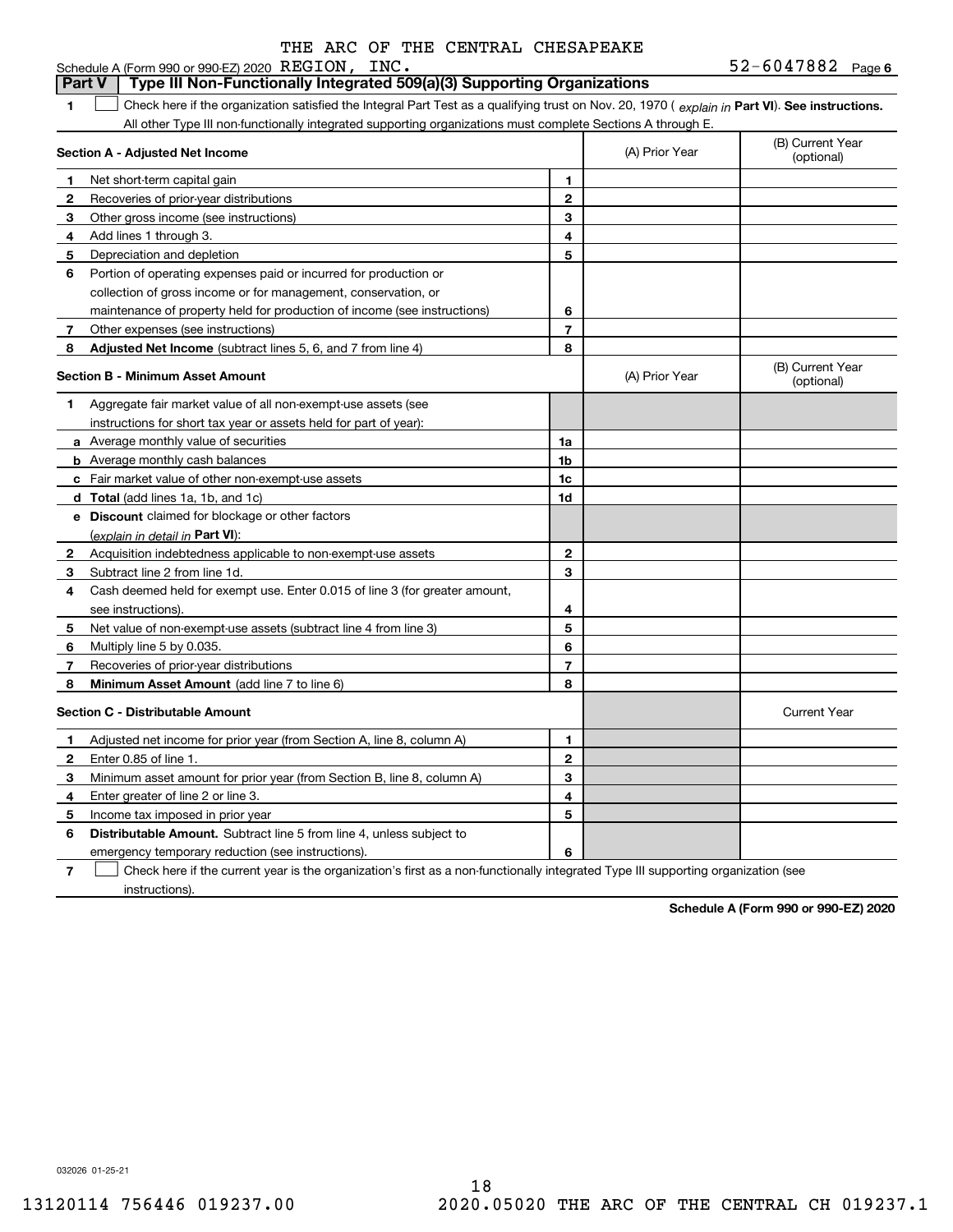52-6047882 Page 7

| 100 FZ) 2020 RECION |  | ⊤м∂ |
|---------------------|--|-----|

|        | Schedule A (Form 990 or 990-EZ) 2020 REGION, INC.                                          |                                    |                                               |                | $52 - 6047882$ Page 7                            |
|--------|--------------------------------------------------------------------------------------------|------------------------------------|-----------------------------------------------|----------------|--------------------------------------------------|
| Part V | Type III Non-Functionally Integrated 509(a)(3) Supporting Organizations                    |                                    | (continued)                                   |                |                                                  |
|        | <b>Section D - Distributions</b>                                                           |                                    |                                               |                | <b>Current Year</b>                              |
| 1      | Amounts paid to supported organizations to accomplish exempt purposes                      |                                    |                                               | 1              |                                                  |
| 2      | Amounts paid to perform activity that directly furthers exempt purposes of supported       |                                    |                                               |                |                                                  |
|        | organizations, in excess of income from activity                                           |                                    |                                               | 2              |                                                  |
| 3      | Administrative expenses paid to accomplish exempt purposes of supported organizations      |                                    |                                               | 3              |                                                  |
| 4      | Amounts paid to acquire exempt-use assets                                                  |                                    |                                               | 4              |                                                  |
| 5      | Qualified set-aside amounts (prior IRS approval required - provide details in Part VI)     |                                    |                                               | 5              |                                                  |
| 6      | Other distributions ( <i>describe in</i> Part VI). See instructions.                       |                                    |                                               | 6              |                                                  |
| 7      | Total annual distributions. Add lines 1 through 6.                                         |                                    |                                               | $\overline{7}$ |                                                  |
| 8      | Distributions to attentive supported organizations to which the organization is responsive |                                    |                                               |                |                                                  |
|        | (provide details in Part VI). See instructions.                                            |                                    |                                               | 8              |                                                  |
| 9      | Distributable amount for 2020 from Section C, line 6                                       |                                    |                                               | 9              |                                                  |
| 10     | Line 8 amount divided by line 9 amount                                                     |                                    |                                               | 10             |                                                  |
|        | <b>Section E - Distribution Allocations</b> (see instructions)                             | (i)<br><b>Excess Distributions</b> | (ii)<br><b>Underdistributions</b><br>Pre-2020 |                | (iii)<br><b>Distributable</b><br>Amount for 2020 |
| 1      | Distributable amount for 2020 from Section C, line 6                                       |                                    |                                               |                |                                                  |
| 2      | Underdistributions, if any, for years prior to 2020 (reason-                               |                                    |                                               |                |                                                  |
|        | able cause required - explain in Part VI). See instructions.                               |                                    |                                               |                |                                                  |
| 3      | Excess distributions carryover, if any, to 2020                                            |                                    |                                               |                |                                                  |
|        | <b>a</b> From 2015                                                                         |                                    |                                               |                |                                                  |
|        | <b>b</b> From 2016                                                                         |                                    |                                               |                |                                                  |
|        | $c$ From 2017                                                                              |                                    |                                               |                |                                                  |
|        | <b>d</b> From 2018                                                                         |                                    |                                               |                |                                                  |
|        | e From 2019                                                                                |                                    |                                               |                |                                                  |
|        | f Total of lines 3a through 3e                                                             |                                    |                                               |                |                                                  |
|        | g Applied to underdistributions of prior years                                             |                                    |                                               |                |                                                  |
|        | <b>h</b> Applied to 2020 distributable amount                                              |                                    |                                               |                |                                                  |
|        | i Carryover from 2015 not applied (see instructions)                                       |                                    |                                               |                |                                                  |
|        | Remainder. Subtract lines 3g, 3h, and 3i from line 3f.                                     |                                    |                                               |                |                                                  |
| 4      | Distributions for 2020 from Section D,                                                     |                                    |                                               |                |                                                  |
|        | \$<br>line $7:$                                                                            |                                    |                                               |                |                                                  |
|        | a Applied to underdistributions of prior years                                             |                                    |                                               |                |                                                  |
|        | <b>b</b> Applied to 2020 distributable amount                                              |                                    |                                               |                |                                                  |
|        | <b>c</b> Remainder. Subtract lines 4a and 4b from line 4.                                  |                                    |                                               |                |                                                  |
|        | Remaining underdistributions for years prior to 2020, if                                   |                                    |                                               |                |                                                  |
|        | any. Subtract lines 3g and 4a from line 2. For result greater                              |                                    |                                               |                |                                                  |
|        | than zero, explain in Part VI. See instructions.                                           |                                    |                                               |                |                                                  |
| 6      | Remaining underdistributions for 2020. Subtract lines 3h                                   |                                    |                                               |                |                                                  |
|        | and 4b from line 1. For result greater than zero, explain in                               |                                    |                                               |                |                                                  |
|        | <b>Part VI.</b> See instructions.                                                          |                                    |                                               |                |                                                  |
| 7      | Excess distributions carryover to 2021. Add lines 3j                                       |                                    |                                               |                |                                                  |
|        | and 4c.                                                                                    |                                    |                                               |                |                                                  |
| 8      | Breakdown of line 7:                                                                       |                                    |                                               |                |                                                  |
|        | a Excess from 2016                                                                         |                                    |                                               |                |                                                  |
|        | <b>b</b> Excess from 2017                                                                  |                                    |                                               |                |                                                  |
|        | c Excess from 2018                                                                         |                                    |                                               |                |                                                  |
|        | d Excess from 2019                                                                         |                                    |                                               |                |                                                  |
|        | e Excess from 2020                                                                         |                                    |                                               |                |                                                  |

**Schedule A (Form 990 or 990-EZ) 2020**

032027 01-25-21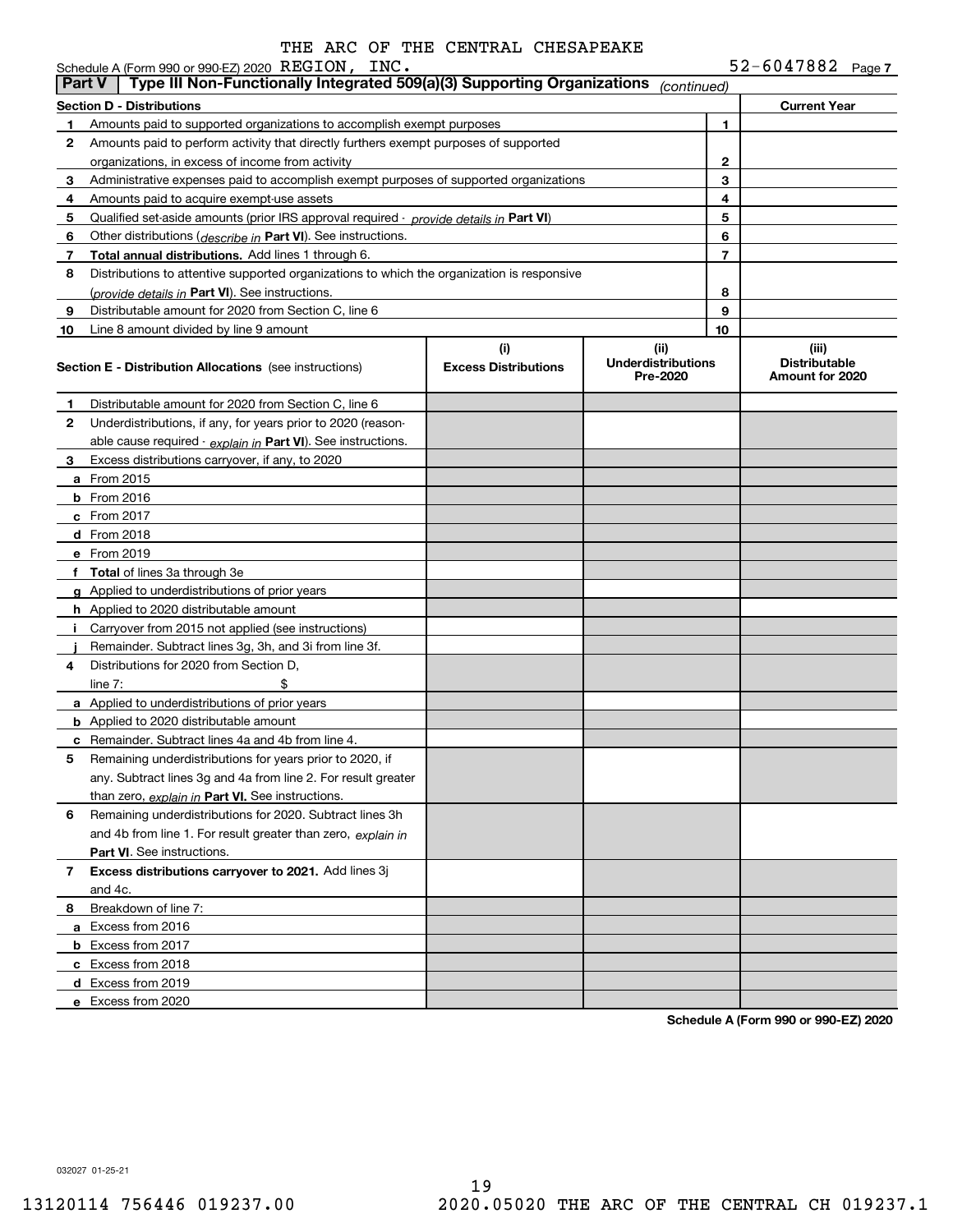|                 |                                                                                                                                                                                                                                                                                                                                                                                                                                                                                                                                                                                             |  |    | THE ARC OF THE CENTRAL CHESAPEAKE |                                      |                       |  |
|-----------------|---------------------------------------------------------------------------------------------------------------------------------------------------------------------------------------------------------------------------------------------------------------------------------------------------------------------------------------------------------------------------------------------------------------------------------------------------------------------------------------------------------------------------------------------------------------------------------------------|--|----|-----------------------------------|--------------------------------------|-----------------------|--|
| <b>Part VI</b>  | Schedule A (Form 990 or 990-EZ) 2020 REGION, INC.                                                                                                                                                                                                                                                                                                                                                                                                                                                                                                                                           |  |    |                                   |                                      | $52 - 6047882$ Page 8 |  |
|                 | Supplemental Information. Provide the explanations required by Part II, line 10; Part II, line 17a or 17b; Part III, line 12;<br>Part IV, Section A, lines 1, 2, 3b, 3c, 4b, 4c, 5a, 6, 9a, 9b, 9c, 11a, 11b, and 11c; Part IV, Section B, lines 1 and 2; Part IV, Section C,<br>line 1; Part IV, Section D, lines 2 and 3; Part IV, Section E, lines 1c, 2a, 2b, 3a, and 3b; Part V, line 1; Part V, Section B, line 1e; Part V,<br>Section D, lines 5, 6, and 8; and Part V, Section E, lines 2, 5, and 6. Also complete this part for any additional information.<br>(See instructions.) |  |    |                                   |                                      |                       |  |
|                 |                                                                                                                                                                                                                                                                                                                                                                                                                                                                                                                                                                                             |  |    |                                   |                                      |                       |  |
|                 |                                                                                                                                                                                                                                                                                                                                                                                                                                                                                                                                                                                             |  |    |                                   |                                      |                       |  |
|                 |                                                                                                                                                                                                                                                                                                                                                                                                                                                                                                                                                                                             |  |    |                                   |                                      |                       |  |
|                 |                                                                                                                                                                                                                                                                                                                                                                                                                                                                                                                                                                                             |  |    |                                   |                                      |                       |  |
|                 |                                                                                                                                                                                                                                                                                                                                                                                                                                                                                                                                                                                             |  |    |                                   |                                      |                       |  |
|                 |                                                                                                                                                                                                                                                                                                                                                                                                                                                                                                                                                                                             |  |    |                                   |                                      |                       |  |
|                 |                                                                                                                                                                                                                                                                                                                                                                                                                                                                                                                                                                                             |  |    |                                   |                                      |                       |  |
|                 |                                                                                                                                                                                                                                                                                                                                                                                                                                                                                                                                                                                             |  |    |                                   |                                      |                       |  |
|                 |                                                                                                                                                                                                                                                                                                                                                                                                                                                                                                                                                                                             |  |    |                                   |                                      |                       |  |
|                 |                                                                                                                                                                                                                                                                                                                                                                                                                                                                                                                                                                                             |  |    |                                   |                                      |                       |  |
|                 |                                                                                                                                                                                                                                                                                                                                                                                                                                                                                                                                                                                             |  |    |                                   |                                      |                       |  |
|                 |                                                                                                                                                                                                                                                                                                                                                                                                                                                                                                                                                                                             |  |    |                                   |                                      |                       |  |
|                 |                                                                                                                                                                                                                                                                                                                                                                                                                                                                                                                                                                                             |  |    |                                   |                                      |                       |  |
|                 |                                                                                                                                                                                                                                                                                                                                                                                                                                                                                                                                                                                             |  |    |                                   |                                      |                       |  |
|                 |                                                                                                                                                                                                                                                                                                                                                                                                                                                                                                                                                                                             |  |    |                                   |                                      |                       |  |
|                 |                                                                                                                                                                                                                                                                                                                                                                                                                                                                                                                                                                                             |  |    |                                   |                                      |                       |  |
|                 |                                                                                                                                                                                                                                                                                                                                                                                                                                                                                                                                                                                             |  |    |                                   |                                      |                       |  |
|                 |                                                                                                                                                                                                                                                                                                                                                                                                                                                                                                                                                                                             |  |    |                                   |                                      |                       |  |
|                 |                                                                                                                                                                                                                                                                                                                                                                                                                                                                                                                                                                                             |  |    |                                   |                                      |                       |  |
|                 |                                                                                                                                                                                                                                                                                                                                                                                                                                                                                                                                                                                             |  |    |                                   |                                      |                       |  |
|                 |                                                                                                                                                                                                                                                                                                                                                                                                                                                                                                                                                                                             |  |    |                                   |                                      |                       |  |
|                 |                                                                                                                                                                                                                                                                                                                                                                                                                                                                                                                                                                                             |  |    |                                   |                                      |                       |  |
|                 |                                                                                                                                                                                                                                                                                                                                                                                                                                                                                                                                                                                             |  |    |                                   |                                      |                       |  |
|                 |                                                                                                                                                                                                                                                                                                                                                                                                                                                                                                                                                                                             |  |    |                                   |                                      |                       |  |
|                 |                                                                                                                                                                                                                                                                                                                                                                                                                                                                                                                                                                                             |  |    |                                   |                                      |                       |  |
|                 |                                                                                                                                                                                                                                                                                                                                                                                                                                                                                                                                                                                             |  |    |                                   |                                      |                       |  |
|                 |                                                                                                                                                                                                                                                                                                                                                                                                                                                                                                                                                                                             |  |    |                                   |                                      |                       |  |
|                 |                                                                                                                                                                                                                                                                                                                                                                                                                                                                                                                                                                                             |  |    |                                   |                                      |                       |  |
|                 |                                                                                                                                                                                                                                                                                                                                                                                                                                                                                                                                                                                             |  |    |                                   |                                      |                       |  |
|                 |                                                                                                                                                                                                                                                                                                                                                                                                                                                                                                                                                                                             |  |    |                                   |                                      |                       |  |
|                 |                                                                                                                                                                                                                                                                                                                                                                                                                                                                                                                                                                                             |  |    |                                   |                                      |                       |  |
|                 |                                                                                                                                                                                                                                                                                                                                                                                                                                                                                                                                                                                             |  |    |                                   | Schedule A (Form 990 or 990-EZ) 2020 |                       |  |
| 032028 01-25-21 |                                                                                                                                                                                                                                                                                                                                                                                                                                                                                                                                                                                             |  | 20 |                                   |                                      |                       |  |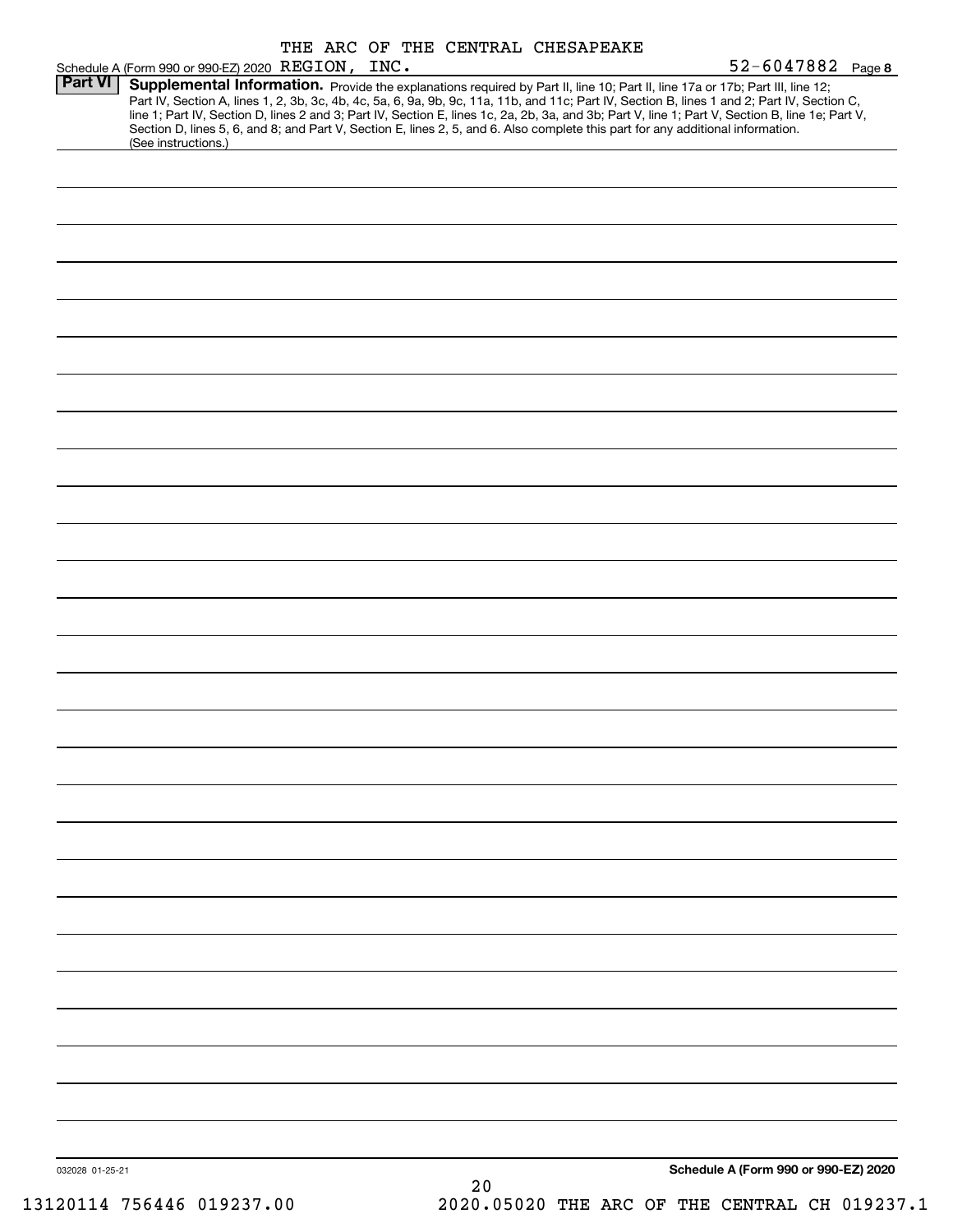| <b>SCHEDULE C</b>                                                                                                       |              | <b>Political Campaign and Lobbying Activities</b>                                                                                                                                                                                                                                                                                                                                                                                                                                                                                                                                                                                                                                                                                                                                                                                                                                                                                                                                                                           |           |                                                                             | OMB No. 1545-0047                                                                                                                                           |
|-------------------------------------------------------------------------------------------------------------------------|--------------|-----------------------------------------------------------------------------------------------------------------------------------------------------------------------------------------------------------------------------------------------------------------------------------------------------------------------------------------------------------------------------------------------------------------------------------------------------------------------------------------------------------------------------------------------------------------------------------------------------------------------------------------------------------------------------------------------------------------------------------------------------------------------------------------------------------------------------------------------------------------------------------------------------------------------------------------------------------------------------------------------------------------------------|-----------|-----------------------------------------------------------------------------|-------------------------------------------------------------------------------------------------------------------------------------------------------------|
| (Form 990 or 990-EZ)                                                                                                    |              |                                                                                                                                                                                                                                                                                                                                                                                                                                                                                                                                                                                                                                                                                                                                                                                                                                                                                                                                                                                                                             |           |                                                                             |                                                                                                                                                             |
|                                                                                                                         |              | For Organizations Exempt From Income Tax Under section 501(c) and section 527<br>► Complete if the organization is described below. ► Attach to Form 990 or Form 990-EZ.                                                                                                                                                                                                                                                                                                                                                                                                                                                                                                                                                                                                                                                                                                                                                                                                                                                    |           |                                                                             | <b>Open to Public</b>                                                                                                                                       |
| Department of the Treasury<br>Internal Revenue Service                                                                  |              | Go to www.irs.gov/Form990 for instructions and the latest information.                                                                                                                                                                                                                                                                                                                                                                                                                                                                                                                                                                                                                                                                                                                                                                                                                                                                                                                                                      |           |                                                                             | Inspection                                                                                                                                                  |
| • Section 527 organizations: Complete Part I-A only.<br>Tax) (See separate instructions), then                          |              | If the organization answered "Yes," on Form 990, Part IV, line 3, or Form 990-EZ, Part V, line 46 (Political Campaign Activities), then<br>• Section 501(c)(3) organizations: Complete Parts I-A and B. Do not complete Part I-C.<br>● Section 501(c) (other than section 501(c)(3)) organizations: Complete Parts I-A and C below. Do not complete Part I-B.<br>If the organization answered "Yes," on Form 990, Part IV, line 4, or Form 990-EZ, Part VI, line 47 (Lobbying Activities), then<br>• Section 501(c)(3) organizations that have filed Form 5768 (election under section 501(h)): Complete Part II-A. Do not complete Part II-B.<br>• Section 501(c)(3) organizations that have NOT filed Form 5768 (election under section 501(h)): Complete Part II-B. Do not complete Part II-A.<br>If the organization answered "Yes," on Form 990, Part IV, line 5 (Proxy Tax) (See separate instructions) or Form 990-EZ, Part V, line 35c (Proxy<br>• Section 501(c)(4), (5), or (6) organizations: Complete Part III. |           |                                                                             |                                                                                                                                                             |
| Name of organization                                                                                                    |              | THE ARC OF THE CENTRAL CHESAPEAKE                                                                                                                                                                                                                                                                                                                                                                                                                                                                                                                                                                                                                                                                                                                                                                                                                                                                                                                                                                                           |           |                                                                             | <b>Employer identification number</b>                                                                                                                       |
| Part I-A                                                                                                                | REGION, INC. | Complete if the organization is exempt under section 501(c) or is a section 527 organization.                                                                                                                                                                                                                                                                                                                                                                                                                                                                                                                                                                                                                                                                                                                                                                                                                                                                                                                               |           |                                                                             | 52-6047882                                                                                                                                                  |
| <b>2</b> Political campaign activity expenditures<br>Volunteer hours for political campaign activities<br>З<br>Part I-B |              | 1 Provide a description of the organization's direct and indirect political campaign activities in Part IV.<br>Complete if the organization is exempt under section 501(c)(3).                                                                                                                                                                                                                                                                                                                                                                                                                                                                                                                                                                                                                                                                                                                                                                                                                                              |           |                                                                             | $\triangleright$ \$                                                                                                                                         |
|                                                                                                                         |              | 1 Enter the amount of any excise tax incurred by the organization under section 4955                                                                                                                                                                                                                                                                                                                                                                                                                                                                                                                                                                                                                                                                                                                                                                                                                                                                                                                                        |           |                                                                             | $\blacktriangleright$ \$                                                                                                                                    |
|                                                                                                                         |              |                                                                                                                                                                                                                                                                                                                                                                                                                                                                                                                                                                                                                                                                                                                                                                                                                                                                                                                                                                                                                             |           |                                                                             |                                                                                                                                                             |
|                                                                                                                         |              |                                                                                                                                                                                                                                                                                                                                                                                                                                                                                                                                                                                                                                                                                                                                                                                                                                                                                                                                                                                                                             |           |                                                                             | Yes<br>No                                                                                                                                                   |
| 4a Was a correction made?                                                                                               |              |                                                                                                                                                                                                                                                                                                                                                                                                                                                                                                                                                                                                                                                                                                                                                                                                                                                                                                                                                                                                                             |           |                                                                             | Yes<br>No.                                                                                                                                                  |
| <b>b</b> If "Yes," describe in Part IV.                                                                                 |              |                                                                                                                                                                                                                                                                                                                                                                                                                                                                                                                                                                                                                                                                                                                                                                                                                                                                                                                                                                                                                             |           |                                                                             |                                                                                                                                                             |
|                                                                                                                         |              | Part I-C Complete if the organization is exempt under section 501(c), except section 501(c)(3).                                                                                                                                                                                                                                                                                                                                                                                                                                                                                                                                                                                                                                                                                                                                                                                                                                                                                                                             |           |                                                                             |                                                                                                                                                             |
|                                                                                                                         |              | 1 Enter the amount directly expended by the filing organization for section 527 exempt function activities<br>2 Enter the amount of the filing organization's funds contributed to other organizations for section 527                                                                                                                                                                                                                                                                                                                                                                                                                                                                                                                                                                                                                                                                                                                                                                                                      |           |                                                                             | $\blacktriangleright$ \$                                                                                                                                    |
| exempt function activities                                                                                              |              |                                                                                                                                                                                                                                                                                                                                                                                                                                                                                                                                                                                                                                                                                                                                                                                                                                                                                                                                                                                                                             |           |                                                                             | $\blacktriangleright$ \$                                                                                                                                    |
|                                                                                                                         |              | 3 Total exempt function expenditures. Add lines 1 and 2. Enter here and on Form 1120-POL,                                                                                                                                                                                                                                                                                                                                                                                                                                                                                                                                                                                                                                                                                                                                                                                                                                                                                                                                   |           |                                                                             |                                                                                                                                                             |
|                                                                                                                         |              |                                                                                                                                                                                                                                                                                                                                                                                                                                                                                                                                                                                                                                                                                                                                                                                                                                                                                                                                                                                                                             |           |                                                                             | $\blacktriangleright$ \$                                                                                                                                    |
|                                                                                                                         |              | Did the filing organization file Form 1120-POL for this year?                                                                                                                                                                                                                                                                                                                                                                                                                                                                                                                                                                                                                                                                                                                                                                                                                                                                                                                                                               |           |                                                                             | Yes<br>No                                                                                                                                                   |
|                                                                                                                         |              | 5 Enter the names, addresses and employer identification number (EIN) of all section 527 political organizations to which the filing organization<br>made payments. For each organization listed, enter the amount paid from the filing organization's funds. Also enter the amount of political<br>contributions received that were promptly and directly delivered to a separate political organization, such as a separate segregated fund or a<br>political action committee (PAC). If additional space is needed, provide information in Part IV.                                                                                                                                                                                                                                                                                                                                                                                                                                                                      |           |                                                                             |                                                                                                                                                             |
| (a) Name                                                                                                                |              | (b) Address                                                                                                                                                                                                                                                                                                                                                                                                                                                                                                                                                                                                                                                                                                                                                                                                                                                                                                                                                                                                                 | $(c)$ EIN | (d) Amount paid from<br>filing organization's<br>funds. If none, enter -0-. | (e) Amount of political<br>contributions received and<br>promptly and directly<br>delivered to a separate<br>political organization.<br>If none, enter -0-. |
|                                                                                                                         |              |                                                                                                                                                                                                                                                                                                                                                                                                                                                                                                                                                                                                                                                                                                                                                                                                                                                                                                                                                                                                                             |           |                                                                             |                                                                                                                                                             |
|                                                                                                                         |              |                                                                                                                                                                                                                                                                                                                                                                                                                                                                                                                                                                                                                                                                                                                                                                                                                                                                                                                                                                                                                             |           |                                                                             |                                                                                                                                                             |
|                                                                                                                         |              |                                                                                                                                                                                                                                                                                                                                                                                                                                                                                                                                                                                                                                                                                                                                                                                                                                                                                                                                                                                                                             |           |                                                                             |                                                                                                                                                             |
|                                                                                                                         |              |                                                                                                                                                                                                                                                                                                                                                                                                                                                                                                                                                                                                                                                                                                                                                                                                                                                                                                                                                                                                                             |           |                                                                             |                                                                                                                                                             |
|                                                                                                                         |              |                                                                                                                                                                                                                                                                                                                                                                                                                                                                                                                                                                                                                                                                                                                                                                                                                                                                                                                                                                                                                             |           |                                                                             |                                                                                                                                                             |
|                                                                                                                         |              |                                                                                                                                                                                                                                                                                                                                                                                                                                                                                                                                                                                                                                                                                                                                                                                                                                                                                                                                                                                                                             |           |                                                                             |                                                                                                                                                             |

**For Paperwork Reduction Act Notice, see the Instructions for Form 990 or 990-EZ. Schedule C (Form 990 or 990-EZ) 2020** LHA

032041 12-02-20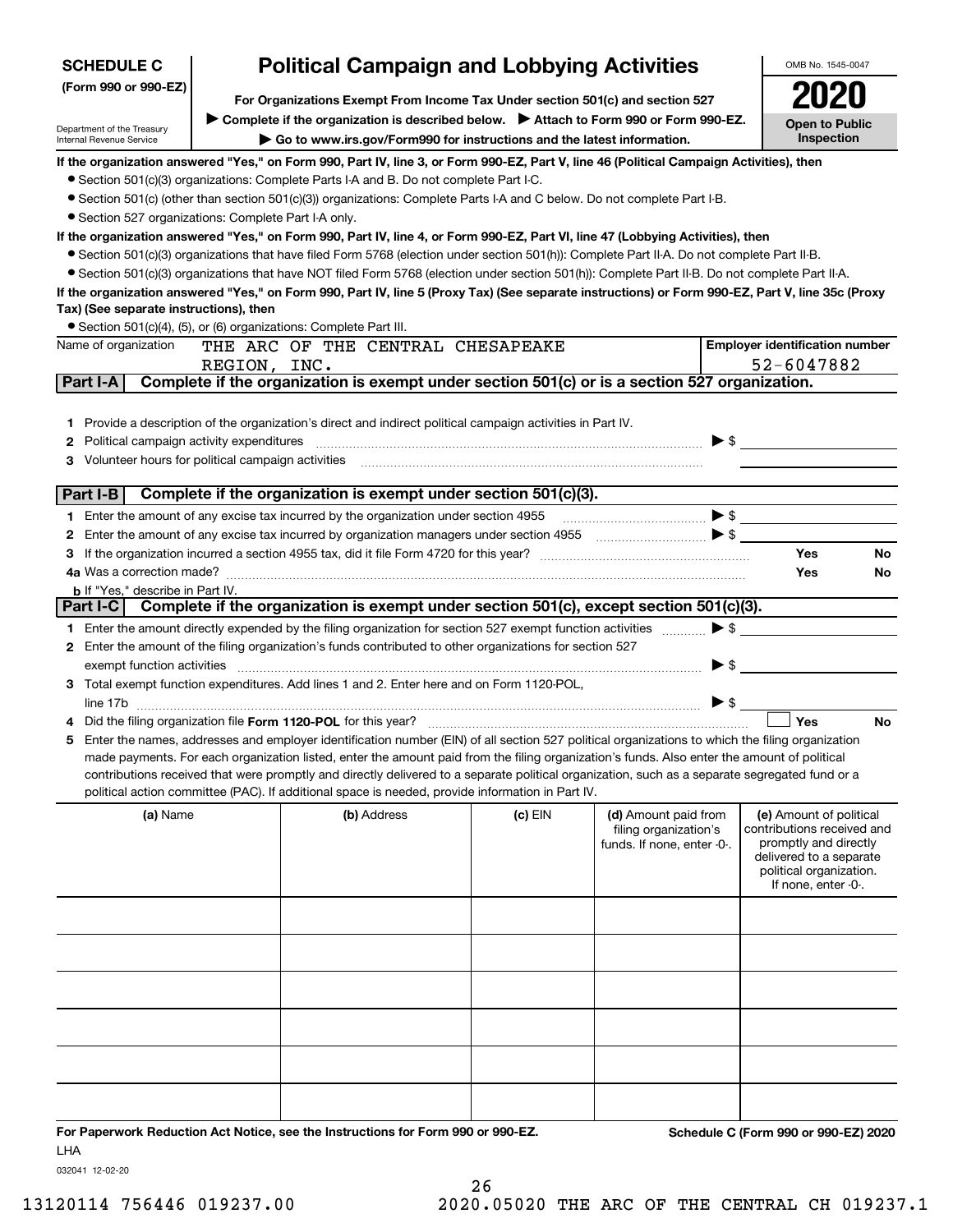| Schedule C (Form 990 or 990-EZ) 2020 REGION, INC.                                                                                                                                                                                                                                                                                                       |                                        |                                                                                                         |            |                                        | $52 - 6047882$ Page 2          |
|---------------------------------------------------------------------------------------------------------------------------------------------------------------------------------------------------------------------------------------------------------------------------------------------------------------------------------------------------------|----------------------------------------|---------------------------------------------------------------------------------------------------------|------------|----------------------------------------|--------------------------------|
| Part II-A   Complete if the organization is exempt under section 501(c)(3) and filed Form 5768 (election under<br>section 501(h)).                                                                                                                                                                                                                      |                                        |                                                                                                         |            |                                        |                                |
| A Check $\blacktriangleright$<br>if the filing organization belongs to an affiliated group (and list in Part IV each affiliated group member's name, address, EIN,<br>expenses, and share of excess lobbying expenditures).<br>if the filing organization checked box A and "limited control" provisions apply.<br><b>B</b> Check $\blacktriangleright$ |                                        |                                                                                                         |            |                                        |                                |
| (The term "expenditures" means amounts paid or incurred.)                                                                                                                                                                                                                                                                                               | <b>Limits on Lobbying Expenditures</b> |                                                                                                         |            | (a) Filing<br>organization's<br>totals | (b) Affiliated group<br>totals |
| 1a Total lobbying expenditures to influence public opinion (grassroots lobbying)                                                                                                                                                                                                                                                                        |                                        |                                                                                                         |            |                                        |                                |
| <b>b</b> Total lobbying expenditures to influence a legislative body (direct lobbying)                                                                                                                                                                                                                                                                  |                                        |                                                                                                         |            |                                        |                                |
|                                                                                                                                                                                                                                                                                                                                                         |                                        |                                                                                                         |            |                                        |                                |
| d Other exempt purpose expenditures                                                                                                                                                                                                                                                                                                                     |                                        |                                                                                                         |            |                                        |                                |
|                                                                                                                                                                                                                                                                                                                                                         |                                        |                                                                                                         |            |                                        |                                |
| f Lobbying nontaxable amount. Enter the amount from the following table in both columns.                                                                                                                                                                                                                                                                |                                        |                                                                                                         |            |                                        |                                |
| If the amount on line 1e, column (a) or (b) is:                                                                                                                                                                                                                                                                                                         |                                        | The lobbying nontaxable amount is:                                                                      |            |                                        |                                |
| Not over \$500,000                                                                                                                                                                                                                                                                                                                                      |                                        | 20% of the amount on line 1e.                                                                           |            |                                        |                                |
| Over \$500,000 but not over \$1,000,000                                                                                                                                                                                                                                                                                                                 |                                        | \$100,000 plus 15% of the excess over \$500,000.                                                        |            |                                        |                                |
| Over \$1,000,000 but not over \$1,500,000                                                                                                                                                                                                                                                                                                               |                                        | \$175,000 plus 10% of the excess over \$1,000,000.                                                      |            |                                        |                                |
| Over \$1,500,000 but not over \$17,000,000                                                                                                                                                                                                                                                                                                              |                                        | \$225,000 plus 5% of the excess over \$1,500,000.                                                       |            |                                        |                                |
| Over \$17,000,000                                                                                                                                                                                                                                                                                                                                       | \$1,000,000.                           |                                                                                                         |            |                                        |                                |
| g Grassroots nontaxable amount (enter 25% of line 1f)<br>h Subtract line 1g from line 1a. If zero or less, enter -0-<br>i Subtract line 1f from line 1c. If zero or less, enter -0-                                                                                                                                                                     |                                        |                                                                                                         |            |                                        |                                |
| j If there is an amount other than zero on either line 1h or line 1i, did the organization file Form 4720<br>reporting section 4911 tax for this year?                                                                                                                                                                                                  |                                        |                                                                                                         |            |                                        | Yes<br>No.                     |
| (Some organizations that made a section 501(h) election do not have to complete all of the five columns below.                                                                                                                                                                                                                                          |                                        | 4-Year Averaging Period Under Section 501(h)<br>See the separate instructions for lines 2a through 2f.) |            |                                        |                                |
|                                                                                                                                                                                                                                                                                                                                                         |                                        | Lobbying Expenditures During 4-Year Averaging Period                                                    |            |                                        |                                |
| Calendar year<br>(or fiscal year beginning in)                                                                                                                                                                                                                                                                                                          | (a) $2017$                             | $(b)$ 2018                                                                                              | $(c)$ 2019 | $(d)$ 2020                             | (e) Total                      |
| 2a Lobbying nontaxable amount                                                                                                                                                                                                                                                                                                                           |                                        |                                                                                                         |            |                                        |                                |
| <b>b</b> Lobbying ceiling amount<br>(150% of line 2a, column(e))                                                                                                                                                                                                                                                                                        |                                        |                                                                                                         |            |                                        |                                |
| c Total lobbying expenditures                                                                                                                                                                                                                                                                                                                           |                                        |                                                                                                         |            |                                        |                                |
| d Grassroots nontaxable amount                                                                                                                                                                                                                                                                                                                          |                                        |                                                                                                         |            |                                        |                                |
| e Grassroots ceiling amount<br>(150% of line 2d, column (e))                                                                                                                                                                                                                                                                                            |                                        |                                                                                                         |            |                                        |                                |
| f Grassroots lobbying expenditures                                                                                                                                                                                                                                                                                                                      |                                        |                                                                                                         |            |                                        |                                |

**Schedule C (Form 990 or 990-EZ) 2020**

032042 12-02-20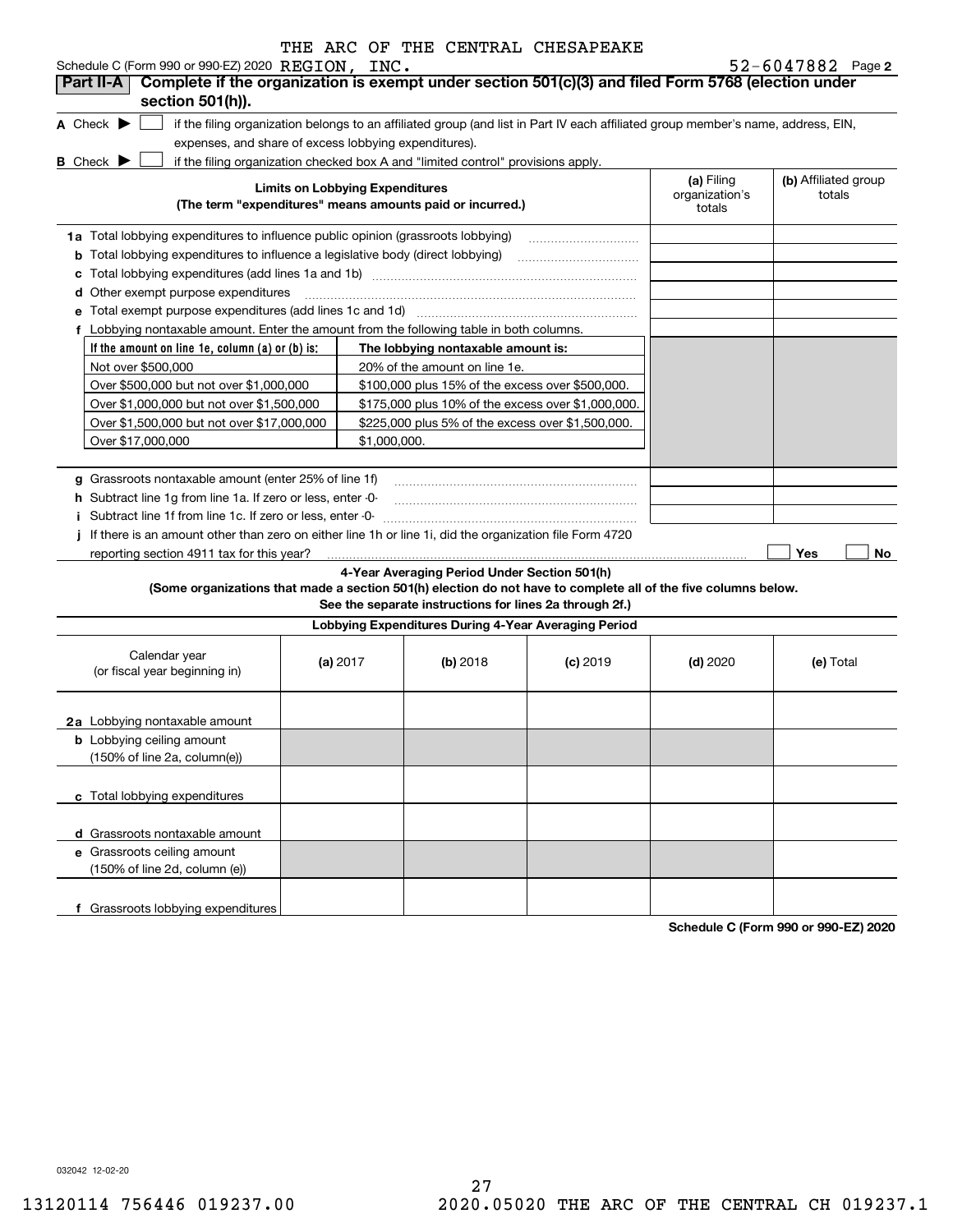**3** Schedule C (Form 990 or 990-EZ) 2020  $\texttt{REGION}$ ,  $\texttt{INC.}$   $\texttt{S2-6047882}$  Page

### **Part II-B** Complete if the organization is exempt under section 501(c)(3) and has NOT filed Form 5768 **(election under section 501(h)).**

| For each "Yes" response on lines 1a through 1i below, provide in Part IV a detailed description                                                                                                                                           |     | (a)                   |        | (b)    |
|-------------------------------------------------------------------------------------------------------------------------------------------------------------------------------------------------------------------------------------------|-----|-----------------------|--------|--------|
| of the lobbying activity.                                                                                                                                                                                                                 | Yes | No                    | Amount |        |
| During the year, did the filing organization attempt to influence foreign, national, state, or<br>1<br>local legislation, including any attempt to influence public opinion on a legislative matter<br>or referendum, through the use of: |     |                       |        |        |
|                                                                                                                                                                                                                                           |     | х                     |        |        |
| <b>b</b> Paid staff or management (include compensation in expenses reported on lines 1c through 1i)?<br>$\ddotsc$                                                                                                                        |     | X                     |        |        |
|                                                                                                                                                                                                                                           |     | X                     |        |        |
|                                                                                                                                                                                                                                           |     | X                     |        |        |
| e Publications, or published or broadcast statements?                                                                                                                                                                                     |     | $\overline{\text{X}}$ |        |        |
|                                                                                                                                                                                                                                           |     | X                     |        |        |
| Direct contact with legislators, their staffs, government officials, or a legislative body?<br>g<br>.                                                                                                                                     |     | X                     |        |        |
| h Rallies, demonstrations, seminars, conventions, speeches, lectures, or any similar means?                                                                                                                                               |     | х                     |        |        |
| <i>i</i> Other activities?                                                                                                                                                                                                                | X   |                       |        | 7,809. |
|                                                                                                                                                                                                                                           |     |                       |        | 7,809. |
| 2a Did the activities in line 1 cause the organization to be not described in section 501(c)(3)?                                                                                                                                          |     | X                     |        |        |
|                                                                                                                                                                                                                                           |     |                       |        |        |
| c If "Yes," enter the amount of any tax incurred by organization managers under section 4912                                                                                                                                              |     |                       |        |        |
| d If the filing organization incurred a section 4912 tax, did it file Form 4720 for this year?                                                                                                                                            |     |                       |        |        |
| Complete if the organization is exempt under section 501(c)(4), section 501(c)(5), or section<br> Part III-A                                                                                                                              |     |                       |        |        |
| $501(c)(6)$ .                                                                                                                                                                                                                             |     |                       |        |        |
|                                                                                                                                                                                                                                           |     |                       | Yes    | No     |
| 1                                                                                                                                                                                                                                         |     | $\mathbf{1}$          |        |        |
| $\mathbf{2}$                                                                                                                                                                                                                              |     | $\mathbf{2}$          |        |        |
| Did the organization agree to carry over lobbying and political campaign activity expenditures from the prior year?<br>3                                                                                                                  |     | 3                     |        |        |
| Complete if the organization is exempt under section 501(c)(4), section 501(c)(5), or section<br> Part III-B                                                                                                                              |     |                       |        |        |
| 501(c)(6) and if either (a) BOTH Part III-A, lines 1 and 2, are answered "No" OR (b) Part III-A, line 3, is<br>answered "Yes."                                                                                                            |     |                       |        |        |
|                                                                                                                                                                                                                                           |     |                       |        |        |
| 1                                                                                                                                                                                                                                         |     | 1                     |        |        |
| Section 162(e) nondeductible lobbying and political expenditures (do not include amounts of political<br>2                                                                                                                                |     |                       |        |        |
| expenses for which the section 527(f) tax was paid).                                                                                                                                                                                      |     |                       |        |        |
| <b>a</b> Current year                                                                                                                                                                                                                     |     | 2a                    |        |        |
| b Carryover from last year manufactured and contain a series of the contract of the contract of the contract of the contract of the contract of the contract of the contract of the contract of the contract of the contract o            |     | 2 <sub>b</sub>        |        |        |
|                                                                                                                                                                                                                                           |     | 2c                    |        |        |
| Aggregate amount reported in section 6033(e)(1)(A) notices of nondeductible section 162(e) dues<br>З                                                                                                                                      |     | з                     |        |        |
| If notices were sent and the amount on line 2c exceeds the amount on line 3, what portion of the excess<br>4                                                                                                                              |     |                       |        |        |
| does the organization agree to carryover to the reasonable estimate of nondeductible lobbying and political                                                                                                                               |     |                       |        |        |
| expenditure next year?                                                                                                                                                                                                                    |     | 4<br>5                |        |        |
| 5<br> Part IV  <br><b>Supplemental Information</b>                                                                                                                                                                                        |     |                       |        |        |
| Provide the descriptions required for Part I-A, line 1; Part I-B, line 4; Part I-C, line 5; Part II-A (affiliated group list); Part II-A, lines 1 and 2 (See                                                                              |     |                       |        |        |

instructions); and Part II-B, line 1. Also, complete this part for any additional information.

**Schedule C (Form 990 or 990-EZ) 2020**

032043 12-02-20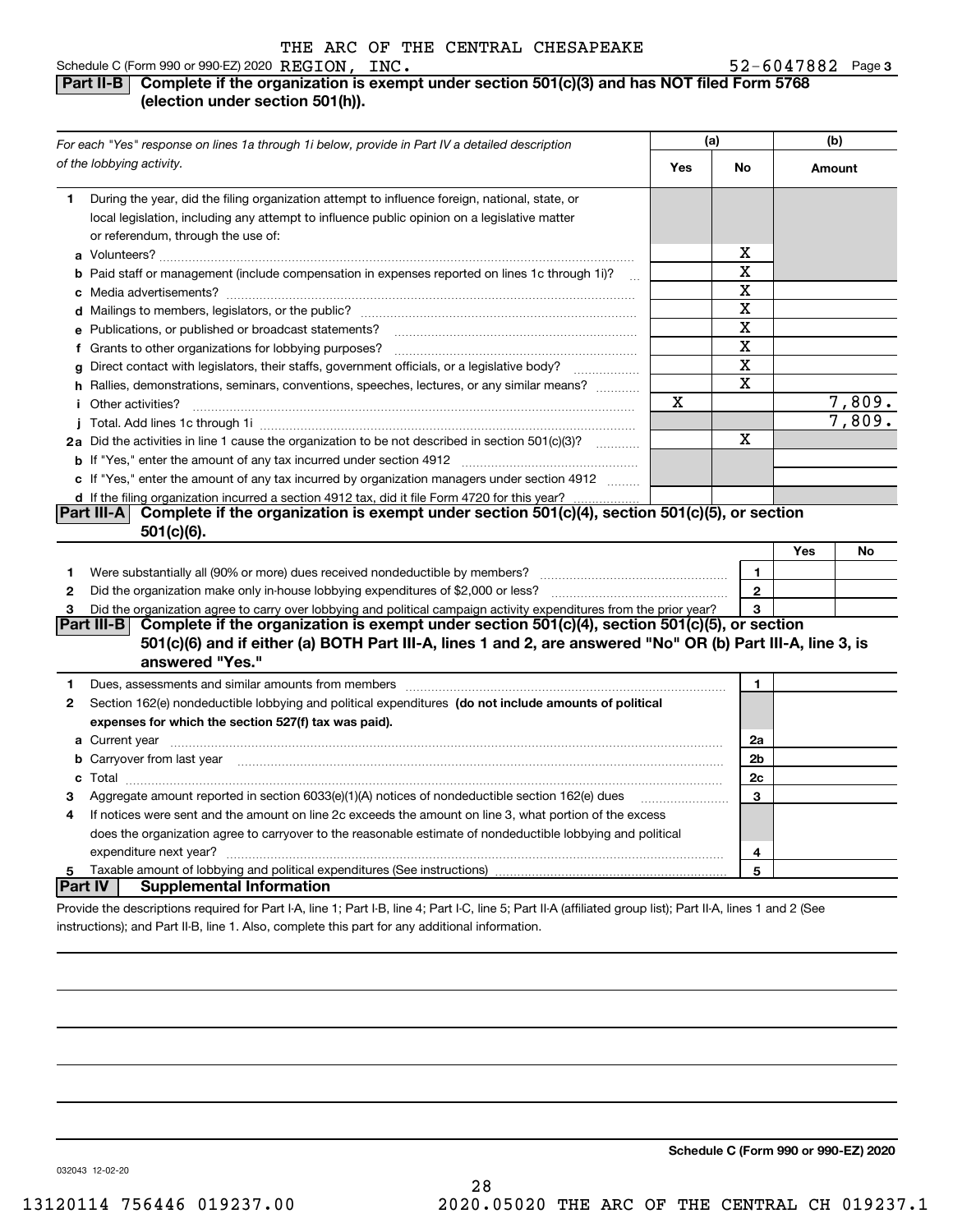|         | <b>SCHEDULE D</b>                                                                                                                                                                                                              | <b>Supplemental Financial Statements</b>                                                                                             |                          | OMB No. 1545-0047                     |
|---------|--------------------------------------------------------------------------------------------------------------------------------------------------------------------------------------------------------------------------------|--------------------------------------------------------------------------------------------------------------------------------------|--------------------------|---------------------------------------|
|         | (Form 990)                                                                                                                                                                                                                     | Complete if the organization answered "Yes" on Form 990,<br>Part IV, line 6, 7, 8, 9, 10, 11a, 11b, 11c, 11d, 11e, 11f, 12a, or 12b. |                          |                                       |
|         | Department of the Treasury                                                                                                                                                                                                     | Attach to Form 990.                                                                                                                  |                          | <b>Open to Public</b>                 |
|         | Internal Revenue Service                                                                                                                                                                                                       | Go to www.irs.gov/Form990 for instructions and the latest information.                                                               |                          | Inspection                            |
|         | THE ARC OF THE CENTRAL CHESAPEAKE<br>Name of the organization                                                                                                                                                                  |                                                                                                                                      |                          | <b>Employer identification number</b> |
| Part I  | REGION, INC.<br>Organizations Maintaining Donor Advised Funds or Other Similar Funds or Accounts. Complete if the                                                                                                              |                                                                                                                                      |                          | 52-6047882                            |
|         |                                                                                                                                                                                                                                |                                                                                                                                      |                          |                                       |
|         | organization answered "Yes" on Form 990, Part IV, line 6.                                                                                                                                                                      | (a) Donor advised funds                                                                                                              |                          | (b) Funds and other accounts          |
|         |                                                                                                                                                                                                                                |                                                                                                                                      |                          |                                       |
| 1<br>2  | Aggregate value of contributions to (during year)                                                                                                                                                                              |                                                                                                                                      |                          |                                       |
| з       | Aggregate value of grants from (during year)                                                                                                                                                                                   |                                                                                                                                      |                          |                                       |
| 4       |                                                                                                                                                                                                                                |                                                                                                                                      |                          |                                       |
| 5       | Did the organization inform all donors and donor advisors in writing that the assets held in donor advised funds                                                                                                               |                                                                                                                                      |                          |                                       |
|         |                                                                                                                                                                                                                                |                                                                                                                                      |                          | Yes<br>No                             |
| 6       | Did the organization inform all grantees, donors, and donor advisors in writing that grant funds can be used only                                                                                                              |                                                                                                                                      |                          |                                       |
|         | for charitable purposes and not for the benefit of the donor or donor advisor, or for any other purpose conferring                                                                                                             |                                                                                                                                      |                          |                                       |
|         | impermissible private benefit?                                                                                                                                                                                                 |                                                                                                                                      |                          | <b>Yes</b><br>No                      |
| Part II | Conservation Easements. Complete if the organization answered "Yes" on Form 990, Part IV, line 7.                                                                                                                              |                                                                                                                                      |                          |                                       |
| 1       | Purpose(s) of conservation easements held by the organization (check all that apply).                                                                                                                                          |                                                                                                                                      |                          |                                       |
|         | Preservation of land for public use (for example, recreation or education)                                                                                                                                                     | Preservation of a historically important land area                                                                                   |                          |                                       |
|         | Protection of natural habitat                                                                                                                                                                                                  | Preservation of a certified historic structure                                                                                       |                          |                                       |
|         | Preservation of open space                                                                                                                                                                                                     |                                                                                                                                      |                          |                                       |
| 2       | Complete lines 2a through 2d if the organization held a qualified conservation contribution in the form of a conservation easement on the last                                                                                 |                                                                                                                                      |                          |                                       |
|         | day of the tax year.                                                                                                                                                                                                           |                                                                                                                                      |                          | Held at the End of the Tax Year       |
| а       | Total number of conservation easements [111] matter conservation conservation of conservation easements [11] matter conservation easements [11] matter conservation easements [11] matter conservation entries in the conserva |                                                                                                                                      | 2a                       |                                       |
|         |                                                                                                                                                                                                                                |                                                                                                                                      | 2b                       |                                       |
|         |                                                                                                                                                                                                                                |                                                                                                                                      | 2c                       |                                       |
| d       | Number of conservation easements included in (c) acquired after 7/25/06, and not on a historic structure                                                                                                                       |                                                                                                                                      |                          |                                       |
|         | listed in the National Register [[11] matter contract the National Register of the National Register [11] matter of the National Register [11] matter of the National Register [11] matter of the National Register [11] matte |                                                                                                                                      | 2d                       |                                       |
| з       | Number of conservation easements modified, transferred, released, extinguished, or terminated by the organization during the tax                                                                                               |                                                                                                                                      |                          |                                       |
|         | $year \triangleright$                                                                                                                                                                                                          |                                                                                                                                      |                          |                                       |
| 4       | Number of states where property subject to conservation easement is located $\blacktriangleright$                                                                                                                              |                                                                                                                                      |                          |                                       |
| 5       | Does the organization have a written policy regarding the periodic monitoring, inspection, handling of                                                                                                                         |                                                                                                                                      |                          |                                       |
|         | violations, and enforcement of the conservation easements it holds?<br>Staff and volunteer hours devoted to monitoring, inspecting, handling of violations, and enforcing conservation easements during the year               |                                                                                                                                      |                          | Yes<br><b>No</b>                      |
| 6       |                                                                                                                                                                                                                                |                                                                                                                                      |                          |                                       |
| 7       | Amount of expenses incurred in monitoring, inspecting, handling of violations, and enforcing conservation easements during the year                                                                                            |                                                                                                                                      |                          |                                       |
|         | ▶ \$                                                                                                                                                                                                                           |                                                                                                                                      |                          |                                       |
| 8       | Does each conservation easement reported on line 2(d) above satisfy the requirements of section 170(h)(4)(B)(i)                                                                                                                |                                                                                                                                      |                          |                                       |
|         |                                                                                                                                                                                                                                |                                                                                                                                      |                          | Yes<br>No                             |
| 9       | In Part XIII, describe how the organization reports conservation easements in its revenue and expense statement and                                                                                                            |                                                                                                                                      |                          |                                       |
|         | balance sheet, and include, if applicable, the text of the footnote to the organization's financial statements that describes the                                                                                              |                                                                                                                                      |                          |                                       |
|         | organization's accounting for conservation easements.                                                                                                                                                                          |                                                                                                                                      |                          |                                       |
|         | Organizations Maintaining Collections of Art, Historical Treasures, or Other Similar Assets.<br>Part III                                                                                                                       |                                                                                                                                      |                          |                                       |
|         | Complete if the organization answered "Yes" on Form 990, Part IV, line 8.                                                                                                                                                      |                                                                                                                                      |                          |                                       |
|         | 1a If the organization elected, as permitted under FASB ASC 958, not to report in its revenue statement and balance sheet works                                                                                                |                                                                                                                                      |                          |                                       |
|         | of art, historical treasures, or other similar assets held for public exhibition, education, or research in furtherance of public                                                                                              |                                                                                                                                      |                          |                                       |
|         | service, provide in Part XIII the text of the footnote to its financial statements that describes these items.                                                                                                                 |                                                                                                                                      |                          |                                       |
|         | <b>b</b> If the organization elected, as permitted under FASB ASC 958, to report in its revenue statement and balance sheet works of                                                                                           |                                                                                                                                      |                          |                                       |
|         | art, historical treasures, or other similar assets held for public exhibition, education, or research in furtherance of public service,                                                                                        |                                                                                                                                      |                          |                                       |
|         | provide the following amounts relating to these items:                                                                                                                                                                         |                                                                                                                                      |                          |                                       |
|         |                                                                                                                                                                                                                                |                                                                                                                                      |                          |                                       |
|         | (ii) Assets included in Form 990, Part X                                                                                                                                                                                       |                                                                                                                                      |                          | $\bullet$ \$                          |
| 2       | If the organization received or held works of art, historical treasures, or other similar assets for financial gain, provide                                                                                                   |                                                                                                                                      |                          |                                       |
|         | the following amounts required to be reported under FASB ASC 958 relating to these items:                                                                                                                                      |                                                                                                                                      |                          |                                       |
|         |                                                                                                                                                                                                                                |                                                                                                                                      |                          |                                       |
| а       |                                                                                                                                                                                                                                |                                                                                                                                      | $\blacktriangleright$ s  |                                       |
|         |                                                                                                                                                                                                                                |                                                                                                                                      | $\blacktriangleright$ \$ |                                       |
|         | LHA For Paperwork Reduction Act Notice, see the Instructions for Form 990.<br>032051 12-01-20                                                                                                                                  |                                                                                                                                      |                          | Schedule D (Form 990) 2020            |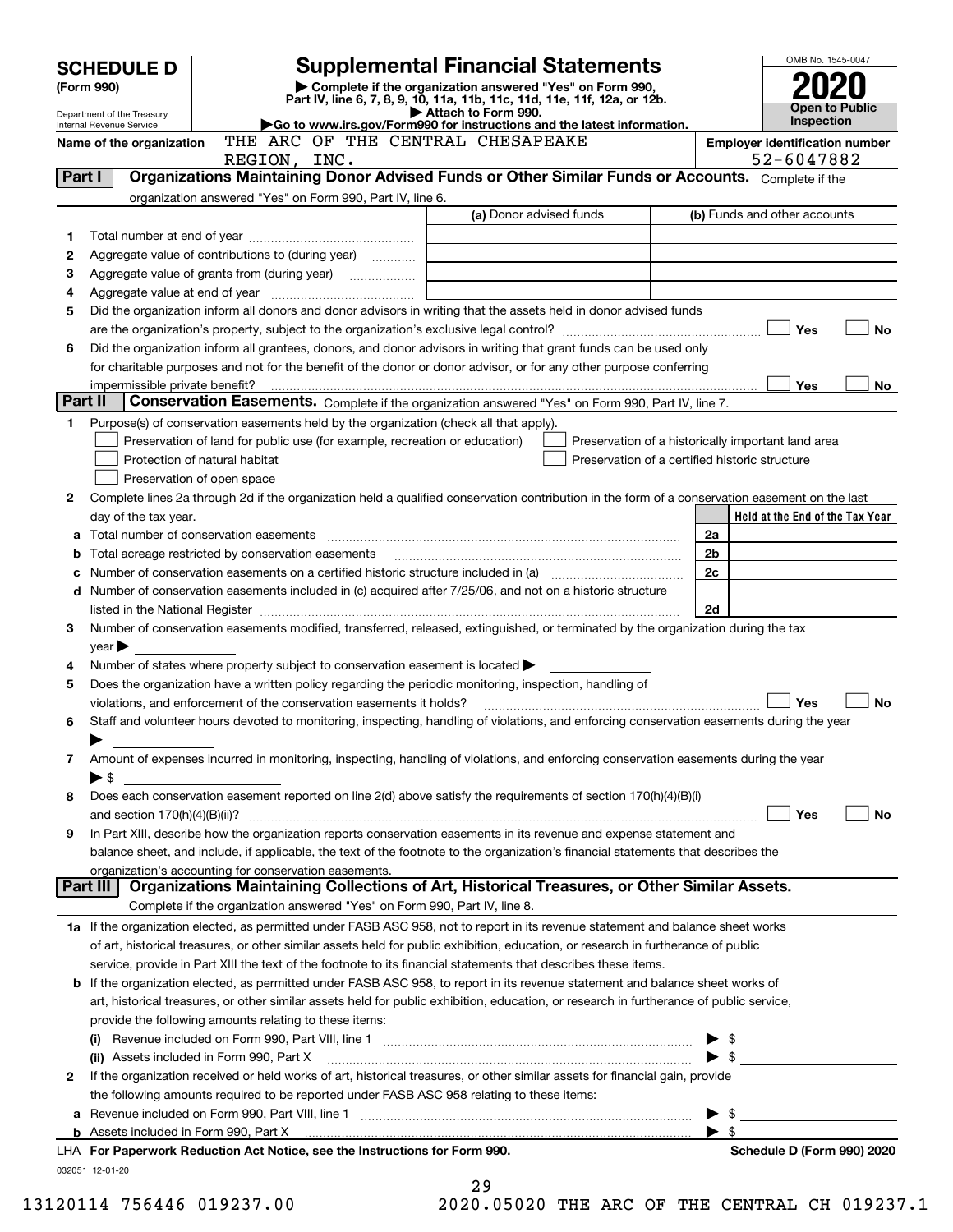|               |                                                                                                                                                                                                                                | THE ARC OF THE CENTRAL CHESAPEAKE       |   |                |                                                                                                                                                                                                                               |                                            |                   |                |                            |
|---------------|--------------------------------------------------------------------------------------------------------------------------------------------------------------------------------------------------------------------------------|-----------------------------------------|---|----------------|-------------------------------------------------------------------------------------------------------------------------------------------------------------------------------------------------------------------------------|--------------------------------------------|-------------------|----------------|----------------------------|
|               | REGION, INC.<br>Schedule D (Form 990) 2020                                                                                                                                                                                     |                                         |   |                |                                                                                                                                                                                                                               |                                            | 52-6047882 Page 2 |                |                            |
|               | Organizations Maintaining Collections of Art, Historical Treasures, or Other Similar Assets <sub>(continued)</sub><br>Part III                                                                                                 |                                         |   |                |                                                                                                                                                                                                                               |                                            |                   |                |                            |
| З             | Using the organization's acquisition, accession, and other records, check any of the following that make significant use of its                                                                                                |                                         |   |                |                                                                                                                                                                                                                               |                                            |                   |                |                            |
|               | collection items (check all that apply):                                                                                                                                                                                       |                                         |   |                |                                                                                                                                                                                                                               |                                            |                   |                |                            |
| a             | Public exhibition                                                                                                                                                                                                              |                                         | d |                | Loan or exchange program                                                                                                                                                                                                      |                                            |                   |                |                            |
| b             | Scholarly research                                                                                                                                                                                                             |                                         | е |                | Other and the contract of the contract of the contract of the contract of the contract of the contract of the contract of the contract of the contract of the contract of the contract of the contract of the contract of the |                                            |                   |                |                            |
| c             | Preservation for future generations                                                                                                                                                                                            |                                         |   |                |                                                                                                                                                                                                                               |                                            |                   |                |                            |
|               | Provide a description of the organization's collections and explain how they further the organization's exempt purpose in Part XIII.                                                                                           |                                         |   |                |                                                                                                                                                                                                                               |                                            |                   |                |                            |
| 5             | During the year, did the organization solicit or receive donations of art, historical treasures, or other similar assets                                                                                                       |                                         |   |                |                                                                                                                                                                                                                               |                                            |                   |                |                            |
|               |                                                                                                                                                                                                                                |                                         |   |                |                                                                                                                                                                                                                               |                                            | Yes               |                | No                         |
|               | Part IV<br>Escrow and Custodial Arrangements. Complete if the organization answered "Yes" on Form 990, Part IV, line 9, or                                                                                                     |                                         |   |                |                                                                                                                                                                                                                               |                                            |                   |                |                            |
|               | reported an amount on Form 990, Part X, line 21.                                                                                                                                                                               |                                         |   |                |                                                                                                                                                                                                                               |                                            |                   |                |                            |
|               | 1a Is the organization an agent, trustee, custodian or other intermediary for contributions or other assets not included                                                                                                       |                                         |   |                |                                                                                                                                                                                                                               |                                            |                   |                |                            |
|               | on Form 990, Part X? [11] matter and the contract of the contract of the contract of the contract of the contract of the contract of the contract of the contract of the contract of the contract of the contract of the contr |                                         |   |                |                                                                                                                                                                                                                               |                                            | Yes               |                | No                         |
|               | b If "Yes," explain the arrangement in Part XIII and complete the following table:                                                                                                                                             |                                         |   |                |                                                                                                                                                                                                                               |                                            |                   |                |                            |
|               |                                                                                                                                                                                                                                |                                         |   |                |                                                                                                                                                                                                                               |                                            |                   | Amount         |                            |
| c             | Beginning balance entrance and contain an account of the state of the state of the state of the state of the state of the state of the state of the state of the state of the state of the state of the state of the state of  |                                         |   |                |                                                                                                                                                                                                                               | 1c                                         |                   |                |                            |
|               |                                                                                                                                                                                                                                |                                         |   |                |                                                                                                                                                                                                                               | 1d                                         |                   |                |                            |
|               | Distributions during the year manufactured and continuum and contact the year manufactured and contact the year                                                                                                                |                                         |   |                |                                                                                                                                                                                                                               | 1e                                         |                   |                |                            |
|               |                                                                                                                                                                                                                                |                                         |   |                |                                                                                                                                                                                                                               | 1f                                         |                   |                |                            |
|               | 2a Did the organization include an amount on Form 990, Part X, line 21, for escrow or custodial account liability?                                                                                                             |                                         |   |                |                                                                                                                                                                                                                               |                                            | Yes               |                | No                         |
|               | <b>b</b> If "Yes," explain the arrangement in Part XIII. Check here if the explanation has been provided on Part XIII                                                                                                          |                                         |   |                |                                                                                                                                                                                                                               |                                            |                   |                |                            |
| <b>Part V</b> | Endowment Funds. Complete if the organization answered "Yes" on Form 990, Part IV, line 10.                                                                                                                                    |                                         |   |                |                                                                                                                                                                                                                               |                                            |                   |                |                            |
|               |                                                                                                                                                                                                                                | (a) Current year                        |   | (b) Prior year | (c) Two years back                                                                                                                                                                                                            | (d) Three years back   (e) Four years back |                   |                |                            |
| 1a            | Beginning of year balance                                                                                                                                                                                                      |                                         |   |                |                                                                                                                                                                                                                               |                                            |                   |                |                            |
|               |                                                                                                                                                                                                                                |                                         |   |                |                                                                                                                                                                                                                               |                                            |                   |                |                            |
|               | Net investment earnings, gains, and losses                                                                                                                                                                                     |                                         |   |                |                                                                                                                                                                                                                               |                                            |                   |                |                            |
|               | Grants or scholarships                                                                                                                                                                                                         |                                         |   |                |                                                                                                                                                                                                                               |                                            |                   |                |                            |
|               | e Other expenditures for facilities                                                                                                                                                                                            |                                         |   |                |                                                                                                                                                                                                                               |                                            |                   |                |                            |
|               |                                                                                                                                                                                                                                |                                         |   |                |                                                                                                                                                                                                                               |                                            |                   |                |                            |
|               |                                                                                                                                                                                                                                |                                         |   |                |                                                                                                                                                                                                                               |                                            |                   |                |                            |
|               | End of year balance                                                                                                                                                                                                            |                                         |   |                |                                                                                                                                                                                                                               |                                            |                   |                |                            |
| 2             | Provide the estimated percentage of the current year end balance (line 1g, column (a)) held as:                                                                                                                                |                                         |   |                |                                                                                                                                                                                                                               |                                            |                   |                |                            |
|               | Board designated or quasi-endowment >                                                                                                                                                                                          |                                         | % |                |                                                                                                                                                                                                                               |                                            |                   |                |                            |
|               |                                                                                                                                                                                                                                | %                                       |   |                |                                                                                                                                                                                                                               |                                            |                   |                |                            |
|               |                                                                                                                                                                                                                                | %                                       |   |                |                                                                                                                                                                                                                               |                                            |                   |                |                            |
|               | The percentages on lines 2a, 2b, and 2c should equal 100%.                                                                                                                                                                     |                                         |   |                |                                                                                                                                                                                                                               |                                            |                   |                |                            |
|               | 3a Are there endowment funds not in the possession of the organization that are held and administered for the organization                                                                                                     |                                         |   |                |                                                                                                                                                                                                                               |                                            |                   |                |                            |
|               | by:                                                                                                                                                                                                                            |                                         |   |                |                                                                                                                                                                                                                               |                                            |                   | Yes            | No                         |
|               | (i)                                                                                                                                                                                                                            |                                         |   |                |                                                                                                                                                                                                                               |                                            |                   | 3a(i)          |                            |
|               | (ii)                                                                                                                                                                                                                           |                                         |   |                |                                                                                                                                                                                                                               |                                            |                   | 3a(ii)         |                            |
|               |                                                                                                                                                                                                                                |                                         |   |                |                                                                                                                                                                                                                               |                                            |                   | 3b             |                            |
|               | Describe in Part XIII the intended uses of the organization's endowment funds.                                                                                                                                                 |                                         |   |                |                                                                                                                                                                                                                               |                                            |                   |                |                            |
|               | Land, Buildings, and Equipment.<br><b>Part VI</b>                                                                                                                                                                              |                                         |   |                |                                                                                                                                                                                                                               |                                            |                   |                |                            |
|               | Complete if the organization answered "Yes" on Form 990, Part IV, line 11a. See Form 990, Part X, line 10.                                                                                                                     |                                         |   |                |                                                                                                                                                                                                                               |                                            |                   |                |                            |
|               | Description of property                                                                                                                                                                                                        | (a) Cost or other<br>basis (investment) |   |                | (b) Cost or other<br>basis (other)                                                                                                                                                                                            | (c) Accumulated<br>depreciation            |                   | (d) Book value |                            |
|               |                                                                                                                                                                                                                                |                                         |   |                | 343,056.                                                                                                                                                                                                                      |                                            |                   |                | 343,056.                   |
|               |                                                                                                                                                                                                                                |                                         |   |                | 7,887,366.                                                                                                                                                                                                                    | 1,936,072.                                 |                   |                | $\overline{5}$ , 951, 294. |
|               |                                                                                                                                                                                                                                |                                         |   |                | $\overline{725}$ , 549.                                                                                                                                                                                                       | 482,469.                                   |                   |                | 243,080.                   |
|               |                                                                                                                                                                                                                                |                                         |   |                | 2,980,750.                                                                                                                                                                                                                    | 2,016,345.                                 |                   |                | 964,405.                   |
|               |                                                                                                                                                                                                                                |                                         |   |                |                                                                                                                                                                                                                               |                                            |                   |                |                            |
|               |                                                                                                                                                                                                                                |                                         |   |                |                                                                                                                                                                                                                               |                                            |                   |                | 7,501,835.                 |
|               |                                                                                                                                                                                                                                |                                         |   |                |                                                                                                                                                                                                                               |                                            |                   |                |                            |

**Schedule D (Form 990) 2020**

032052 12-01-20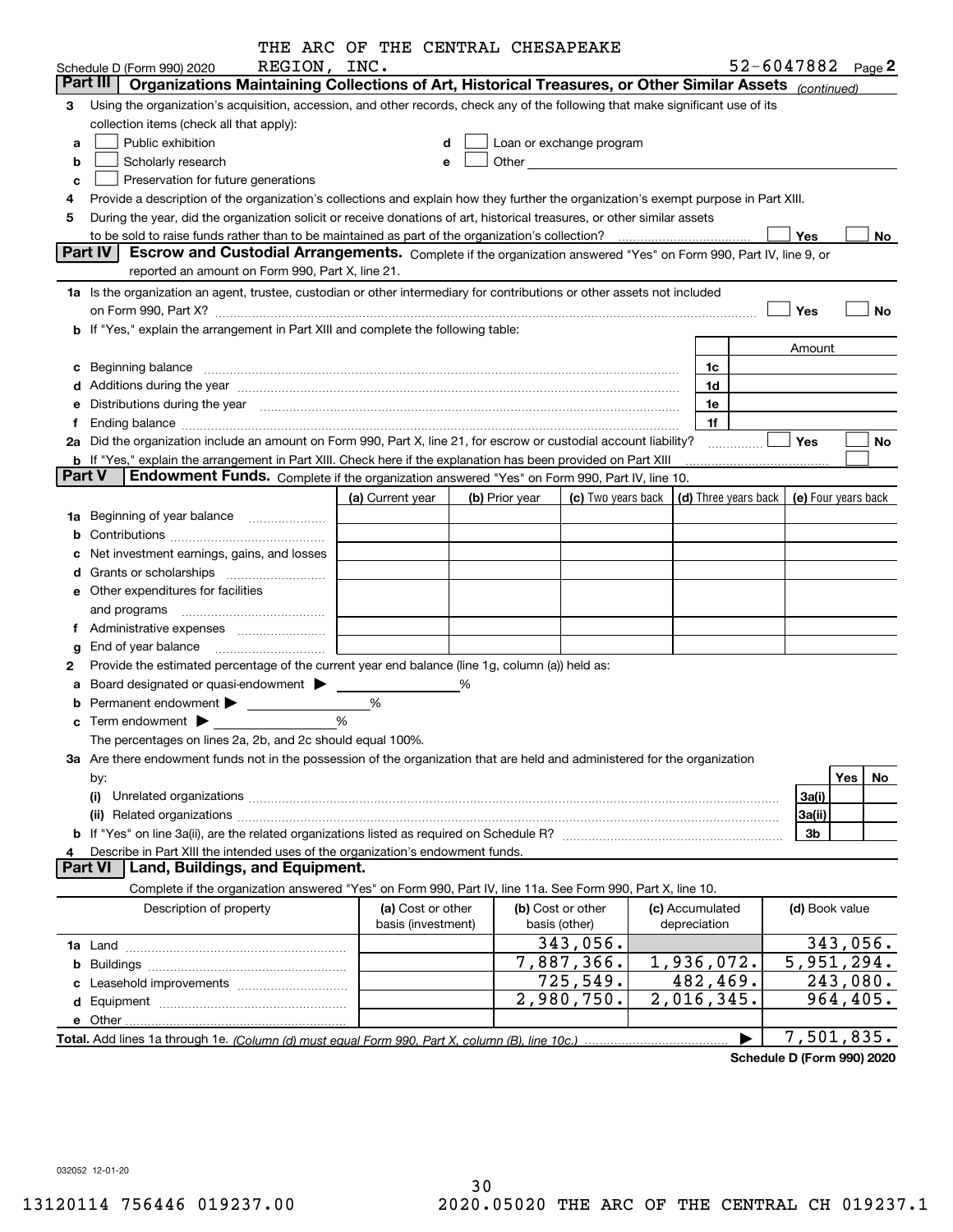|              |  | THE ARC OF THE CENTRAL CHESAPEAKE |
|--------------|--|-----------------------------------|
| REGION. INC. |  |                                   |

| REGION, INC.<br>Schedule D (Form 990) 2020                                                                                                           |                 |                                                           | 52-6047882<br>Page $3$ |
|------------------------------------------------------------------------------------------------------------------------------------------------------|-----------------|-----------------------------------------------------------|------------------------|
| Part VII Investments - Other Securities.                                                                                                             |                 |                                                           |                        |
| Complete if the organization answered "Yes" on Form 990, Part IV, line 11b. See Form 990, Part X, line 12.                                           |                 |                                                           |                        |
| (a) Description of security or category (including name of security)                                                                                 | (b) Book value  | (c) Method of valuation: Cost or end-of-year market value |                        |
| (1) Financial derivatives                                                                                                                            |                 |                                                           |                        |
|                                                                                                                                                      |                 |                                                           |                        |
| (3) Other                                                                                                                                            |                 |                                                           |                        |
| (A)                                                                                                                                                  |                 |                                                           |                        |
| (B)                                                                                                                                                  |                 |                                                           |                        |
|                                                                                                                                                      |                 |                                                           |                        |
| (C)                                                                                                                                                  |                 |                                                           |                        |
| (D)                                                                                                                                                  |                 |                                                           |                        |
| (E)                                                                                                                                                  |                 |                                                           |                        |
| (F)                                                                                                                                                  |                 |                                                           |                        |
| (G)                                                                                                                                                  |                 |                                                           |                        |
| (H)                                                                                                                                                  |                 |                                                           |                        |
| Total. (Col. (b) must equal Form 990, Part X, col. (B) line 12.)                                                                                     |                 |                                                           |                        |
| Part VIII Investments - Program Related.                                                                                                             |                 |                                                           |                        |
| Complete if the organization answered "Yes" on Form 990, Part IV, line 11c. See Form 990, Part X, line 13.                                           |                 |                                                           |                        |
| (a) Description of investment                                                                                                                        | (b) Book value  | (c) Method of valuation: Cost or end-of-year market value |                        |
| (1)                                                                                                                                                  |                 |                                                           |                        |
| (2)                                                                                                                                                  |                 |                                                           |                        |
| (3)                                                                                                                                                  |                 |                                                           |                        |
| (4)                                                                                                                                                  |                 |                                                           |                        |
| (5)                                                                                                                                                  |                 |                                                           |                        |
| (6)                                                                                                                                                  |                 |                                                           |                        |
| (7)                                                                                                                                                  |                 |                                                           |                        |
|                                                                                                                                                      |                 |                                                           |                        |
| (8)                                                                                                                                                  |                 |                                                           |                        |
| (9)                                                                                                                                                  |                 |                                                           |                        |
| <b>Total.</b> (Col. (b) must equal Form 990, Part X, col. (B) line 13.)<br><b>Part IX</b><br><b>Other Assets.</b>                                    |                 |                                                           |                        |
|                                                                                                                                                      |                 |                                                           |                        |
| Complete if the organization answered "Yes" on Form 990, Part IV, line 11d. See Form 990, Part X, line 15.                                           |                 |                                                           |                        |
|                                                                                                                                                      | (a) Description |                                                           | (b) Book value         |
| (1) SECURITY DEPOSITS AND ESCROWS                                                                                                                    |                 |                                                           | 45,895.                |
| (2) DUE FROM CONSOLIDATED ENTITY                                                                                                                     |                 |                                                           | 5,159,992.             |
| (3) REP PAY FUNDS: DUE FROM PEOPLE SERVED                                                                                                            |                 |                                                           | 23,850.                |
| (4) OTHER ASSETS                                                                                                                                     |                 |                                                           | 132,533.               |
| (5)                                                                                                                                                  |                 |                                                           |                        |
| (6)                                                                                                                                                  |                 |                                                           |                        |
| (7)                                                                                                                                                  |                 |                                                           |                        |
| (8)                                                                                                                                                  |                 |                                                           |                        |
| (9)                                                                                                                                                  |                 |                                                           |                        |
|                                                                                                                                                      |                 |                                                           | 5,362,270.             |
| <b>Other Liabilities.</b><br>Part X                                                                                                                  |                 |                                                           |                        |
| Complete if the organization answered "Yes" on Form 990, Part IV, line 11e or 11f. See Form 990, Part X, line 25.                                    |                 |                                                           |                        |
| (a) Description of liability                                                                                                                         |                 |                                                           | (b) Book value         |
| 1.                                                                                                                                                   |                 |                                                           |                        |
| (1) Federal income taxes                                                                                                                             |                 |                                                           |                        |
| REP PAY FUNDS: DUE TO PEOPLE<br>(2)                                                                                                                  |                 |                                                           |                        |
| <b>SERVED</b><br>(3)                                                                                                                                 |                 |                                                           | 108,069.               |
| PARTICIPATION LIABILITY-THE ARC<br>(4)                                                                                                               |                 |                                                           | 7,128.                 |
| (5)                                                                                                                                                  |                 |                                                           |                        |
| (6)                                                                                                                                                  |                 |                                                           |                        |
| (7)                                                                                                                                                  |                 |                                                           |                        |
| (8)                                                                                                                                                  |                 |                                                           |                        |
| (9)                                                                                                                                                  |                 |                                                           |                        |
|                                                                                                                                                      |                 |                                                           | 115, 197.              |
| 2. Liability for uncertain tax positions. In Part XIII, provide the text of the footnote to the organization's financial statements that reports the |                 |                                                           |                        |

organization's liability for uncertain tax positions under FASB ASC 740. Check here if the text of the footnote has been provided in Part XIII.

**Schedule D (Form 990) 2020**

 $\boxed{\text{X}}$ 

032053 12-01-20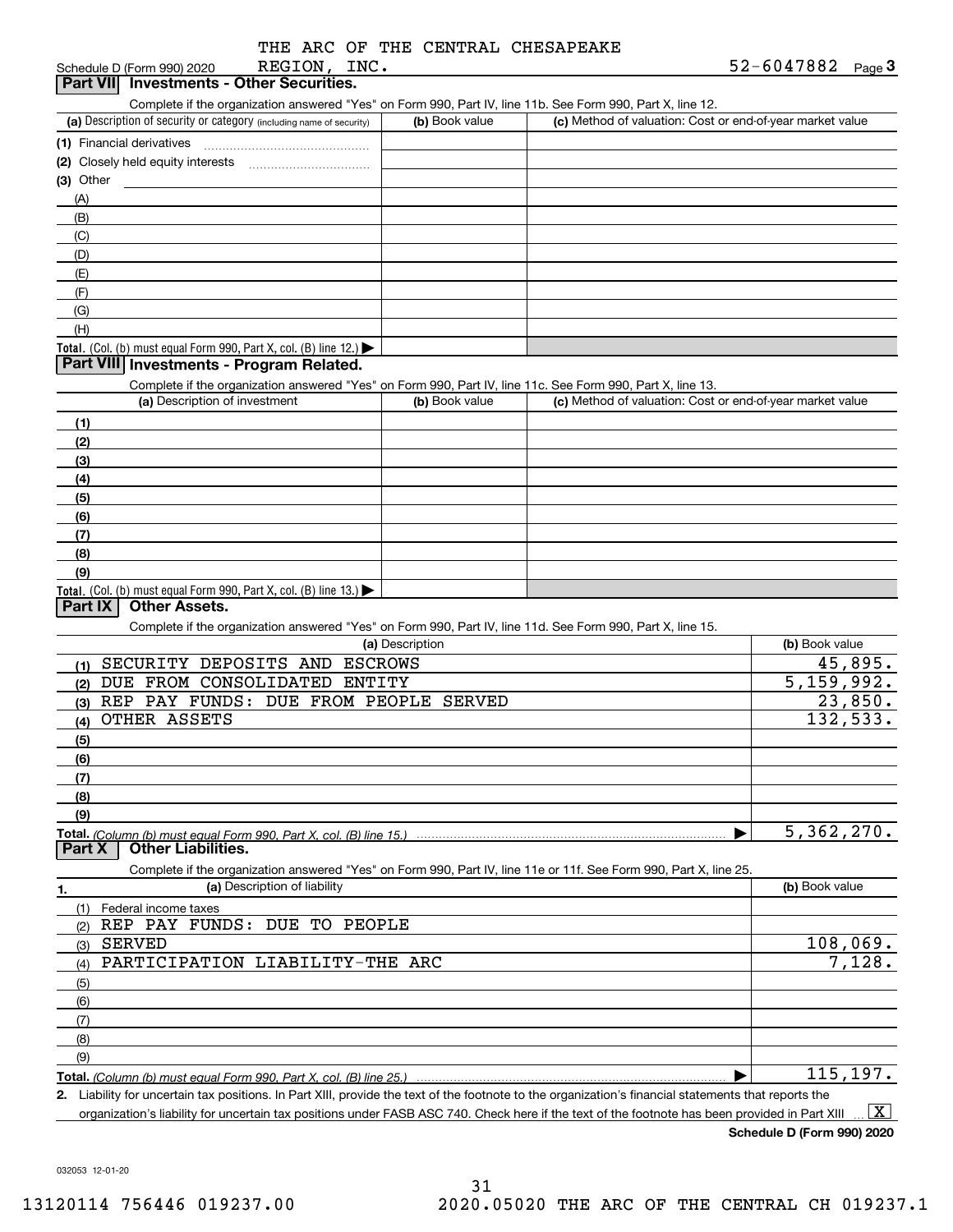|   | THE ARC OF THE CENTRAL CHESAPEAKE                                                                                                                                                                                                   |                |  |             |                |                             |
|---|-------------------------------------------------------------------------------------------------------------------------------------------------------------------------------------------------------------------------------------|----------------|--|-------------|----------------|-----------------------------|
|   | REGION, INC.<br>Schedule D (Form 990) 2020                                                                                                                                                                                          |                |  |             |                | 52-6047882 Page 4           |
|   | Reconciliation of Revenue per Audited Financial Statements With Revenue per Return.<br><b>Part XI</b>                                                                                                                               |                |  |             |                |                             |
|   | Complete if the organization answered "Yes" on Form 990, Part IV, line 12a.                                                                                                                                                         |                |  |             |                |                             |
| 1 | Total revenue, gains, and other support per audited financial statements                                                                                                                                                            |                |  |             | $\blacksquare$ | $\overline{24}$ , 678, 060. |
| 2 | Amounts included on line 1 but not on Form 990, Part VIII, line 12:                                                                                                                                                                 |                |  |             |                |                             |
| a |                                                                                                                                                                                                                                     | 2a             |  | 34,441.     |                |                             |
|   |                                                                                                                                                                                                                                     | 2 <sub>b</sub> |  | 6,936.      |                |                             |
|   |                                                                                                                                                                                                                                     | 2c             |  |             |                |                             |
| d |                                                                                                                                                                                                                                     | 2d             |  |             |                |                             |
| е | Add lines 2a through 2d                                                                                                                                                                                                             |                |  |             | 2e             | 41,377.                     |
| 3 |                                                                                                                                                                                                                                     |                |  |             | $\mathbf{a}$   | 24,636,683.                 |
| 4 | Amounts included on Form 990, Part VIII, line 12, but not on line 1:                                                                                                                                                                |                |  |             |                |                             |
| a | Investment expenses not included on Form 990, Part VIII, line 7b [1000000000000000000000000000000000                                                                                                                                | 4a             |  |             |                |                             |
| b |                                                                                                                                                                                                                                     | 4 <sub>b</sub> |  | 58,840,384. |                |                             |
|   | Add lines 4a and 4b                                                                                                                                                                                                                 |                |  |             | 4c             | 58,840,384.                 |
| 5 |                                                                                                                                                                                                                                     |                |  |             |                | 83,477,067.                 |
|   | Part XII   Reconciliation of Expenses per Audited Financial Statements With Expenses per Return.                                                                                                                                    |                |  |             |                |                             |
|   | Complete if the organization answered "Yes" on Form 990, Part IV, line 12a.                                                                                                                                                         |                |  |             |                |                             |
| 1 | Total expenses and losses per audited financial statements [11] [11] Total expenses and losses per audited financial statements [11] [11] Total expenses and losses per audited financial statements                                |                |  |             | $\mathbf{1}$   | 23,098,155.                 |
| 2 | Amounts included on line 1 but not on Form 990, Part IX, line 25:                                                                                                                                                                   |                |  |             |                |                             |
| a |                                                                                                                                                                                                                                     | 2a             |  |             |                |                             |
|   |                                                                                                                                                                                                                                     | 2 <sub>b</sub> |  |             |                |                             |
|   |                                                                                                                                                                                                                                     | 2 <sub>c</sub> |  |             |                |                             |
| d |                                                                                                                                                                                                                                     | 2d             |  |             |                |                             |
| e | Add lines 2a through 2d <b>manufactures</b> and contract the contract of the contract of the contract of the contract of the contract of the contract of the contract of the contract of the contract of the contract of the contra |                |  |             | 2e             |                             |
| 3 |                                                                                                                                                                                                                                     |                |  |             | 3              | 23,098,155.                 |
| 4 | Amounts included on Form 990, Part IX, line 25, but not on line 1:                                                                                                                                                                  |                |  |             |                |                             |
| a | Investment expenses not included on Form 990, Part VIII, line 7b [1000000000000000000000000000000000                                                                                                                                | 4a             |  |             |                |                             |
| b |                                                                                                                                                                                                                                     | 4 <sub>b</sub> |  | 58,840,384. |                |                             |
|   | Add lines 4a and 4b                                                                                                                                                                                                                 |                |  |             | 4c             | 58,840,384.                 |
| 5 |                                                                                                                                                                                                                                     |                |  |             | 5              | 81,938,539.                 |
|   | Part XIII Supplemental Information.                                                                                                                                                                                                 |                |  |             |                |                             |

Provide the descriptions required for Part II, lines 3, 5, and 9; Part III, lines 1a and 4; Part IV, lines 1b and 2b; Part V, line 4; Part X, line 2; Part XI, lines 2d and 4b; and Part XII, lines 2d and 4b. Also complete this part to provide any additional information.

#### PART X, LINE 2:

| THE ASSOCIATION FOLLOWS THE GUIDANCE OF ASC 740-10, "ACCOUNTING FOR        |  |  |  |  |  |
|----------------------------------------------------------------------------|--|--|--|--|--|
| UNCERTAINTY IN INCOME TAXES" WHICH CLARIFIES THE ACCOUNTING FOR THE        |  |  |  |  |  |
| RECOGNITION AND MEASUREMENT OF THE BENEFITS OF INDIVIDUAL TAX POSITIONS IN |  |  |  |  |  |
| THE FINANCIAL STATEMENTS, INCLUDING THOSE OF NON-PROFIT ORGANIZATIONS. TAX |  |  |  |  |  |
| POSITIONS MUST MEET A RECOGNITION THRESHOLD OF MORE-LIKELY-THAN-NOT IN     |  |  |  |  |  |
| ORDER FOR THE BENEFIT OF THOSE TAX POSITIONS TO BE RECOGNIZED IN THE       |  |  |  |  |  |
| ASSOCIATION'S CONSOLIDATED FINANCIAL STATEMENTS                            |  |  |  |  |  |
|                                                                            |  |  |  |  |  |

### THE ASSOCIATION ANALYZES TAX POSITIONS TAKEN, INCLUDING THOSE RELATED TO

THE REQUIREMENTS SET FORTH IN IRS SEC. 501(C) TO QUALIFY AS A TAX-EXEMPT

032054 12-01-20 **Schedule D (Form 990) 2020** ORGANIZATION, ACTIVITIES PERFORMED BY VOLUNTEERS AND BOARD MEMBERS, THE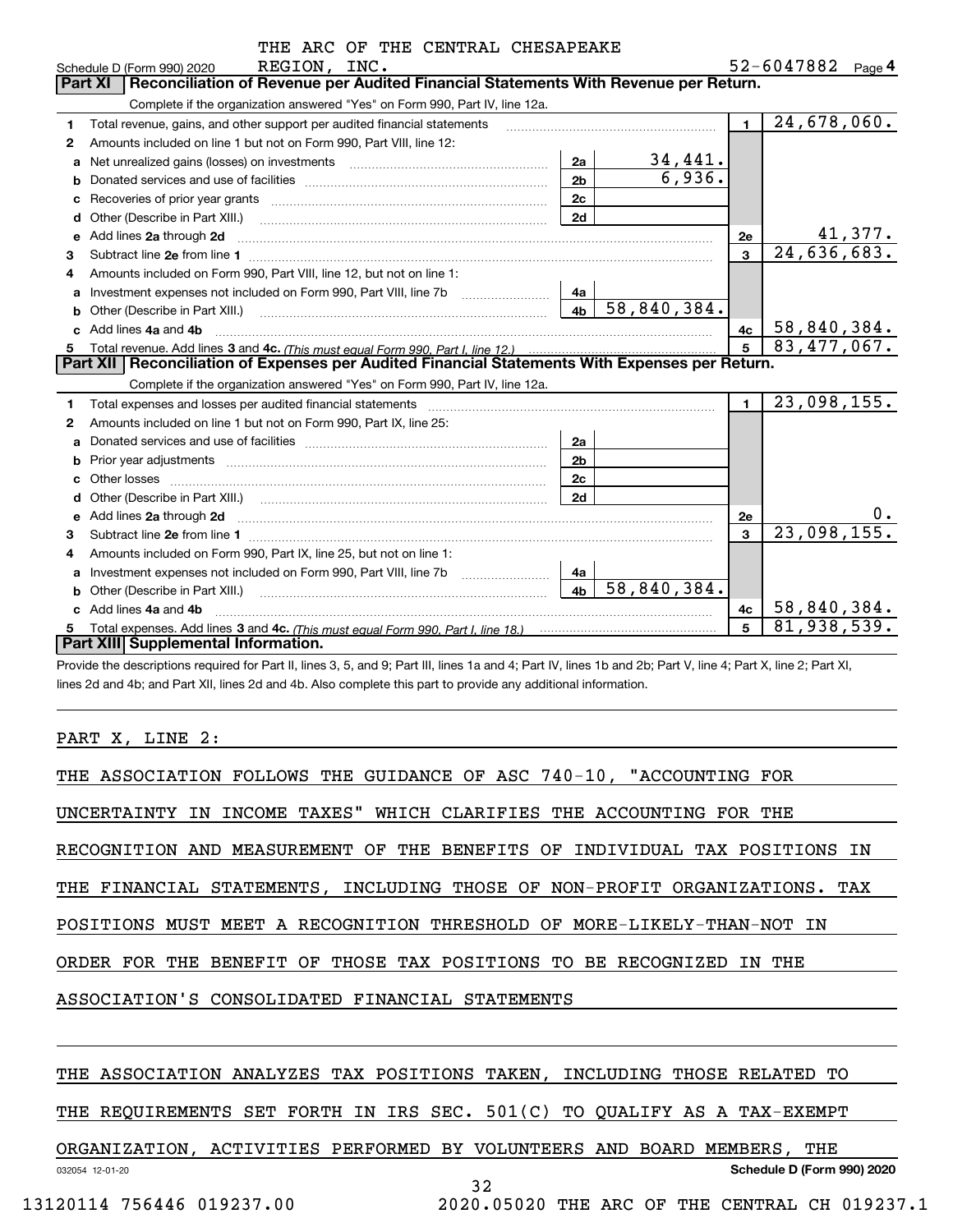| THE ARC OF THE CENTRAL CHESAPEAKE                                                                                                     |  |
|---------------------------------------------------------------------------------------------------------------------------------------|--|
| $52-6047882$ Page 5<br>REGION, INC.<br>Schedule D (Form 990) 2020<br><b>Part XIII Supplemental Information</b> (continued)            |  |
| REPORTING OF UNRELATED BUSINESS INCOME, AND ITS STATUS AS A TAX-EXEMPT                                                                |  |
| ORGANIZATION UNDER MARYLAND STATE STATUTE. THE ASSOCIATION DOES NOT KNOW                                                              |  |
| OF ANY TAX BENEFITS ARISING FROM UNCERTAIN TAX POSITIONS AND THERE WAS NO                                                             |  |
| EFFECT ON THE ASSOCIATION'S FINANCIAL POSITION OR CHANGES IN NET ASSETS AS                                                            |  |
| A RESULT OF ANALYZING ITS TAX POSITIONS. FISCAL YEARS ENDING ON OR AFTER                                                              |  |
| JUNE 30, 2018 REMAIN SUBJECT TO EXAMINATION BY FEDERAL AND STATE                                                                      |  |
| AUTHORITIES.<br><u> 1989 - Johann Harry Barn, mars ar breist fan de Fryske kommunent fan de Fryske kommunent fan de Fryske kommun</u> |  |
|                                                                                                                                       |  |
| PART XI, LINE 4B - OTHER ADJUSTMENTS:                                                                                                 |  |
| SELF DIRECTION WAIVER EXPENSES<br>58,840,384.<br><u> 1989 - Johann Barn, fransk politik (f. 1989)</u>                                 |  |
|                                                                                                                                       |  |
| PART XII, LINE 4B - OTHER ADJUSTMENTS:                                                                                                |  |
| SELF DIRECTION WAIVER EXPENSES<br>58,840,384.                                                                                         |  |
|                                                                                                                                       |  |
|                                                                                                                                       |  |
|                                                                                                                                       |  |
|                                                                                                                                       |  |
|                                                                                                                                       |  |
|                                                                                                                                       |  |
|                                                                                                                                       |  |
|                                                                                                                                       |  |
|                                                                                                                                       |  |
|                                                                                                                                       |  |
|                                                                                                                                       |  |
|                                                                                                                                       |  |
|                                                                                                                                       |  |
|                                                                                                                                       |  |
|                                                                                                                                       |  |
| Schedule D (Form 990) 2020                                                                                                            |  |

032055 12-01-20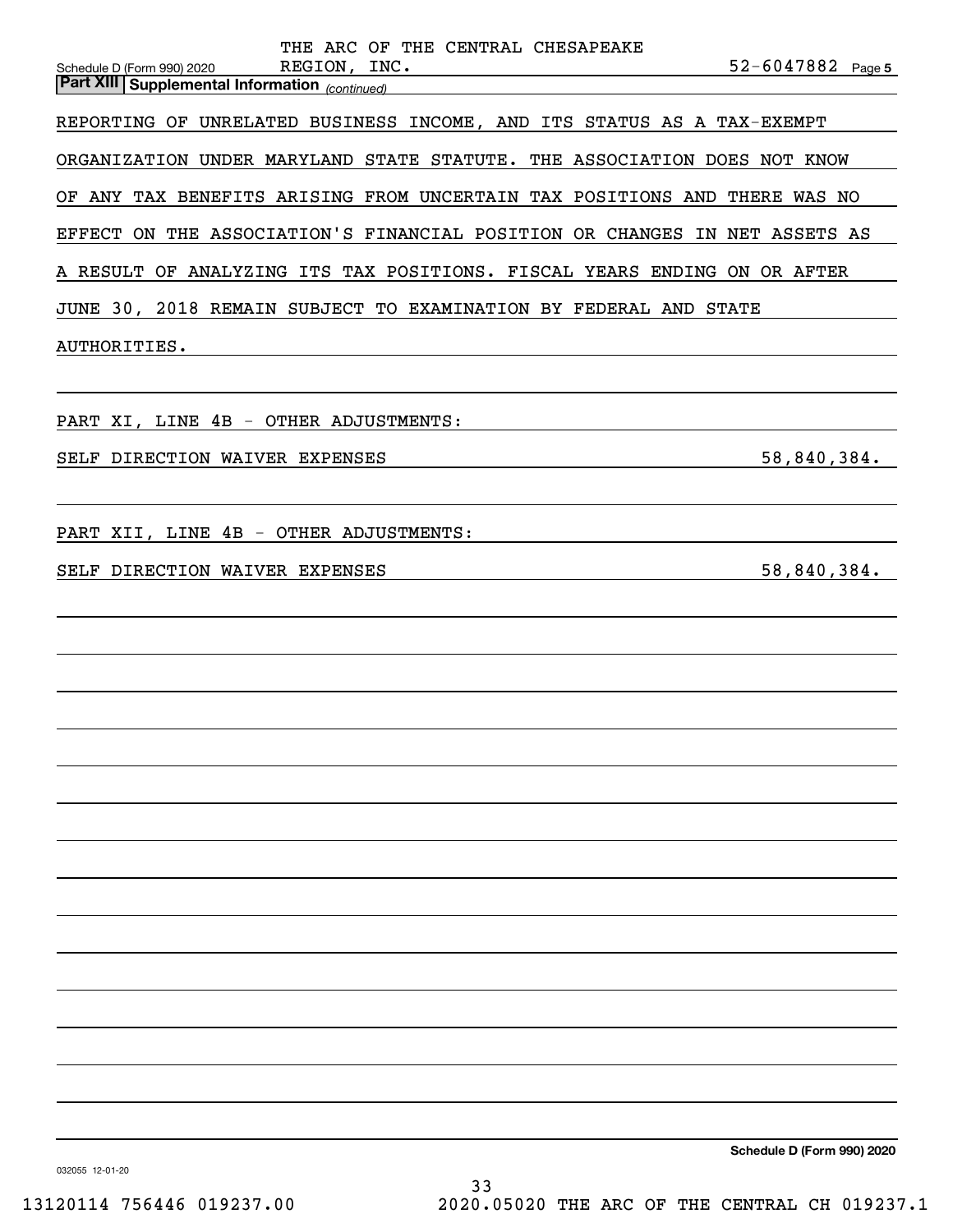| <b>SCHEDULE G</b>                                                                                                                                                                                                                                                                                                                                                                              |                                                                                                 | <b>Supplemental Information Regarding Fundraising or Gaming Activities</b>                                                                                                                                                                                                                               |                                                                            |           |                                                                            |  |                                                                            | OMB No. 1545-0047                                       |
|------------------------------------------------------------------------------------------------------------------------------------------------------------------------------------------------------------------------------------------------------------------------------------------------------------------------------------------------------------------------------------------------|-------------------------------------------------------------------------------------------------|----------------------------------------------------------------------------------------------------------------------------------------------------------------------------------------------------------------------------------------------------------------------------------------------------------|----------------------------------------------------------------------------|-----------|----------------------------------------------------------------------------|--|----------------------------------------------------------------------------|---------------------------------------------------------|
| (Form 990 or 990-EZ)                                                                                                                                                                                                                                                                                                                                                                           | Complete if the organization answered "Yes" on Form 990, Part IV, line 17, 18, or 19, or if the |                                                                                                                                                                                                                                                                                                          |                                                                            |           |                                                                            |  |                                                                            |                                                         |
|                                                                                                                                                                                                                                                                                                                                                                                                |                                                                                                 | organization entered more than \$15,000 on Form 990-EZ, line 6a.<br>Attach to Form 990 or Form 990-EZ.                                                                                                                                                                                                   |                                                                            |           |                                                                            |  |                                                                            | <b>Open to Public</b>                                   |
| Department of the Treasury<br>Internal Revenue Service                                                                                                                                                                                                                                                                                                                                         |                                                                                                 | Go to www.irs.gov/Form990 for instructions and the latest information.                                                                                                                                                                                                                                   |                                                                            |           |                                                                            |  |                                                                            | Inspection                                              |
| Name of the organization                                                                                                                                                                                                                                                                                                                                                                       | REGION, INC.                                                                                    | THE ARC OF THE CENTRAL CHESAPEAKE                                                                                                                                                                                                                                                                        |                                                                            |           |                                                                            |  | 52-6047882                                                                 | <b>Employer identification number</b>                   |
| Part I                                                                                                                                                                                                                                                                                                                                                                                         | required to complete this part.                                                                 | Fundraising Activities. Complete if the organization answered "Yes" on Form 990, Part IV, line 17. Form 990-EZ filers are not                                                                                                                                                                            |                                                                            |           |                                                                            |  |                                                                            |                                                         |
| 1 Indicate whether the organization raised funds through any of the following activities. Check all that apply.<br>Mail solicitations<br>a<br>b<br>Phone solicitations<br>с<br>In-person solicitations<br>d<br>2 a Did the organization have a written or oral agreement with any individual (including officers, directors, trustees, or<br>compensated at least \$5,000 by the organization. | Internet and email solicitations                                                                | e<br>f<br>Special fundraising events<br>a<br>key employees listed in Form 990, Part VII) or entity in connection with professional fundraising services?<br><b>b</b> If "Yes," list the 10 highest paid individuals or entities (fundraisers) pursuant to agreements under which the fundraiser is to be |                                                                            |           | Solicitation of non-government grants<br>Solicitation of government grants |  | Yes                                                                        | No                                                      |
| (i) Name and address of individual<br>or entity (fundraiser)                                                                                                                                                                                                                                                                                                                                   |                                                                                                 | (ii) Activity                                                                                                                                                                                                                                                                                            | (iii) Did<br>fundraiser<br>have custody<br>or control of<br>contributions? |           | (iv) Gross receipts<br>from activity                                       |  | (v) Amount paid<br>to (or retained by)<br>fundraiser<br>listed in col. (i) | (vi) Amount paid<br>to (or retained by)<br>organization |
|                                                                                                                                                                                                                                                                                                                                                                                                |                                                                                                 |                                                                                                                                                                                                                                                                                                          | Yes                                                                        | <b>No</b> |                                                                            |  |                                                                            |                                                         |
|                                                                                                                                                                                                                                                                                                                                                                                                |                                                                                                 |                                                                                                                                                                                                                                                                                                          |                                                                            |           |                                                                            |  |                                                                            |                                                         |
|                                                                                                                                                                                                                                                                                                                                                                                                |                                                                                                 |                                                                                                                                                                                                                                                                                                          |                                                                            |           |                                                                            |  |                                                                            |                                                         |
|                                                                                                                                                                                                                                                                                                                                                                                                |                                                                                                 |                                                                                                                                                                                                                                                                                                          |                                                                            |           |                                                                            |  |                                                                            |                                                         |
|                                                                                                                                                                                                                                                                                                                                                                                                |                                                                                                 |                                                                                                                                                                                                                                                                                                          |                                                                            |           |                                                                            |  |                                                                            |                                                         |
|                                                                                                                                                                                                                                                                                                                                                                                                |                                                                                                 |                                                                                                                                                                                                                                                                                                          |                                                                            |           |                                                                            |  |                                                                            |                                                         |
|                                                                                                                                                                                                                                                                                                                                                                                                |                                                                                                 |                                                                                                                                                                                                                                                                                                          |                                                                            |           |                                                                            |  |                                                                            |                                                         |
|                                                                                                                                                                                                                                                                                                                                                                                                |                                                                                                 |                                                                                                                                                                                                                                                                                                          |                                                                            |           |                                                                            |  |                                                                            |                                                         |
|                                                                                                                                                                                                                                                                                                                                                                                                |                                                                                                 |                                                                                                                                                                                                                                                                                                          |                                                                            |           |                                                                            |  |                                                                            |                                                         |
|                                                                                                                                                                                                                                                                                                                                                                                                |                                                                                                 |                                                                                                                                                                                                                                                                                                          |                                                                            |           |                                                                            |  |                                                                            |                                                         |
|                                                                                                                                                                                                                                                                                                                                                                                                |                                                                                                 |                                                                                                                                                                                                                                                                                                          |                                                                            |           |                                                                            |  |                                                                            |                                                         |
|                                                                                                                                                                                                                                                                                                                                                                                                |                                                                                                 |                                                                                                                                                                                                                                                                                                          |                                                                            |           |                                                                            |  |                                                                            |                                                         |
|                                                                                                                                                                                                                                                                                                                                                                                                |                                                                                                 |                                                                                                                                                                                                                                                                                                          |                                                                            |           |                                                                            |  |                                                                            |                                                         |
| Total<br>3 List all states in which the organization is registered or licensed to solicit contributions or has been notified it is exempt from registration<br>or licensing.                                                                                                                                                                                                                   |                                                                                                 |                                                                                                                                                                                                                                                                                                          |                                                                            |           |                                                                            |  |                                                                            |                                                         |
|                                                                                                                                                                                                                                                                                                                                                                                                |                                                                                                 |                                                                                                                                                                                                                                                                                                          |                                                                            |           |                                                                            |  |                                                                            |                                                         |
|                                                                                                                                                                                                                                                                                                                                                                                                |                                                                                                 |                                                                                                                                                                                                                                                                                                          |                                                                            |           |                                                                            |  |                                                                            |                                                         |
|                                                                                                                                                                                                                                                                                                                                                                                                |                                                                                                 |                                                                                                                                                                                                                                                                                                          |                                                                            |           |                                                                            |  |                                                                            |                                                         |
|                                                                                                                                                                                                                                                                                                                                                                                                |                                                                                                 |                                                                                                                                                                                                                                                                                                          |                                                                            |           |                                                                            |  |                                                                            |                                                         |
|                                                                                                                                                                                                                                                                                                                                                                                                |                                                                                                 |                                                                                                                                                                                                                                                                                                          |                                                                            |           |                                                                            |  |                                                                            |                                                         |
|                                                                                                                                                                                                                                                                                                                                                                                                |                                                                                                 |                                                                                                                                                                                                                                                                                                          |                                                                            |           |                                                                            |  |                                                                            |                                                         |
| LHA For Paperwork Reduction Act Notice, see the Instructions for Form 990 or 990-EZ.                                                                                                                                                                                                                                                                                                           |                                                                                                 |                                                                                                                                                                                                                                                                                                          |                                                                            |           |                                                                            |  |                                                                            | Schedule G (Form 990 or 990-EZ) 2020                    |

032081 11-25-20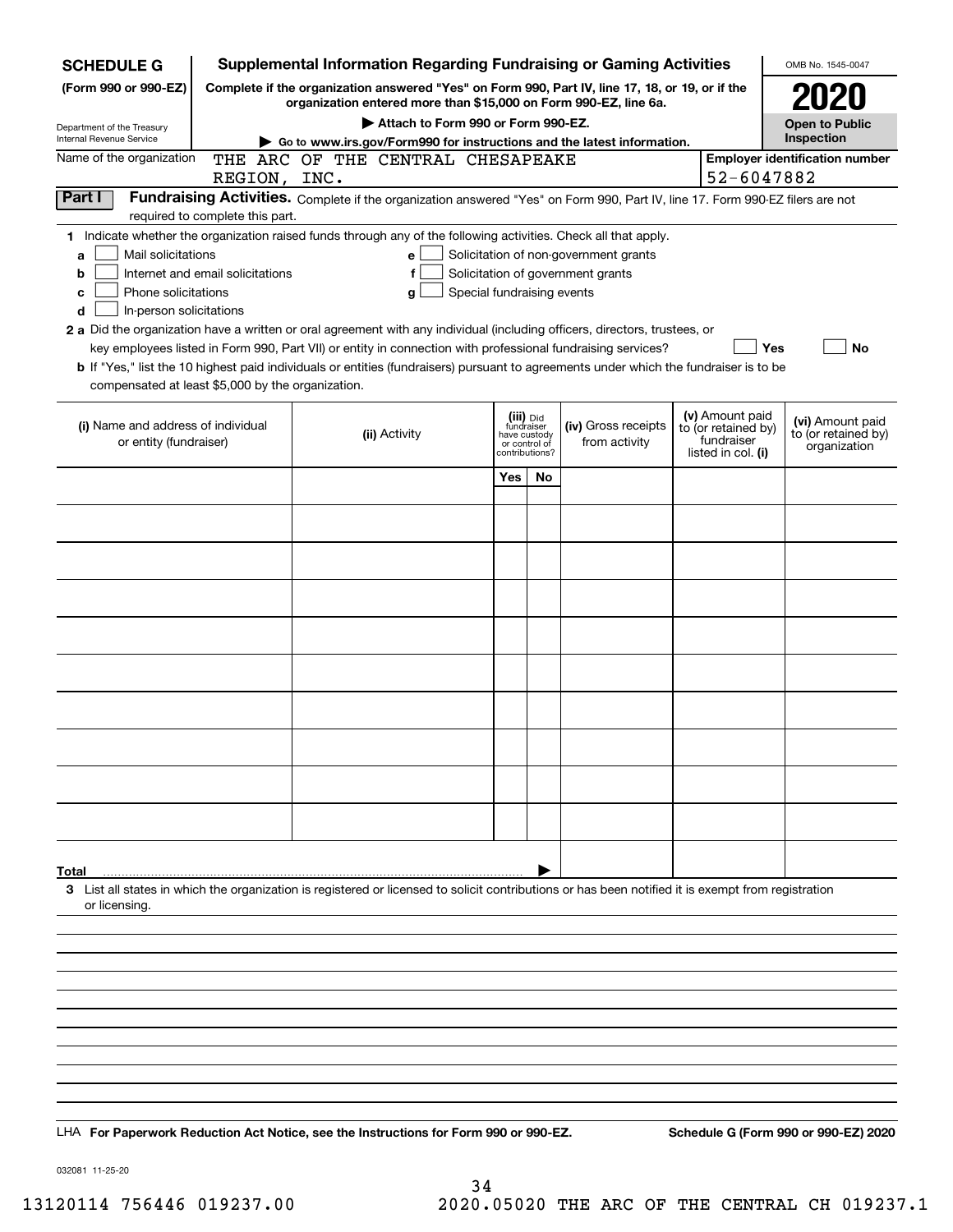|                 |         | Schedule G (Form 990 or 990-EZ) 2020 REGION, INC.                                                                                                                                                                                                                                                                                                                                  |                                                       | THE ARC OF THE CENTRAL CHESAPEAKE                |                                         | $52 - 6047882$ Page 2                                 |
|-----------------|---------|------------------------------------------------------------------------------------------------------------------------------------------------------------------------------------------------------------------------------------------------------------------------------------------------------------------------------------------------------------------------------------|-------------------------------------------------------|--------------------------------------------------|-----------------------------------------|-------------------------------------------------------|
|                 | Part II | Fundraising Events. Complete if the organization answered "Yes" on Form 990, Part IV, line 18, or reported more than \$15,000<br>of fundraising event contributions and gross income on Form 990-EZ, lines 1 and 6b. List events with gross receipts greater than \$5,000.                                                                                                         |                                                       |                                                  |                                         |                                                       |
|                 |         |                                                                                                                                                                                                                                                                                                                                                                                    | (a) Event $#1$<br>GOLF -<br>SEPTEMBER<br>(event type) | $(b)$ Event #2<br>GOLF - MAY<br>(event type)     | (c) Other events<br>1<br>(total number) | (d) Total events<br>(add col. (a) through<br>col. (c) |
| Revenue         | 1.      |                                                                                                                                                                                                                                                                                                                                                                                    | 110,359.                                              | 94,171.                                          | 42,930.                                 | 247,460.                                              |
|                 |         | 2 Less: Contributions                                                                                                                                                                                                                                                                                                                                                              | 98,150.                                               | 81,900.                                          |                                         | 180,050.                                              |
|                 |         | 3 Gross income (line 1 minus line 2)                                                                                                                                                                                                                                                                                                                                               | 12,209.                                               | 12,271.                                          | 42,930.                                 | 67,410.                                               |
|                 |         |                                                                                                                                                                                                                                                                                                                                                                                    |                                                       |                                                  |                                         |                                                       |
|                 | 5       |                                                                                                                                                                                                                                                                                                                                                                                    |                                                       |                                                  |                                         |                                                       |
|                 | 6       | Rent/facility costs                                                                                                                                                                                                                                                                                                                                                                | 9,240.                                                | 17,040.                                          |                                         | 26, 280.                                              |
| Direct Expenses | 7       | Food and beverages                                                                                                                                                                                                                                                                                                                                                                 | 9,831.                                                | 3,976.                                           |                                         | 13,807.                                               |
|                 | 9       | 10 Direct expense summary. Add lines 4 through 9 in column (d)                                                                                                                                                                                                                                                                                                                     | 3,029.                                                | 2,963.                                           |                                         | 5,992.<br>46,079.                                     |
|                 |         | 11 Net income summary. Subtract line 10 from line 3, column (d)<br>Part III<br>Gaming. Complete if the organization answered "Yes" on Form 990, Part IV, line 19, or reported more than                                                                                                                                                                                            |                                                       |                                                  |                                         | 21,331.                                               |
| Revenue         |         | \$15,000 on Form 990-EZ, line 6a.                                                                                                                                                                                                                                                                                                                                                  | (a) Bingo                                             | (b) Pull tabs/instant<br>bingo/progressive bingo | (c) Other gaming                        | (d) Total gaming (add<br>col. (a) through col. (c))   |
|                 |         |                                                                                                                                                                                                                                                                                                                                                                                    |                                                       |                                                  |                                         |                                                       |
|                 |         |                                                                                                                                                                                                                                                                                                                                                                                    |                                                       |                                                  |                                         |                                                       |
| Direct Expenses | 3       |                                                                                                                                                                                                                                                                                                                                                                                    |                                                       |                                                  |                                         |                                                       |
|                 | 4       |                                                                                                                                                                                                                                                                                                                                                                                    |                                                       |                                                  |                                         |                                                       |
|                 |         |                                                                                                                                                                                                                                                                                                                                                                                    | Yes<br>%                                              | Yes<br>%                                         | Yes<br>%                                |                                                       |
|                 |         | 6 Volunteer labor<br>$\mathcal{L} = \{1, 2, \ldots, 2, \ldots, 2, \ldots, 2, \ldots, 2, \ldots, 2, \ldots, 2, \ldots, 2, \ldots, 2, \ldots, 2, \ldots, 2, \ldots, 2, \ldots, 2, \ldots, 2, \ldots, 2, \ldots, 2, \ldots, 2, \ldots, 2, \ldots, 2, \ldots, 2, \ldots, 2, \ldots, 2, \ldots, 2, \ldots, 2, \ldots, 2, \ldots, 2, \ldots, 2, \ldots, 2, \ldots, 2, \ldots, 2, \ldots$ | No                                                    | No                                               | No                                      |                                                       |
|                 | 7       | Direct expense summary. Add lines 2 through 5 in column (d)                                                                                                                                                                                                                                                                                                                        |                                                       |                                                  | ▶                                       |                                                       |
|                 | 8       |                                                                                                                                                                                                                                                                                                                                                                                    |                                                       |                                                  |                                         |                                                       |
| 9               |         | Enter the state(s) in which the organization conducts gaming activities:                                                                                                                                                                                                                                                                                                           |                                                       |                                                  |                                         | Yes<br><b>No</b>                                      |
|                 |         |                                                                                                                                                                                                                                                                                                                                                                                    |                                                       |                                                  |                                         |                                                       |
|                 |         |                                                                                                                                                                                                                                                                                                                                                                                    |                                                       |                                                  |                                         | Yes<br><b>No</b>                                      |

**Schedule G (Form 990 or 990-EZ) 2020**

032082 11-25-20

35 13120114 756446 019237.00 2020.05020 THE ARC OF THE CENTRAL CH 019237.1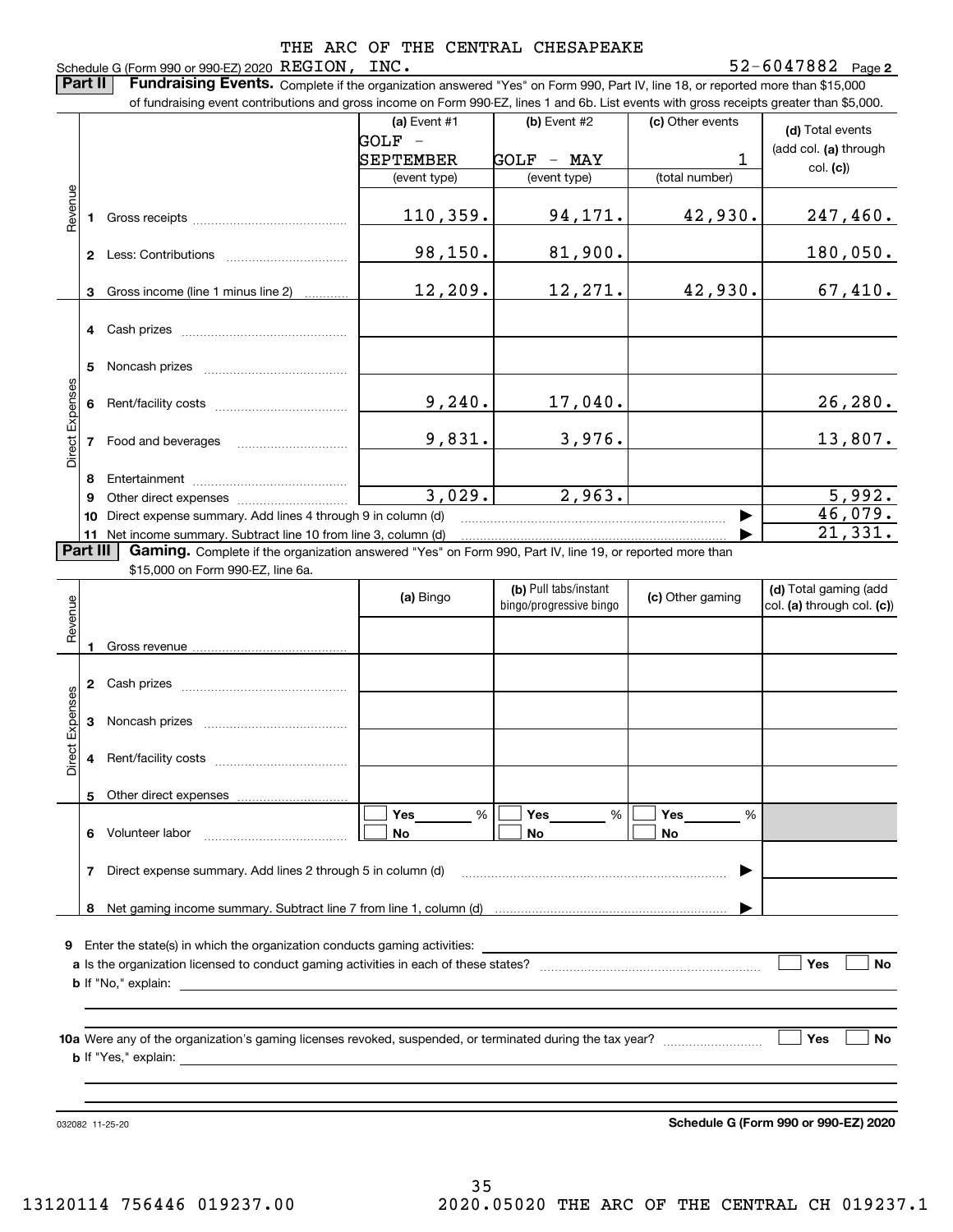|    | THE ARC OF THE CENTRAL CHESAPEAKE                                                                                                                                                                                                                            |                       |    |
|----|--------------------------------------------------------------------------------------------------------------------------------------------------------------------------------------------------------------------------------------------------------------|-----------------------|----|
|    | Schedule G (Form 990 or 990-EZ) 2020 REGION, INC.                                                                                                                                                                                                            | $52 - 6047882$ Page 3 |    |
|    |                                                                                                                                                                                                                                                              | Yes                   | No |
|    | 12 Is the organization a grantor, beneficiary or trustee of a trust, or a member of a partnership or other entity formed                                                                                                                                     |                       |    |
|    | 13 Indicate the percentage of gaming activity conducted in:                                                                                                                                                                                                  | Yes                   | No |
|    |                                                                                                                                                                                                                                                              | <b>13a</b>            | %  |
|    | <b>b</b> An outside facility <i>www.communicality www.communicality.communicality www.communicality www.communicality.com</i>                                                                                                                                | 13 <sub>b</sub>       | %  |
|    | 14 Enter the name and address of the person who prepares the organization's gaming/special events books and records:                                                                                                                                         |                       |    |
|    | Name $\triangleright$ $\underbrace{\phantom{aaaaa}}$                                                                                                                                                                                                         |                       |    |
|    | 15a Does the organization have a contract with a third party from whom the organization receives gaming revenue?                                                                                                                                             | Yes                   | No |
|    | of gaming revenue retained by the third party $\triangleright$ \$<br>c If "Yes," enter name and address of the third party:                                                                                                                                  |                       |    |
|    |                                                                                                                                                                                                                                                              |                       |    |
| 16 | Gaming manager information:                                                                                                                                                                                                                                  |                       |    |
|    | Name $\blacktriangleright$ $\lrcorner$                                                                                                                                                                                                                       |                       |    |
|    | Gaming manager compensation > \$                                                                                                                                                                                                                             |                       |    |
|    |                                                                                                                                                                                                                                                              |                       |    |
|    |                                                                                                                                                                                                                                                              |                       |    |
|    | Director/officer<br>Employee<br>Independent contractor                                                                                                                                                                                                       |                       |    |
|    | <b>17</b> Mandatory distributions:                                                                                                                                                                                                                           |                       |    |
|    | a Is the organization required under state law to make charitable distributions from the gaming proceeds to<br>retain the state gaming license?                                                                                                              | Yes                   | No |
|    | <b>b</b> Enter the amount of distributions required under state law to be distributed to other exempt organizations or spent in the<br>organization's own exempt activities during the tax year $\triangleright$ \$                                          |                       |    |
|    | <b>Part IV</b><br>Supplemental Information. Provide the explanations required by Part I, line 2b, columns (iii) and (v); and Part III, lines 9, 9b, 10b,<br>15b, 15c, 16, and 17b, as applicable. Also provide any additional information. See instructions. |                       |    |
|    |                                                                                                                                                                                                                                                              |                       |    |
|    |                                                                                                                                                                                                                                                              |                       |    |
|    |                                                                                                                                                                                                                                                              |                       |    |
|    |                                                                                                                                                                                                                                                              |                       |    |
|    |                                                                                                                                                                                                                                                              |                       |    |
|    |                                                                                                                                                                                                                                                              |                       |    |
|    |                                                                                                                                                                                                                                                              |                       |    |
|    |                                                                                                                                                                                                                                                              |                       |    |
|    |                                                                                                                                                                                                                                                              |                       |    |
|    | Schedule G (Form 990 or 990-EZ) 2020<br>032083 11-25-20                                                                                                                                                                                                      |                       |    |
|    | 36                                                                                                                                                                                                                                                           |                       |    |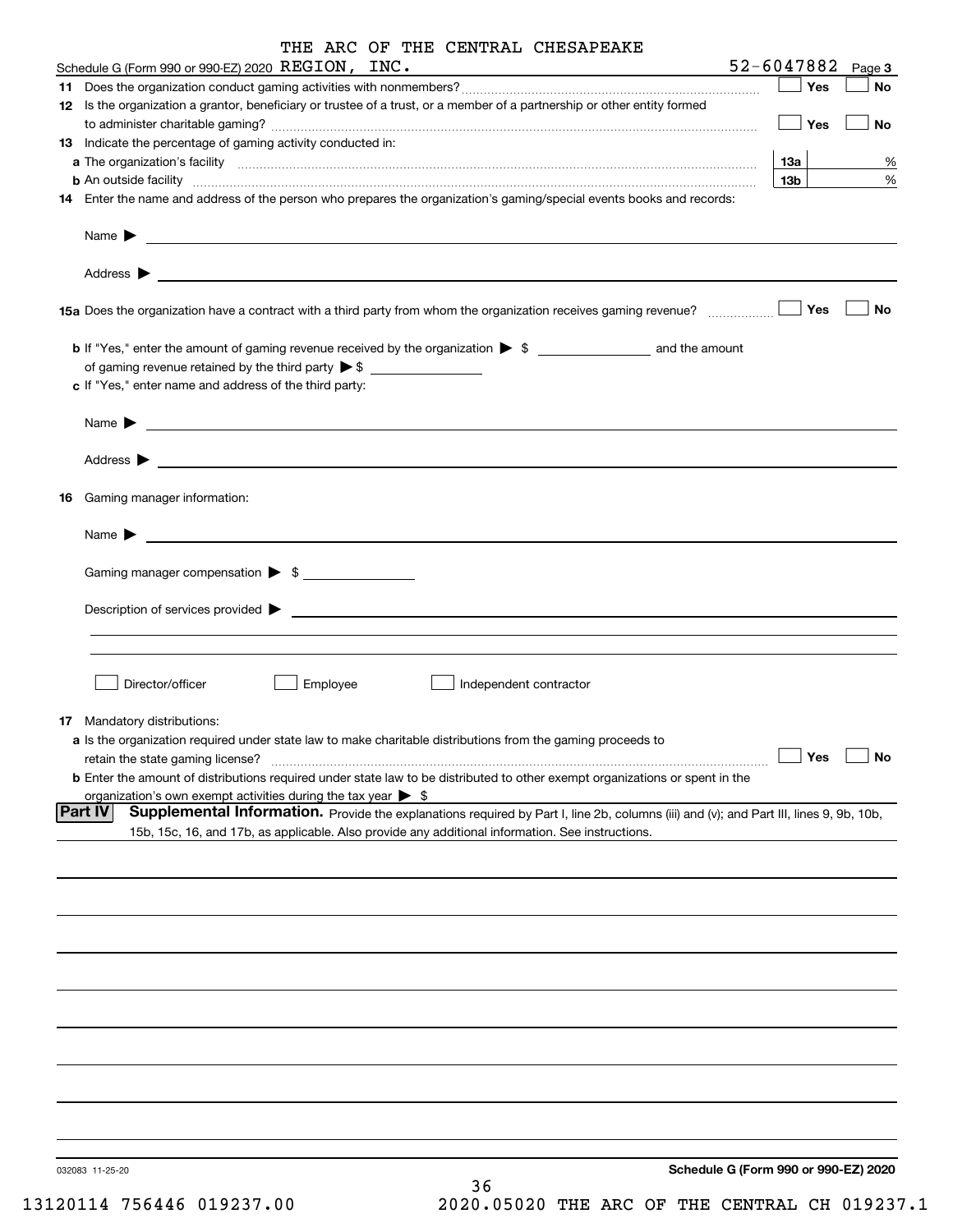|  |         |                    |  | THE ARC OF THE CENTRAL CHESAPEAKE |                       |  |
|--|---------|--------------------|--|-----------------------------------|-----------------------|--|
|  | REGION, | $\mathsf{C}$ ind . |  |                                   | $52 - 6047882$ Page 4 |  |
|  |         |                    |  |                                   |                       |  |

|                                                                                              |  | 52-6047882 Page 4               |  |
|----------------------------------------------------------------------------------------------|--|---------------------------------|--|
| Schedule G (Form 990 or 990-EZ) REGION, INC.<br>Part IV Supplemental Information (continued) |  |                                 |  |
|                                                                                              |  |                                 |  |
|                                                                                              |  |                                 |  |
|                                                                                              |  |                                 |  |
|                                                                                              |  |                                 |  |
|                                                                                              |  |                                 |  |
|                                                                                              |  |                                 |  |
|                                                                                              |  |                                 |  |
|                                                                                              |  |                                 |  |
|                                                                                              |  |                                 |  |
|                                                                                              |  |                                 |  |
|                                                                                              |  |                                 |  |
|                                                                                              |  |                                 |  |
|                                                                                              |  |                                 |  |
|                                                                                              |  |                                 |  |
|                                                                                              |  |                                 |  |
|                                                                                              |  |                                 |  |
|                                                                                              |  |                                 |  |
|                                                                                              |  |                                 |  |
|                                                                                              |  |                                 |  |
|                                                                                              |  |                                 |  |
|                                                                                              |  |                                 |  |
|                                                                                              |  |                                 |  |
|                                                                                              |  |                                 |  |
|                                                                                              |  |                                 |  |
|                                                                                              |  |                                 |  |
|                                                                                              |  |                                 |  |
|                                                                                              |  |                                 |  |
|                                                                                              |  |                                 |  |
|                                                                                              |  |                                 |  |
|                                                                                              |  |                                 |  |
|                                                                                              |  |                                 |  |
|                                                                                              |  |                                 |  |
|                                                                                              |  |                                 |  |
|                                                                                              |  |                                 |  |
|                                                                                              |  |                                 |  |
|                                                                                              |  |                                 |  |
|                                                                                              |  |                                 |  |
|                                                                                              |  |                                 |  |
|                                                                                              |  |                                 |  |
|                                                                                              |  |                                 |  |
|                                                                                              |  |                                 |  |
|                                                                                              |  |                                 |  |
|                                                                                              |  |                                 |  |
|                                                                                              |  |                                 |  |
|                                                                                              |  |                                 |  |
|                                                                                              |  |                                 |  |
|                                                                                              |  |                                 |  |
|                                                                                              |  |                                 |  |
|                                                                                              |  |                                 |  |
|                                                                                              |  |                                 |  |
|                                                                                              |  |                                 |  |
|                                                                                              |  |                                 |  |
|                                                                                              |  |                                 |  |
|                                                                                              |  |                                 |  |
|                                                                                              |  |                                 |  |
|                                                                                              |  |                                 |  |
|                                                                                              |  |                                 |  |
|                                                                                              |  |                                 |  |
|                                                                                              |  | Schedule G (Form 990 or 990-EZ) |  |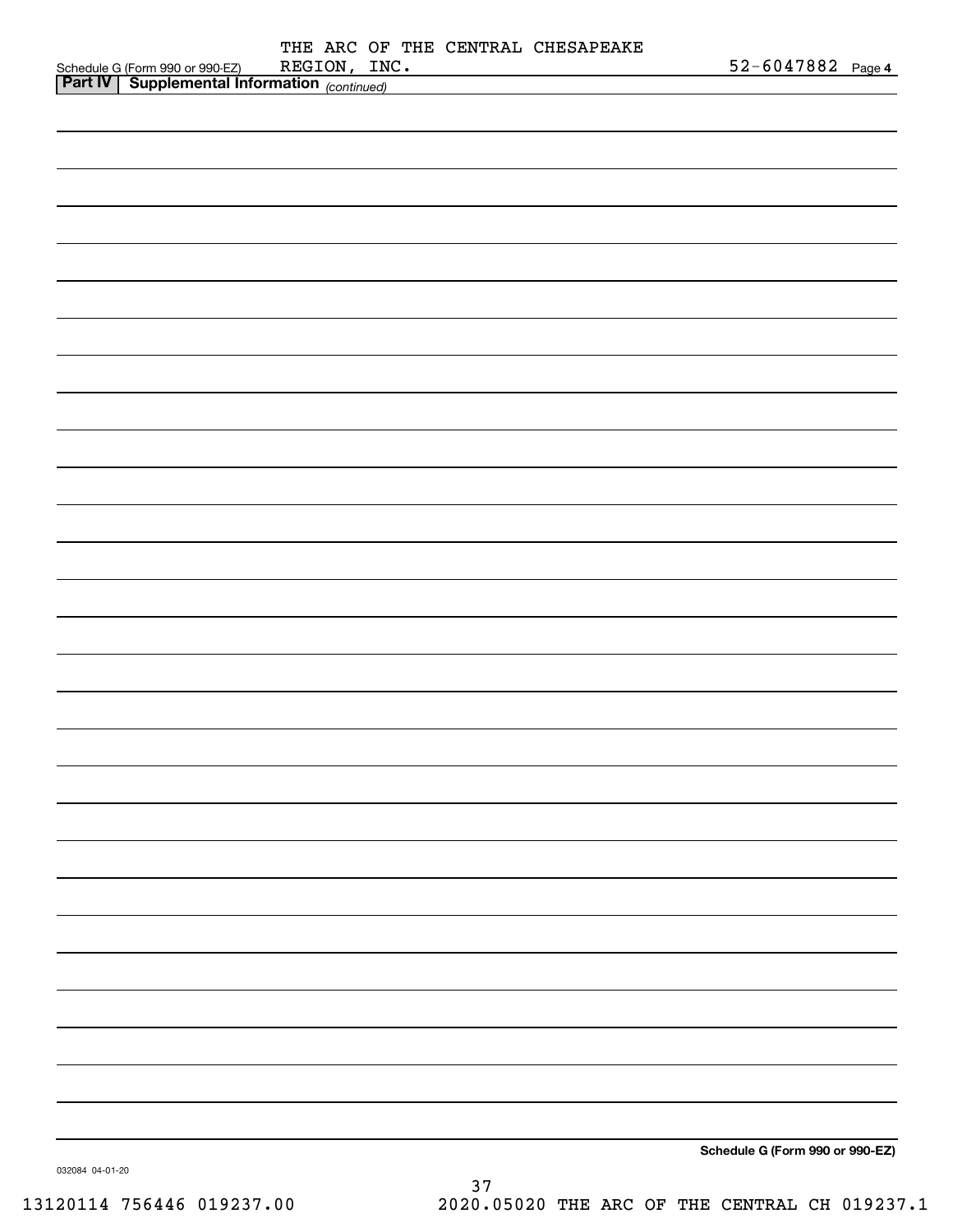| <b>Grants and Other Assistance to Organizations,</b><br>(Form 990)<br>Governments, and Individuals in the United States<br>2020<br>Complete if the organization answered "Yes" on Form 990, Part IV, line 21 or 22.<br>Attach to Form 990.<br><b>Open to Public</b><br>Department of the Treasury<br>Internal Revenue Service<br>Inspection<br>Go to www.irs.gov/Form990 for the latest information.<br>THE ARC OF THE CENTRAL CHESAPEAKE<br><b>Employer identification number</b><br>Name of the organization<br>52-6047882 |             |  |  |  |  |  |  |  |  |
|------------------------------------------------------------------------------------------------------------------------------------------------------------------------------------------------------------------------------------------------------------------------------------------------------------------------------------------------------------------------------------------------------------------------------------------------------------------------------------------------------------------------------|-------------|--|--|--|--|--|--|--|--|
|                                                                                                                                                                                                                                                                                                                                                                                                                                                                                                                              |             |  |  |  |  |  |  |  |  |
|                                                                                                                                                                                                                                                                                                                                                                                                                                                                                                                              |             |  |  |  |  |  |  |  |  |
| REGION, INC.                                                                                                                                                                                                                                                                                                                                                                                                                                                                                                                 |             |  |  |  |  |  |  |  |  |
| Part I<br><b>General Information on Grants and Assistance</b>                                                                                                                                                                                                                                                                                                                                                                                                                                                                |             |  |  |  |  |  |  |  |  |
| Does the organization maintain records to substantiate the amount of the grants or assistance, the grantees' eligibility for the grants or assistance, and the selection<br>1.<br>$\boxed{\text{X}}$ Yes<br>Describe in Part IV the organization's procedures for monitoring the use of grant funds in the United States.<br>$\mathbf{2}$                                                                                                                                                                                    | $\sqcup$ No |  |  |  |  |  |  |  |  |
| Part II<br>Grants and Other Assistance to Domestic Organizations and Domestic Governments. Complete if the organization answered "Yes" on Form 990, Part IV, line 21, for any                                                                                                                                                                                                                                                                                                                                                |             |  |  |  |  |  |  |  |  |
| recipient that received more than \$5,000. Part II can be duplicated if additional space is needed.<br>(f) Method of<br>1 (a) Name and address of organization<br>(c) IRC section<br>(d) Amount of<br>(e) Amount of<br>$(b)$ EIN<br>(g) Description of<br>(h) Purpose of grant<br>valuation (book,<br>or government<br>(if applicable)<br>cash grant<br>noncash assistance<br>or assistance<br>non-cash<br>FMV, appraisal,<br>assistance<br>other)                                                                           |             |  |  |  |  |  |  |  |  |
|                                                                                                                                                                                                                                                                                                                                                                                                                                                                                                                              |             |  |  |  |  |  |  |  |  |
|                                                                                                                                                                                                                                                                                                                                                                                                                                                                                                                              |             |  |  |  |  |  |  |  |  |
|                                                                                                                                                                                                                                                                                                                                                                                                                                                                                                                              |             |  |  |  |  |  |  |  |  |
|                                                                                                                                                                                                                                                                                                                                                                                                                                                                                                                              |             |  |  |  |  |  |  |  |  |
|                                                                                                                                                                                                                                                                                                                                                                                                                                                                                                                              |             |  |  |  |  |  |  |  |  |
|                                                                                                                                                                                                                                                                                                                                                                                                                                                                                                                              |             |  |  |  |  |  |  |  |  |
| 2 Enter total number of section 501(c)(3) and government organizations listed in the line 1 table [1, 11] manumano manumano manumano manumano manumano Enter total number of section 501(c)(3) and government organizations li<br>▶<br>3                                                                                                                                                                                                                                                                                     |             |  |  |  |  |  |  |  |  |

**For Paperwork Reduction Act Notice, see the Instructions for Form 990. Schedule I (Form 990) 2020** LHA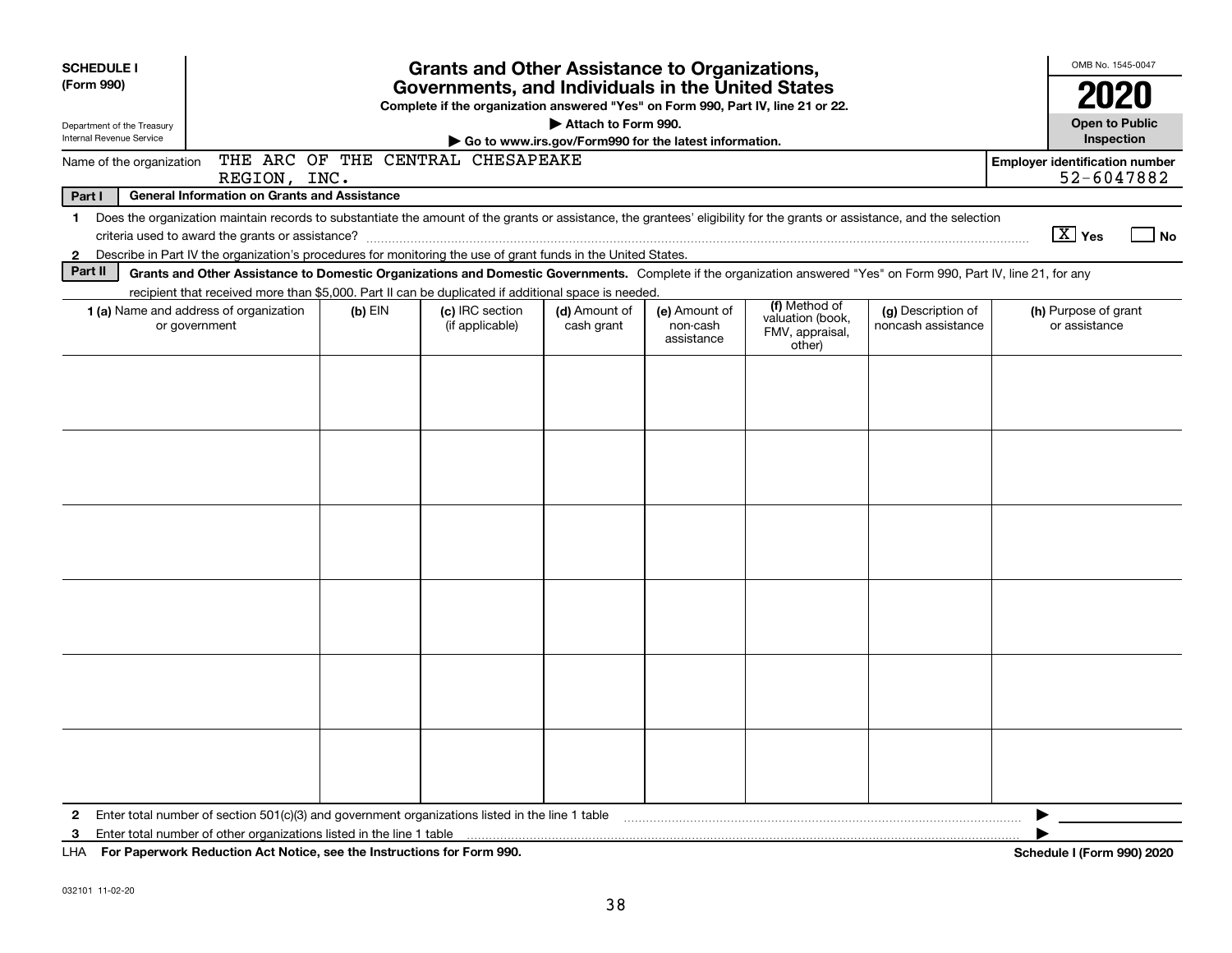| THE ARC OF THE CENTRAL CHESAPEAKE |
|-----------------------------------|
|-----------------------------------|

Schedule I (Form 990) 2020 REGION, INC.  $52-6047882$ REGION, INC.

**2**

**Part III | Grants and Other Assistance to Domestic Individuals. Complete if the organization answered "Yes" on Form 990, Part IV, line 22.** Part III can be duplicated if additional space is needed.

| (a) Type of grant or assistance                                                                                                                      | (b) Number of<br>recipients                                                | (c) Amount of<br>cash grant | (d) Amount of non-<br>cash assistance | (e) Method of valuation<br>(book, FMV, appraisal, other) | (f) Description of noncash assistance |  |  |  |  |  |
|------------------------------------------------------------------------------------------------------------------------------------------------------|----------------------------------------------------------------------------|-----------------------------|---------------------------------------|----------------------------------------------------------|---------------------------------------|--|--|--|--|--|
|                                                                                                                                                      |                                                                            |                             |                                       |                                                          |                                       |  |  |  |  |  |
| FISCAL MANAGEMENT SERVICES                                                                                                                           | 1265                                                                       | 58,840,385.                 | $\mathbf{0}$ .                        |                                                          |                                       |  |  |  |  |  |
|                                                                                                                                                      |                                                                            |                             |                                       |                                                          |                                       |  |  |  |  |  |
|                                                                                                                                                      |                                                                            |                             |                                       |                                                          |                                       |  |  |  |  |  |
|                                                                                                                                                      |                                                                            |                             |                                       |                                                          |                                       |  |  |  |  |  |
|                                                                                                                                                      |                                                                            |                             |                                       |                                                          |                                       |  |  |  |  |  |
|                                                                                                                                                      |                                                                            |                             |                                       |                                                          |                                       |  |  |  |  |  |
|                                                                                                                                                      |                                                                            |                             |                                       |                                                          |                                       |  |  |  |  |  |
|                                                                                                                                                      |                                                                            |                             |                                       |                                                          |                                       |  |  |  |  |  |
|                                                                                                                                                      |                                                                            |                             |                                       |                                                          |                                       |  |  |  |  |  |
| Supplemental Information. Provide the information required in Part I, line 2; Part III, column (b); and any other additional information.<br>Part IV |                                                                            |                             |                                       |                                                          |                                       |  |  |  |  |  |
| PART I, LINE 2:                                                                                                                                      |                                                                            |                             |                                       |                                                          |                                       |  |  |  |  |  |
| ALL FMS PARTICIPANTS HAVE AN INDIVIDUAL BUDGET. WITH ASSISTANCE FROM A                                                                               |                                                                            |                             |                                       |                                                          |                                       |  |  |  |  |  |
| FISCAL MANAGEMENT SERVICE (FMS) AND A SUPPORT BROKER, FMS PARTICIPANTS WILL                                                                          |                                                                            |                             |                                       |                                                          |                                       |  |  |  |  |  |
|                                                                                                                                                      | MANAGE THEIR BUDGET, HIRE AND SUPERVISE THEIR OWN STAFF AND MAKE DECISIONS |                             |                                       |                                                          |                                       |  |  |  |  |  |
| ABOUT HOW THEIR SERVICES ARE PROVIDED. THE FMS WILL PAY BILLS, TAKE CARE OF                                                                          |                                                                            |                             |                                       |                                                          |                                       |  |  |  |  |  |

TAX PAPERWORK, AND PROVIDE MONTHLY BUDGET STATEMENTS. THE SUPPORT BROKER

WILL BE SOMEONE THE PERSON TRUSTS TO HELP THEM NAVIGATE THE SYSTEM, HELP

THEM WITH STAFF AND ACT AS AN ADVOCATE.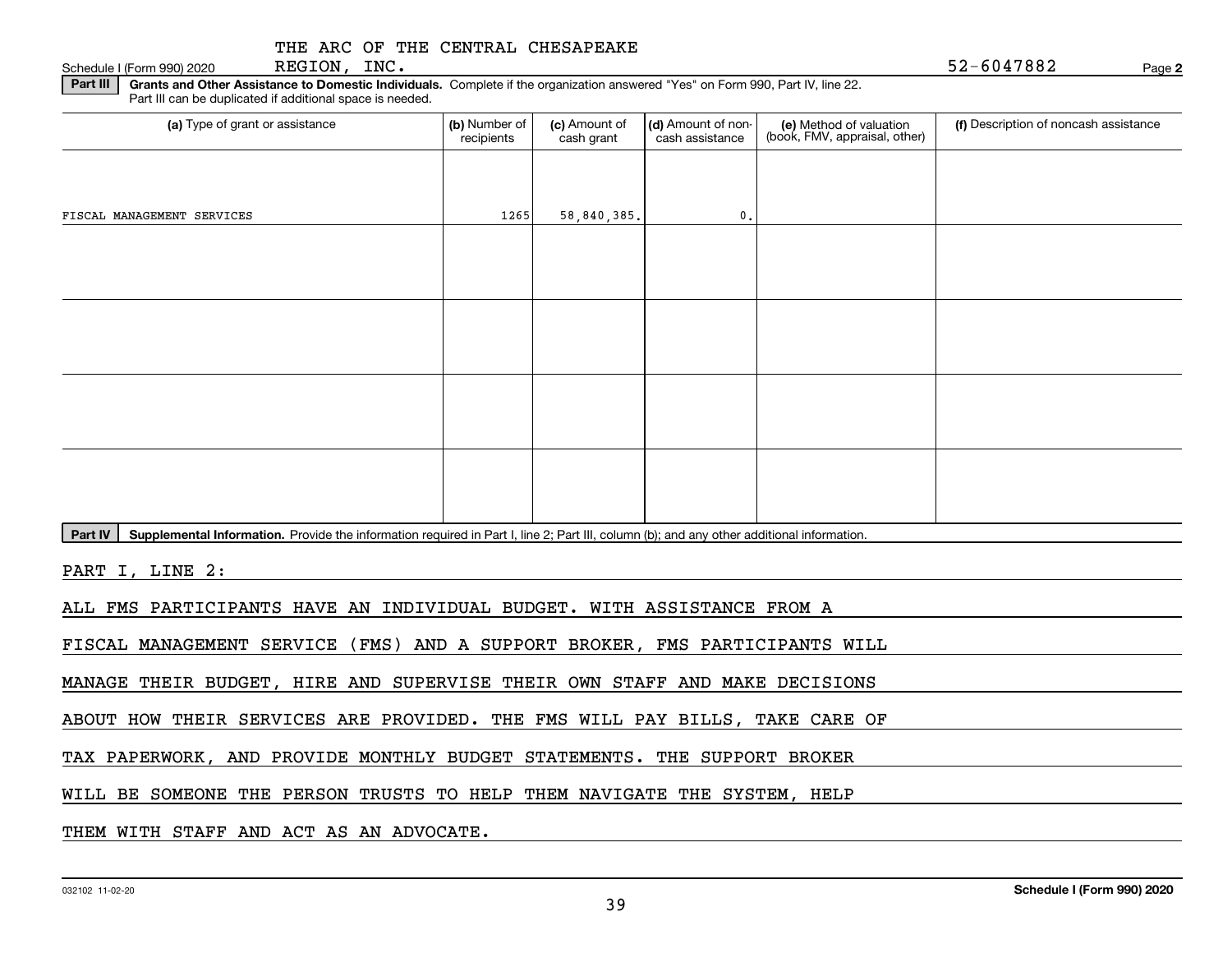|   | <b>SCHEDULE J</b>                                    | <b>Compensation Information</b>                                                                                                                                                                                                    | OMB No. 1545-0047                     |     |    |  |  |
|---|------------------------------------------------------|------------------------------------------------------------------------------------------------------------------------------------------------------------------------------------------------------------------------------------|---------------------------------------|-----|----|--|--|
|   | (Form 990)                                           | For certain Officers, Directors, Trustees, Key Employees, and Highest                                                                                                                                                              |                                       |     |    |  |  |
|   |                                                      | <b>Compensated Employees</b>                                                                                                                                                                                                       | 2020                                  |     |    |  |  |
|   | Department of the Treasury                           | Complete if the organization answered "Yes" on Form 990, Part IV, line 23.<br>Attach to Form 990.                                                                                                                                  | <b>Open to Public</b>                 |     |    |  |  |
|   | Internal Revenue Service                             | Go to www.irs.gov/Form990 for instructions and the latest information.                                                                                                                                                             | Inspection                            |     |    |  |  |
|   | Name of the organization                             | THE ARC OF THE CENTRAL CHESAPEAKE                                                                                                                                                                                                  | <b>Employer identification number</b> |     |    |  |  |
|   |                                                      | REGION, INC.                                                                                                                                                                                                                       | 52-6047882                            |     |    |  |  |
|   | Part I                                               | <b>Questions Regarding Compensation</b>                                                                                                                                                                                            |                                       |     |    |  |  |
|   |                                                      |                                                                                                                                                                                                                                    |                                       | Yes | No |  |  |
|   |                                                      | Check the appropriate box(es) if the organization provided any of the following to or for a person listed on Form 990,                                                                                                             |                                       |     |    |  |  |
|   |                                                      | Part VII, Section A, line 1a. Complete Part III to provide any relevant information regarding these items.                                                                                                                         |                                       |     |    |  |  |
|   | First-class or charter travel                        | Housing allowance or residence for personal use                                                                                                                                                                                    |                                       |     |    |  |  |
|   | Travel for companions                                | Payments for business use of personal residence                                                                                                                                                                                    |                                       |     |    |  |  |
|   |                                                      | Tax indemnification and gross-up payments<br>Health or social club dues or initiation fees                                                                                                                                         |                                       |     |    |  |  |
|   |                                                      | Discretionary spending account<br>Personal services (such as maid, chauffeur, chef)                                                                                                                                                |                                       |     |    |  |  |
|   |                                                      |                                                                                                                                                                                                                                    |                                       |     |    |  |  |
|   |                                                      | <b>b</b> If any of the boxes on line 1a are checked, did the organization follow a written policy regarding payment or<br>reimbursement or provision of all of the expenses described above? If "No," complete Part III to explain | 1b                                    |     |    |  |  |
|   |                                                      |                                                                                                                                                                                                                                    |                                       |     |    |  |  |
| 2 |                                                      | Did the organization require substantiation prior to reimbursing or allowing expenses incurred by all directors,                                                                                                                   | $\mathbf{2}$                          |     |    |  |  |
|   |                                                      |                                                                                                                                                                                                                                    |                                       |     |    |  |  |
| з |                                                      | Indicate which, if any, of the following the organization used to establish the compensation of the organization's                                                                                                                 |                                       |     |    |  |  |
|   |                                                      | CEO/Executive Director. Check all that apply. Do not check any boxes for methods used by a related organization to                                                                                                                 |                                       |     |    |  |  |
|   |                                                      | establish compensation of the CEO/Executive Director, but explain in Part III.                                                                                                                                                     |                                       |     |    |  |  |
|   | Compensation committee                               | $\underline{X}$ Written employment contract                                                                                                                                                                                        |                                       |     |    |  |  |
|   |                                                      | Independent compensation consultant<br>Compensation survey or study                                                                                                                                                                |                                       |     |    |  |  |
|   | $\boxed{\textbf{X}}$ Form 990 of other organizations | $\boxed{\textbf{X}}$ Approval by the board or compensation committee                                                                                                                                                               |                                       |     |    |  |  |
|   |                                                      |                                                                                                                                                                                                                                    |                                       |     |    |  |  |
| 4 |                                                      | During the year, did any person listed on Form 990, Part VII, Section A, line 1a, with respect to the filing                                                                                                                       |                                       |     |    |  |  |
|   | organization or a related organization:              |                                                                                                                                                                                                                                    |                                       |     |    |  |  |
| а |                                                      | Receive a severance payment or change-of-control payment?                                                                                                                                                                          | 4a                                    |     | х  |  |  |
| b |                                                      | Participate in or receive payment from a supplemental nonqualified retirement plan?                                                                                                                                                | 4b                                    |     | X  |  |  |
| с |                                                      | Participate in or receive payment from an equity-based compensation arrangement?                                                                                                                                                   | 4c                                    |     | X  |  |  |
|   |                                                      | If "Yes" to any of lines 4a-c, list the persons and provide the applicable amounts for each item in Part III.                                                                                                                      |                                       |     |    |  |  |
|   |                                                      |                                                                                                                                                                                                                                    |                                       |     |    |  |  |
|   |                                                      | Only section 501(c)(3), 501(c)(4), and 501(c)(29) organizations must complete lines 5-9.                                                                                                                                           |                                       |     |    |  |  |
| 5 |                                                      | For persons listed on Form 990, Part VII, Section A, line 1a, did the organization pay or accrue any compensation                                                                                                                  |                                       |     |    |  |  |
|   | contingent on the revenues of:                       |                                                                                                                                                                                                                                    |                                       |     |    |  |  |
| a |                                                      |                                                                                                                                                                                                                                    | 5a                                    |     | x  |  |  |
|   |                                                      |                                                                                                                                                                                                                                    | 5b                                    |     | Χ  |  |  |
|   |                                                      | If "Yes" on line 5a or 5b, describe in Part III.                                                                                                                                                                                   |                                       |     |    |  |  |
|   |                                                      | 6 For persons listed on Form 990, Part VII, Section A, line 1a, did the organization pay or accrue any compensation                                                                                                                |                                       |     |    |  |  |
|   | contingent on the net earnings of:                   |                                                                                                                                                                                                                                    |                                       |     |    |  |  |
| a |                                                      |                                                                                                                                                                                                                                    | 6a                                    |     | x  |  |  |
|   |                                                      |                                                                                                                                                                                                                                    | 6b                                    |     | Χ  |  |  |
|   |                                                      | If "Yes" on line 6a or 6b, describe in Part III.                                                                                                                                                                                   |                                       |     |    |  |  |
|   |                                                      | 7 For persons listed on Form 990, Part VII, Section A, line 1a, did the organization provide any nonfixed payments                                                                                                                 |                                       |     |    |  |  |
|   |                                                      |                                                                                                                                                                                                                                    | 7                                     |     | х  |  |  |
| 8 |                                                      | Were any amounts reported on Form 990, Part VII, paid or accrued pursuant to a contract that was subject to the                                                                                                                    |                                       |     |    |  |  |
|   |                                                      | initial contract exception described in Regulations section 53.4958-4(a)(3)? If "Yes," describe in Part III                                                                                                                        | 8                                     |     | х  |  |  |
| 9 |                                                      | If "Yes" on line 8, did the organization also follow the rebuttable presumption procedure described in                                                                                                                             |                                       |     |    |  |  |
|   |                                                      |                                                                                                                                                                                                                                    | 9                                     |     |    |  |  |
|   |                                                      | LHA For Paperwork Reduction Act Notice, see the Instructions for Form 990.                                                                                                                                                         | Schedule J (Form 990) 2020            |     |    |  |  |

032111 12-07-20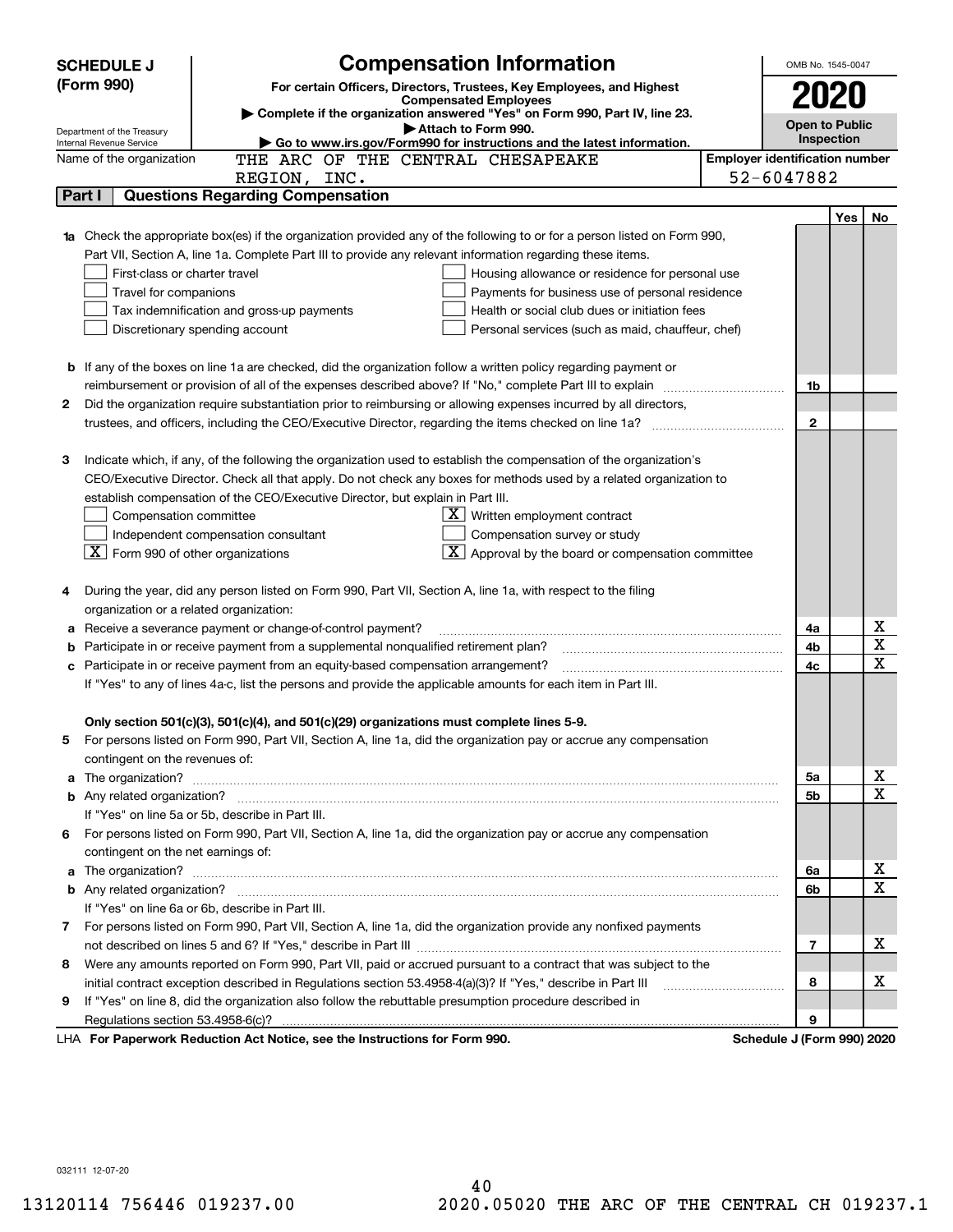REGION, INC.

52-6047882

**2**

**Part II Officers, Directors, Trustees, Key Employees, and Highest Compensated Employees.**  Schedule J (Form 990) 2020 Page Use duplicate copies if additional space is needed.

For each individual whose compensation must be reported on Schedule J, report compensation from the organization on row (i) and from related organizations, described in the instructions, on row (ii). Do not list any individuals that aren't listed on Form 990, Part VII.

**Note:**  The sum of columns (B)(i)-(iii) for each listed individual must equal the total amount of Form 990, Part VII, Section A, line 1a, applicable column (D) and (E) amounts for that individual.

| (A) Name and Title      |                           |                          | (B) Breakdown of W-2 and/or 1099-MISC compensation |                                           | (C) Retirement and<br>other deferred | (D) Nontaxable<br>benefits | (E) Total of columns<br>$(B)(i)-(D)$ | (F) Compensation<br>in column (B)         |
|-------------------------|---------------------------|--------------------------|----------------------------------------------------|-------------------------------------------|--------------------------------------|----------------------------|--------------------------------------|-------------------------------------------|
|                         |                           | (i) Base<br>compensation | (ii) Bonus &<br>incentive<br>compensation          | (iii) Other<br>reportable<br>compensation | compensation                         |                            |                                      | reported as deferred<br>on prior Form 990 |
| JONATHON RONDEAU<br>(1) | (i)                       | 191,926.                 | $\overline{0}$ .                                   | $\overline{\mathbf{0}}$ .                 | 7,898.                               | 7,293.                     | 207, 117.                            | 0.                                        |
| PRESIDENT & CEO         | <u>(ii)</u>               | $\overline{0}$ .         | $\overline{0}$ .                                   | $\overline{0}$ .                          | $\overline{0}$ .                     | $\overline{0}$ .           | $\overline{0}$ .                     | $\overline{0}$ .                          |
|                         | (i)                       |                          |                                                    |                                           |                                      |                            |                                      |                                           |
|                         | <u>(ii)</u>               |                          |                                                    |                                           |                                      |                            |                                      |                                           |
|                         | (i)                       |                          |                                                    |                                           |                                      |                            |                                      |                                           |
|                         | <u>(ii)</u>               |                          |                                                    |                                           |                                      |                            |                                      |                                           |
|                         | $(\sf{i})$                |                          |                                                    |                                           |                                      |                            |                                      |                                           |
|                         | <u>(ii)</u>               |                          |                                                    |                                           |                                      |                            |                                      |                                           |
|                         | $(\sf{i})$                |                          |                                                    |                                           |                                      |                            |                                      |                                           |
|                         | <u>(ii)</u>               |                          |                                                    |                                           |                                      |                            |                                      |                                           |
|                         | $(\sf{i})$                |                          |                                                    |                                           |                                      |                            |                                      |                                           |
|                         | <u>(ii)</u>               |                          |                                                    |                                           |                                      |                            |                                      |                                           |
|                         | $(\sf{i})$                |                          |                                                    |                                           |                                      |                            |                                      |                                           |
|                         | <u>(ii)</u>               |                          |                                                    |                                           |                                      |                            |                                      |                                           |
|                         | $(\sf{i})$<br><u>(ii)</u> |                          |                                                    |                                           |                                      |                            |                                      |                                           |
|                         | (i)                       |                          |                                                    |                                           |                                      |                            |                                      |                                           |
|                         | <u>(ii)</u>               |                          |                                                    |                                           |                                      |                            |                                      |                                           |
|                         | (i)                       |                          |                                                    |                                           |                                      |                            |                                      |                                           |
|                         | <u>(ii)</u>               |                          |                                                    |                                           |                                      |                            |                                      |                                           |
|                         | (i)                       |                          |                                                    |                                           |                                      |                            |                                      |                                           |
|                         | <u>(ii)</u>               |                          |                                                    |                                           |                                      |                            |                                      |                                           |
|                         | (i)                       |                          |                                                    |                                           |                                      |                            |                                      |                                           |
|                         | <u>(ii)</u>               |                          |                                                    |                                           |                                      |                            |                                      |                                           |
|                         | (i)                       |                          |                                                    |                                           |                                      |                            |                                      |                                           |
|                         | <u>(ii)</u>               |                          |                                                    |                                           |                                      |                            |                                      |                                           |
|                         | (i)                       |                          |                                                    |                                           |                                      |                            |                                      |                                           |
|                         | <u>(ii)</u>               |                          |                                                    |                                           |                                      |                            |                                      |                                           |
|                         | (i)                       |                          |                                                    |                                           |                                      |                            |                                      |                                           |
|                         | <u>(ii)</u>               |                          |                                                    |                                           |                                      |                            |                                      |                                           |
|                         | (i)                       |                          |                                                    |                                           |                                      |                            |                                      |                                           |
|                         | (ii)                      |                          |                                                    |                                           |                                      |                            |                                      |                                           |

**Schedule J (Form 990) 2020**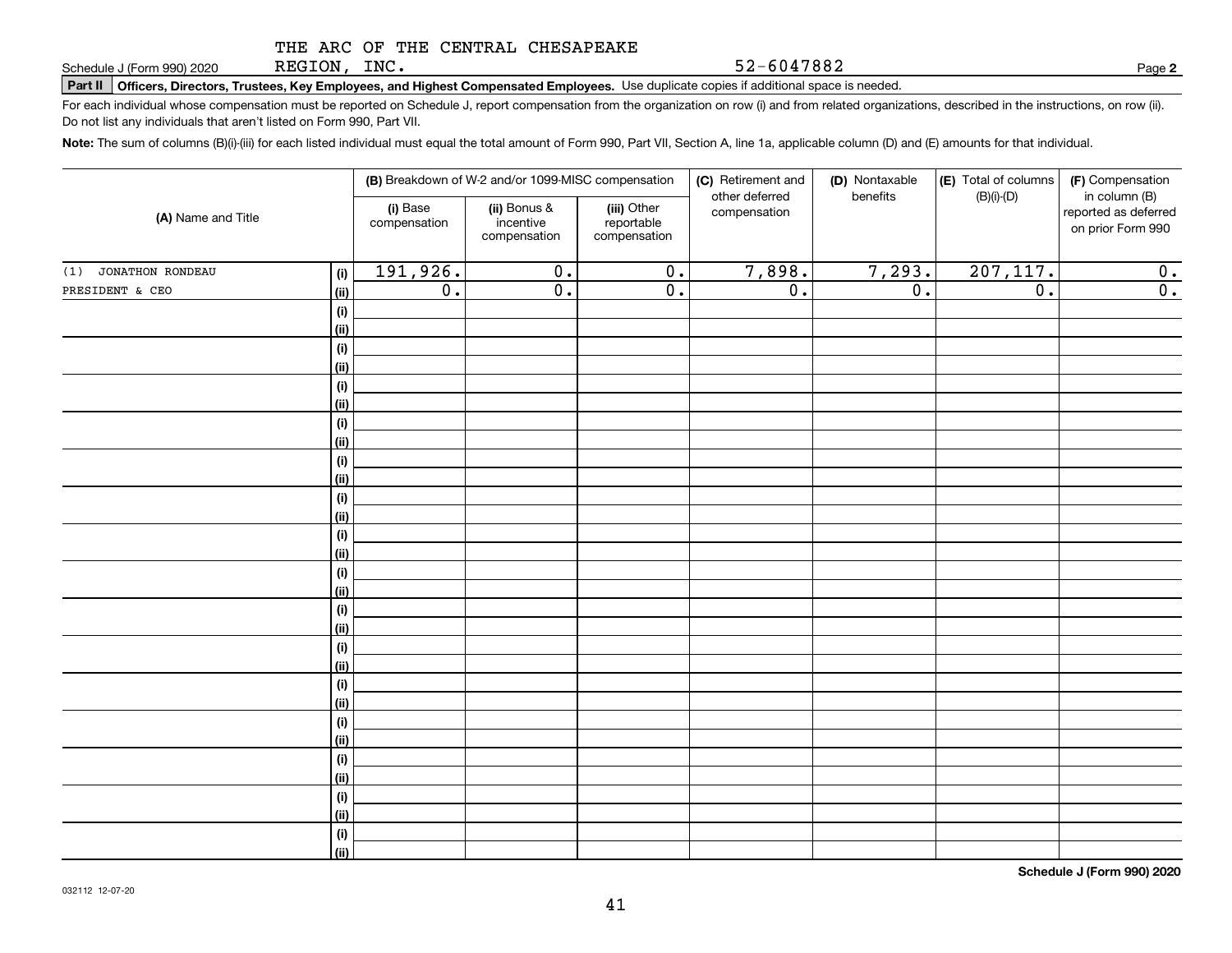# **Part III Supplemental Information**

Schedule J (Form 990) 2020 REGION, INC.<br>Part III Supplemental Information<br>Provide the information, explanation, or descriptions required for Part I, lines 1a, 1b, 3, 4a, 4b, 4c, 5a, 5b, 6a, 6b, 7, and 8, and for Part II. A

**Schedule J (Form 990) 2020**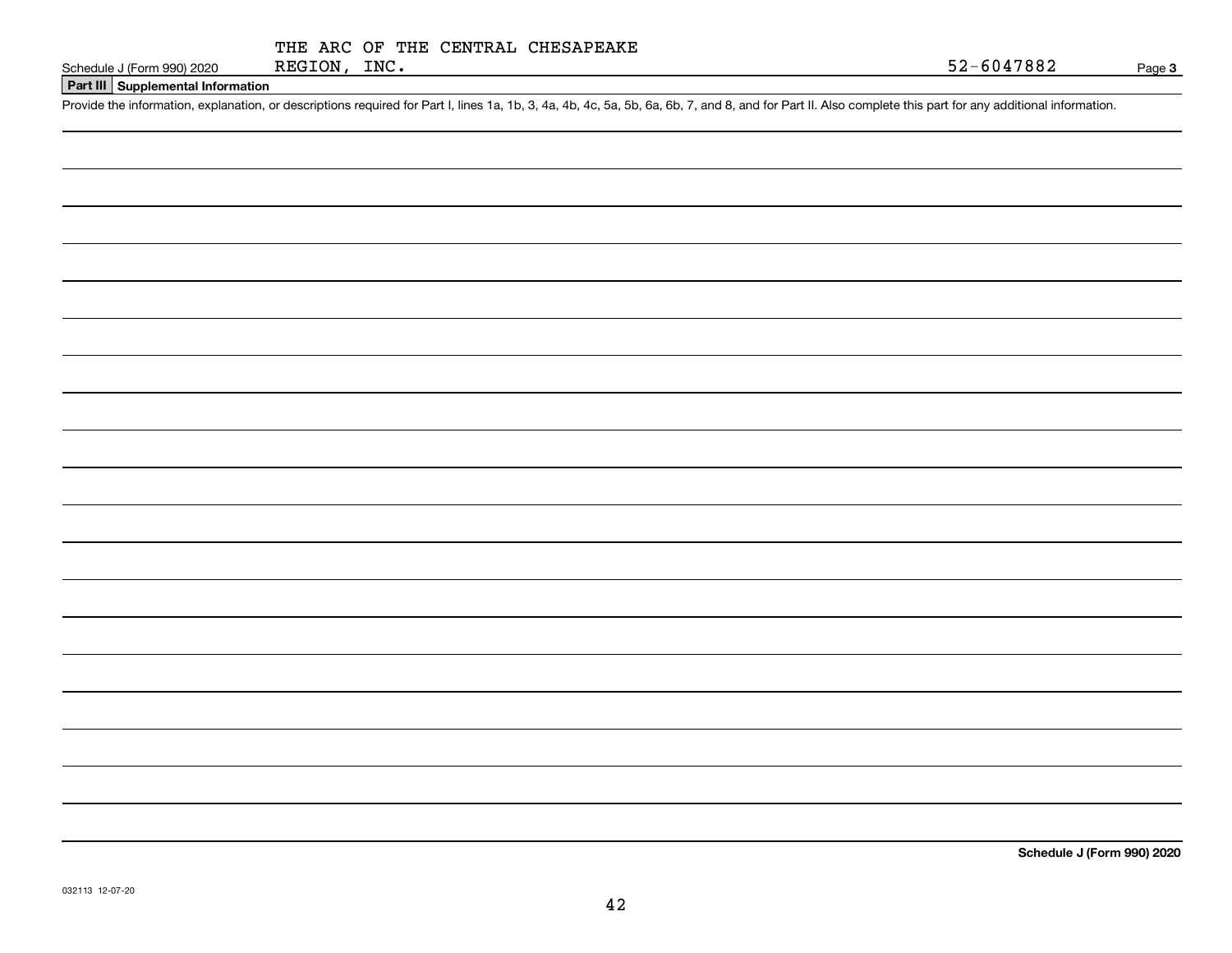**(Form 990 or 990-EZ)**

Department of the Treasury Internal Revenue Service Name of the organization

**Complete to provide information for responses to specific questions on SCHEDULE O Supplemental Information to Form 990 or 990-EZ**

**Form 990 or 990-EZ or to provide any additional information. | Attach to Form 990 or 990-EZ. | Go to www.irs.gov/Form990 for the latest information.** THE ARC OF THE CENTRAL CHESAPEAKE

OMB No. 1545-0047 **Open to Public InspectionEmployer identification number 2020**

REGION, INC. 52-6047882

FORM 990, PART I, LINE 1, DESCRIPTION OF ORGANIZATION MISSION:

FOR ALL PEOPLE WITH INTELLECTUAL AND DEVELOPMENTAL DISABILITIES.

FORM 990, PART III, LINE 4C, PROGRAM SERVICE ACCOMPLISHMENTS:

PARTICIPANTS IN EXERCISING THEIR EMPLOYER AND BUDGET AUTHORITY.

FORM 990, PART III, LINE 4D, OTHER PROGRAM SERVICES:

TO PROVIDE DAY SERVICES, EMPLOYMENT, FAMILY SUPPORT SERVICES,

INDIVIDUAL SUPPORT SERVICES AND OTHER RELATED SERVICES TO PEOPLE WITH

INTELLECTUAL AND DEVELOPMENTAL DISABILITIES.

EXPENSES \$ 1,882,106. INCLUDING GRANTS OF \$ 0. REVENUE \$ 1,810,961.

FORM 990, PART VI, SECTION B, LINE 11B:

THE 990 ARE REVIEWED BY MANAGEMENT AND THE BOARD OF DIRECTORS ARE PROVIDED

A COPY AFTER FILING.

FORM 990, PART VI, SECTION B, LINE 12C:

THE ORGANIZATION REQUIRES ALL DIRECTORS, OFFICERS AND KEY EMPLOYEES TO

REVIEW CONFLICT OF INTEREST POLICY AND SIGN ANNUAL DISCLOSURE STATEMENTS.

FORM 990, PART VI, SECTION B, LINE 15:

CEO SALARY IS DETERMINED BY THE EXECUTIVE BOARD COMMITTEE WHO PERFORMS AN

ANNUAL REVIEW AND RENEWAL CONTRACT. COMPENSATION OF OTHER OFFICERS IS

DETERMINED BY THE CEO USING SALARY SCALES.

FORM 990, PART VI, SECTION C, LINE 18:

032211 11-20-20 LHA For Paperwork Reduction Act Notice, see the Instructions for Form 990 or 990-EZ. Schedule O (Form 990 or 990-EZ) 2020 43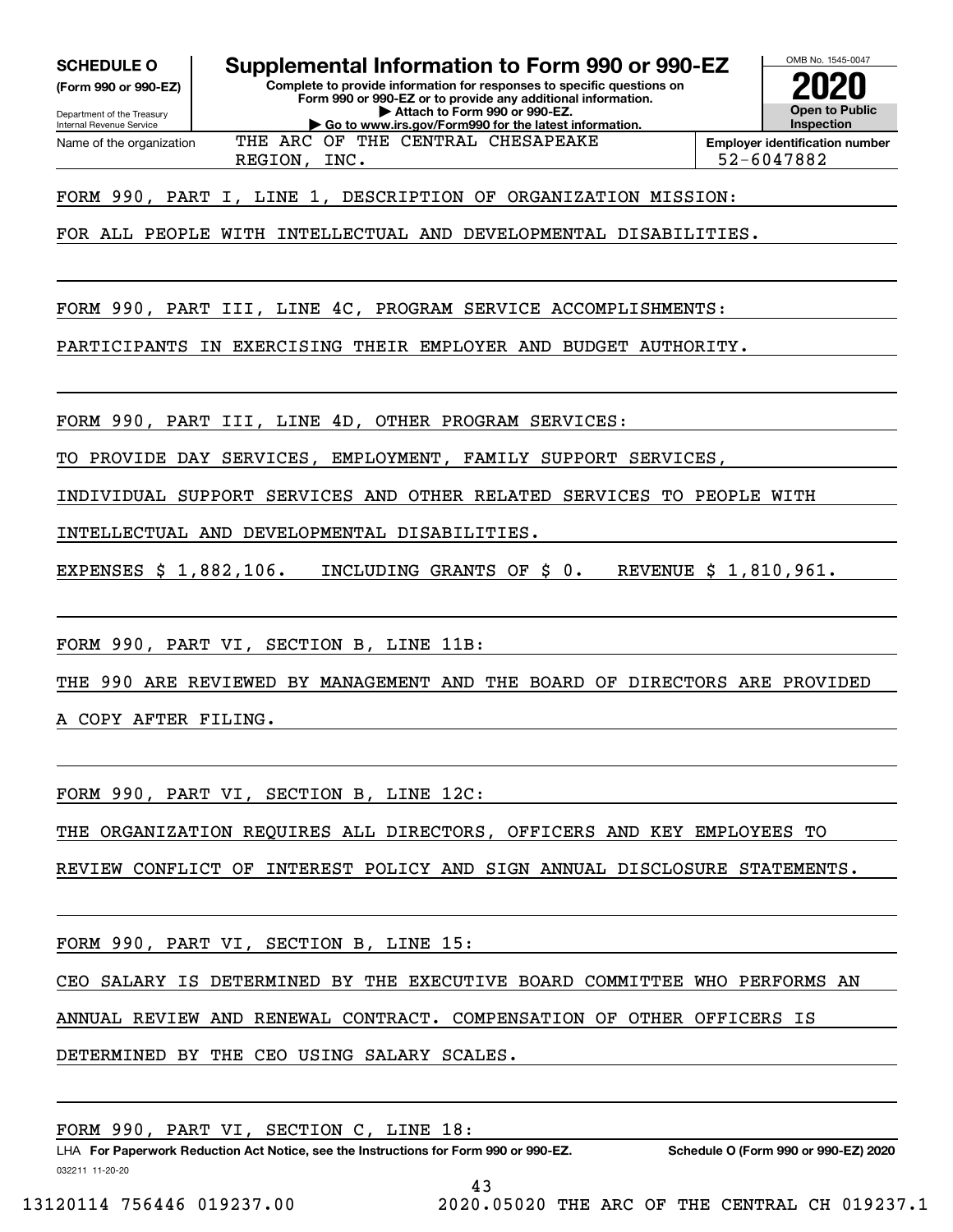| Schedule O (Form 990 or 990-EZ) 2020                                       | Page 2 |  |  |  |                                                     |                                                                           |
|----------------------------------------------------------------------------|--------|--|--|--|-----------------------------------------------------|---------------------------------------------------------------------------|
| Name of the organization THE ARC OF THE CENTRAL CHESAPEAKE<br>REGION, INC. |        |  |  |  | <b>Employer identification number</b><br>52-6047882 |                                                                           |
|                                                                            |        |  |  |  |                                                     | FORM 1023, FORM 990, GOVERNING DOCUMENTS, CONFLICT OF INTEREST POLICY AND |

FINANCIAL STATEMENTS ARE AVAILABLE UPON REQUEST. THE FINANCIAL STATEMENTS

ARE ALSO AVAILABLE ON THE ORGANIZATION'S WEBSITE.

FORM 990, PART VI, SECTION C, LINE 19:

FORM 1023, FORM 990, GOVERNING DOCUMENTS, CONFLICT OF INTEREST POLICY AND

FINANCIAL STATEMENTS ARE AVAILABLE UPON REQUEST. THE FINANCIAL STATEMENTS

ARE ALSO AVAILABLE ON THE ORGANIZATION'S WEBSITE.

FORM 990, PART XII, LINE 2C

THE BOARD OF DIRECTORS ASSUMES RESPONSIBILITY FOR THE AUDIT OF THE

FINANCIAL STATEMENTS AND SELECTION OF THE INDEPENDENT AUDITOR. THE

FINANCE COMMITTEE ASSUMES RESPONSIBILITY FOR THE OVERSIGHT OF THE

AUDIT.

**Schedule O (Form 990 or 990-EZ) 2020**

032212 11-20-20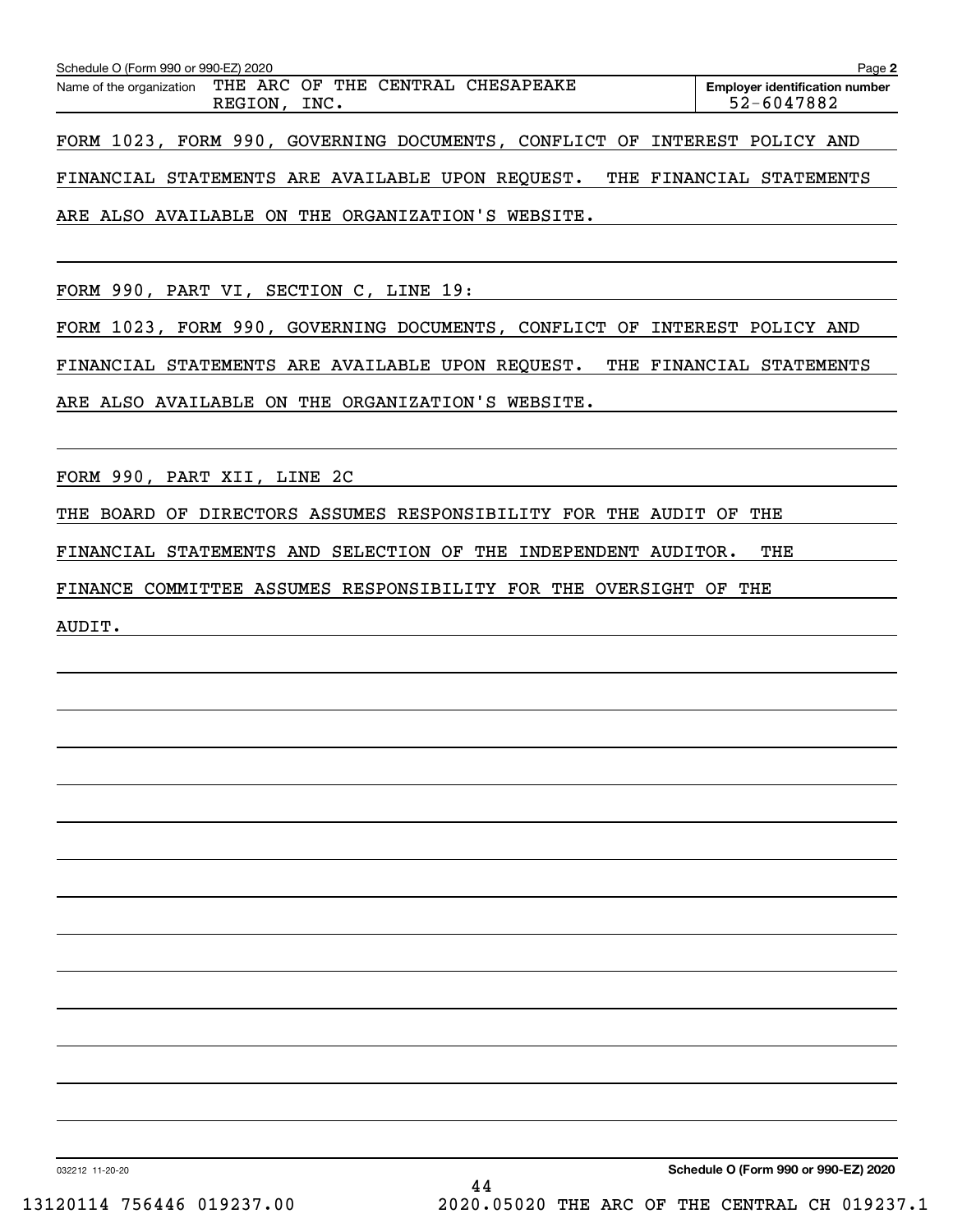| <b>SCHEDULE R</b> |  |
|-------------------|--|
|                   |  |

#### **(Form 990)**

# **Related Organizations and Unrelated Partnerships**

**Complete if the organization answered "Yes" on Form 990, Part IV, line 33, 34, 35b, 36, or 37.** |

**Attach to Form 990.**  |

| Department of the Treasury | $\blacktriangleright$ Allach to Form 330.                              |            |                                |  |  |  |  |  |
|----------------------------|------------------------------------------------------------------------|------------|--------------------------------|--|--|--|--|--|
| Internal Revenue Service   | Go to www.irs.gov/Form990 for instructions and the latest information. |            | <b>Inspection</b>              |  |  |  |  |  |
| Name of the organization   | THE CENTRAL CHESAPEAKE<br>THE<br>ARC<br>OF                             |            | Emplover identification number |  |  |  |  |  |
|                            | INC.<br><b>REGION</b>                                                  | 52-6047882 |                                |  |  |  |  |  |

**Part I Identification of Disregarded Entities.**  Complete if the organization answered "Yes" on Form 990, Part IV, line 33.

| (a)<br>Name, address, and EIN (if applicable)<br>of disregarded entity | (b)<br>Primary activity | (c)<br>Legal domicile (state or<br>foreign country) | (d)<br>Total income | (e)<br>End-of-year assets | (f)<br>Direct controlling<br>entity |
|------------------------------------------------------------------------|-------------------------|-----------------------------------------------------|---------------------|---------------------------|-------------------------------------|
| CHESAPEAKE COMMUNITY DEVELOPMENT, LLC -                                | TO PROVIDE COMMUNITY    |                                                     |                     |                           |                                     |
| 87-2484934, 1332 DONALD AVE, SEVERN, MD                                | DEVELOPMENT TO IMPROVE  |                                                     |                     |                           |                                     |
| 21224                                                                  | QUALITY OF LIFE         | MARYLAND                                            |                     |                           |                                     |
|                                                                        |                         |                                                     |                     |                           |                                     |
|                                                                        |                         |                                                     |                     |                           |                                     |
|                                                                        |                         |                                                     |                     |                           |                                     |

#### **Identification of Related Tax-Exempt Organizations.** Complete if the organization answered "Yes" on Form 990, Part IV, line 34, because it had one or more related tax-exempt **Part II** organizations during the tax year.

| (a)<br>Name, address, and EIN<br>of related organization | (b)<br>Primary activity   | (c)<br>Legal domicile (state or<br>foreign country) | (d)<br><b>Exempt Code</b><br>section | (e)<br>Public charity<br>status (if section | (f)<br>Direct controlling<br>entity |     | $(g)$<br>Section 512(b)(13)<br>controlled<br>entity? |
|----------------------------------------------------------|---------------------------|-----------------------------------------------------|--------------------------------------|---------------------------------------------|-------------------------------------|-----|------------------------------------------------------|
|                                                          |                           |                                                     |                                      | 501(c)(3))                                  |                                     | Yes | No                                                   |
| CHESAPEAKE NEIGHBORS, LLC - 33-1153238                   |                           |                                                     |                                      |                                             |                                     |     |                                                      |
| 1332 DONALD AVE.                                         | HOUSING FOR PEOPLE OF LOW |                                                     |                                      |                                             |                                     |     |                                                      |
| SEVERN, MD 21224                                         | INCOME                    | MARYLAND                                            | 501(C)(3)                            | LINE 12B, II                                |                                     | X   |                                                      |
|                                                          |                           |                                                     |                                      |                                             |                                     |     |                                                      |
|                                                          |                           |                                                     |                                      |                                             |                                     |     |                                                      |
|                                                          |                           |                                                     |                                      |                                             |                                     |     |                                                      |

**For Paperwork Reduction Act Notice, see the Instructions for Form 990. Schedule R (Form 990) 2020**

OMB No. 1545-0047

**2020**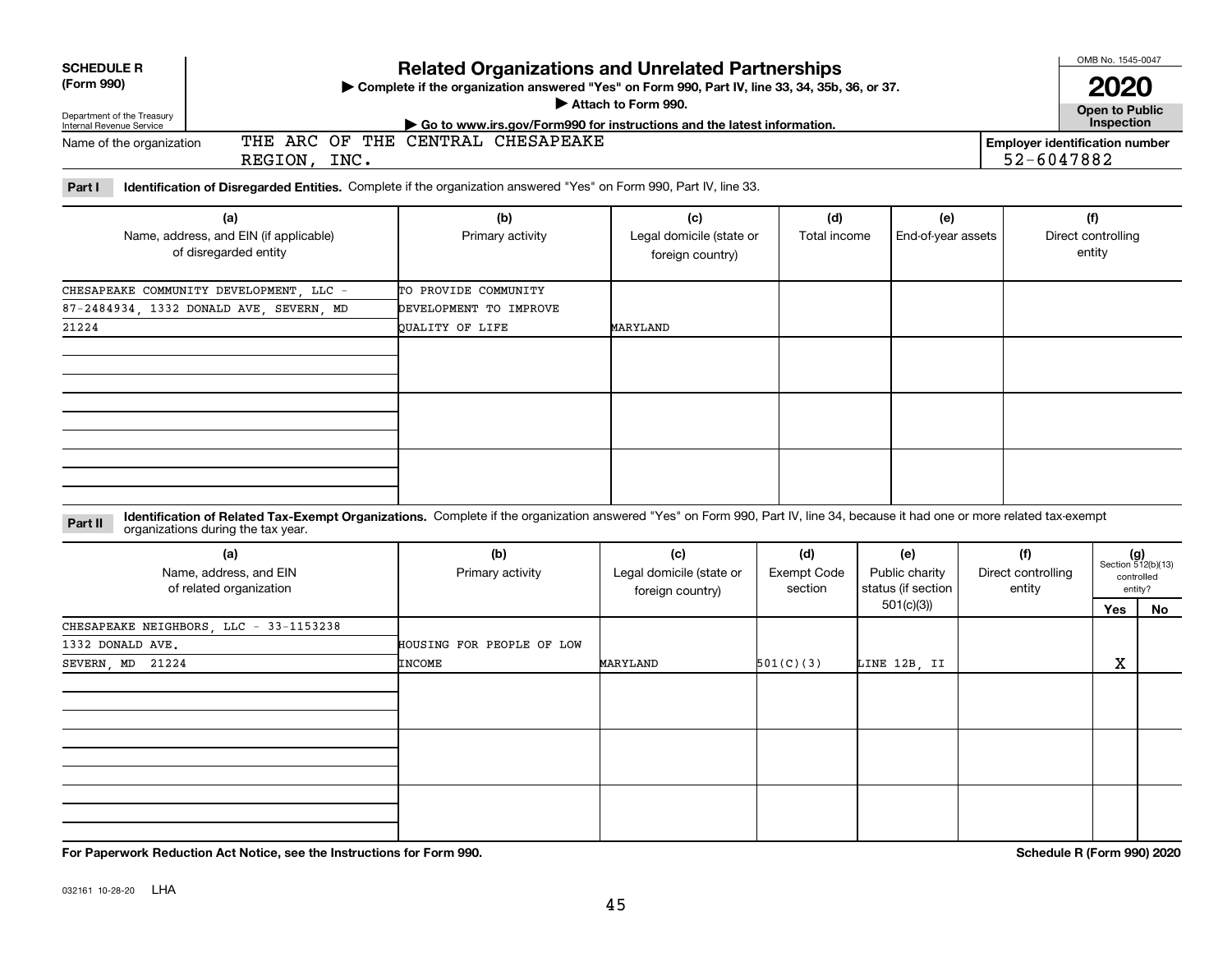#### Schedule R (Form 990) 2020 REGION, INC.  $52-6047882$ REGION, INC.

#### **2**

**Identification of Related Organizations Taxable as a Partnership.** Complete if the organization answered "Yes" on Form 990, Part IV, line 34, because it had one or more related **Part III** organizations treated as a partnership during the tax year.

| (a)                     | (b)              | (c)                  | (d)                | (e)                                                                 | (f)            | (g)                   | (h)              | (i)                                               | (j) | (k)                   |
|-------------------------|------------------|----------------------|--------------------|---------------------------------------------------------------------|----------------|-----------------------|------------------|---------------------------------------------------|-----|-----------------------|
| Name, address, and EIN  | Primary activity | Legal<br>domicile    | Direct controlling | Predominant income                                                  | Share of total | Share of              | Disproportionate | Code V-UBI                                        |     | General or Percentage |
| of related organization |                  | (state or<br>foreign | entity             | related, unrelated,<br>excluded from tax under<br>sections 512-514) | income         | end-of-year<br>assets | allocations?     | amount in box                                     |     | managing ownership    |
|                         |                  | country)             |                    |                                                                     |                |                       | Yes   No         | 20 of Schedule Partner?<br>K-1 (Form 1065) Yes No |     |                       |
|                         |                  |                      |                    |                                                                     |                |                       |                  |                                                   |     |                       |
|                         |                  |                      |                    |                                                                     |                |                       |                  |                                                   |     |                       |
|                         |                  |                      |                    |                                                                     |                |                       |                  |                                                   |     |                       |
|                         |                  |                      |                    |                                                                     |                |                       |                  |                                                   |     |                       |
|                         |                  |                      |                    |                                                                     |                |                       |                  |                                                   |     |                       |
|                         |                  |                      |                    |                                                                     |                |                       |                  |                                                   |     |                       |
|                         |                  |                      |                    |                                                                     |                |                       |                  |                                                   |     |                       |
|                         |                  |                      |                    |                                                                     |                |                       |                  |                                                   |     |                       |
|                         |                  |                      |                    |                                                                     |                |                       |                  |                                                   |     |                       |
|                         |                  |                      |                    |                                                                     |                |                       |                  |                                                   |     |                       |
|                         |                  |                      |                    |                                                                     |                |                       |                  |                                                   |     |                       |
|                         |                  |                      |                    |                                                                     |                |                       |                  |                                                   |     |                       |
|                         |                  |                      |                    |                                                                     |                |                       |                  |                                                   |     |                       |
|                         |                  |                      |                    |                                                                     |                |                       |                  |                                                   |     |                       |
|                         |                  |                      |                    |                                                                     |                |                       |                  |                                                   |     |                       |
|                         |                  |                      |                    |                                                                     |                |                       |                  |                                                   |     |                       |
|                         |                  |                      |                    |                                                                     |                |                       |                  |                                                   |     |                       |

**Identification of Related Organizations Taxable as a Corporation or Trust.** Complete if the organization answered "Yes" on Form 990, Part IV, line 34, because it had one or more related **Part IV** organizations treated as a corporation or trust during the tax year.

| (a)<br>Name, address, and EIN<br>of related organization | (b)<br>Primary activity | (c)<br>Legal domicile<br>(state or<br>foreign | (d)<br>Direct controlling<br>entity | (e)<br>Type of entity<br>(C corp, S corp,<br>or trust) | (f)<br>Share of total<br>income | (g)<br>Share of<br>end-of-year<br>assets | (h)<br>Percentage<br>ownership | (i)<br>Section<br>$512(b)(13)$<br>controlled | entity? |
|----------------------------------------------------------|-------------------------|-----------------------------------------------|-------------------------------------|--------------------------------------------------------|---------------------------------|------------------------------------------|--------------------------------|----------------------------------------------|---------|
|                                                          |                         | country)                                      |                                     |                                                        |                                 |                                          |                                |                                              | Yes No  |
|                                                          |                         |                                               |                                     |                                                        |                                 |                                          |                                |                                              |         |
|                                                          |                         |                                               |                                     |                                                        |                                 |                                          |                                |                                              |         |
|                                                          |                         |                                               |                                     |                                                        |                                 |                                          |                                |                                              |         |
|                                                          |                         |                                               |                                     |                                                        |                                 |                                          |                                |                                              |         |
|                                                          |                         |                                               |                                     |                                                        |                                 |                                          |                                |                                              |         |
|                                                          |                         |                                               |                                     |                                                        |                                 |                                          |                                |                                              |         |
|                                                          |                         |                                               |                                     |                                                        |                                 |                                          |                                |                                              |         |
|                                                          |                         |                                               |                                     |                                                        |                                 |                                          |                                |                                              |         |
|                                                          |                         |                                               |                                     |                                                        |                                 |                                          |                                |                                              |         |
|                                                          |                         |                                               |                                     |                                                        |                                 |                                          |                                |                                              |         |
|                                                          |                         |                                               |                                     |                                                        |                                 |                                          |                                |                                              |         |
|                                                          |                         |                                               |                                     |                                                        |                                 |                                          |                                |                                              |         |
|                                                          |                         |                                               |                                     |                                                        |                                 |                                          |                                |                                              |         |
|                                                          |                         |                                               |                                     |                                                        |                                 |                                          |                                |                                              |         |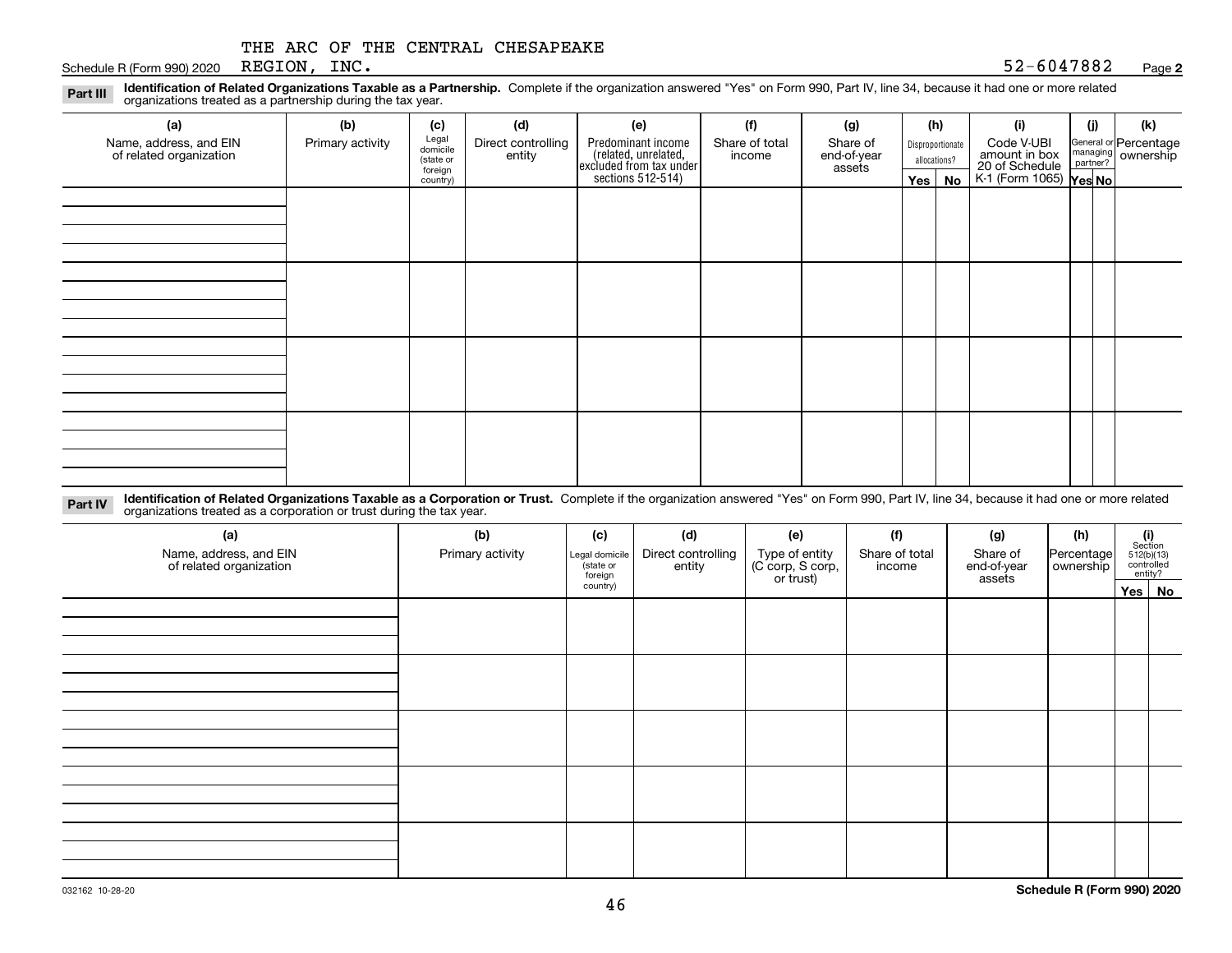Schedule R (Form 990) 2020 REGION,  $INC.$ REGION, INC.

|  | Part V Transactions With Related Organizations. Complete if the organization answered "Yes" on Form 990, Part IV, line 34, 35b, or 36. |  |  |
|--|----------------------------------------------------------------------------------------------------------------------------------------|--|--|
|--|----------------------------------------------------------------------------------------------------------------------------------------|--|--|

| Note: Complete line 1 if any entity is listed in Parts II, III, or IV of this schedule.                                                                                                                                        |                | Yes | No          |
|--------------------------------------------------------------------------------------------------------------------------------------------------------------------------------------------------------------------------------|----------------|-----|-------------|
| During the tax year, did the organization engage in any of the following transactions with one or more related organizations listed in Parts II-IV?                                                                            |                |     |             |
|                                                                                                                                                                                                                                | 1a             | X   |             |
| b Gift, grant, or capital contribution to related organization(s) manufaction(s) and content to related organization (s) and contribution to related organization(s) manufactured content and content of the state of Gift, gr | 1 <sub>b</sub> |     | х           |
|                                                                                                                                                                                                                                | 1c             |     | x           |
|                                                                                                                                                                                                                                | 1d             |     | X           |
|                                                                                                                                                                                                                                | 1e             |     | X           |
|                                                                                                                                                                                                                                |                |     |             |
| f Dividends from related organization(s) manufactured and contract the contract of the contract of the contract of the contract of the contract of the contract of the contract of the contract of the contract of the contrac | 1f             |     | X           |
| g Sale of assets to related organization(s) manufactured contains and contained contained and contained and contained and contained and contained and contained and contained and contained and contained and contained and co | 1a             |     | X           |
| h Purchase of assets from related organization(s) manufactured and content to the content of the content of the content of the content of the content of the content of the content of the content of the content of the conte | 1h             |     | X           |
| Exchange of assets with related organization(s) www.assettion.com/www.assettion.com/www.assettion.com/www.assettion.com/www.assettion.com/www.assettion.com/www.assettion.com/www.assettion.com/www.assettion.com/www.assettio | 1i             |     | $\mathbf x$ |
|                                                                                                                                                                                                                                | 1i.            |     | X           |
|                                                                                                                                                                                                                                |                |     |             |
| <b>k</b> Lease of facilities, equipment, or other assets from related organization(s)                                                                                                                                          | 1k             |     | X           |
| Performance of services or membership or fundraising solicitations for related organization(s)                                                                                                                                 | 11             |     | $\mathbf x$ |
| m Performance of services or membership or fundraising solicitations by related organization(s)                                                                                                                                | 1 <sub>m</sub> |     | $\mathbf x$ |
|                                                                                                                                                                                                                                | 1n             | X   |             |
| <b>o</b> Sharing of paid employees with related organization(s)                                                                                                                                                                | 1o             | Χ   |             |
|                                                                                                                                                                                                                                |                |     |             |
| p Reimbursement paid to related organization(s) for expenses [111] resummand content to content the set of the set of the set of the set of the set of the set of the set of the set of the set of the set of the set of the s | 1p             | х   |             |
|                                                                                                                                                                                                                                | 1a             |     | х           |
|                                                                                                                                                                                                                                |                |     |             |
| r Other transfer of cash or property to related organization(s)                                                                                                                                                                |                |     | х           |
| s Other transfer of cash or property from related organization(s)                                                                                                                                                              | 1s             |     | $\mathbf x$ |

**2**If the answer to any of the above is "Yes," see the instructions for information on who must complete this line, including covered relationships and transaction thresholds.

| (a)<br>Name of related organization | (b)<br>Transaction<br>type (a-s) | (c)<br>Amount involved | (d)<br>Method of determining amount involved |
|-------------------------------------|----------------------------------|------------------------|----------------------------------------------|
| (1) CHESAPEAKE NEIGHBORS, LLC       | A                                | 1,374,661.             |                                              |
| (2)                                 |                                  |                        |                                              |
| (3)                                 |                                  |                        |                                              |
| (4)                                 |                                  |                        |                                              |
| (5)                                 |                                  |                        |                                              |
| (6)                                 |                                  |                        |                                              |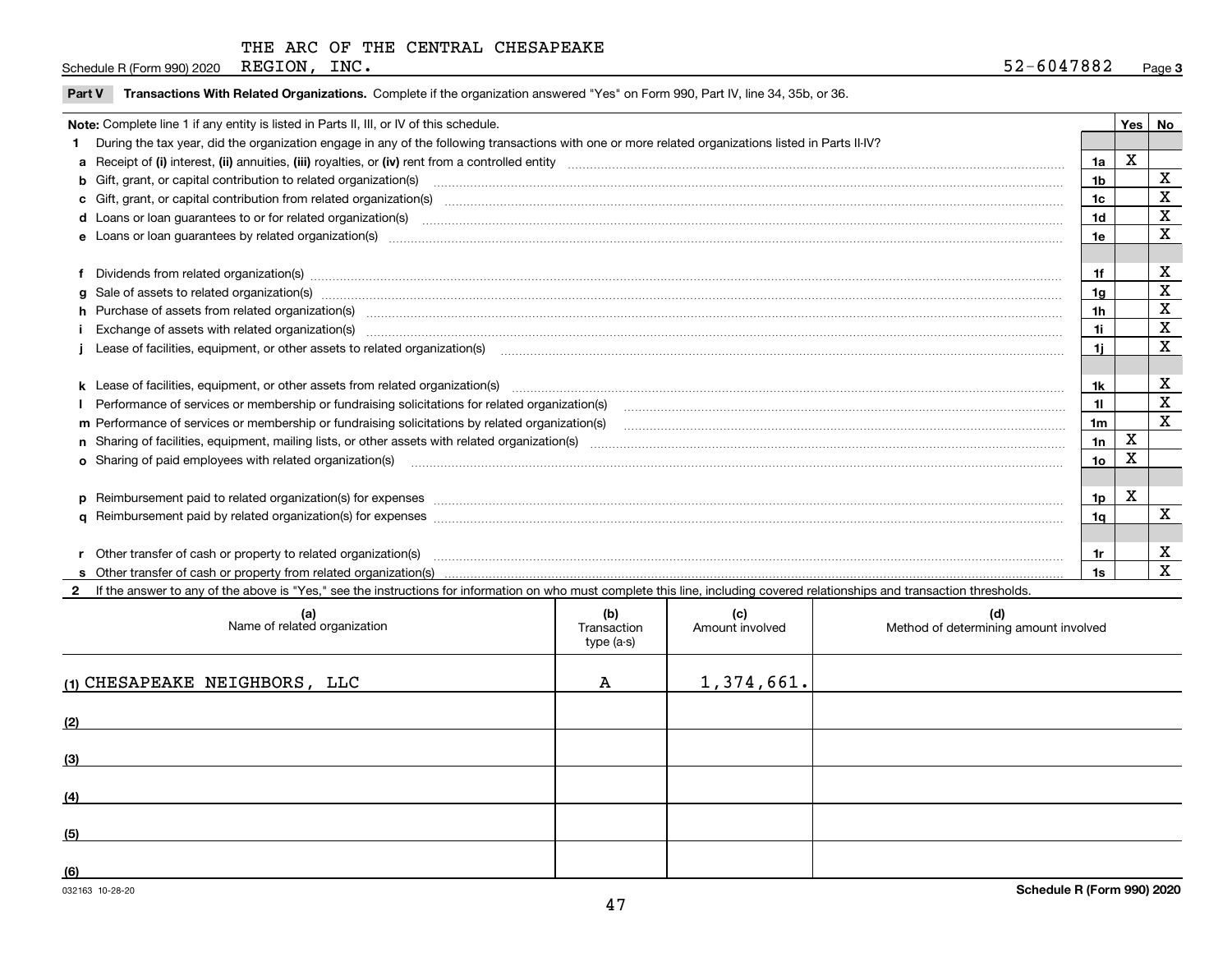Schedule R (Form 990) 2020 Page REGION, INC. 52-6047882

#### **Part VI Unrelated Organizations Taxable as a Partnership. Complete if the organization answered "Yes" on Form 990, Part IV, line 37.**

Provide the following information for each entity taxed as a partnership through which the organization conducted more than five percent of its activities (measured by total assets or gross revenue) that was not a related organization. See instructions regarding exclusion for certain investment partnerships.

| (a)<br>Name, address, and EIN<br>of entity | ໍ່ວ່<br>(b)<br>Primary activity | (c)<br>Legal domicile<br>(state or foreign<br>country) | (d)<br>Predominant income<br>(related, unrelated,<br>excluded from tax under<br>sections 512-514) | (e)<br>Are all<br>partners sec.<br>$501(c)(3)$<br>orgs.?<br>Yes No | (f)<br>Share of<br>total<br>income | (g)<br>Share of<br>end-of-year<br>assets | (h)<br>Dispropor-<br>tionate<br>allocations?<br>Yes No | (i)<br>Code V-UBI<br>amount in box 20 managing<br>of Schedule K-1<br>(Form 1065)<br>$\overline{Yes}$ No | (i)<br>Yes No | (k) |
|--------------------------------------------|---------------------------------|--------------------------------------------------------|---------------------------------------------------------------------------------------------------|--------------------------------------------------------------------|------------------------------------|------------------------------------------|--------------------------------------------------------|---------------------------------------------------------------------------------------------------------|---------------|-----|
|                                            |                                 |                                                        |                                                                                                   |                                                                    |                                    |                                          |                                                        |                                                                                                         |               |     |
|                                            |                                 |                                                        |                                                                                                   |                                                                    |                                    |                                          |                                                        |                                                                                                         |               |     |
|                                            |                                 |                                                        |                                                                                                   |                                                                    |                                    |                                          |                                                        |                                                                                                         |               |     |
|                                            |                                 |                                                        |                                                                                                   |                                                                    |                                    |                                          |                                                        |                                                                                                         |               |     |
|                                            |                                 |                                                        |                                                                                                   |                                                                    |                                    |                                          |                                                        |                                                                                                         |               |     |
|                                            |                                 |                                                        |                                                                                                   |                                                                    |                                    |                                          |                                                        |                                                                                                         |               |     |
|                                            |                                 |                                                        |                                                                                                   |                                                                    |                                    |                                          |                                                        |                                                                                                         |               |     |
|                                            |                                 |                                                        |                                                                                                   |                                                                    |                                    |                                          |                                                        |                                                                                                         |               |     |

**Schedule R (Form 990) 2020**